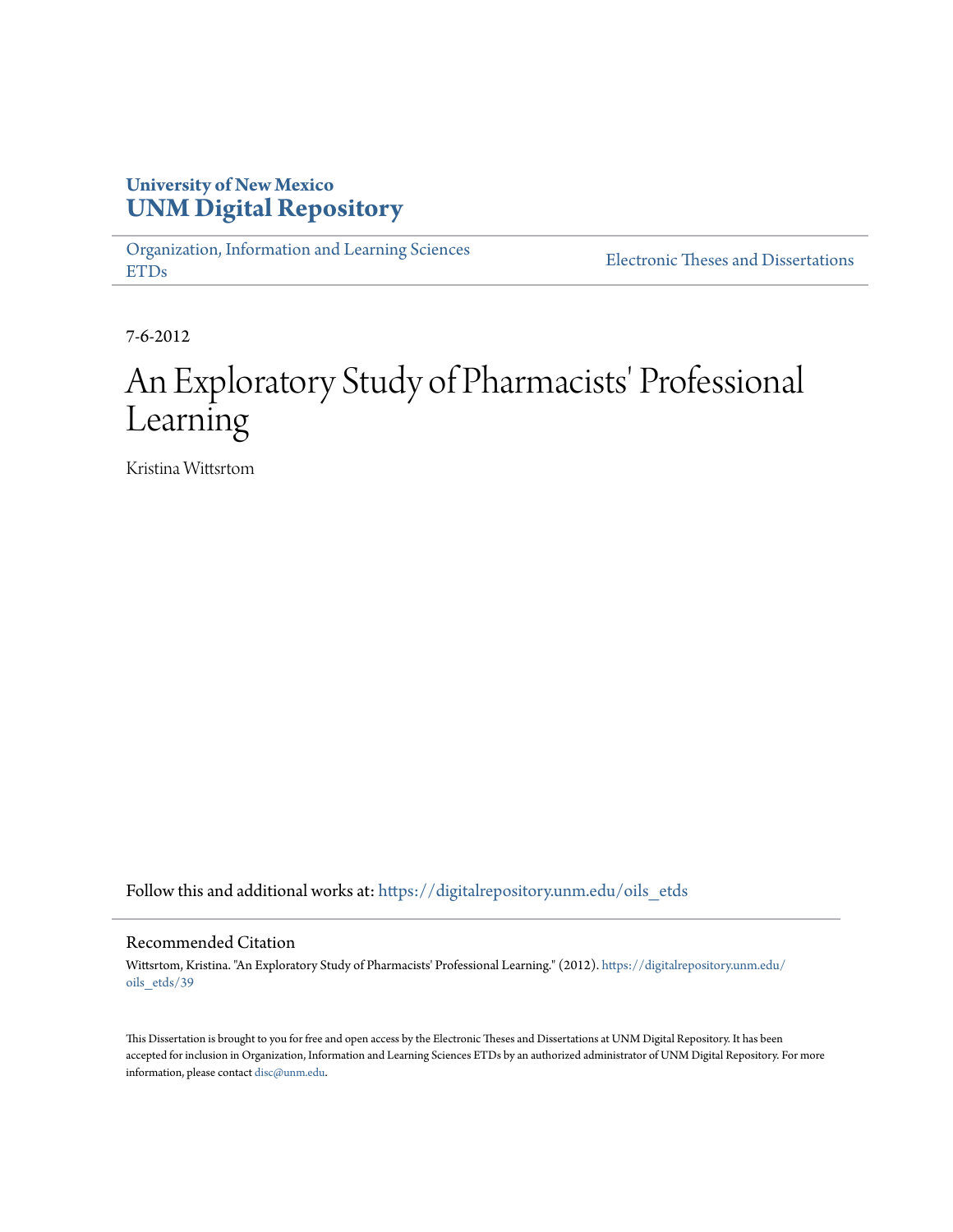Kristina M. Wittstrom

*Candidate*

 Organizational Learning & Instructional Technologies *Department*

This dissertation is approved, and it is acceptable in quality and form for publication:

*Approved by the Dissertation Committee:*

Charlotte N. Gunawardena, PhD Chairperson

William Bramble, PhD

Joe Anderson, PharmD

Matthew Borrego, PhD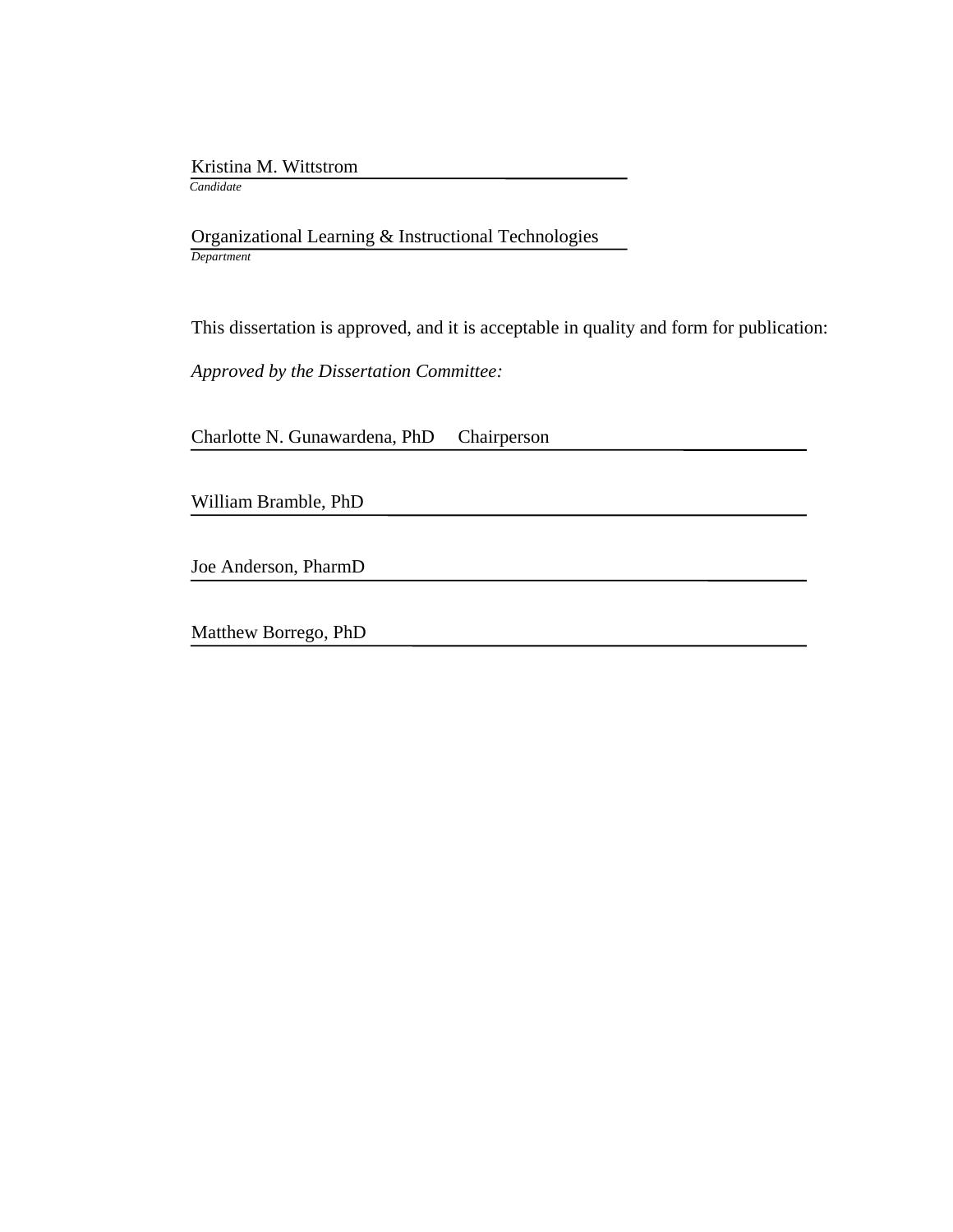#### **AN EXPLORATORY STUDY OF PHARMACISTS PROFESSIONAL LEARNING**

**by**

#### **KRISTINA M. WITTSTROM**

B. S., Pharmacy, The University of New Mexico, 1979 M. A., Organizational Learning and Instructional Technologies, The University of New Mexico, 2006

#### DISSERTATION

Submitted in Partial Fulfillment of the Requirements for the Degree of

**Doctor of Philosophy Organizational Learning and Instructional Technologies**

> The University of New Mexico Albuquerque, New Mexico

> > **May, 2012**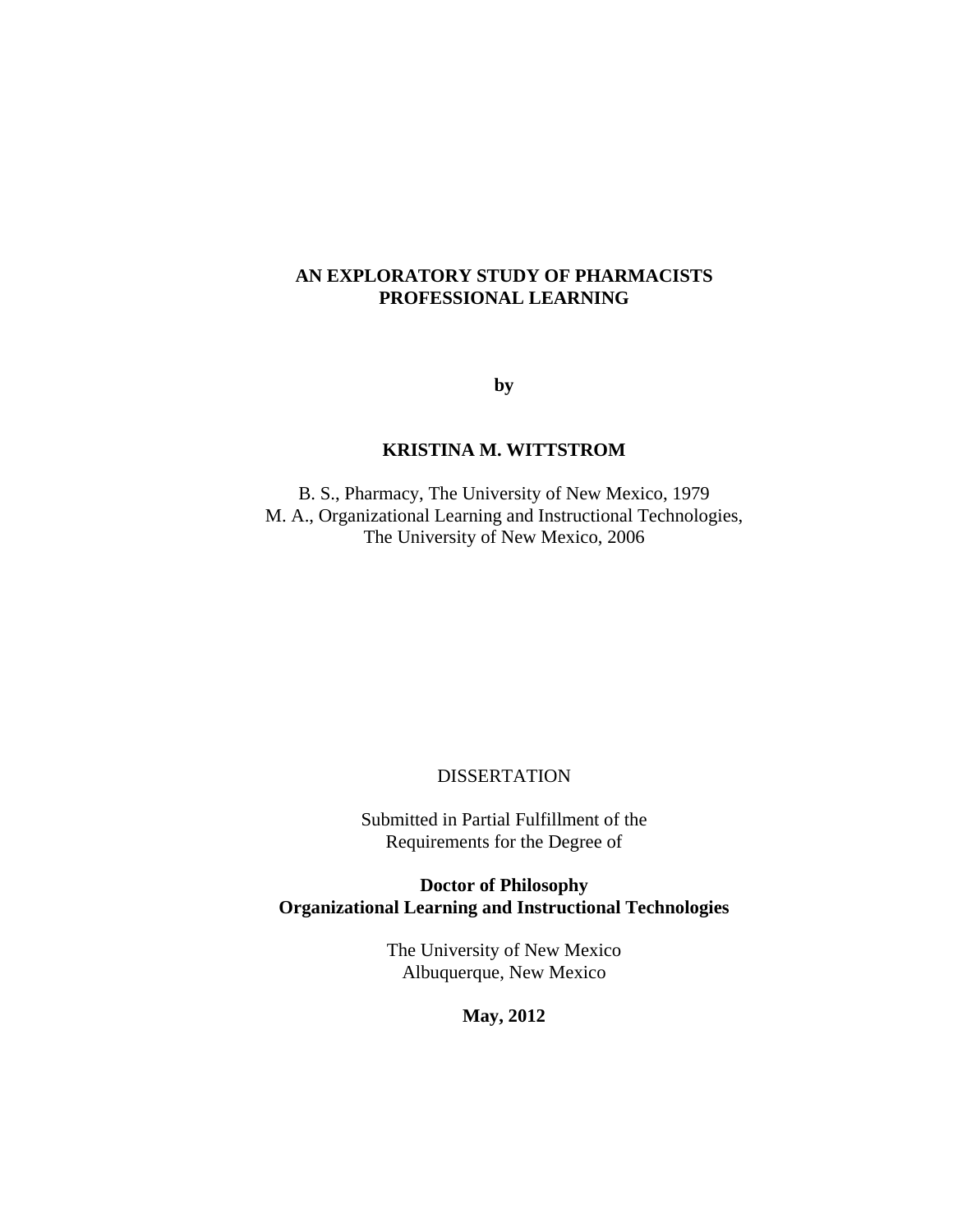©2012 Kristina M. Wittstrom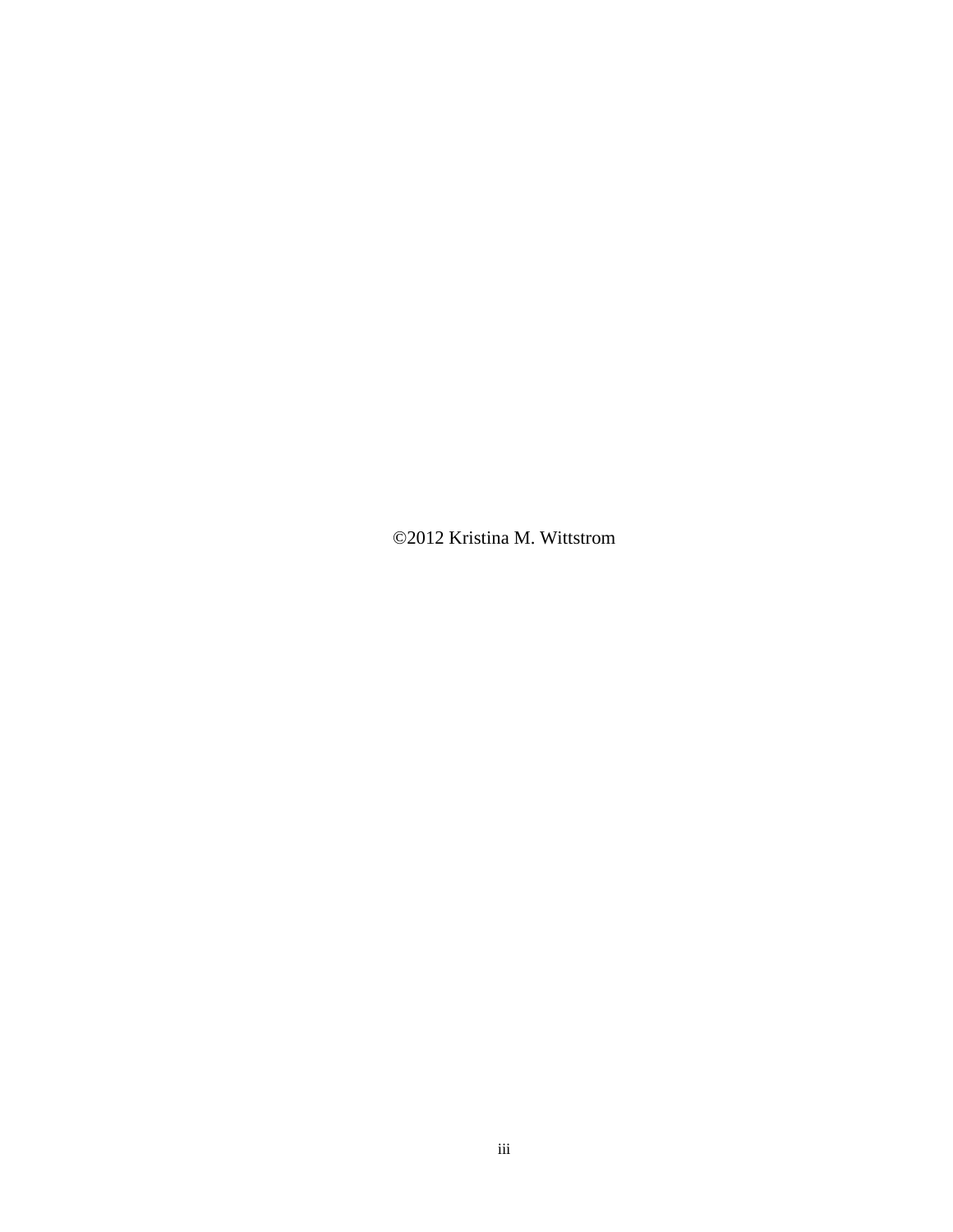## **DEDICATION**

This dissertation is dedicated to Grace and Leonard who fostered a love of learning and encouraged its pursuit.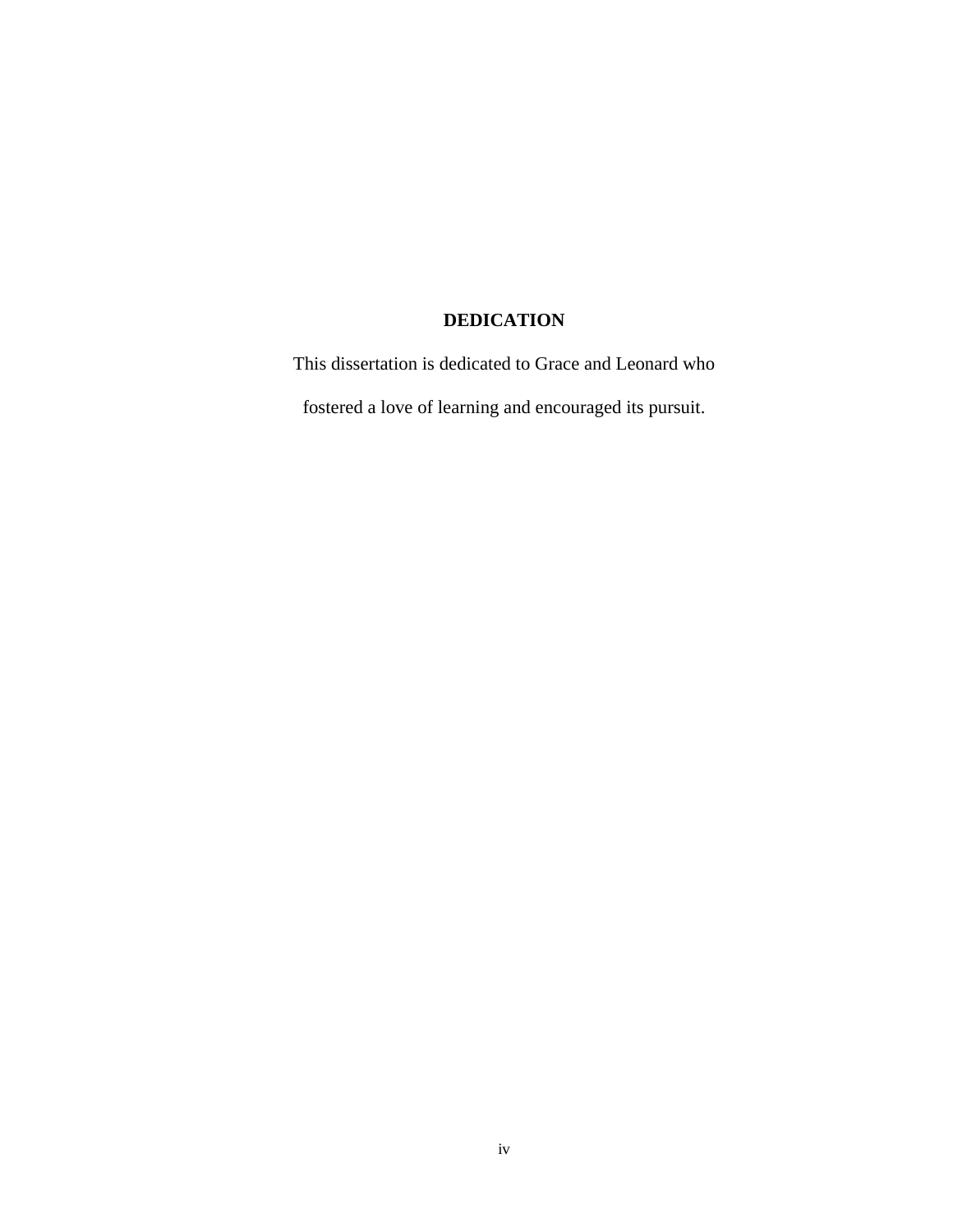#### **ACKNOWLEDGMENTS**

*Those that know, do. Those that understand, teach. Aristotle*

I wish to express my gratitude to those who so willing share their experiences and wisdom by mentoring and teaching others. Your dedication to guiding, encouraging and inspiring new knowledge is most appreciated.

A special thank you to Dr. William Bramble and Dr. Lani Gunawardena for their unfailing support and assistance in my educational endeavors. I would have been lost without you. I also wish to thank the other members of my dissertation committee Dr. Joe Anderson and Dr. Matthew Borrego who made time in their busy schedules to support my efforts.

I appreciate the participation of those practicing pharmacists who care enough about professional learning to willingly talk about it. Your participation in this study was critical to its success.

.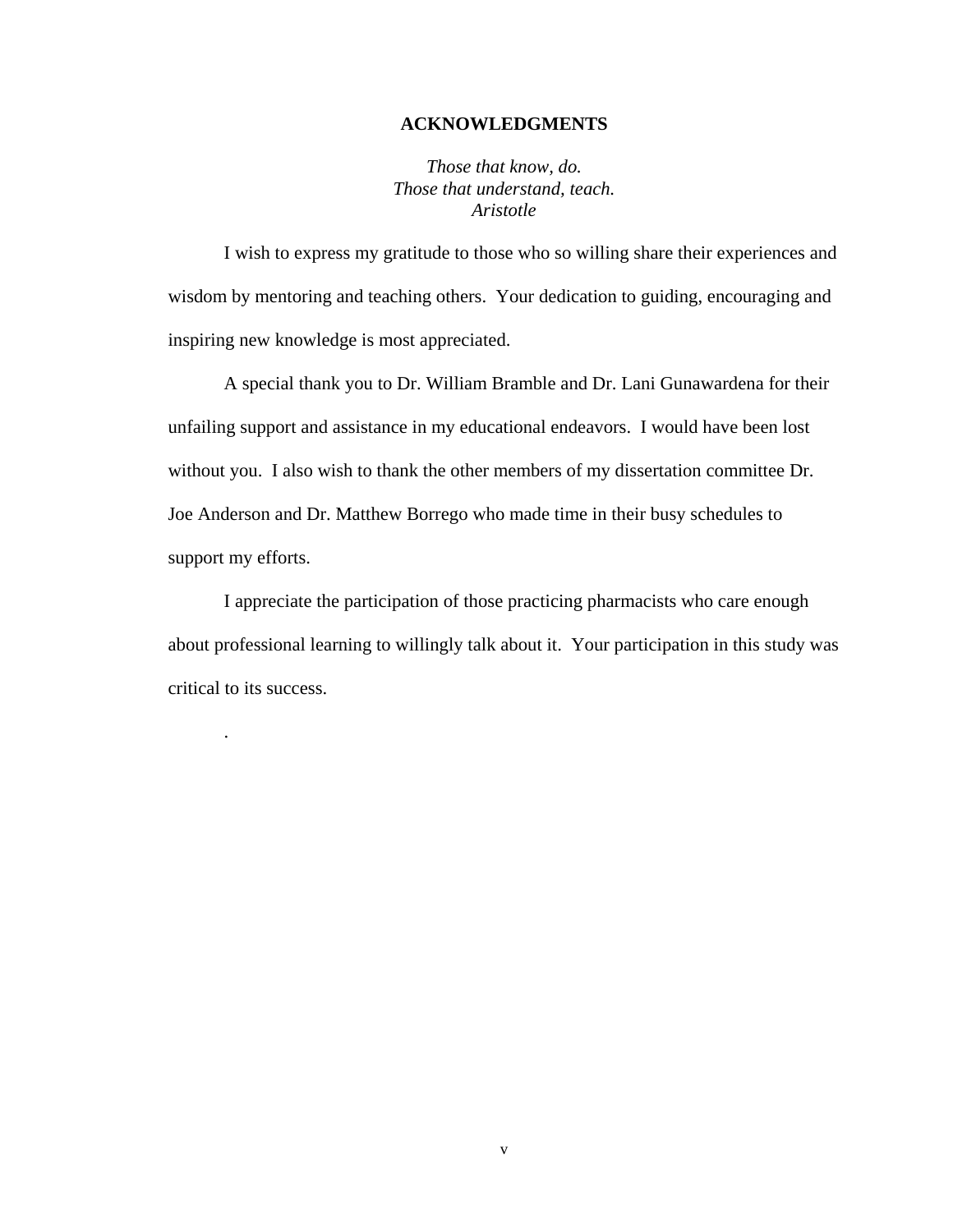#### **AN EXPLORATORY STUDY OF PHARMACISTS**

#### **PROFESSIONAL LEARNING**

**by**

#### **Kristina M. Wittstrom**

B.S., Pharmacy, The University of New Mexico, 1979 M.A., Organizational Learning and Instructional Technology, The University of New Mexico, 2006

Ph.D. Organizational Learning and Instructional Technology, The University of New Mexico, 2012

#### **ABSTRACT**

Today's healthcare professional is challenged to stay current with increasingly complex therapeutic challenges, greater societal needs and expectations, and a public demand for the best possible care. Professional learning opportunities are needed to develop new knowledge, skills, or abilities to address specific matters encountered during professional practice. Professional learning opportunities must be relevant to a specific professional practice setting and promote change(s) in behavior, attitude, or practice before improvement in patient outcomes and population health can be realized. While much research has investigated professional learning specific to physicians, pharmacists have not been included. The purpose of this study was to identify how practicing pharmacists acquire professional learning. A theoretical model was developed to guide semistructured interviews of a stratified purposeful sample of practicing pharmacists in New Mexico. Pharmacists practicing in community, hospital and specialty settings in both rural and urban locations participated. Replication logic was used in this multiple case study to identify common factors that contribute to professional learning in practicing pharmacists. The study found no significant difference in (a) access or

vi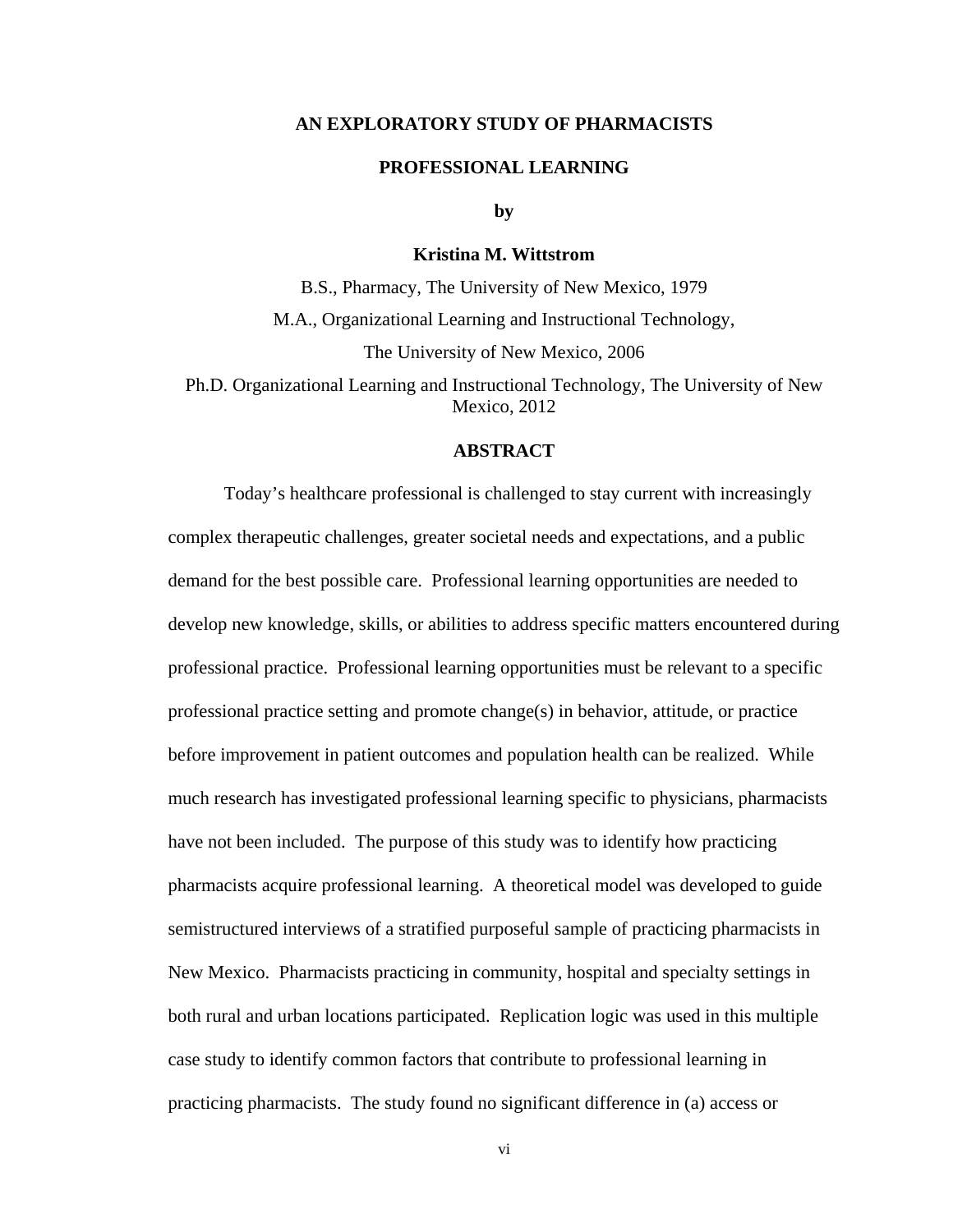availability of resources, (b) environmental conditions, or (c) individual learning as a result of practice setting or location. Participants provided strong examples of selfdirected learning, a professional pride in lifelong learning and a professional responsibility to stay competent in their practice setting. The factors identified in this study supported the underlying propositions of the theoretical model. The study increases the understanding of how practicing pharmacists acquire professional learning and can be operationalized in more comprehensive quantitative studies. This research contributes to the understanding of professional learning and can be used to develop educational methods that lead to enhancement and support of more effective professional learning.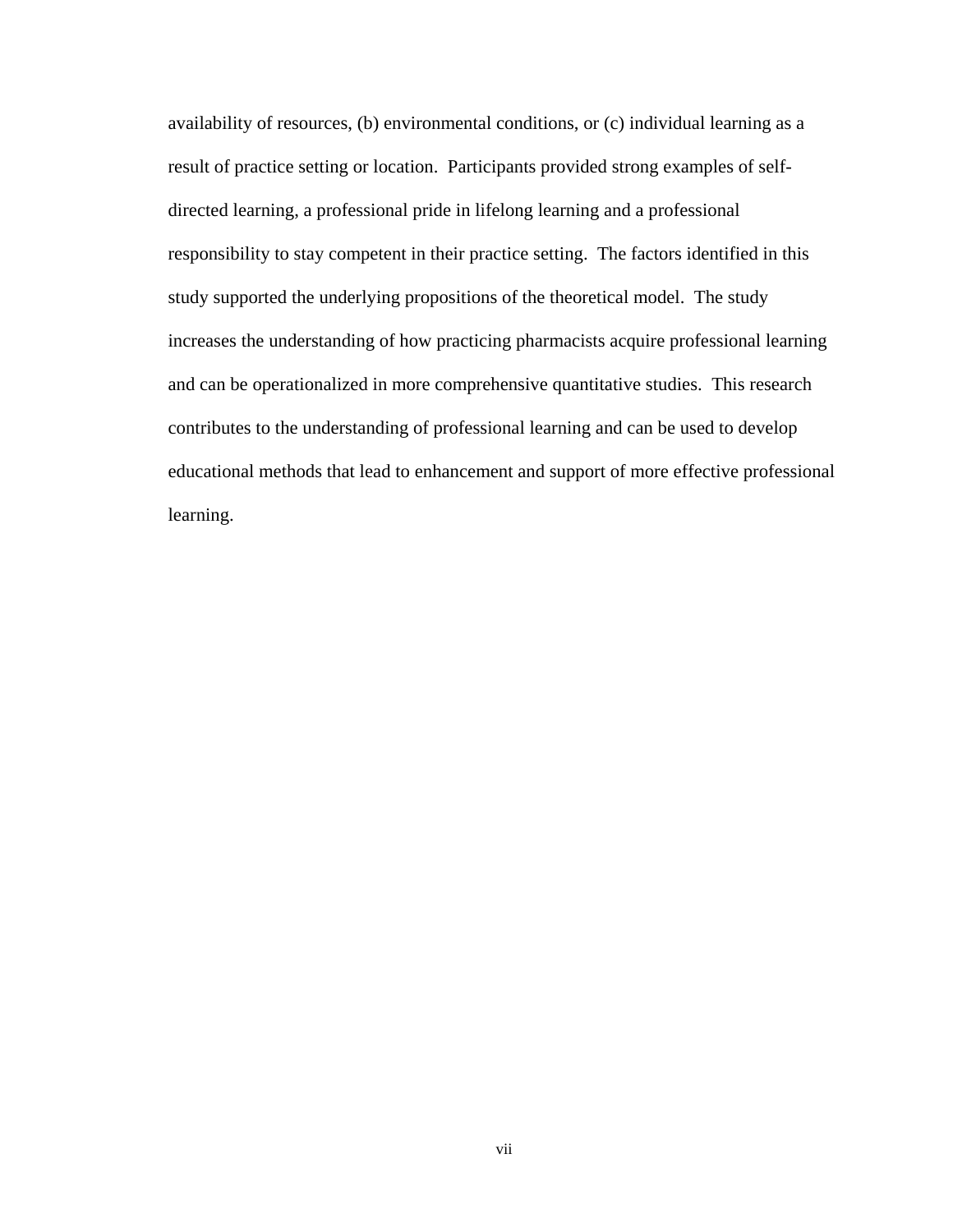## **TABLE OF CONTENTS**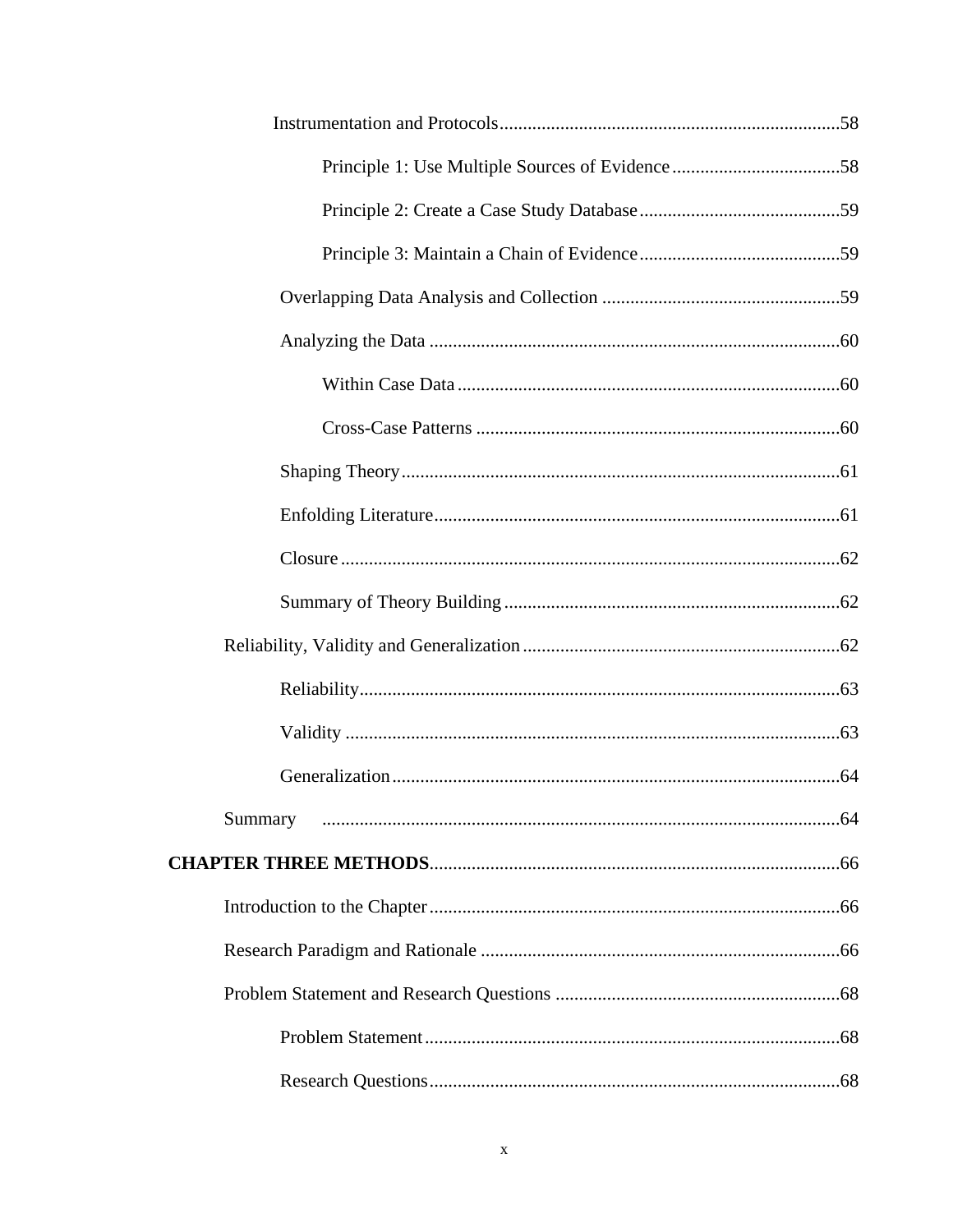| Research Question 2: Part I-Factors Promoting Professional Learning94 |  |
|-----------------------------------------------------------------------|--|
|                                                                       |  |
|                                                                       |  |
|                                                                       |  |
|                                                                       |  |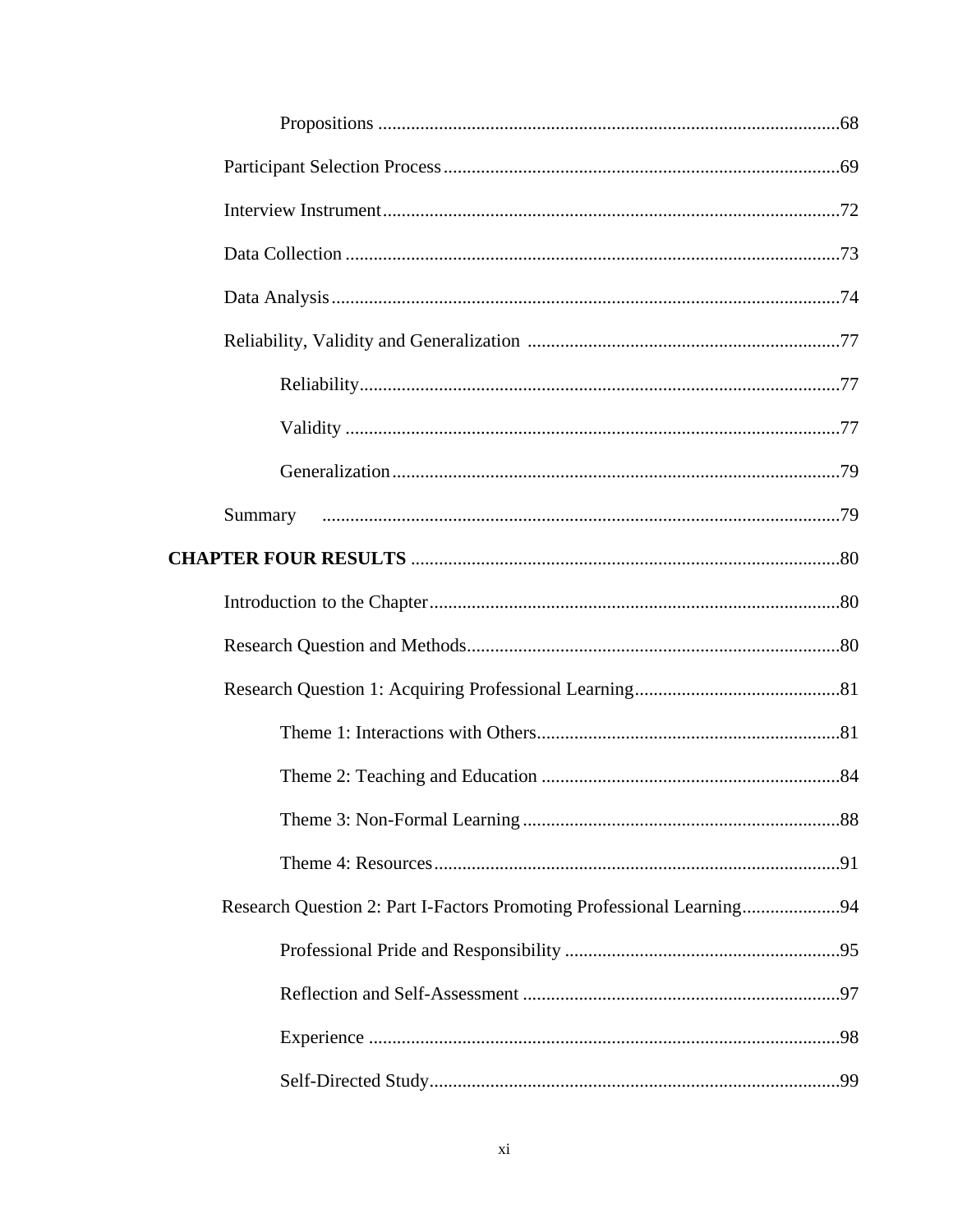| Research Question 2: Part II-Factors Hindering Professional Learning 101                                |  |
|---------------------------------------------------------------------------------------------------------|--|
| Summary                                                                                                 |  |
| CHAPTER 5 SUMMARY, DISCUSSION, AND CONCLUSIONS 103                                                      |  |
|                                                                                                         |  |
|                                                                                                         |  |
| Summary of Findings for                                                                                 |  |
|                                                                                                         |  |
|                                                                                                         |  |
| Summary of Findings for<br>Research Question 2: Factors Promoting or Hindering Professional Learning108 |  |
|                                                                                                         |  |
|                                                                                                         |  |
|                                                                                                         |  |
|                                                                                                         |  |
|                                                                                                         |  |
|                                                                                                         |  |
|                                                                                                         |  |
|                                                                                                         |  |
|                                                                                                         |  |
|                                                                                                         |  |
|                                                                                                         |  |
|                                                                                                         |  |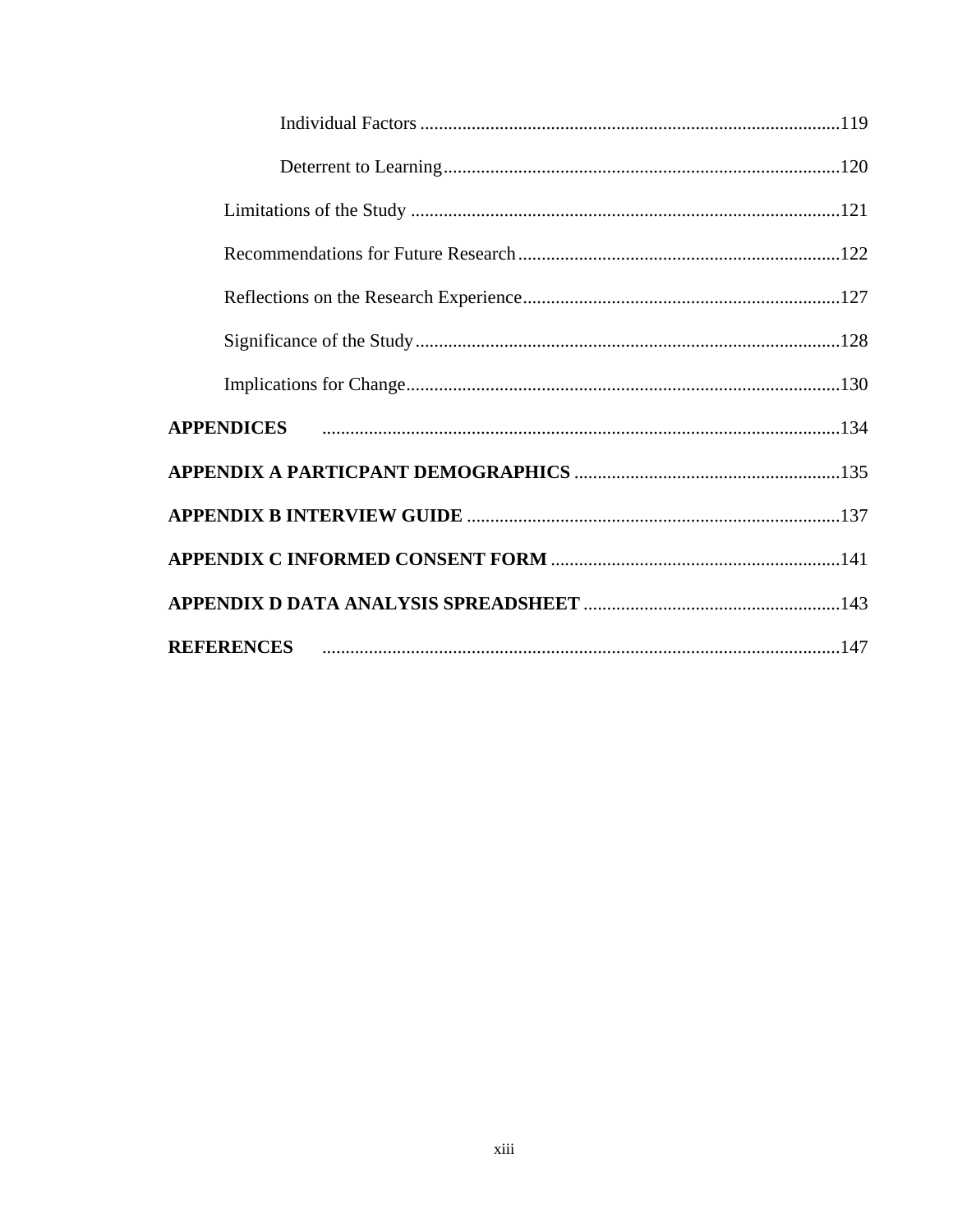## **LIST OF FIGURES**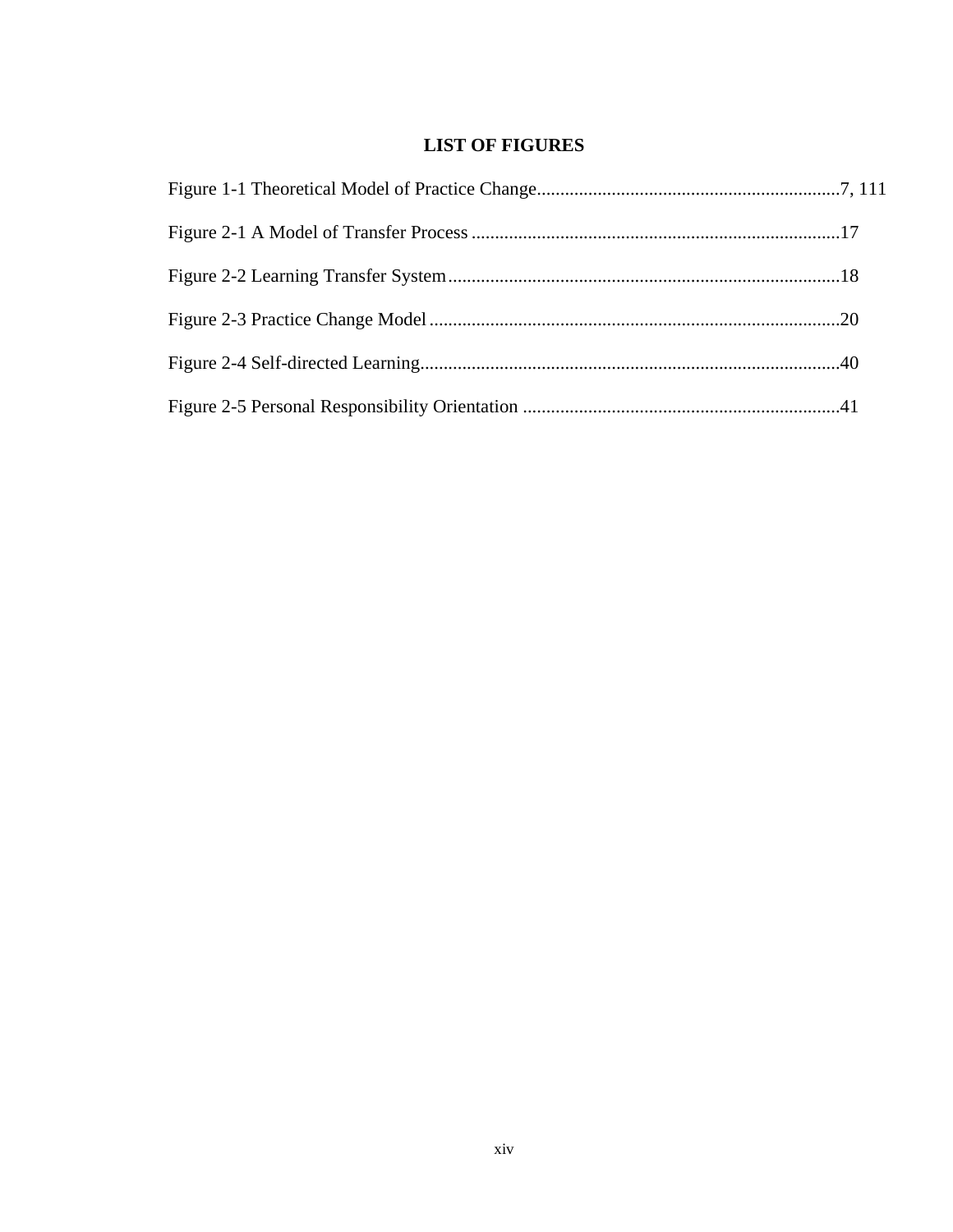## **LIST OF TABLES**

| Table 2-2 Summary of Systematic Reviews of Continuing                          |  |
|--------------------------------------------------------------------------------|--|
| Table 2-3 Summary of Research on Continuing Pharmacy Education Effectiveness25 |  |
| Table 2-4 Summary of Research on Information Seeking                           |  |
| Table 2-5 Environmental Barriers to Implementing Practice Change31             |  |
|                                                                                |  |
|                                                                                |  |
|                                                                                |  |
|                                                                                |  |
|                                                                                |  |
|                                                                                |  |
|                                                                                |  |
|                                                                                |  |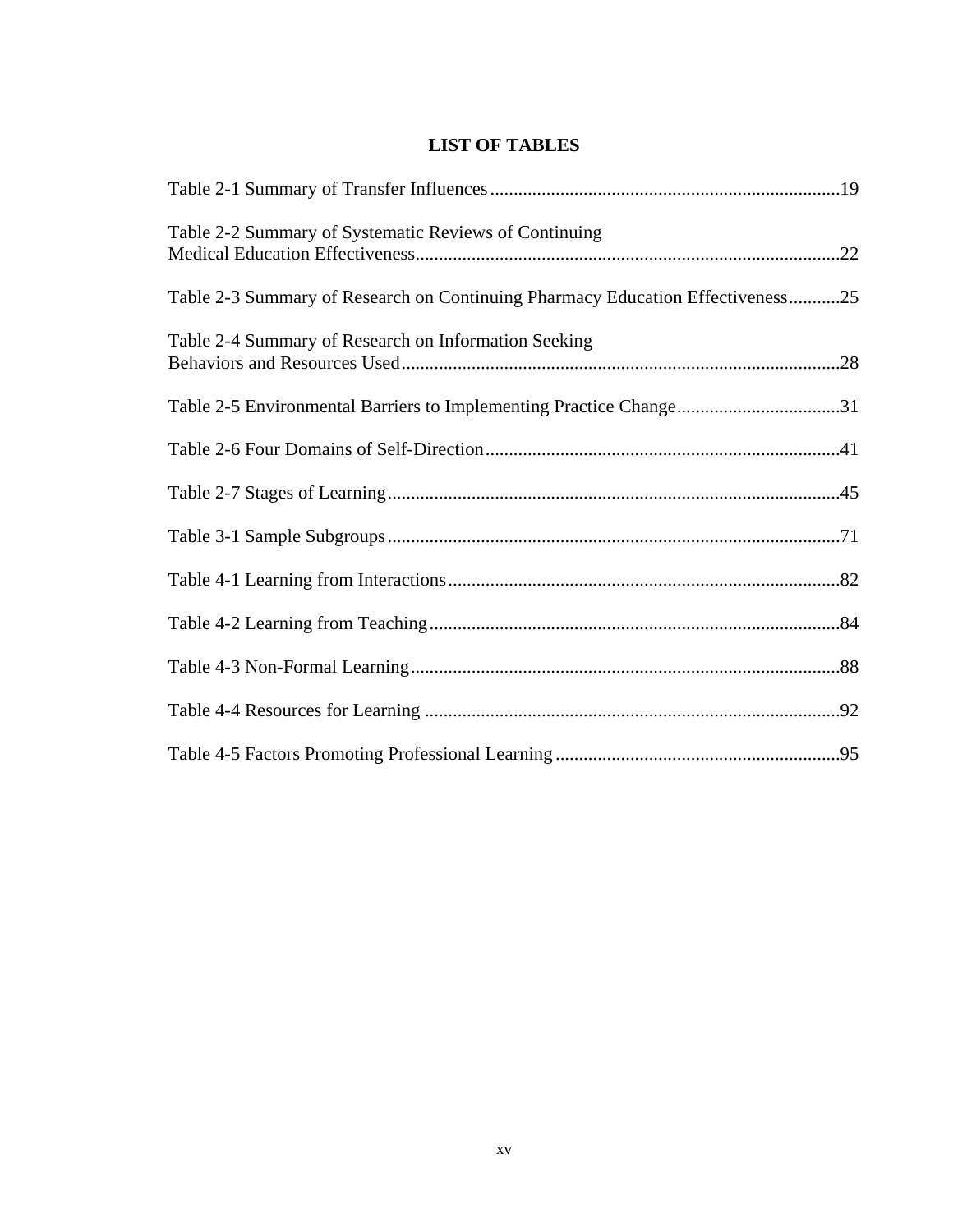#### **CHAPTER ONE INTRODUCTION**

#### **Introduction to the Chapter**

Pharmacists, like other healthcare professionals, complete an intense, focused, competency-based educational program before entering professional practice. However, no professional program can provide or develop all the skills, knowledge, abilities, and attitudes needed to practice. These require that the foundational education be combined with work experience and lifelong learning. Pharmacists have an ethical obligation and responsibility to remain competent in the ability to deliver patient services in accordance with contemporary standards and public expectations. This dissertation study investigates how practicing pharmacists acquire professional learning. Professional learning is defined as the formal or informal experience of seeking new knowledge, skills, or abilities to address specific matters encountered during professional practice that result in a change(s) in behavior, attitude, or practice.

The focus of this study is to examine the factors that contribute to professional learning and its transfer to daily professional practice. This first chapter provides a brief background to define the problem statement. The proposed theoretical model used to develop the research questions is followed by the significance of the study and its limitations and assumptions. Definitions of specific terms used in this presentation are included.

#### **Background of the Study**

While the art and practice of pharmacy is documented over many centuries, it is within the last 100 years that formal education, training and regulations for continuing education have evolved. Prior to World War II, professional healthcare leaders believed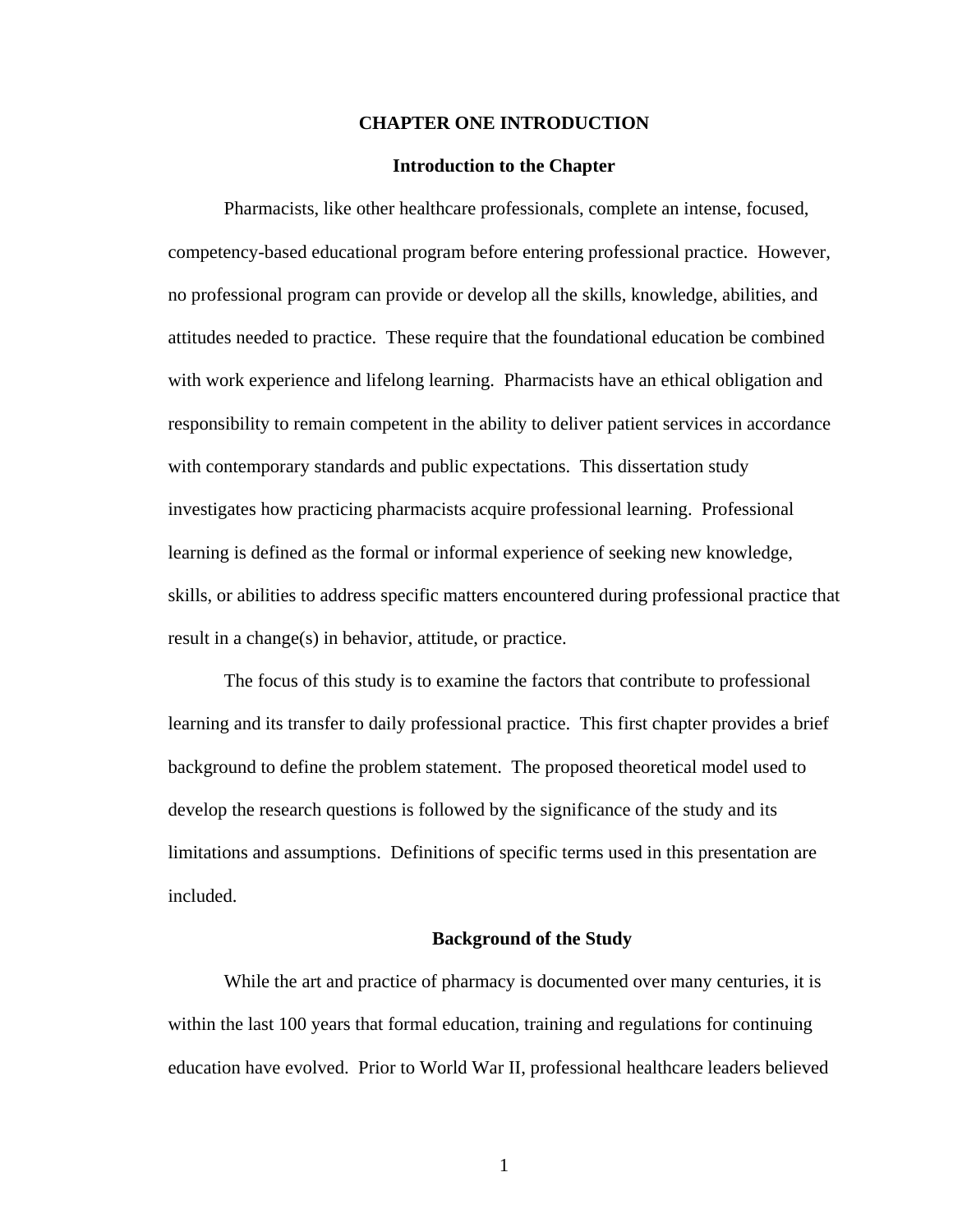that the national requirement of extensive pre-service education was sufficient for a lifetime of work when combined with some periodic voluntary updates. However, the post-war social changes, the advent of research-based knowledge, and advancing technology required that healthcare professionals adopt a lifelong learning approach to maintain and improve their professional practice knowledge and skills (Cervero, 2000). During the 1960s, the federal government expressed concerns of professional obsolescence; professional organizations questioned the efficacy of voluntary continuing professional education to maintain competence; and the public demanded that state regulatory agencies take steps to assure professional competence in healthcare. These events led to the adoption of mandatory continuing education for most healthcare practitioners. Even though no evidence existed to support mandatory continuing education as a method for sustaining professional competence, the requirement seemed to placate those with concerns (Vlasses, 2006).

Today's healthcare environment is still changing rapidly. Increasingly complex technology combined with greater societal needs and expectations has generated a demand for greater accountability from healthcare providers. The public wants assurances that the best possible care is being provided. An extensive literature review by the Institute of Medicine (IOM) found that while some methods of continuing education affect a positive change in healthcare professional behavior, there is a need for multiple learning opportunities and multiple methods of education to effectively impact professional performance (Institute of Medicine, 2010). The IOM report concludes that continuing education fails to deliver relevant information in a manner that prepares healthcare providers to provide high quality healthcare and assure patient safety.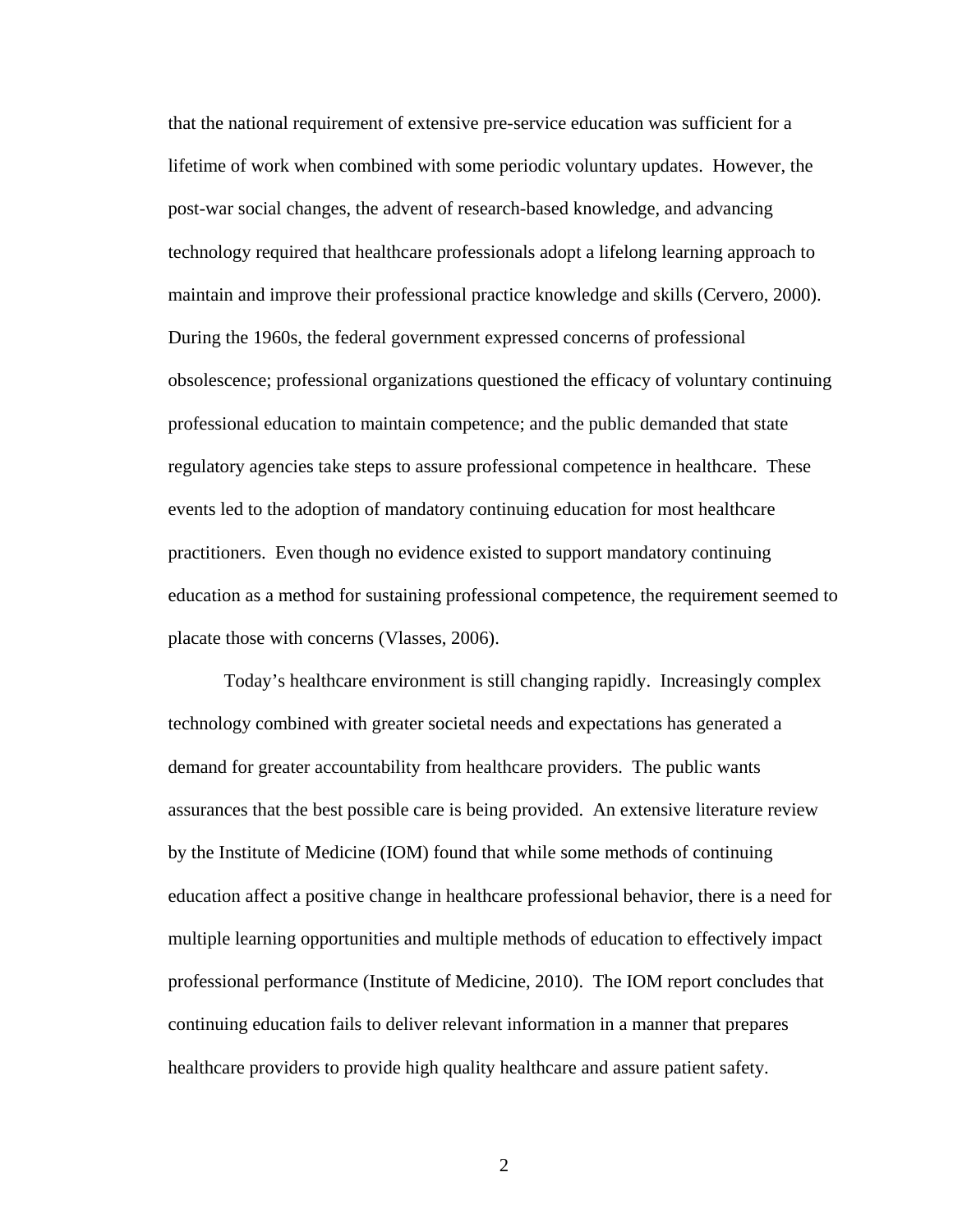Improved patient outcomes can be expected when healthcare practitioners adopt new technologies and use evidence-based approaches. An effective change in professional practice requires that individual healthcare practitioners modify their approach to healthcare delivery. The modifications require professional learning (change in behavior, attitude or skill) before transfer to professional practice occurs. Extensive efforts have been made to modify learning interventions (continuing education activities) to produce the professional learning that results in changes in practice (Institute of Medicine, 2010; Marinopoulos, Dormain, Ratanawongsa, Wilson, Ashar & Magaziner, 2007; Moore, 2007). This study focuses on understanding professional learning as the first step in affecting a change in professional performance.

To identify factors that promote professional learning, one must understand how learners approach professional learning. Considerable research has been conducted on physician learning including the effectiveness of educational methods and techniques, as well as the processes that result in professional learning (Gagliardi, Wright, Victor, Brouwers & Silver, 2009; Jennett, Jones & Mast, 1994; Moore, 2007; Slotnik, 1999, 2000, 2001). In contrast, research on how pharmacists learn has not been widely investigated. Research specific to practicing pharmacists (not students of pharmacy) consists primarily of surveys that provide information about preferences of continuing education activities (Abel & Ruddy, 2008; Driesen, Simoens & Laekeman, 2008), factors influencing participation in continuing education activities (Fjortoft, 2006; Hanson, Bruskiewitz & DeMuth, 2007; Maio, Belazi, Goldfarb, Phillips & Crawford, 2003), or effectiveness of continuing education activities (Martin, Bruskiewitz, & Chewning, 2010; Patterson, 1999; Rouleau, Beauchesne & Laurier, 2007).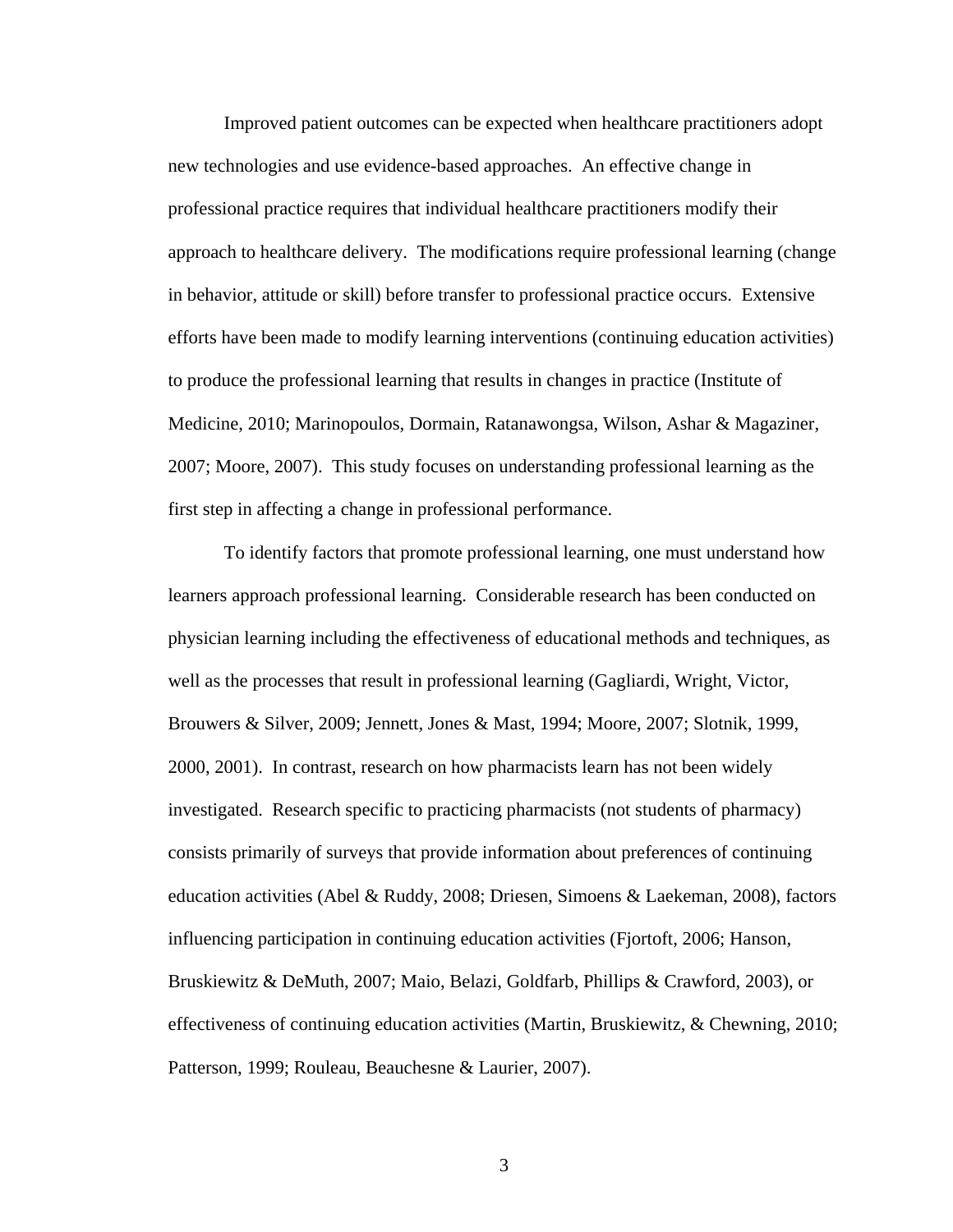Research specific to how pharmacists learn the behavior, attitudes and skills necessary to make successful practice changes is limited in comparison to that of physicians. Because of differences in professional practice, it cannot be assumed that the studies investigating physician learning are readily transferable to pharmacists. Research on how pharmacists acquire professional learning is needed to better understand the educational needs that lead to successful professional development.

#### **Problem Statement**

No empirical research has been published investigating how practicing pharmacists acquire professional learning or what factors support pharmacists professional learning. Research is needed to document how pharmacists acquire professional learning.

#### **Purpose of the Study**

Professional learning must be presented in a manner that is relevant to professional practice. To do so, requires that educational providers and the pharmacy profession understand the factors that promote the pursuit of professional learning and its acquisition. The purpose of this exploratory study is to identify these factors. The results will be used to identify germane concepts and constructs that can be operationalized for use in more comprehensive quantitative studies of pharmacists' professional learning.

#### **Theoretical Basis of the Study**

My proposed theoretical model for this study combines the classic learning transfer models of Baldwin and Ford (1988) and Holton (1996) with that of Holland and Nimmo (1999a). Learning transfer is defined here as the effective and continuing application, generalizability, and maintenance of new knowledge and skills. The initial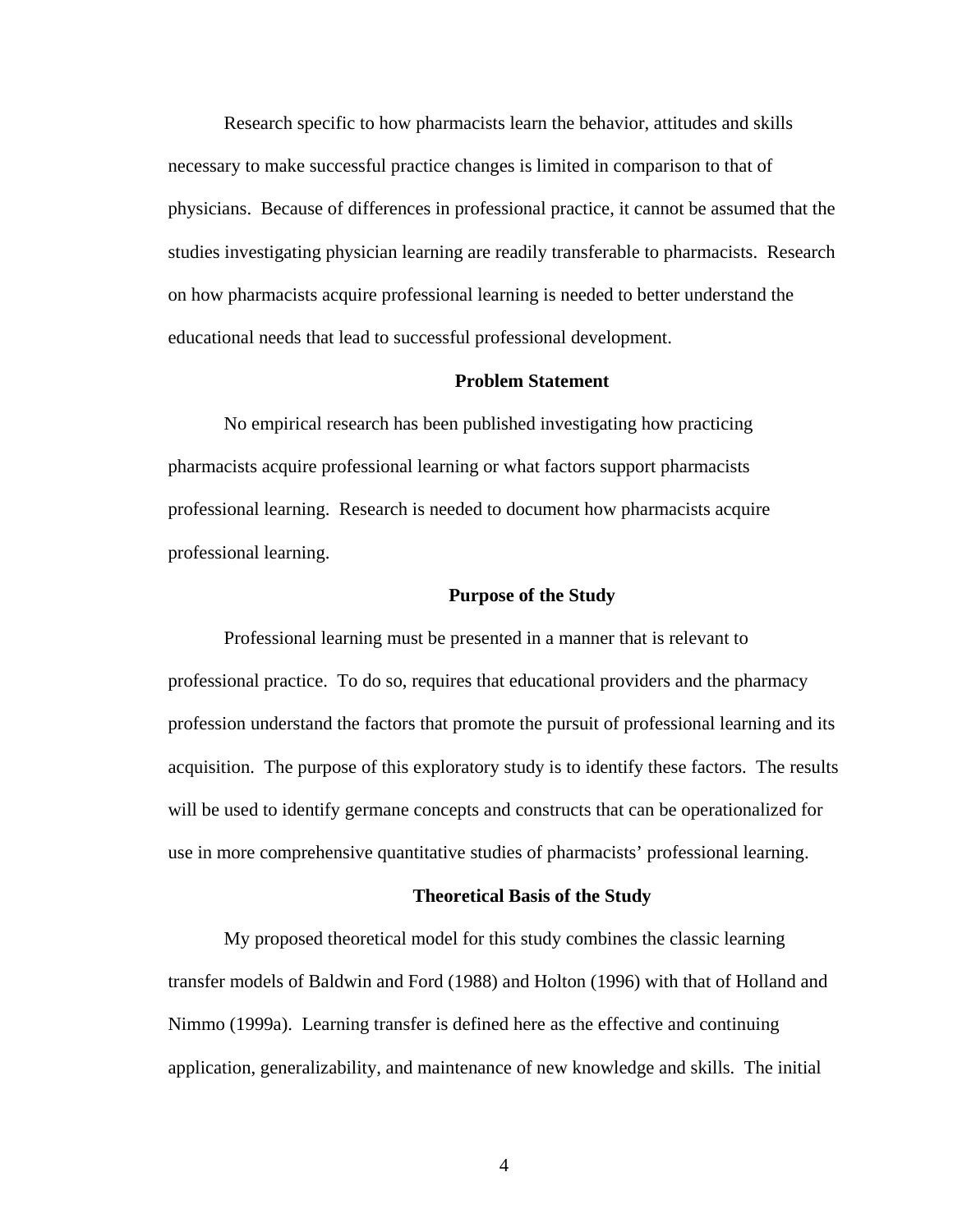work of Baldwin and Ford (1988) defines variable influences on the process of learning transfer. The influences are categorized into three factors: (a) learning characteristics, including motivation, ability and personality; (b) intervention design and delivery including aspects of practice relevance and appropriate content; and (c) the work environment including support and opportunity to use new knowledge and skills (Baldwin & Ford, 1988). Holton (1996) amended the model by distinguishing between learning and performance. He defines learning as an internal behavior motivated by the individual's decision to learn-or-not-learn. Individual performance, in contrast, is external, observable, and measurable. While the learning of new knowledge and skills may occur, development of professional learning occurs only when the three influences defined by Baldwin are present at appropriate levels and a change in behavior, attitude, or practice can be observed (Holton, 1996). These classic models have been well-studied in a variety of organizational training situations, predominantly from the viewpoint of human resource development.

Determining the process of learning is a greater challenge within the healthcare professions. The learning stimulus is more likely to be spontaneous, requiring prompt resolution. Learning is not always constructed using defined goals and objectives to develop action and evaluation. Professional learning is highly self-directed, with content, learning methods, and learning resources selected by the individual specifically for the purpose of improving knowledge, skills and attitudes as required by professional practice. The professional learning process, and the potential for learning transfer, occurs as a result of a blend of individual learning styles and the circumstances of professional practice (Caffarella, 1988).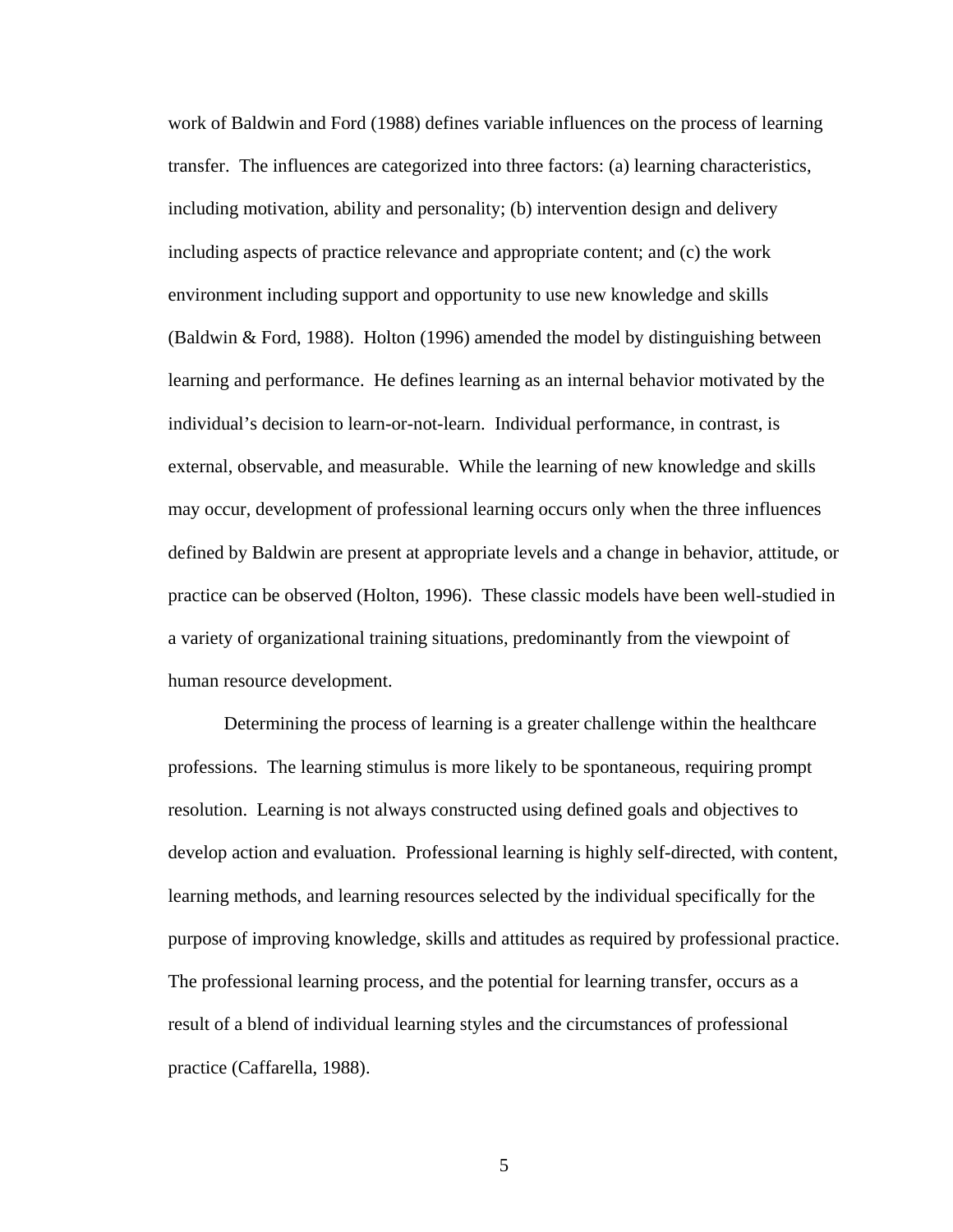Holland and Nimmo (1999a) propose a model of practice change specific to pharmacists. They blend factors from the classic human resource models with the circumstances of professional practice. The model has three basic conditions that must be met for a change in pharmacists' performance to occur. These are (a) learning resources that enable development of new knowledge and skills specific; (b) motivation to change including individual personality, attitude, professional expertise and selfdirected learning ability; and (c) a practice environment supportive of the opportunity to practice the new knowledge and skills.

The theoretical model used in this study proposes three elements are necessary for professional learning. (See Figure 1-1). Resources (Holland & Nimmo, 1999a) is substituted for instructional/learning design (Baldwin & Ford, 1988; Holton, 1996). Environment is the practice setting. Individual factors include all nuances of the individual learner. These elements overlap—with each one influencing the others. Resources are influenced by environment; environment influences individual factors; individual factors influence type of practice *et cetera.* Professional learning is predicted to occur when the three elements are sufficiently present to promote a change in behavior, attitude or practice. A change in practice cannot occur without successful professional learning. This study will focus on the three elements that are theorized to promote professional learning.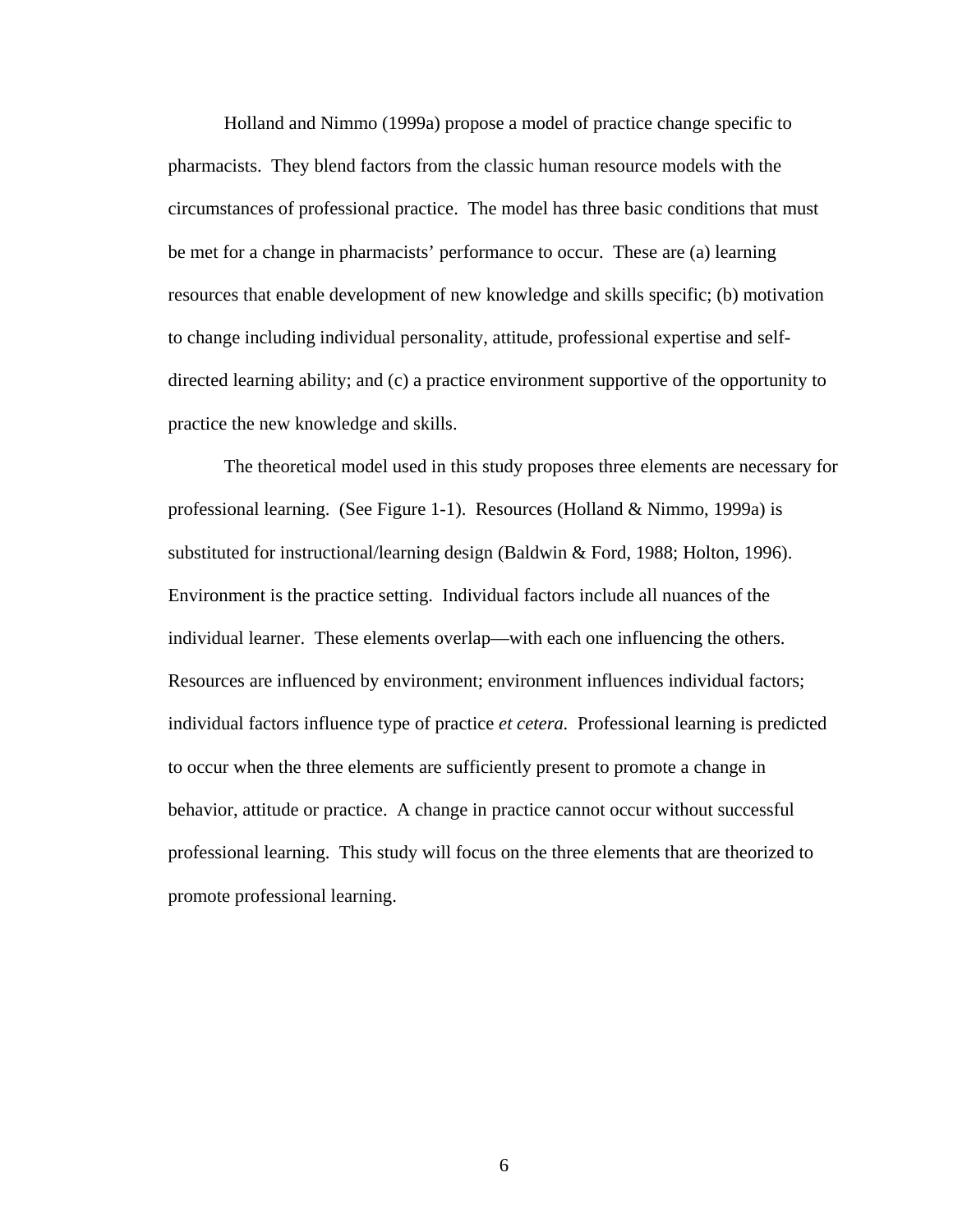

Figure 1-1. Theoretical Model of Practice Change

Explanation of Theoretical Model:

- Resources: Materials and programs specific to the learning needs must be readily available. The learner must know that these are available; have access to them; and know how to use the resources effectively. The cost of learning resources should be affordable. The learner must have adequate time to engage in learning.
- Environment: The type of professional practice may influence learning. A busy community practice pharmacist might have less time and access to fewer resources than a clinical specialist. In contrast, a highly specialized practitioner may find fewer opportunities or resources are available for professional learning. The climate of the work organization also influences learning. If work performance is measured by the number of prescriptions filled, then professional learning may suffer. The opportunity to learn new knowledge and skills must be present. Professional learning may be influenced by practice location, specifically urban versus rural. Access to a medical library may be an advantage to the urban practice. A rural practice may have a less diversified patient population and have less need for new knowledge or skills.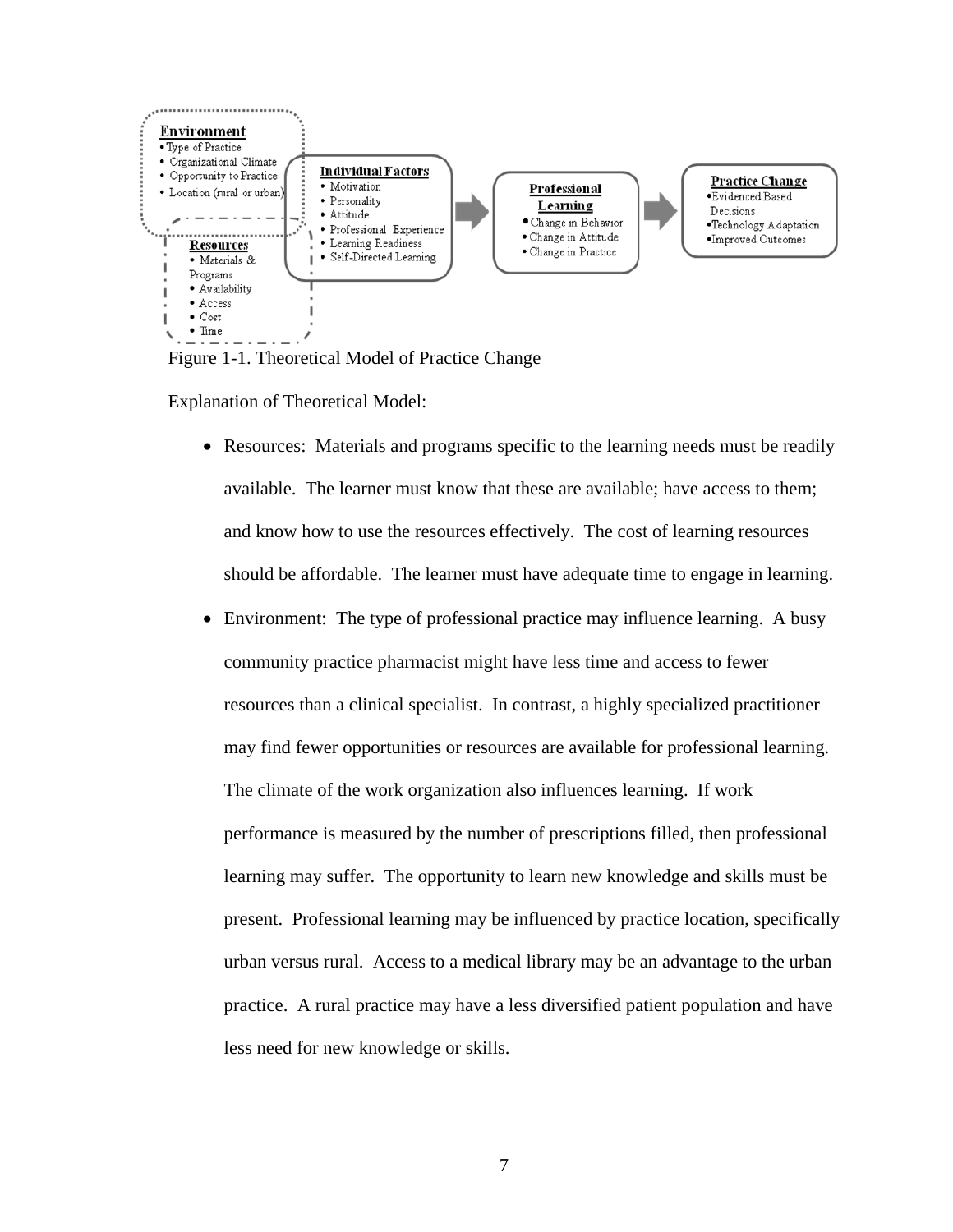• Individual factors: Motivation and attitudes influence the decision to learn and vary with the individual. Willingness to change, perceived appropriateness of specific actions, or an ability to perform in a particular role as well as personality traits will influence the learning process. Professional expertise is used to select what needs to be learned and to identify when the learning is enough. A major addition to the classic model of learning transfer is the need for strong selfdirected learning skills. A pharmacist must decide what needs to be learned as the need arises from daily practice.

When these three factors are present at appropriate levels, it is predicted that learning will occur (Baldwin & Ford, 1988; Holton, 1996; Holland & Nimmo, 1999a). The simple acquisition of learning (awareness of something not known before) is not the ultimate goal. When the learning results in a change in behavior, attitude or practice, then meaningful professional learning has occurred (Webster-Wright, 2009).

The results from this study will determine if this model is supported and identify the factors that contribute to successful professional learning in pharmacists. Once identified, these factors can be used to develop more quantitative studies to investigate how practicing pharmacists acquire professional learning.

#### **Design of the Study**

The purpose of this study was to identify factors that support or impede the pursuit of professional learning by practicing pharmacists. Because no empirical studies on this topic could be located, an exploration of relevant factors was needed to assist in theory building. Semistructured interviews of practicing pharmacists were used to identify potential factors that support the pursuit of professional learning. This qualitative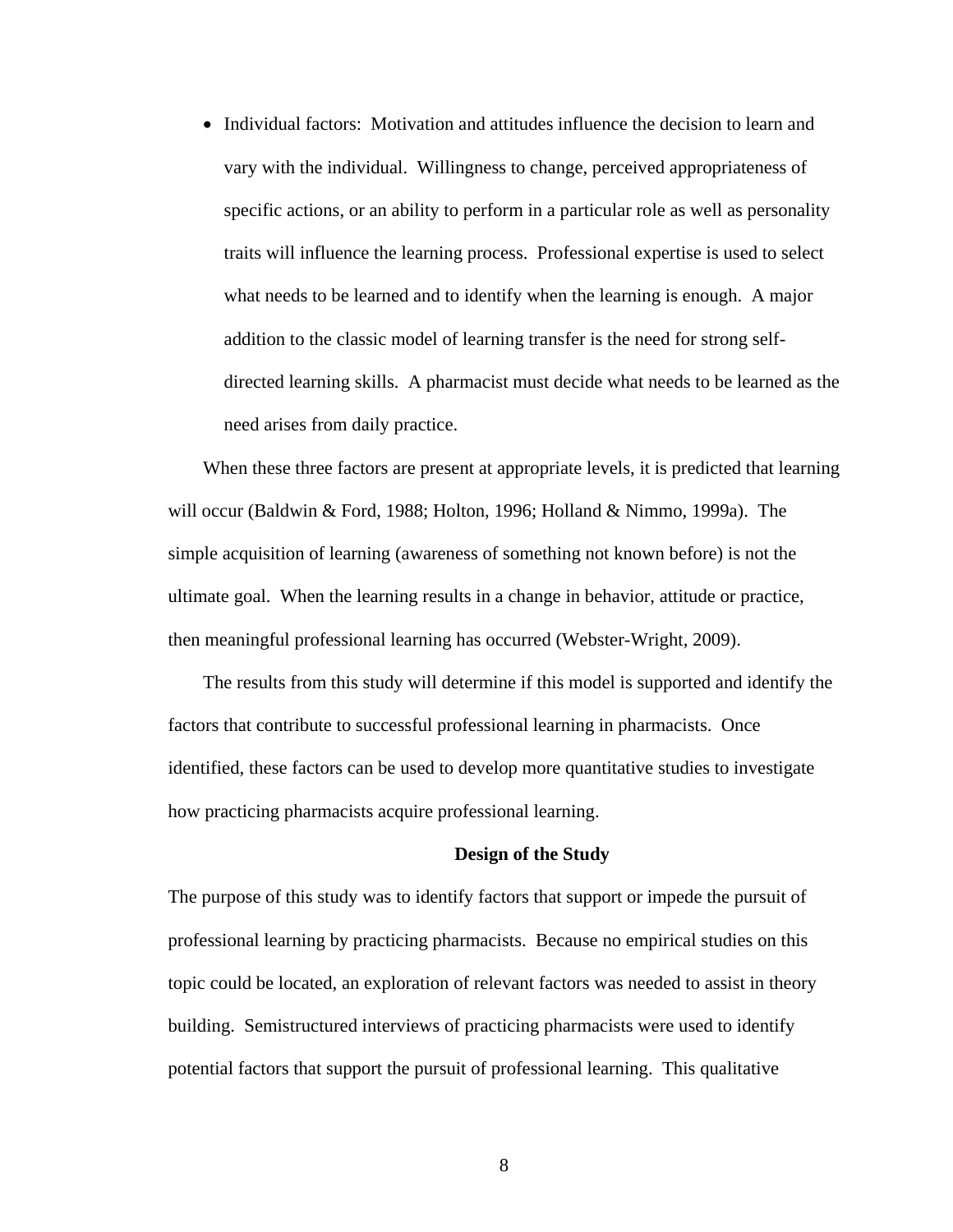investigation used replication logic in a multiple-case study to test the theoretical model and identify those factors that promote or hinder practicing pharmacists development of professional learning. Yin (2009) suggests that such an approach is appropriate when examining contemporary activities over which the investigator has little or no control, and when the objective of the research is to explain or explore phenomenon. Chapter 3 provides a detailed discussion of methods used in this study.

#### **Research Questions**

- 1. How do practicing pharmacists acquire professional learning?
- 2. What factors promote or hinder professional learning in practicing pharmacists?

#### **Significance of the Study**

The results of this study have several potential benefits for practicing pharmacists, pharmacy educators, regulators and commercial entities. Research on the professional learning of pharmacists beyond anecdotal descriptions of continuing education activities and delivery methods has not been published. The lack of empirical research sustains the maintenance of mandatory continuing education as a condition of license renewal. Constructive strategies are needed to move professional education from the delivery of simplistic continuing education to the development and recognition of more complex professional learning. Before such strategies can be developed, it is necessary to identify the factors that support and promote professional learning. This study begins to define those factors and enables the development of a robust quantitative study of pharmacists professional learning.

This research contributes to the detailed understanding of elements that support or impede practicing pharmacists' pursuit of professional learning. An improved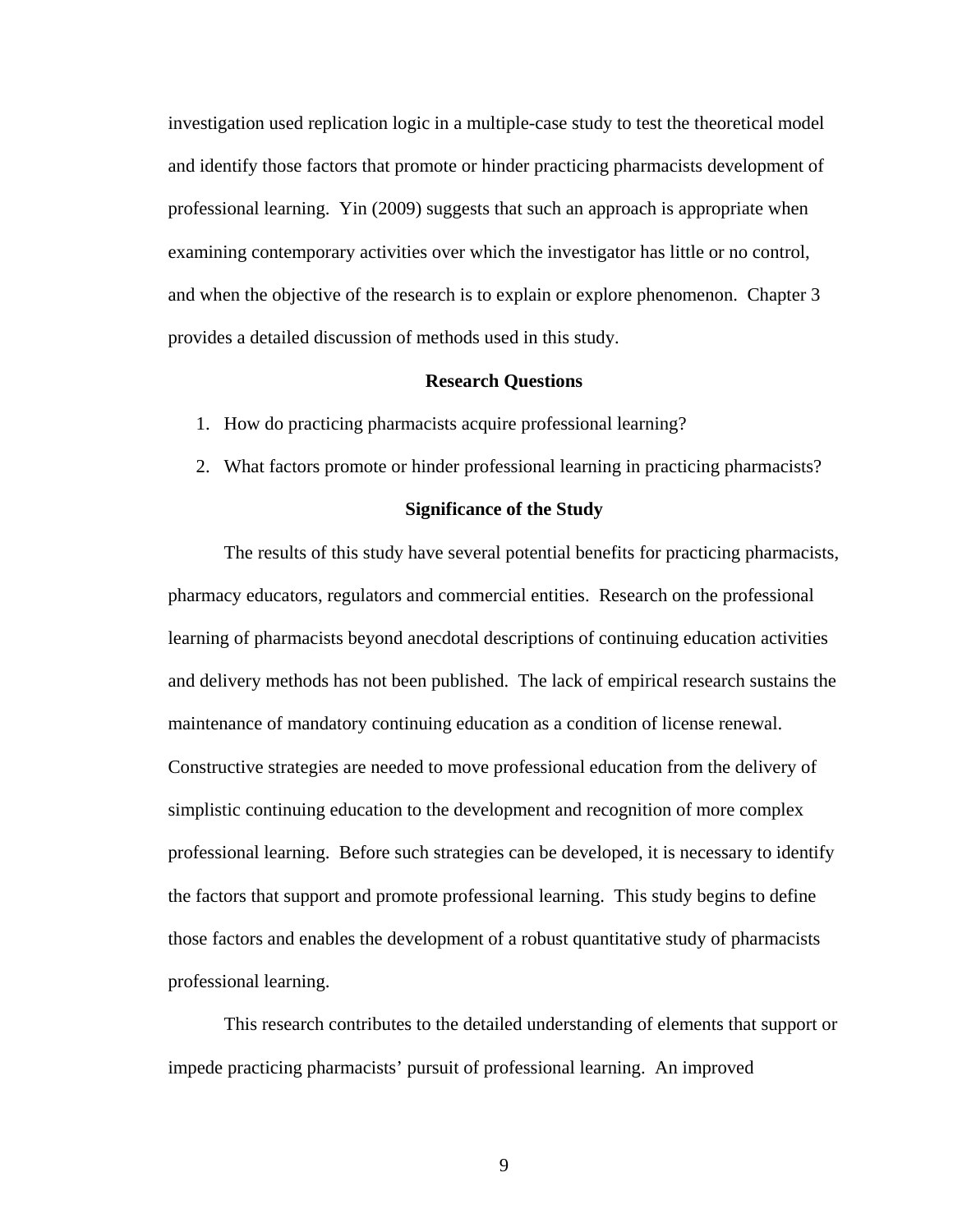understanding of these factors can be used by educational organizations to provide improved quality programs that lead to enhancement and support of more effective professional learning. Regulatory agencies can develop alternatives to mandatory continuing education for relicensure. Pressure can be brought to bear on commercial entities whose operating strategies deliberately block any attempt at professional learning.

#### **Assumptions and Limitations**

#### **Assumptions**

A fundamental assumption of this study was that there are common, identifiable factors that support how pharmacists acquire professional learning. Differences in practice settings or locations may exist, but some common barriers were anticipated.

#### **Limitations**

The study includes only a small stratified purposeful sample of practicing pharmacists in the state of New Mexico. Motivation and other individual characteristics that define a lifelong learner capable of self-directed learning as a means to maintain current and innovative professional practices are not expected to be universally applicable to all pharmacists.

This is an initial investigation of the contributing concepts and constructs of professional learning. The study serves only as a beginning and cannot be generalized beyond the individuals interviewed.

#### **Organization of Dissertation**

This dissertation contains four additional chapters in addition to this first introductory chapter.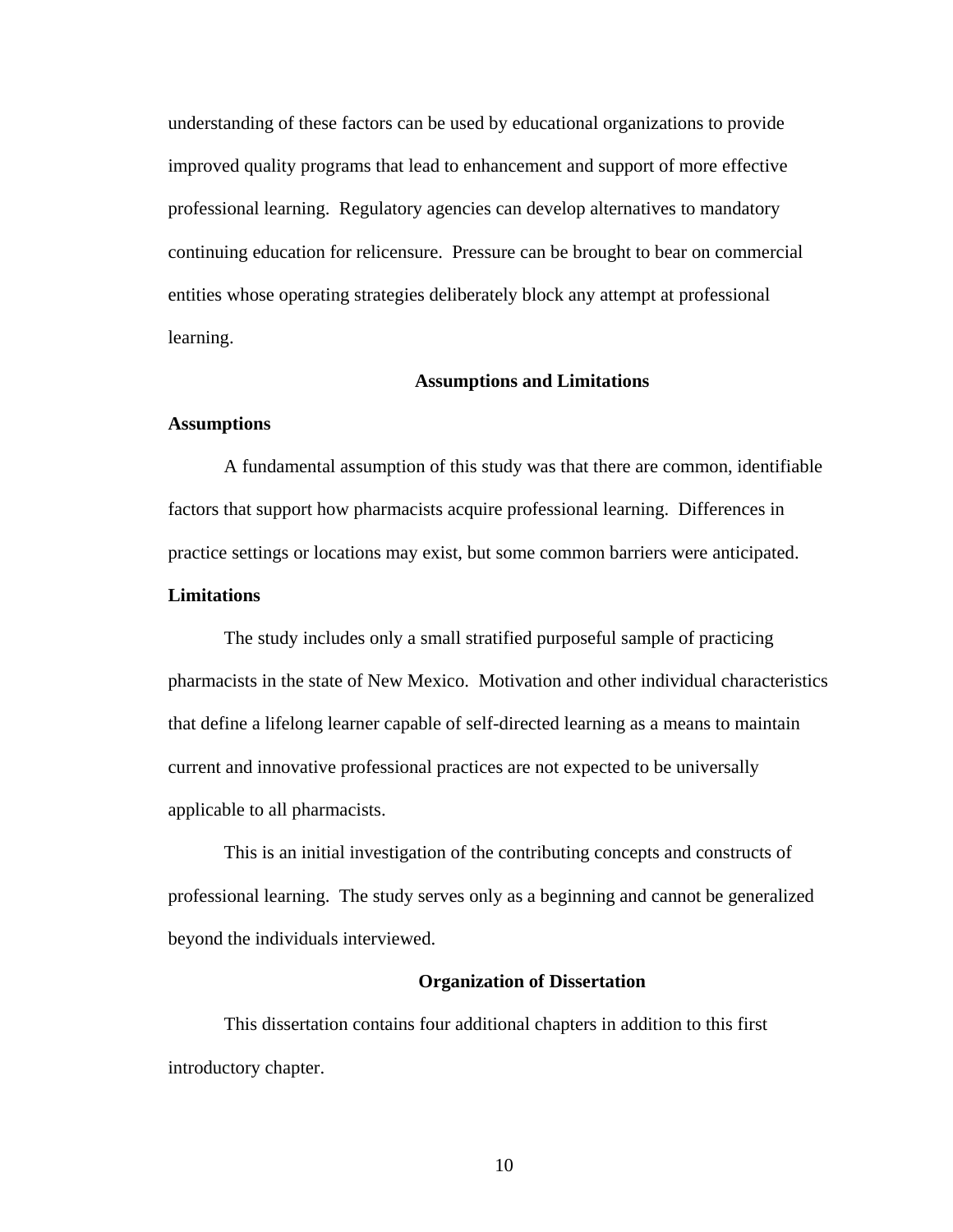Chapter Two: Literature Review. This chapter looks at recent literature concerning aspects of continuing education, professional development and professional learning in healthcare professions. A review of professional learning and resulting practice change theories as well as theoretical aspects of self-directed learning will be laid as a foundation for the research. A review of available literature on multiple casestudies using replication logic is provided to frame the method of the study.

Chapter Three: Methods. This chapter presents the methods and design of the qualitative multi-case research. Aspects of transcript analysis, coding and analysis within and across the subgroups will be delineated.

Chapter Four: Results. The findings from individual interviews were used to generate data to address the research questions and propositions presented. A summary of the findings and the analyses are presented.

Chapter Five: Summary and Discussion. This chapter discusses the findings and their implications and applications in understanding more about pharmacists professional learning. Limitations encountered in the study as well as recommendations for use of the finding in additional research are presented. A discussion of the significance of study concludes the chapter.

#### **Definition of Terms**

## **Continuing Education or Continuing Professional Education (CE or CPE). Formal definition**.

Continuing education for the profession of pharmacy is a structured educational activity designed or intended to support the continuing development of pharmacists and/or pharmacy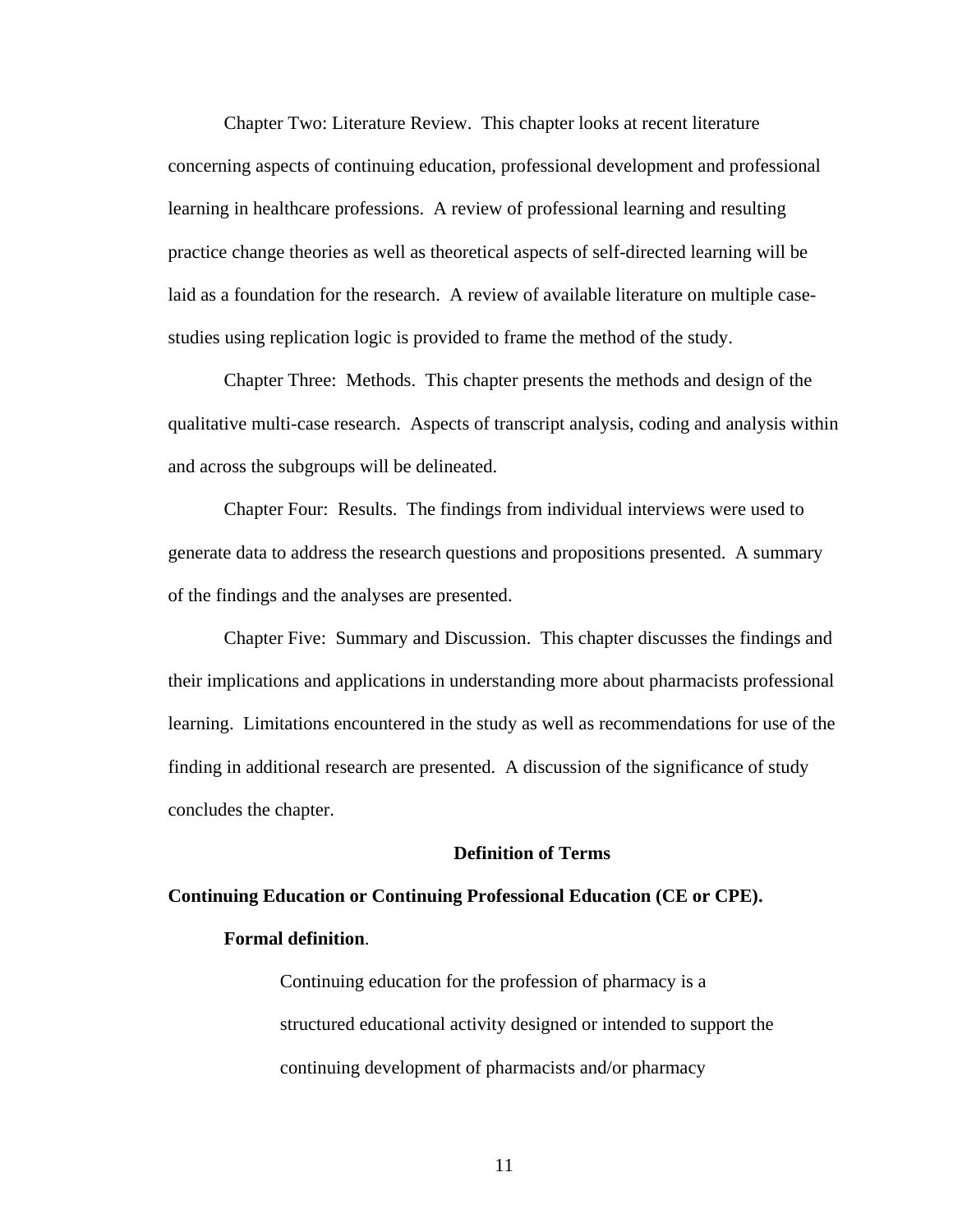technicians to maintain and enhance their competence. Continuing pharmacy education (CPE) should promote problem-solving and critical thinking and be applicable to the practice of pharmacy. (Accreditation Council for Pharmacy Education, 2009)

**Alternative definition.** A structured, formal learning event developed and presented by an organization as an educational event for pharmacists. Usually as episodic information updates delivered in a didactic manner with separation of learner engagement from authentic work experiences. (Webster-Wright, 2009)

**Formal learning.**A learning activity in which both the learning objectives and the structure of the learning process are determined by someone other than the learner (Mocker & Spear, 1982).

**Learning.**The process by which knowledge and skills are acquired, or when existing knowledge or skills are used in a new context.

**Learning transfer.** The effective and continuing application, generalizability and maintenance of new knowledge and skills as demonstrated by a change in behavior, attitude, or performance.

**Non-formal learning.** A learning activity in which the learner decides what is to be learned, but seeks assistance in how to achieve the desired learning (Mocker & Spear, 1982). An activity, without externally imposed criteria, specifically initiated with an intention to learn. Dimensions include implicit learning, deliberative learning and reactive learning. (Eraut, 2000)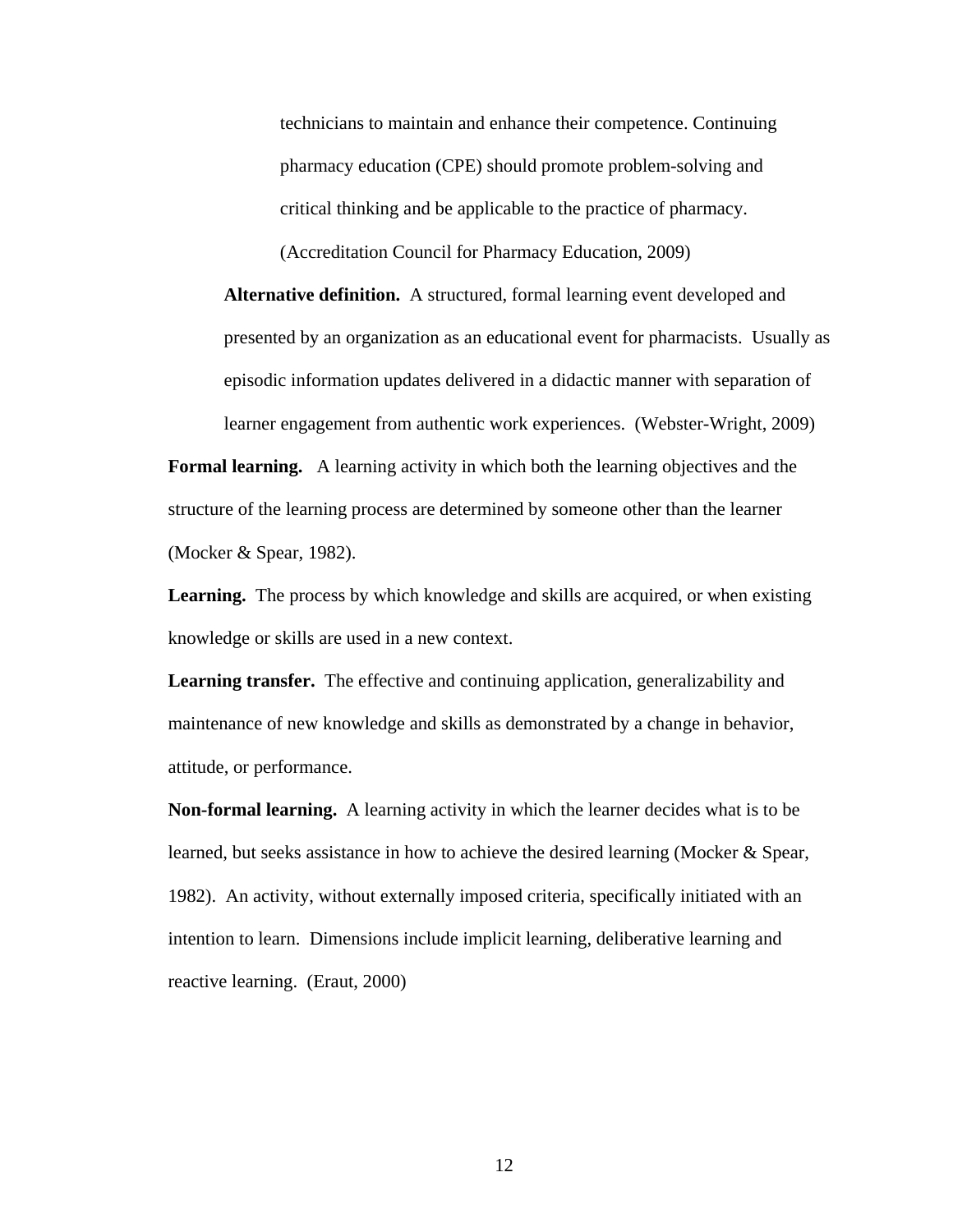**Pattern-Matching.** An analytical step in generalization at the level of theory (rather than empirical data). Compares an empirically based pattern with a predicted one.

Contributes to internal validity. (Yin, 2009, pp.136-141)

**Practicing pharmacist**. A registered pharmacist who spends not less than 75% of work time providing pharmacy services to patients.

**Professional learning.** A lived experience of continuing to learn as a professional that results in a change in behavior, attitude or practice. Professional learning is a selfdirected, active, situated, social, and constructed learning experience. (Webster-Wright, 2009)

Or

The formal or informal experience of seeking new knowledge, skills or abilities to address specific matters encountered during professional practice that results in a change(s) in behavior, attitude or practice.

**Propositions.** An educated guess at the possible outcomes of the study, derived from the literature and theories, that serves to focus the data collection, determine the directions and scope of the study and form the foundation for a conceptual structure or framework. Equates to hypotheses of quantitative research.

**PubMed.** A database maintained by the United States National Library of Medicine and the National Library of Medicine that includes references, abstracts and full-text articles on life science and biomedical topics.

**Replication Logic.** An alternative to the sampling logic used in multiple-case studies. Analogous to multiple experiments in that the results of each case are compared with other cases and with the proposed theory. Cases are selected to (1) predict similar results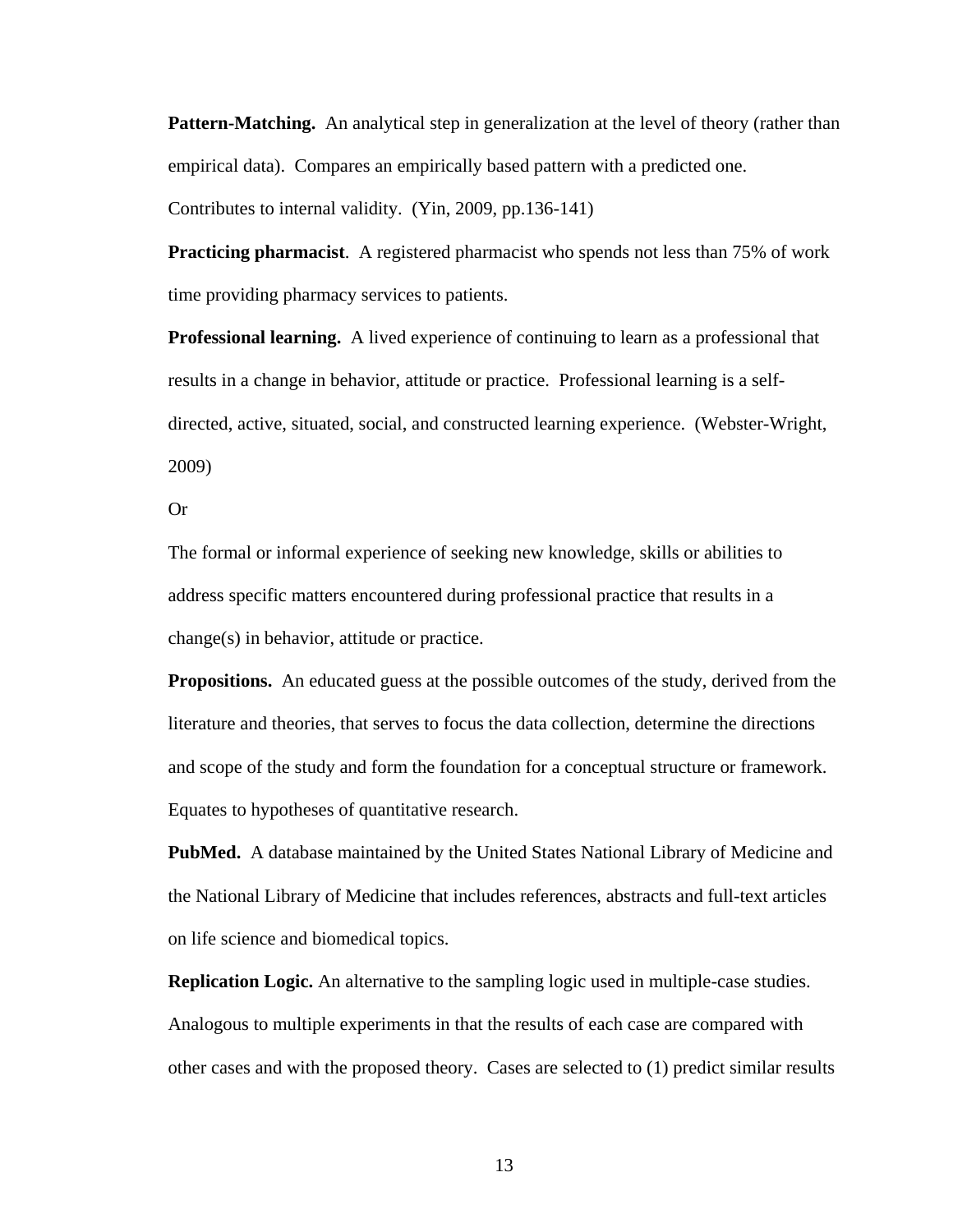(literal replication), or (2) predict contrasting results with anticipated explanations (theoretical replication) (Bergen & While, 2000; Eisenhardt & Graebner, 2007; Kohn, 1997; Rowley, 2002; Yin, 1999).

**Self-directed learning.** A process in which individuals take the initiative, with or without the help of others, in diagnosing their learning needs, formulating learning goals, identifying human and material resources for learning, choosing and implementing appropriate learning strategies and evaluating learning outcomes (Knowles, 1975).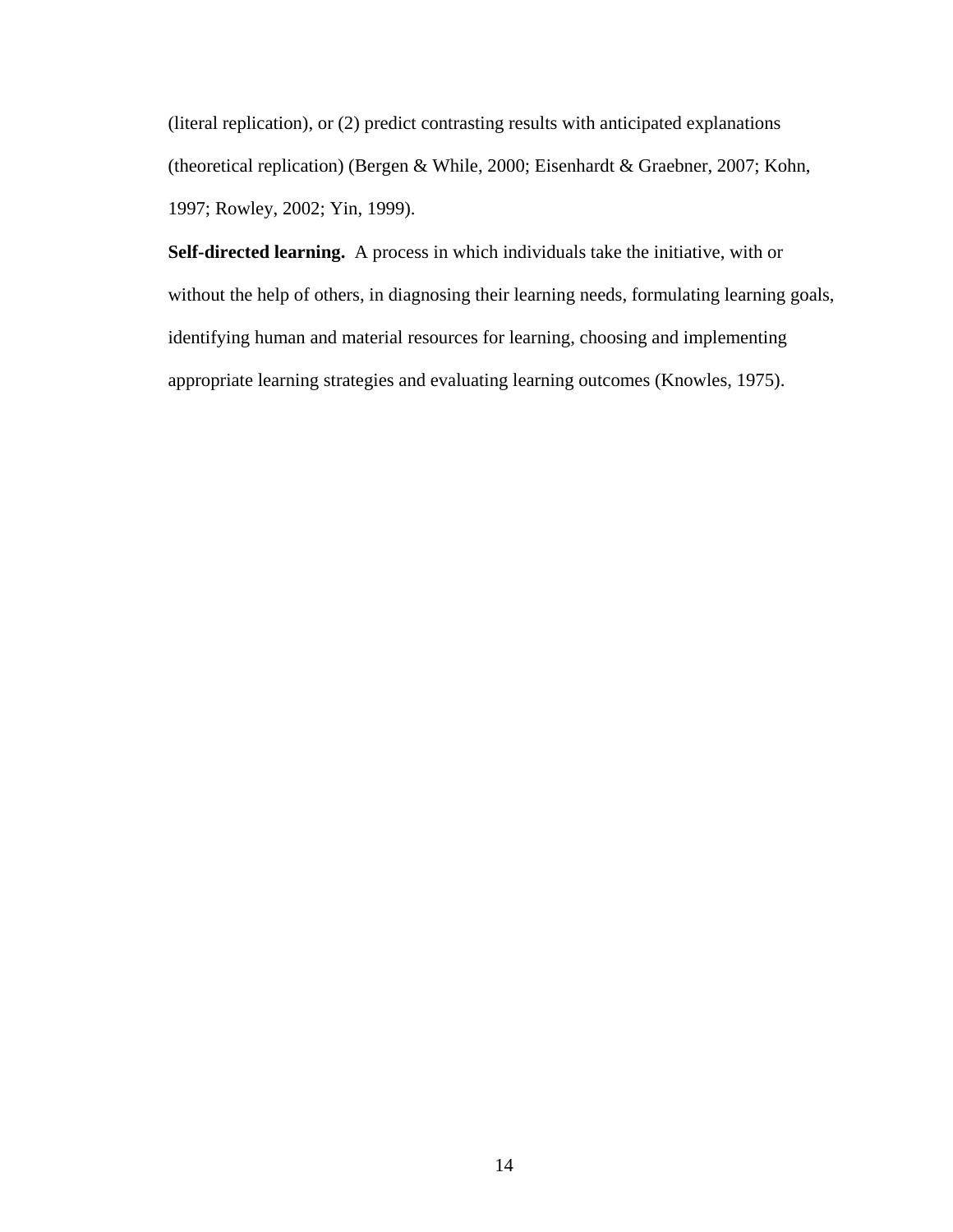#### **CHAPTER TWO LITERATURE REVIEW**

#### **Introduction to the Chapter, Part I**

Pharmacists, like other healthcare professionals, complete an intense, focused, competency-based educational program before entering professional practice. However, no professional program can provide or develop *all* the skills, knowledge, abilities, and attitudes needed for practice. These require that the foundational education be combined with work experience and lifelong learning. This chapter will review representative literature investigating the components and processes of effective professional learning with an emphasis of pharmacist professional learning followed by a review of the literature on case study methods. The chapter is presented in two parts. The first part reviews the literature applicable the to the research questions including review and discussion of professional learning and the three elements: resources, environment and individual factors introduced in Chapter 1. The second part of the chapter reviews the literature on the selected research method.

#### **Professional Learning**

What is required for professional learning to occur? The professional development of healthcare practitioners is expected to result in a change in behavior, attitude or practice that leads to improvements in patient healthcare and outcomes. Does professional learning result in expected changes? Under what conditions? How is change measured? What models are proposed for professional learning?

A search of PubMed used "learning transfer AND education AND outcomes NOT disease" and located 282 articles. The majority of these were continuing medical education activities or disease/patient outcomes with only 32 articles specific to learning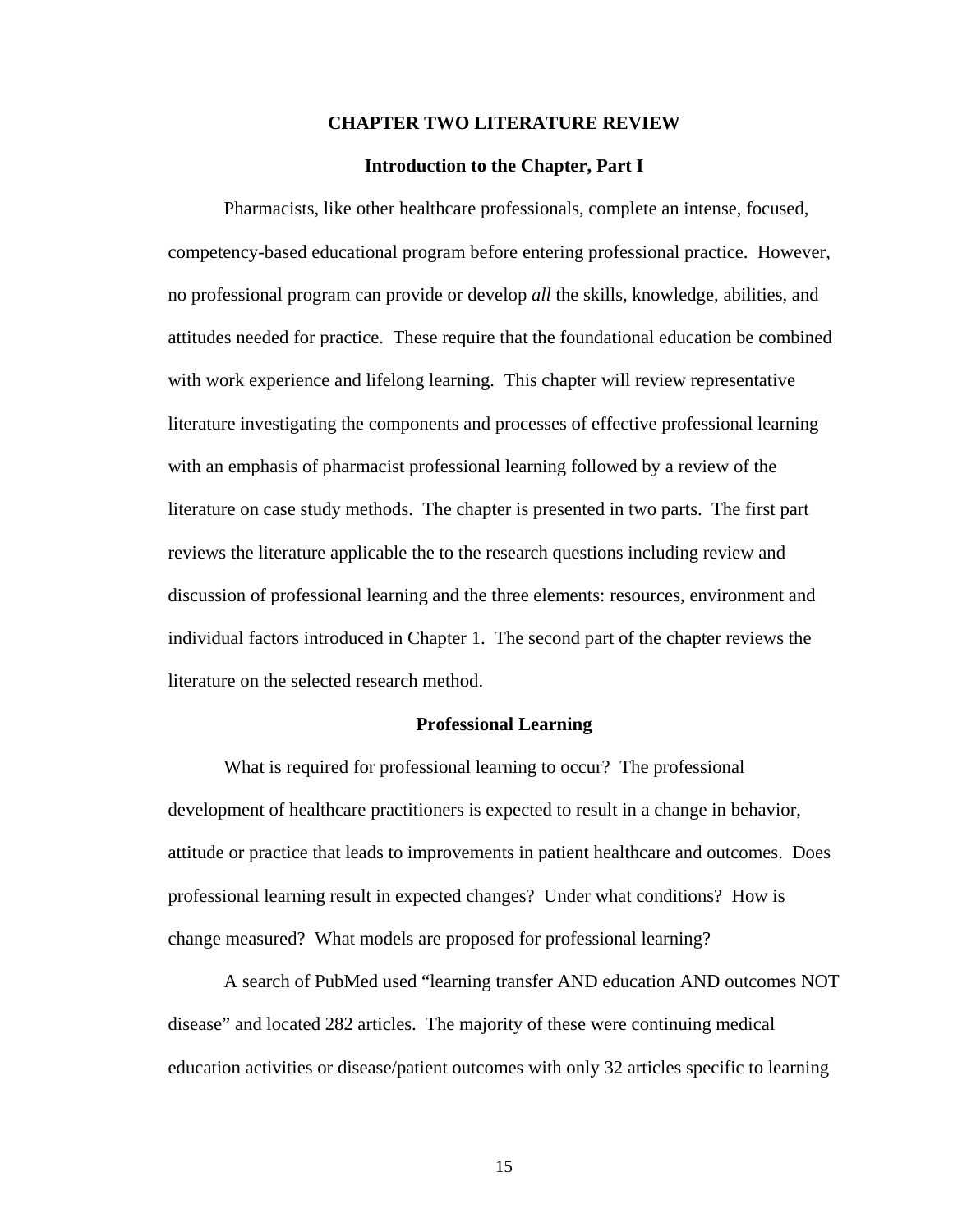aspects of professional healthcare continuing education. A search of Academic Research Complete netted only 36 hits for "learning transfer". In contrast, a search for "training transfer NOT children NOT students NOT animals" found nearly 1,000 articles. The majority of research on learning transfer in adults is generated from Human Resource Development (HRD) and measures the training effectiveness within organizations.

Organizational HRD training is an investment in human resources predetermined to change behavior or performance in an individual. The content of the training is usually selected and developed with little input from participants and is often a regulatory requirement. Not surprisingly, only about 50% of training investments result in organizational or individual improvements (Saks, 2002, as cited in Burke & Hutchins, 2007). While no similar studies have been conducted for healthcare education, it is reasonable to assume that the return on investment is no better than that reported in HRD research.

For transfer of training (or learning) to occur, new knowledge and skills must be generalized to the job context and maintained over a period of time on the job. From the variety of models for transfer of learning and related factors, the Baldwin and Ford (1988) framework and the conceptual model of Holton (1996) are the most commonly cited and used in transfer studies. The Baldwin and Ford framework divides the factors affecting learning into three groups: (a) training inputs, specifically learner characteristics, the instructional design and the work environment; (b) training outputs, or the learning and retention of knowledge from the training; and (c) conditions of transfer as the generalization and maintenance of training (see Figure 2-1). All three training inputs contribute directly to learning and retention which in turn, directly influences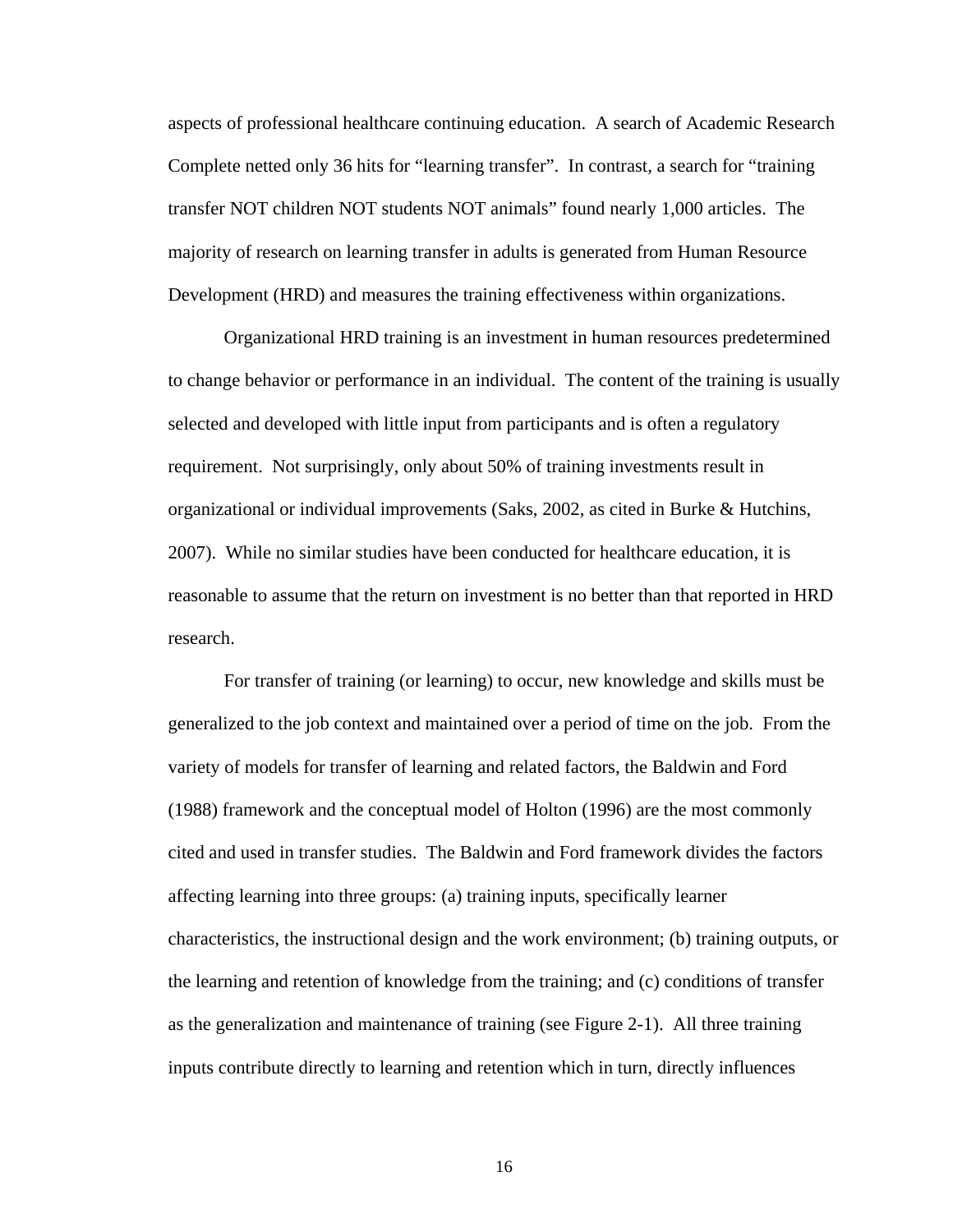generalization and maintenance (practice). The characteristics of the individual and the work environment directly impact implementation of learning while the intervention design has only an indirect impact. It should be noted that Baldwin's model does not address the self-directed learner or learning

resources, but focuses on formal instructordeveloped learning activities.

Holton (1996) based his conceptual model on the premise that learning is an internal behavior and a means to improved performance. The model proposes three primary outcomes of training: learning, individual performance, and organizational results. In contrast to the Baldwin and Ford



Figure 2-1. A Model of Transfer Process (Baldwin & Ford, 1988)

model, Holton theorizes that learning is affected only by ability and that it is the individual *performance* that is influenced by learner characteristics, environmental elements, and content (see Figure 2-2). Both models suggest that the individual performance is influenced by similar factors and differ slightly only in factors that promote application of learning.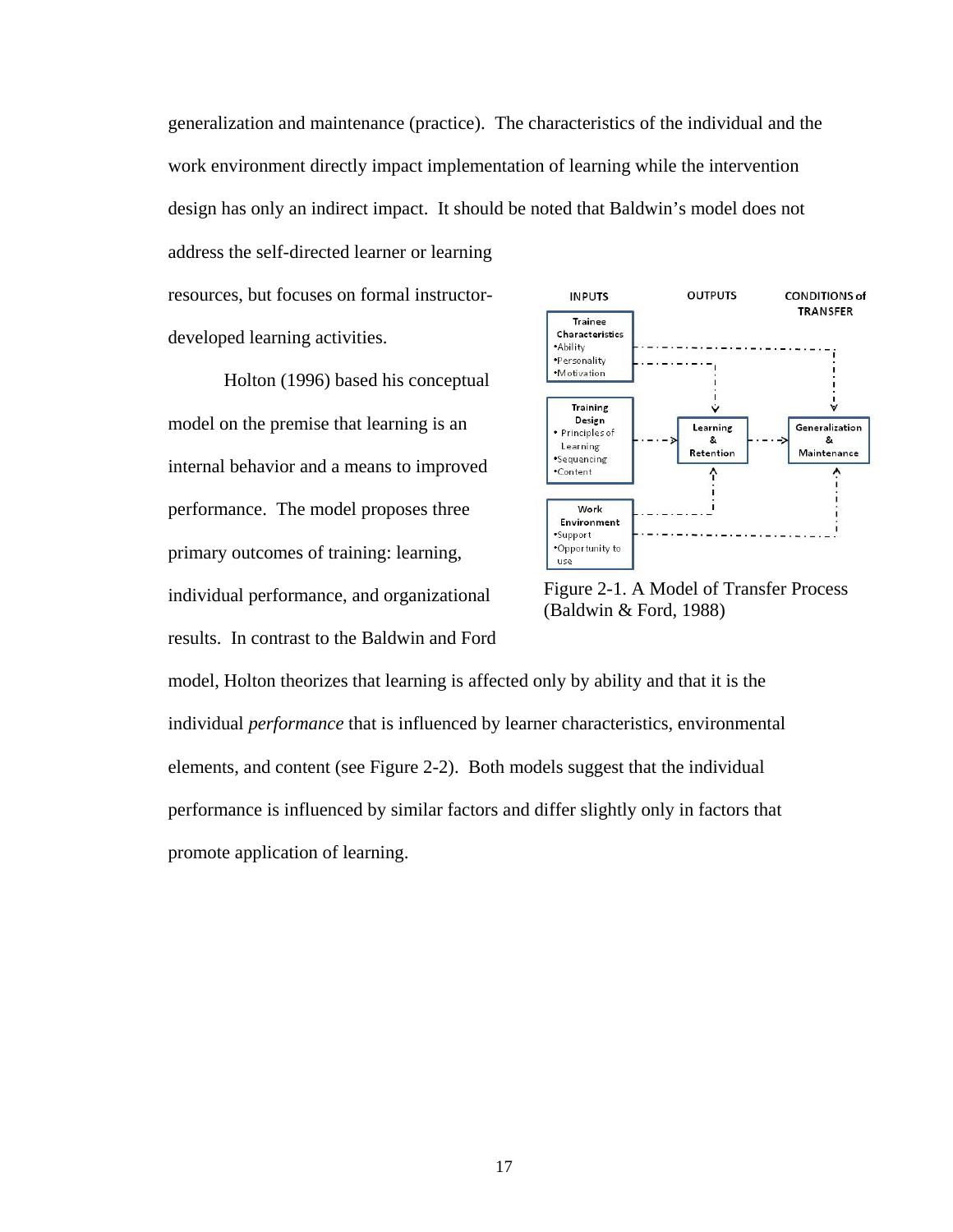

#### Figure 2-2. Learning Transfer System (Holton, 1996)

The literature offers diverse empirical studies on the application of learning and the factors that contribute to its application. Some studies explore a single factor such as the relevance of content to learning (Liebermann & Hoffmann, 2008) or student perception of factors that impact learning (Lim & Johnson, 2002). Other studies look at the effect of multiple factors impacting learning and application (Kirwan & Birchall, 2006; Velada, Caetano, Michel, Lyons, & Kavanagh, 2007). In addition to empirical studies, meta-analyses and literature reviews are available (Arthur, Bennett, Edens,  $\&$ Bell, 2003; Merriam & Leahy, 2005; Subedi, 2004; Yamnill & McLean, 2001). The overwhelming research-derived consensus is that learning and its application are impacted by three categories of training input: individual characteristics, training activity design, and work environment.

A recent integrative literature review (Burke & Hutchins, 2007) provides a comprehensive summary of 170 empirical learning research studies. The authors summarize specific factors for which a strong or moderate relationship with learning or training has been reported in the literature (see Table 2-1).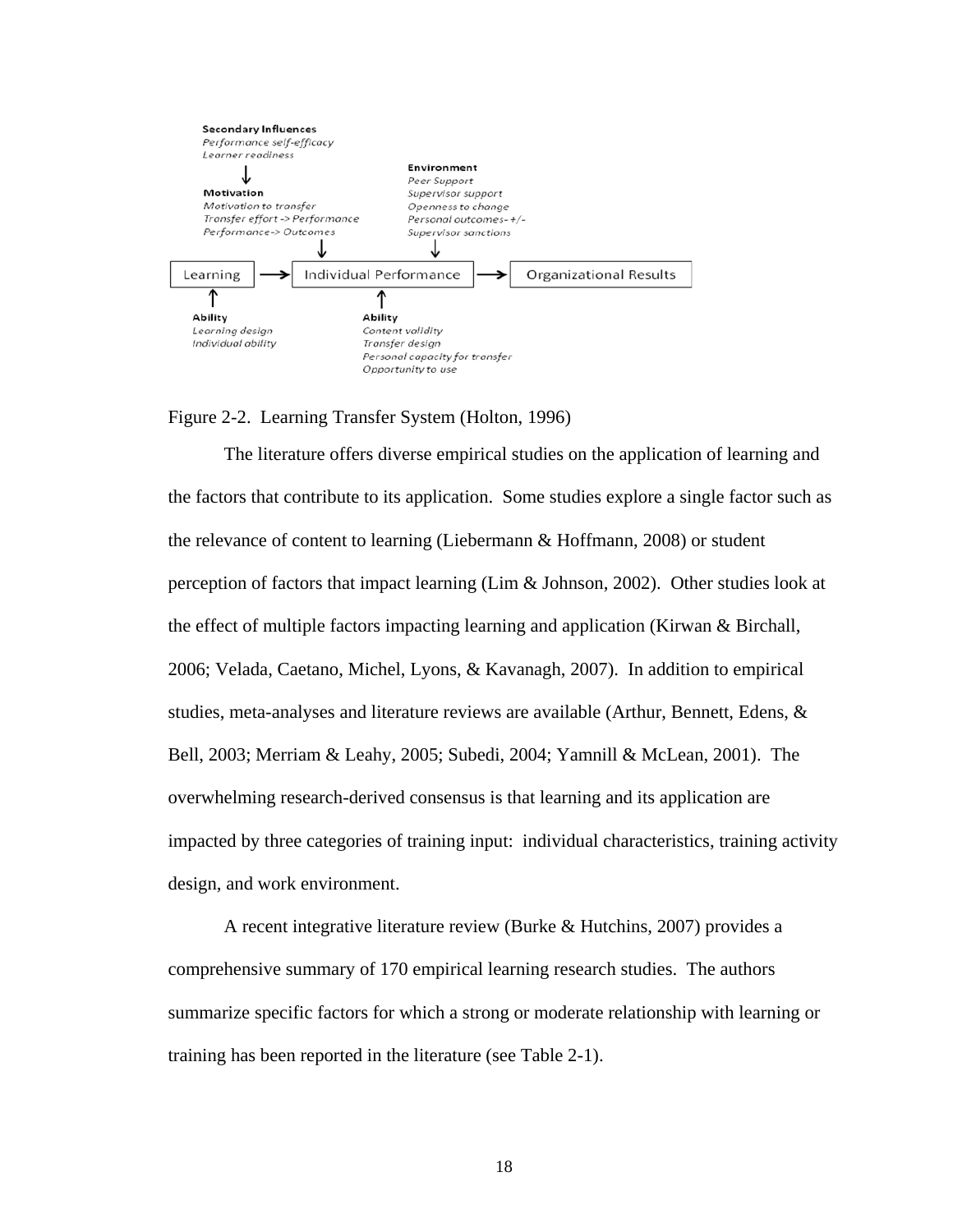| <b>Learner Characteristics</b> | <b>Intervention Design</b> | <b>Work Environment</b> |
|--------------------------------|----------------------------|-------------------------|
|                                |                            |                         |
| Cognitive ability              | Learning goals             | Climate                 |
| Self-efficacy                  | Content relevance          | Supervisory support     |
| Pretraining motivation         | Practice & feedback        | Peer support            |
| Anxiety/negative affectivity   | Behavioral modeling        | Opportunity to perform  |
| Openness to experience         | Error-based examples       |                         |
| Perceived utility              |                            |                         |
| Career planning                |                            |                         |
| Organizational commitment      |                            |                         |

Table 2-1 Summary of Transfer Influences

The study reports little research to support motivation to learn, or motivation to transfer, as important learner characteristics. A paucity of empirical data exists to support the influence of active learning methods or technology support as important design components. An additional criticism is that much research uses a single assessment administered shortly after completion of the learning activity. Few studies assess aspects of learning and retention at more significant time frames of 6 months to a year after the learning activity (Burke & Hutchins, 2007).

Almost all learning-specific studies used only formal, instructor-developed activities as the source of learning. Healthcare professionals learn in many ways that shape their practice including formal continuing education programs, interactions with professional peers, and self-directed learning episodes in different combinations and ranges of activities. The self-directed selection of learning activities requires a modification to the learning transfer models discussed above. The learner is more independent, making learning decisions motivated by professional needs which may or may not be met by formal instructional activities.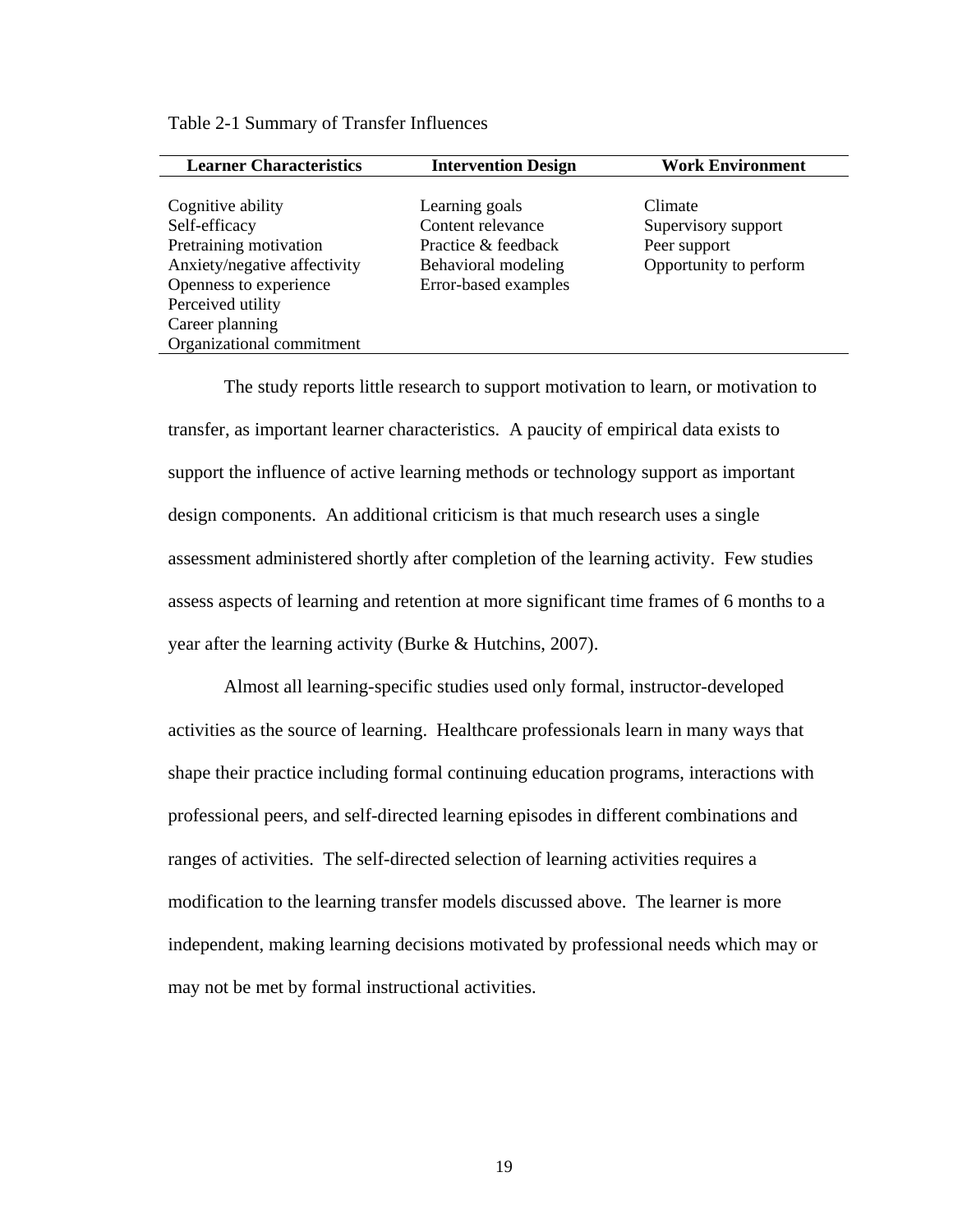Campagna and Newlin (1997) studied key factors influencing pharmacist performance when making drug therapy decisions. They identified eight factors:



Figure 2-3. Practice Change Model (Holland & Nimmo, 1999a)

attitudes, economic structure, expertise, laws and regulations, motivation, personality, practice settings and public expectations; as the most important and influential in practice behavior. Holland and Nimmo (1999a) synthesized these factors into their practice change model. They theorize that practice change cannot occur unless three sets of conditions are simultaneously

satisfied (see Figure 2-3). The practice

environment condition is essentially equivalent to the work environment of training models. Motivational strategies contain factors similar to those within learner characteristics. The major difference in this model is that aspects of training design have been replaced with learning resources. This contribution, when integrated with the HRD training models, provides a workable theory of learning for the self-directed healthcare professional (see Figure 1-1 Theoretical Model of Practice Change).

Professional learning can be summarized as a theoretical model containing many factors that interact in complex patterns unique to specific situations. Analysis of learning can be facilitated by grouping the factors into three general categories: the intervention, the workplace environment, and the individual.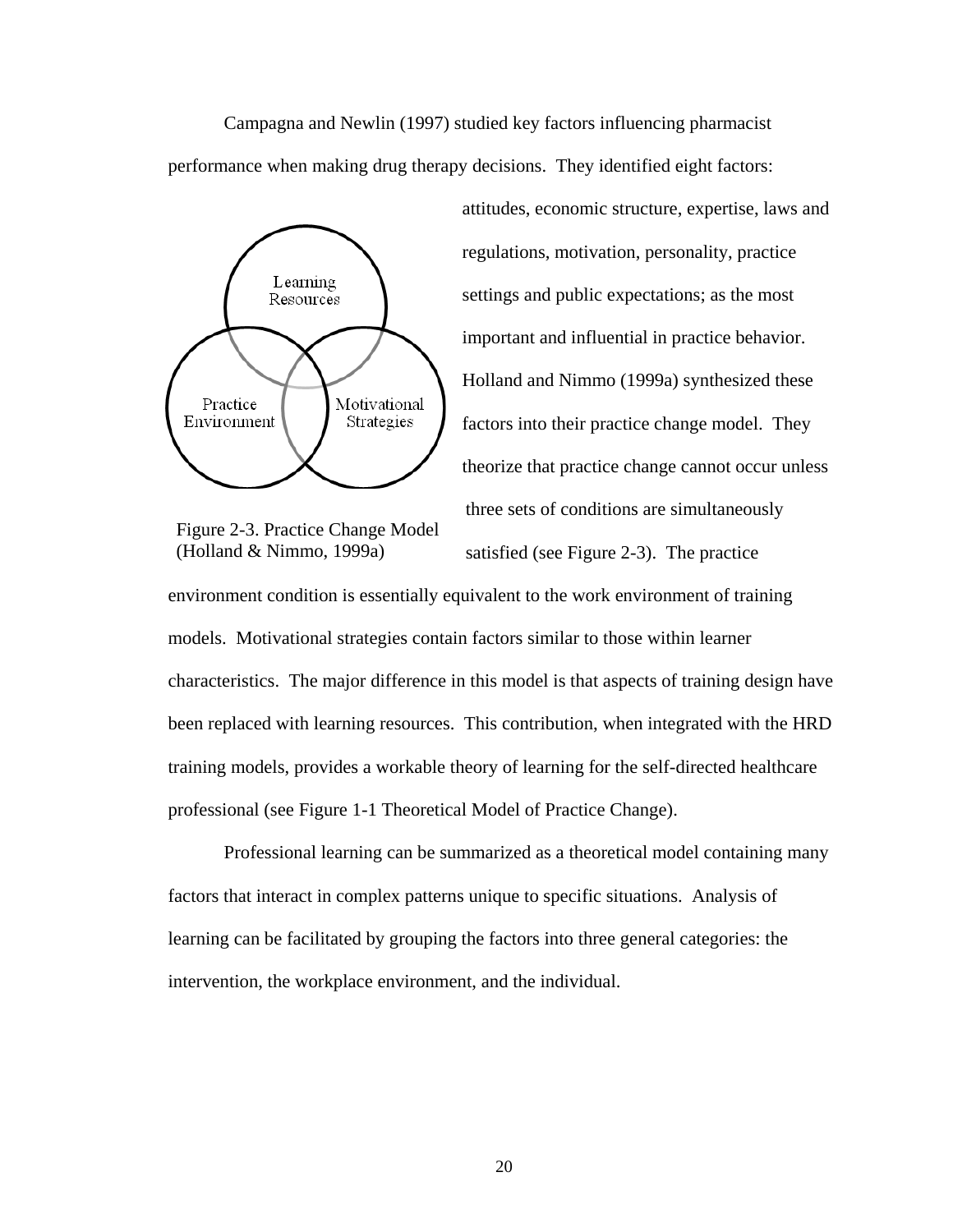### **Effectiveness of Intervention**

Healthcare professionals must continue learning at every stage of their professional career to stay current with advances in research and treatment in their fields as well as maintain current knowledge and skills in patient care. The mandated continuing education (or continuous professional development) programs are intended to provide professionals with the knowledge needed to maintain practice skills. However, this formal intervention has been found to be ineffective in meeting public expectations for quality and safety in healthcare (Fletcher, Hager, & Russell, 2007; Institute of Medicine, 2001, 2010; Swankin, LeBuhn, & Morrison, 2006).

Continuing education activities are based on a belief that exposure to knowledge will lead healthcare providers to improve their practice and, consequently, improve patient care. Formal continuing education activities range from passive, didactic, largegroup presentations to very interactive learning methods such as workshops, small groups and individualized training sessions. In an effort to address the educational shortcomings within the continuing education system, much research has been done on the effectiveness of formal continuing education. The bulk of the research has been driven and supported by the medical community with little investigation of pharmacy, nursing or other healthcare professional practice areas. For purposes of this study, it will be assumed that effective learning strategies, or interventions, are universal to all healthcare professionals.

# **Interventions in Continuing Medical Education**

Extensive research has attempted to determine the overall effectiveness of continuing medical education (CME). The literature provides literally thousands of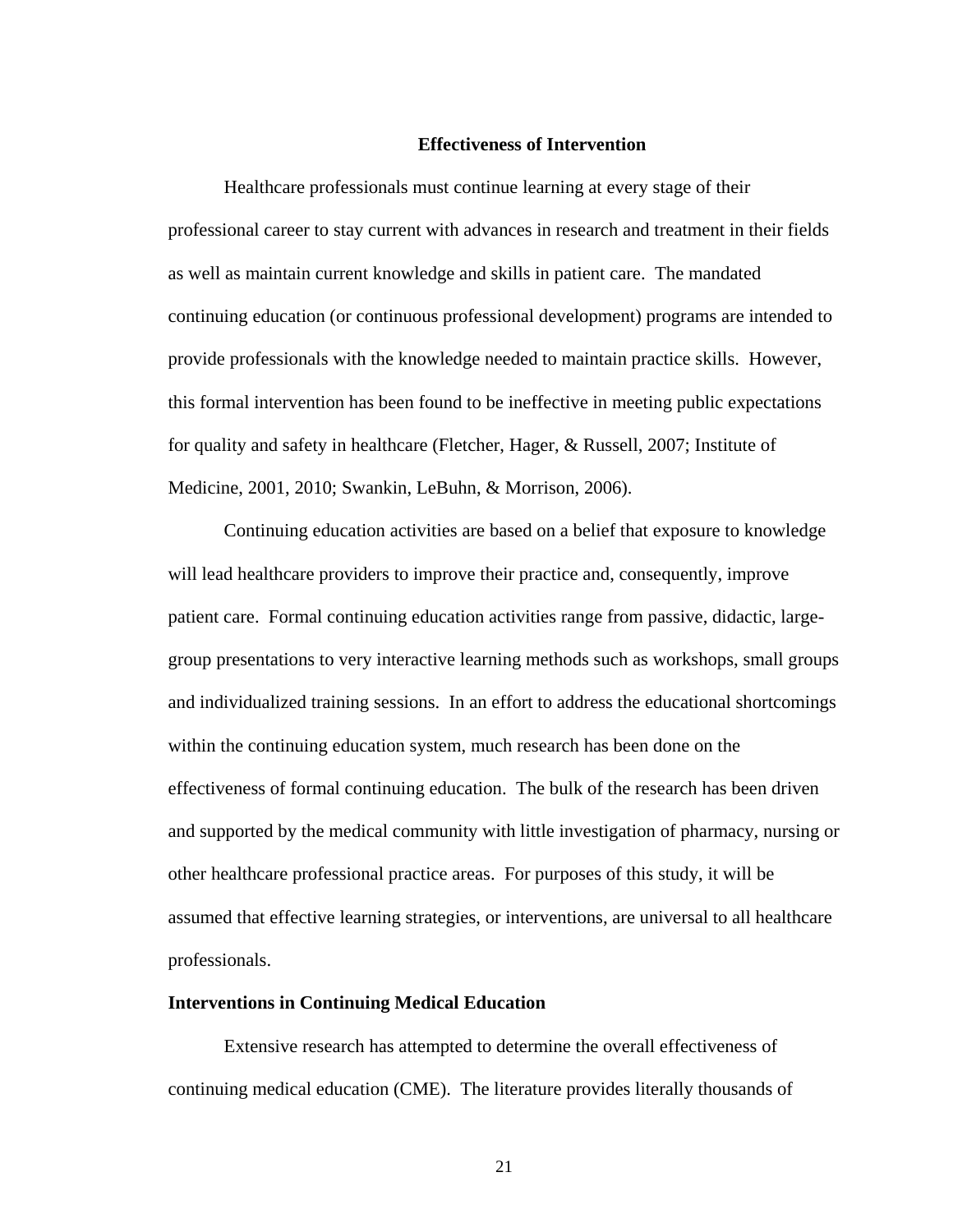articles about implementing practice change in healthcare. It is difficult to identify primary literature studies because these studies are poorly indexed and are scattered throughout a variety of journals. Periodic systematic reviews of the literature provide a representative overview of the extent of research in this area. Table 2-2 contains a summary of the more relevant systematic reviews addressing the effectiveness of interventions from formal continuing medical education activities.

|               | Table 2-2. Summary of Systematic Reviews of Continuing Medical Education |  |  |
|---------------|--------------------------------------------------------------------------|--|--|
| Effectiveness |                                                                          |  |  |

| <b>Citation</b>         | <b>Results and Conclusions</b>                                                                             |  |  |
|-------------------------|------------------------------------------------------------------------------------------------------------|--|--|
| Davis, Thomas, Oxman, & | • Search period 1977-1991                                                                                  |  |  |
| Haynes, 1992            | 50 randomized controlled trials                                                                            |  |  |
|                         | • CME is more effective when it incorporates practice-based                                                |  |  |
|                         | enabling and reinforcing strategies                                                                        |  |  |
|                         | Adequate assessment of physician needs leads to increased<br>possibility for change                        |  |  |
| Oxman, Thompson, Davis, | Search period 1990-1993<br>$\bullet$                                                                       |  |  |
| & Haynes, 1995          | 102 trials<br>$\bullet$                                                                                    |  |  |
|                         | Dissemination-only activities had little to no effect<br>٠                                                 |  |  |
|                         | More complex interventions were most often moderately<br>effective in changing performance                 |  |  |
| Davis, Thompson, Oxman, | Search period 1975–1994<br>$\bullet$                                                                       |  |  |
| & Haynes, 1995          | 99 trials<br>$\bullet$                                                                                     |  |  |
|                         | Conferences have little impact on improving professional<br>$\bullet$<br>practice.                         |  |  |
|                         | More effective methods such as systematic practice-based<br>interventions are seldom used by CME providers |  |  |
| Bero et al., 1998       | Search period 1966–1995<br>٠                                                                               |  |  |
|                         | 18 systematic reviews                                                                                      |  |  |
|                         | Little to no effect seen with written materials or didactic<br>educational meetings                        |  |  |
|                         | Multifaceted interventions & interactive workshops found to be<br>consistently effective                   |  |  |
| Davis et al., 1999      | Search period 1993–1999<br>٠                                                                               |  |  |
|                         | 14 randomized control trials<br>٠                                                                          |  |  |
|                         | Didactic interventions not successful                                                                      |  |  |
|                         | Case discussion, role-play, hands-on practice are more effective                                           |  |  |
|                         | Sequential sessions are more effective                                                                     |  |  |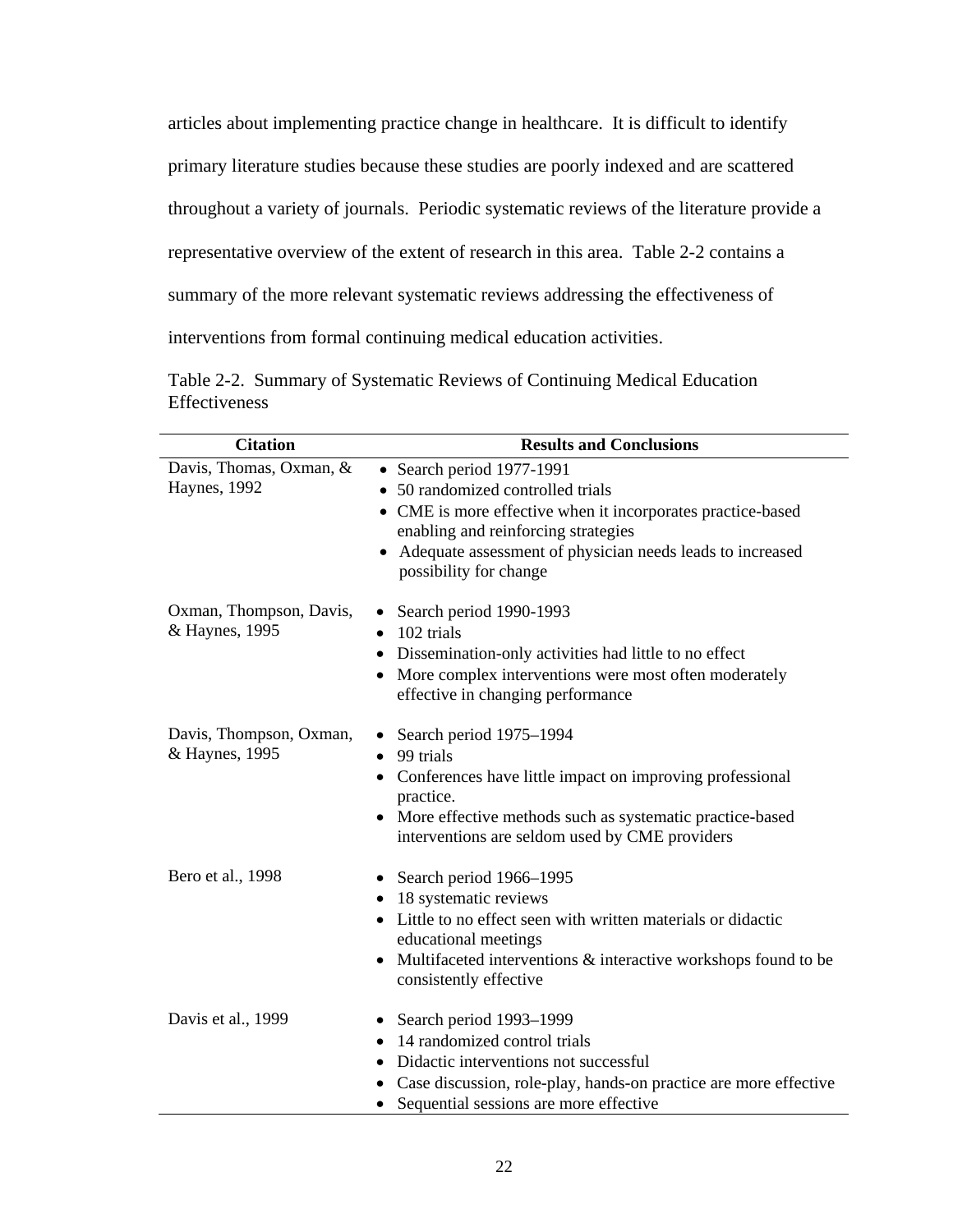The scope and extent of research about the effectiveness in disseminating and retaining medical knowledge is evident in a study commissioned by the U. S. Department of Health & Human Services, Agency for Healthcare Research and Quality. The Johns Hopkins Evidence-Based Practice Center was tasked to comprehensively and systematically synthesize evidence regarding the effectiveness of continuing medical education (CME) and the comparative effectiveness of differing instructional designs for CME in terms of impact on knowledge, attitudes, skills, practice behavior, and clinical outcomes (Marinopoulos et al., 2007). The study goal was to answer specific questions about evidence supporting methods of CME delivery; persistence of change over time; audience characteristics and/or external factors reinforcing behavior change; and reliability and validity of the methods used to measure effectiveness. Multiple databases were searched using open-dates. A total of 68,000 citations were found. Specific inclusion criteria winnowed the citations to 136 articles and nine systematic reviews. Each study was then categorized by study characteristics, CME characteristics, and outcomes. In addition, each was graded as to quantity, quality, and consistency of available evidence addressing each key question.

Despite the low quality of study designs and the lack of valid and reliable evaluation tools, the 560-page study concludes that most studies suggest that CME is effective, at least to some degree, in achieving and maintaining the objectives studied. Three common themes emerged:

- Live media was more effective than print.
- Multimedia was more effective than single media interventions.
- Multiple exposures were more effective than a single exposure.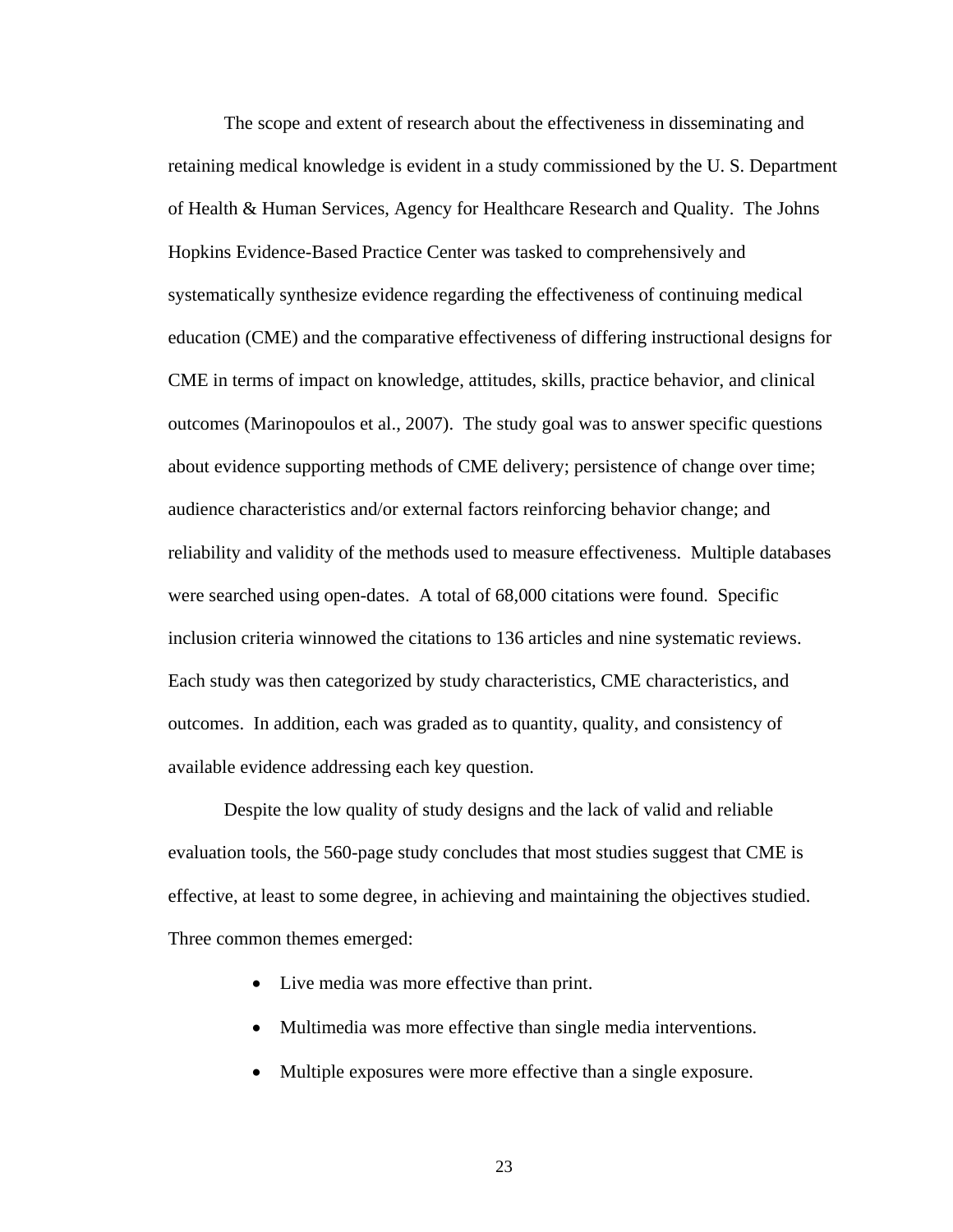The study recommends that more research is needed to determine, with any degree of certainty, which types of media, techniques and audience characteristics are associated with improvements in outcomes.

In summary, while well-designed interventions can result in change of practice with varying effect, no intervention is superior to others. No single intervention method produces change in all settings. Specific types of change in practice seem to require distinct types of intervention (Grol & Grimshaw, 2003).

#### **Interventions in Continuing Pharmacy Education**

In contrast to the studies done on the effectiveness of interventions in continuing medical education, very little research on continuing pharmacy education is available. A systematic search of literature found no comprehensive reviews on the effectiveness of continuing pharmacy education. A search of several electronic databases found few citations: PubMed (20 citations), PsycINFO (12citations), International Pharmaceutical Abstracts (IPA) (153 citations), Educational Resources Information Center (ERIC) (50 citations), and the Research and Development Resource Base (RDRB) (174 citations). Titles, abstracts, and then full articles were reviewed for content assessing the effectiveness of interventions in continuing pharmacy education.

The small number of research articles specific to pharmacy interventions and impact on practice behavior are summarized in Table 2-3. As with studies on continuing medical education, the impact of interventions in continuing education for pharmacists has mixed results on changes in behavior. A critique of continuing education studies (Robertson, Umble, & Cervero, 2003) chides researchers for attempts to find a causal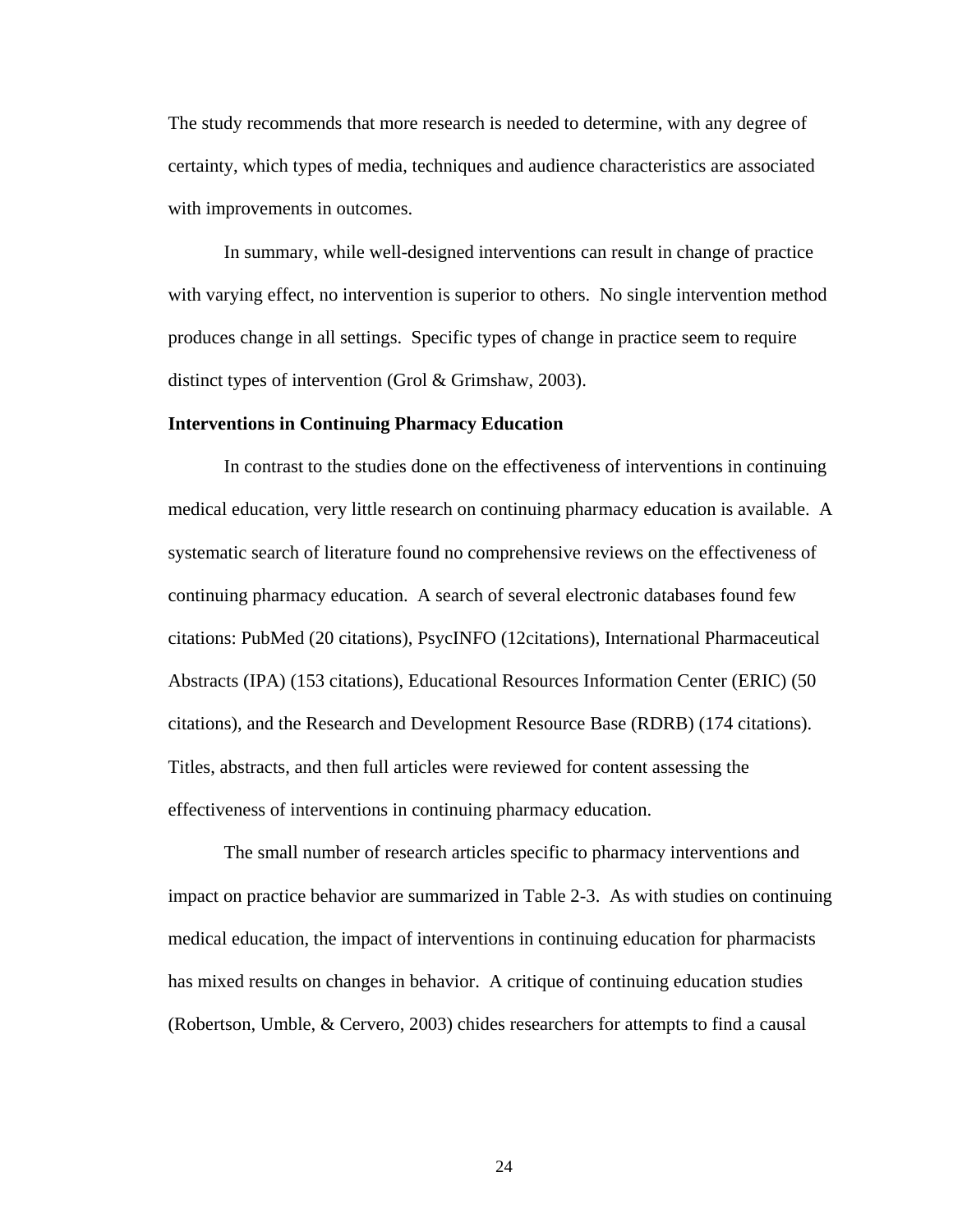relationship between continuing education formats and changes in behavior without

considering other factors that might moderate effects.

# Table 2-3.

Summary of Research on Continuing Pharmacy Education Effectiveness

| <b>Citation</b>                          | <b>Results and Conclusion</b>                                                                                                                                                                    |  |  |
|------------------------------------------|--------------------------------------------------------------------------------------------------------------------------------------------------------------------------------------------------|--|--|
| Koda-Kimble & Batz, 1994                 | Single active learning event<br>$\bullet$                                                                                                                                                        |  |  |
|                                          | 1 year follow-up showed changes in practice<br>$\bullet$                                                                                                                                         |  |  |
| Patterson, 1999                          | Quasi-experimental, multiple interventions<br>Significant changes seen only in documentation $&$ follow-<br>up of practice changes                                                               |  |  |
| Watson et al., 2002                      | 2 x 2 factorial, cluster RCT comparing printed material to<br>multiple intervention strategies<br>No significant difference found in practice changes as<br>result of interventional strategies  |  |  |
| Kansanaho, Pietla, & Airaksinen,<br>2003 | Single multi-modal program delivered over 1 year<br>٠<br>Appeared to result in practice change                                                                                                   |  |  |
| Fjortoft, 2006                           | Single interactive program<br>Significant difference found between pre/post tests with<br>decline in follow-up survey<br>Effective in initial increase in knowledge but no change in<br>behavior |  |  |
| Saini, Smith, Armour, & Krass,<br>2006   | Parallel group repeated measures design<br>Education intervention was carefully designed using<br>$\bullet$<br>program planning model (ADDIE)<br>Effective in behavioral changes in practice     |  |  |
| Rouleau, et al., 2007                    | Quasi-experimental<br>Pre/post test $\&$ log of interventions<br>No difference as result of intervention<br>$\bullet$                                                                            |  |  |
| Martin, et al., 2010                     | Quasi-experimental<br>Pre/post tests & survey of self efficacy<br>$\bullet$<br>Intervention increased self-efficacy. Found correlation<br>between self-efficacy & practice change                |  |  |

Robertson et al. (2003) concludes that while continuing education that is ongoing, contextually relevant, interactive, and based on needs analysis is more likely to effect a change in practice and in patient outcomes, continuing education cannot target only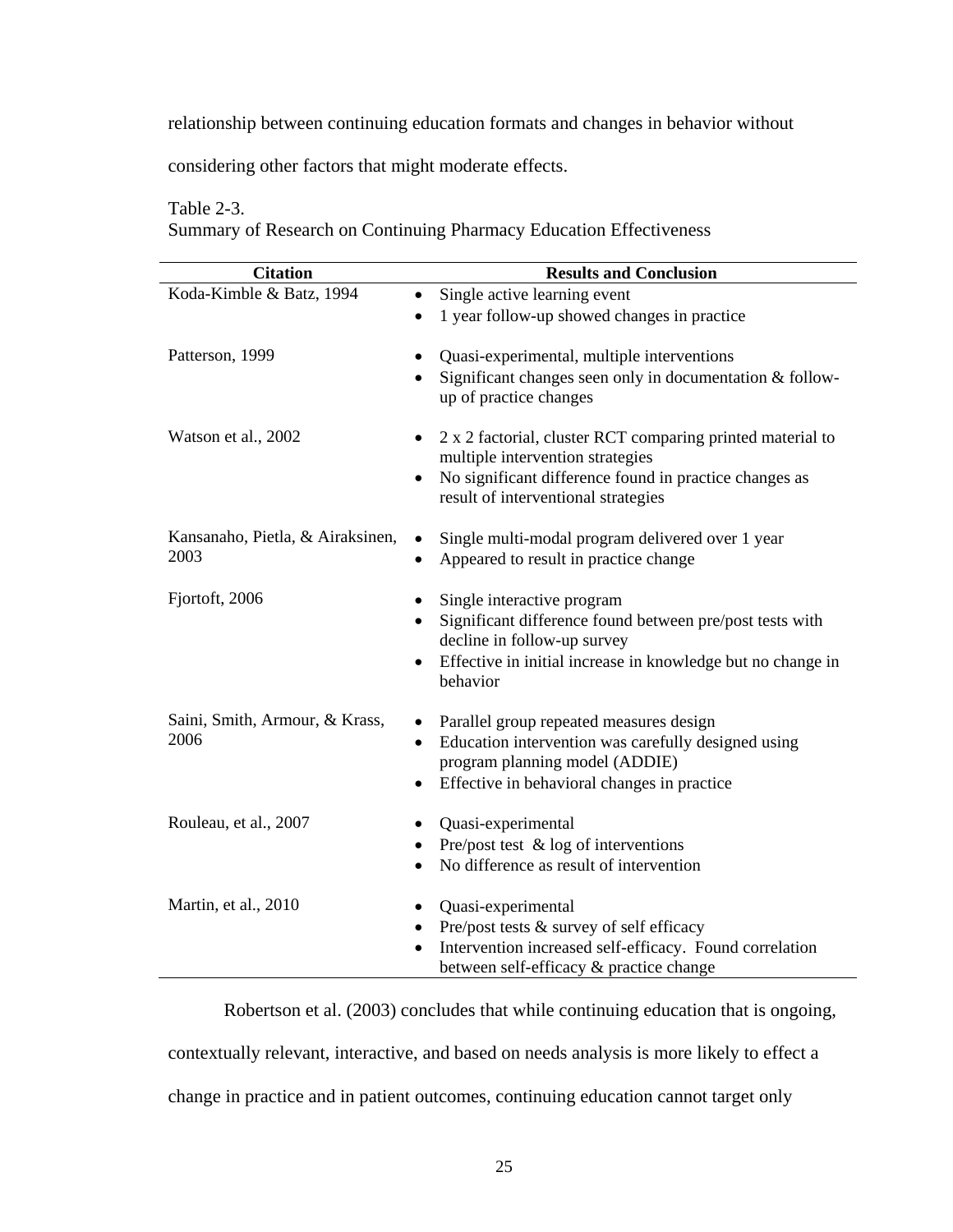practitioner behavior, but must consider the larger system. Maio et al. (2003) supports this conclusion, citing the Holland and Nimmo (1999a) practice change model. Education in and of itself does not necessarily result in a change in behavior unless other components including practice environment and individual characteristics are also considered.

# **Resources for Learning**

The Holland and Nimmo (1999a) practice change model expands formal training interventions beyond aspects of design and delivery, adding considerations of awareness, accessibility, affordability, and time. The most well designed learning intervention will not achieve the learning goals if the learners are not aware of its existence. In addition, the program must be in a geographical location accessible to the learner at an opportune time to meet the learning needs. For example, if a learner needs immediate information about disease state management to address patient issues, a formal intervention scheduled in six months and several hundred miles away will not meet the learning needs. The cost, both time and dollars, is an additional consideration for participation in formal learning activities.

These barriers to traditional continuing education activities have been well discussed in the literature (Austin, Marini, Glover, & Croteau, 2005; Bower, Girard, Wessel, Becker, & Choi, 2008; Garganta, 1989; Marriott, Duncan, & McNamara, 2007; Parboosingh, 2002). Time constraints, work or program schedules, and requirements for travel are the most frequently reported barriers to participation in formal, instructor led educational activities. Convenient programs are often not relevant to professional practice and are often attended to meet only the mandatory continuing education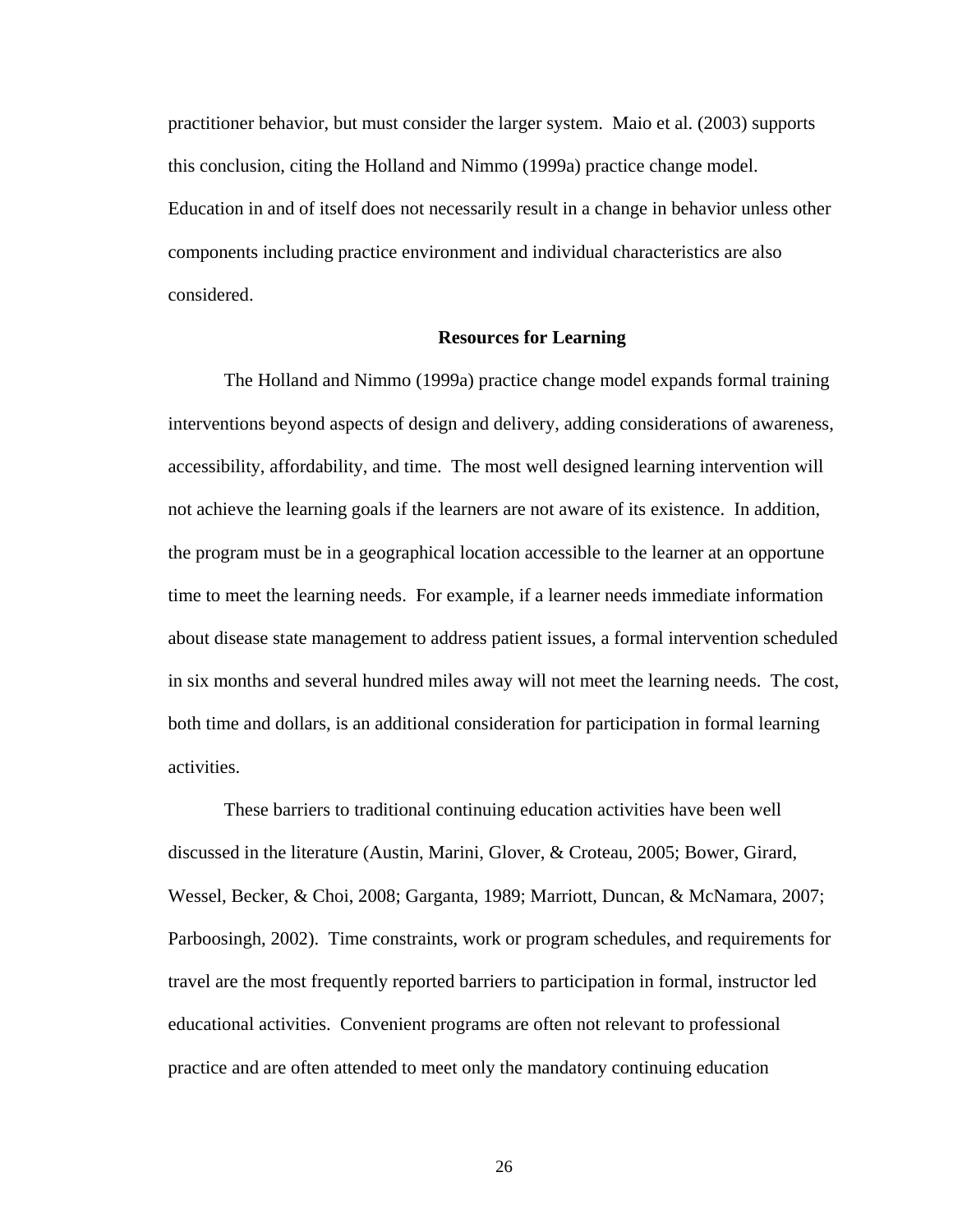requirements. Learning applicable to professional practice is more likely to be selfdirected and focused on a particular topic.

The literature describes physicians' learning as either formal or informal (Campbell, Parboosingh, & Slotnick, 1999; Jennett, et al., 1994; Slotnick, 1999, 2000). Formal learning includes long-term, planned learning projects and continuing medical education activities used to address general problems or to acquire new information. Informal learning is in response to specific problems as they arise in daily practice. These are characterized by uncertainty, ambiguity, and conflicting values that require prompt resolution from self-directed learning. Problem solutions are more likely to be self-directed readings, consultations, or Internet searches rather than formal learning activities (Horsley, O'Neill, & Campbell, 2009).

Haug (1997) used a meta-analytic procedure to categorize and rank physicians' preferred information sources from 12 studies. Books and journals were ranked highest, followed by consultation with colleagues, then workshops or meetings. A similar study of family physicians ranked colleague consultation first, followed by books and journals as information sources for patient care (Verhoeven, Boerma, & Jong, 1995). Within the last ten years, more research has been conducted on information-seeking behaviors and the resources used in informal learning. Table 2-4 provides a summary of some recent research findings on physician information-seeking behaviors.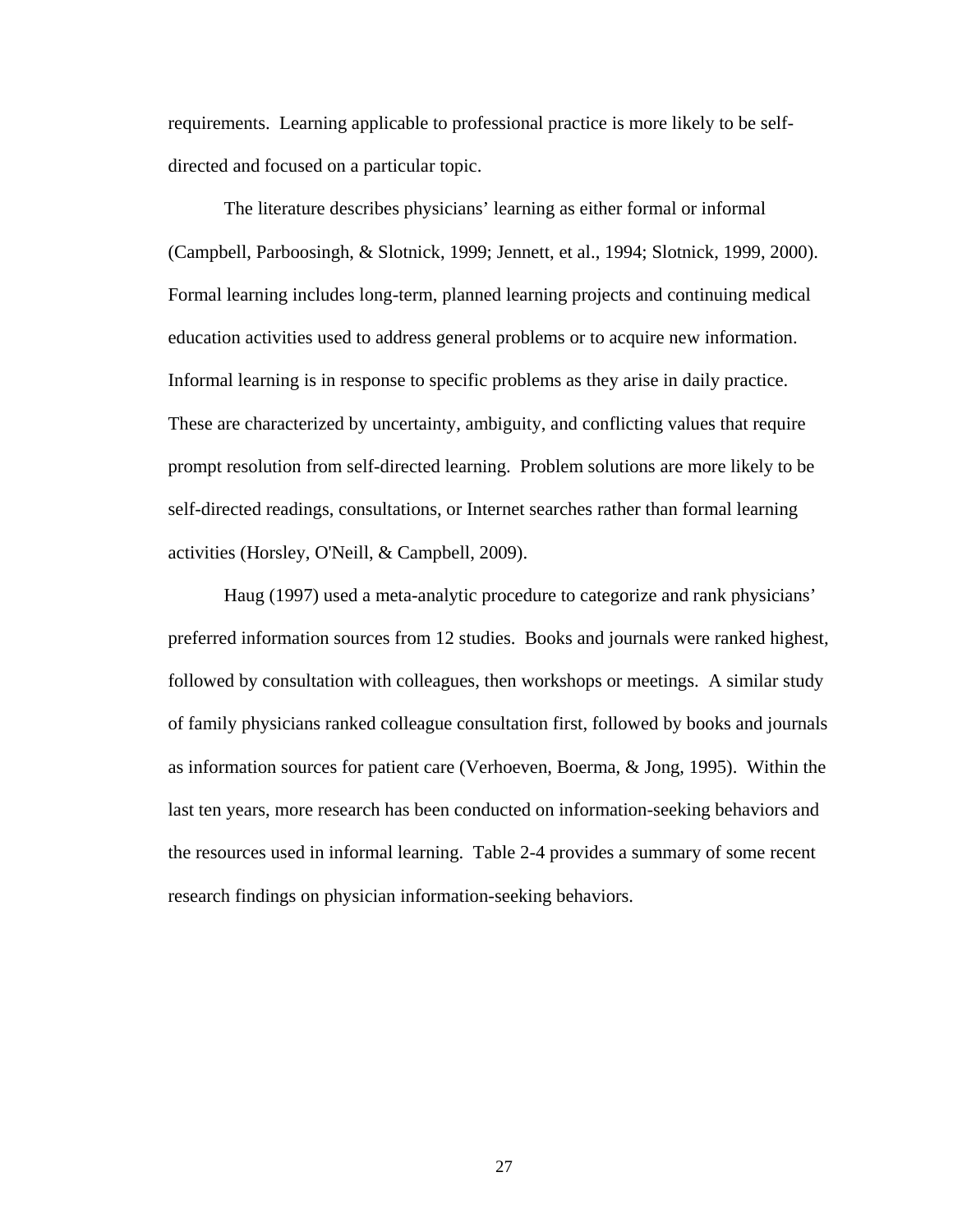| <b>Citation</b>         | <b>Results and Conclusions</b>                                                              |
|-------------------------|---------------------------------------------------------------------------------------------|
| Bennett, Casebeer,      | Reasons for using the Internet to seek information:                                         |
| Kristofco, & Strasser,  | • Latest research on specific topics                                                        |
| 2004                    | New information in a disease area<br>$\bullet$                                              |
|                         | Specific patient problem                                                                    |
|                         | Drug dose information<br>٠                                                                  |
|                         | • New therapy or product information                                                        |
|                         | Journals ranked as most important for clinical information                                  |
| Shershneva, Carnes, &   | Qualitative exploration of learning and teaching.                                           |
| <b>Bakken</b> , 2006    | Generalist $\&$ specialist consultations are effective as an informal<br>learning activity. |
| Bennett, Casebeer,      | Large survey of learning resources reports:                                                 |
| Zheng, & Kristofco,     | Consult with colleague (64%)                                                                |
| 2006                    | Online journals (36%)<br>$\bullet$                                                          |
|                         | Professional association web sites (27%)                                                    |
|                         | Medical point-of-care databases (25%)<br>٠                                                  |
|                         | CME programs (9%)                                                                           |
| Horsley et al., 2009    | Review of 31 resources used in personal learning projects:                                  |
|                         | • Literature- primary studies (22%)                                                         |
|                         | Literature-narrative studies (15%)                                                          |
|                         | Internet search (8%)<br>$\bullet$                                                           |
|                         | Textbook (7%)<br>$\bullet$                                                                  |
| Gagliardi, et al., 2009 | Survey of self-directed learning resources used by surgeons:                                |
|                         | Written (print or online) (59%)                                                             |
|                         | Consult with colleagues (24%)                                                               |
|                         | $\bullet$ Both (17%)                                                                        |

Table 2-4 Summary of Research on Information Seeking Behaviors and Resources Used

A search of pharmacy-indexing databases found little research specific to resources used by pharmacists during informal learning. The existence of informal learning is recognized by professional organizations because it is included in materials and references to continuous professional development, a combination of formal and informal learning activities (Rouse, 2004; Stasyk, Schnindel, & Wiens, 2005). Continuous professional development programs offer many examples of informal learning including research on a topic to solve a patient/practice-related issue, a literature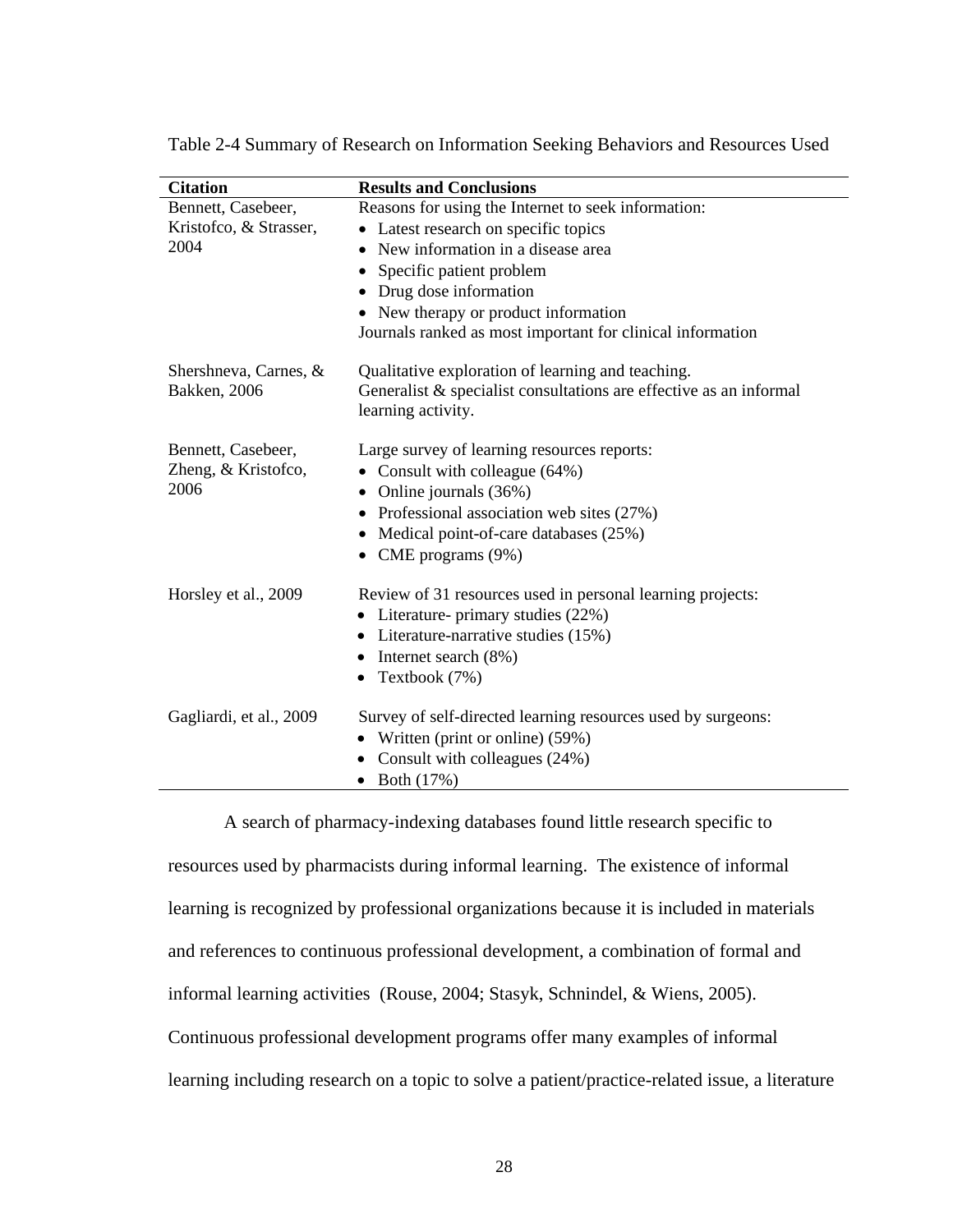review, preparation of a professional presentation, writing an article, teaching students, and consultation with colleagues or experts. Austen et al. (2005) found the most frequently used Canadian learning resource to be regional drug information centers. One of the most significant learning activities reported by practicing pharmacists was teaching pharmacy students. In an unpublished survey, New Mexico pharmacists reported that reading journals and newsletters was the primary resource used for learning followed by discussion with peers and physicians; Internet searches; preceptoring pharmacy students; and discussion with drug representatives (Wittstrom, 2009).

The most frequently reported barriers to informal learning are time and resource management. The job demands may not allow the time needed for informal learning at the workplace. When time is available, the resources are not necessarily accessible. Large chain pharmacies often restrict computer use to distribution purposes forcing pharmacists to conduct informal learning outside of the practice workplace.

Searching for information online has its own challenges. A study of Internet use by pharmacists in North Ireland (McCaw, McGlade, & McElnay, 2007) reported that about 60% of pharmacists accessed health-related websites up to five times per week with online journals being the most popular site. A small survey study of hospital pharmacists (Balen & Jewesson, 2004) found that most respondents were moderately comfortable with online information searches, but were in need of more training in the use of search engines for effective use of medical databases and online information. Bennett et al. (2004) reported that while most physicians found the Internet useful, issues of credibility and relevance of information were concerns.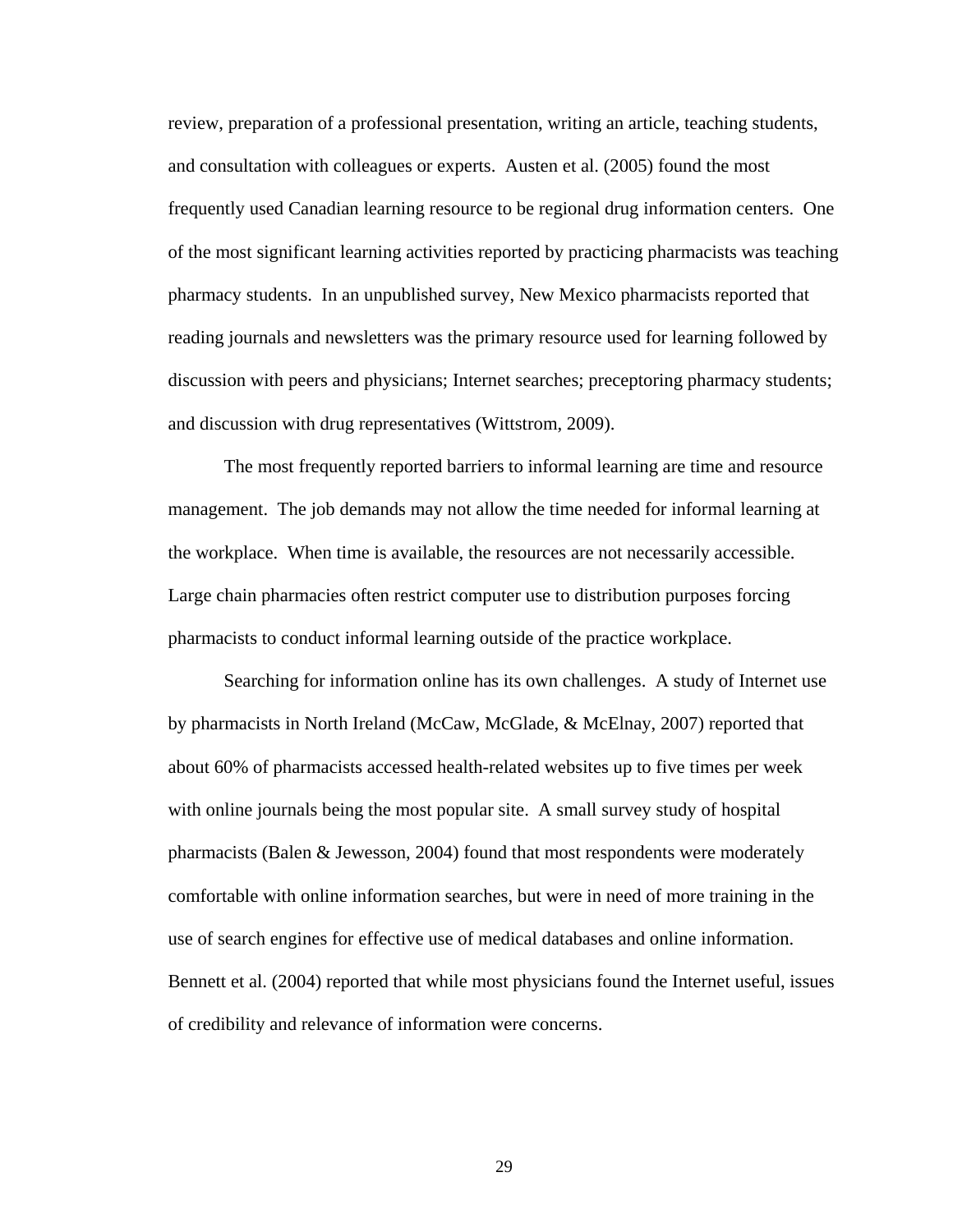Resources for informal learning, particularly Internet use, require that healthcare professionals acquire competency in information literacy and knowledge management. Parboosingh (2002) defines information literacy as the ability to collect, store, collate, retrieve, and use information to solve problems. Knowledge management is the ability to integrate both experiential and empirical knowledge and to operationalize these to changes in practice. The immense volume of information now available electronically is itself a barrier. Bennett et al. (2006) reports that Internet barriers include: specific information not readily available; too much information to scan; difficulties in navigating or searching online; and difficulty downloading information.

In summary, resources for professional learning can be either formal or informal learning activities. In both instances, the needed resources for learning must be readily available and accessible. While issues of time constraints must be managed on an individual basis, each learner needs the skills necessary for effective search of the information available. Skills in informatics and knowledge management are necessary for all healthcare professionals.

#### **Impact of Practice Environment**

The presentation of knowledge alone cannot affect a change in practice. The reasons for this can be attributed to many factors at a variety of levels. Barriers include the number of new guidelines, procedures, and techniques presented each year; patient demands and expectations; social pressures within teams or units; expectations of administrators/management; the culture or management of the organization; and practical or financial considerations. A series of studies related to improvement in patient care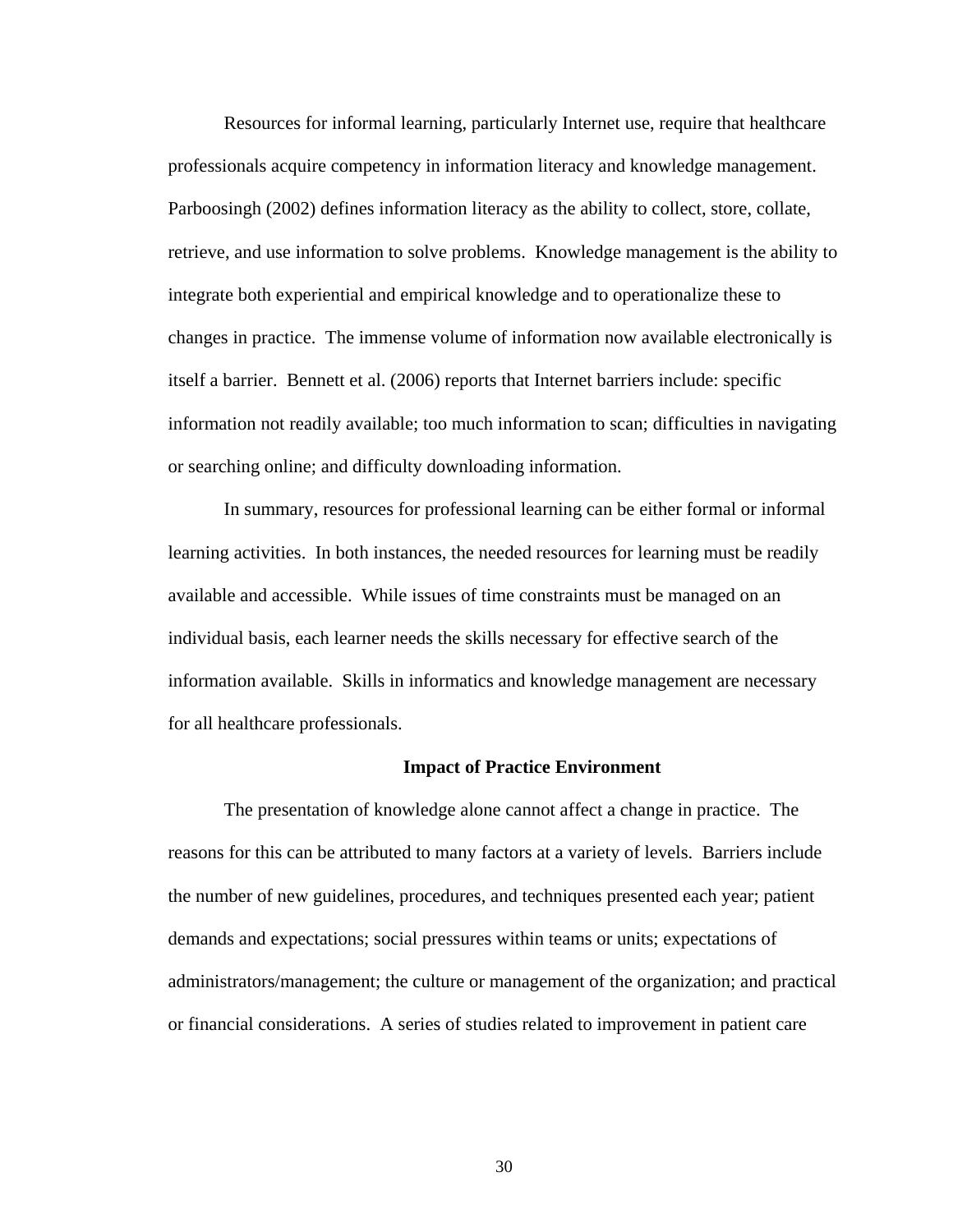found that educating the professional was not sufficient to change practice and that success required interventions at multiple levels (Grol, 2002).

A systematic analysis of barriers to change in practice found that obstacles to change develop at different levels in the healthcare system (Grol & Grimshaw, 2003). Obstacles occur at the level of the patient, the individual professional, the healthcare team, the organization, or the greater environment. They summarize barriers to implementing change into three categories (see Table 2-5). Change in clinical practice is only partly in the hands of the practitioner with ultimate outcomes influenced by the organization and culture of the practice.

| Category                    | <b>Barriers</b>                                       |  |  |
|-----------------------------|-------------------------------------------------------|--|--|
| <b>Practice Environment</b> | Financial disincentive (lack of reimbursement)        |  |  |
| (organizational context)    | Organizational constraints (lack of time)             |  |  |
|                             | Perception of liability (risk of complaint)           |  |  |
|                             | Patient expectations ("need" for a prescription)      |  |  |
| Prevailing opinion          | Standards of practice (usual routines)                |  |  |
| (social context)            | Opinion leaders (key person agreement)                |  |  |
|                             | Medical training (obsolete knowledge)                 |  |  |
|                             | Advocacy (pharmaceutical companies)                   |  |  |
| Knowledge and attitudes     | Clinical uncertainty (unnecessary test)               |  |  |
| (professional context)      | Sense of competence (self confidence in skills)       |  |  |
|                             | Information overload (inability to evaluate evidence) |  |  |
|                             |                                                       |  |  |

Table 2-5. Environmental Barriers to Implementing Practice Change

From Grol & Grimshaw, 2003

A recent qualitative study analyzing attendee-perceived barriers to implementing learning from continuing medical education activities found similar barriers (Price, Miller, Rahm, Brace, & Larson, 2010). The study involved a single organization preparing and presenting continuing medical education activities for employee physicians. The program evaluations asked participants to identify potential barriers to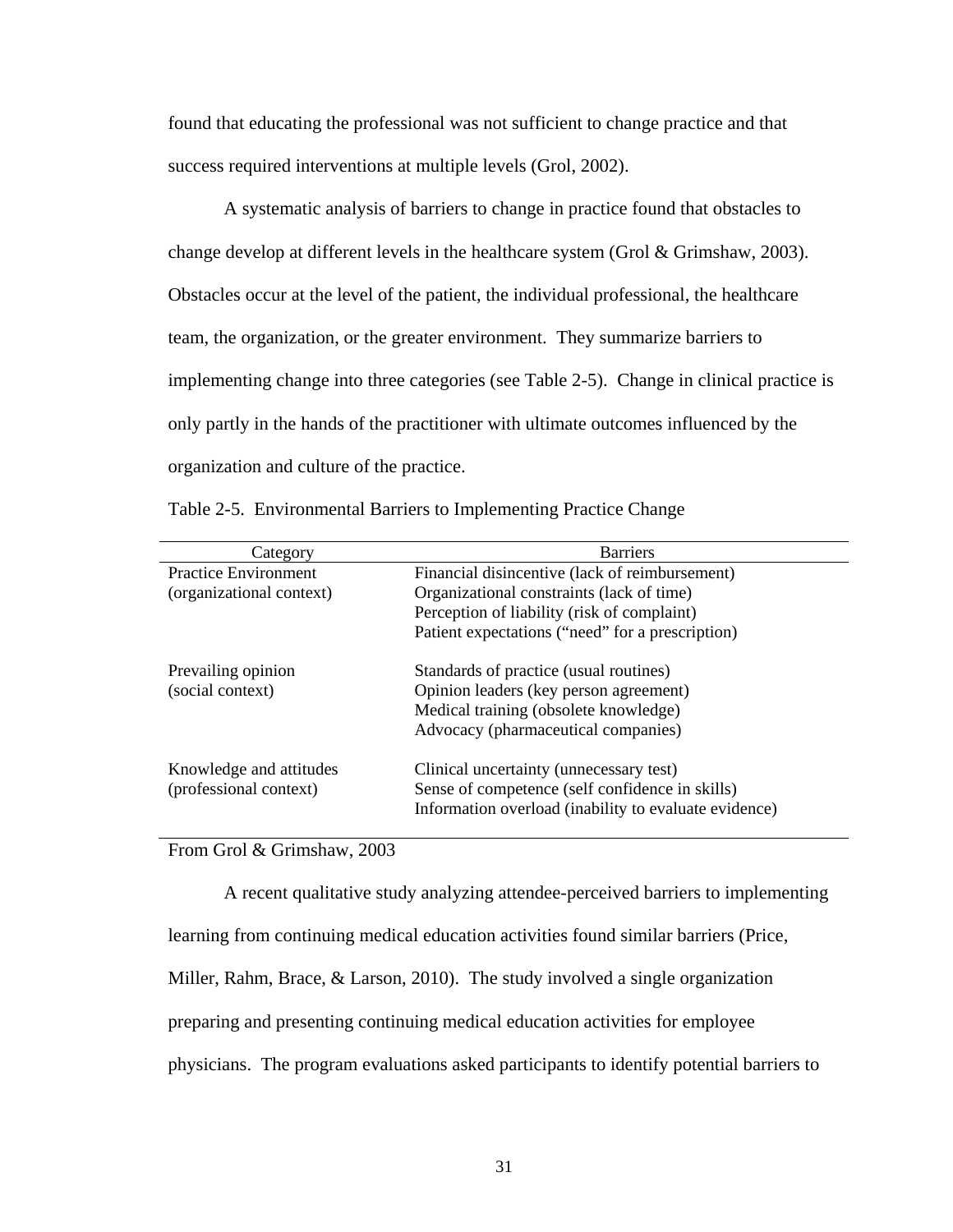integrating the knowledge and skills into their professional practice. From the more than 3,000 statements, 12 categories of barriers were derived.

Five major categories represent the majority of perceived barriers. About 29% of respondents reported no perceived barriers to implementing learning. Time was reported by 26% of the respondents – including insufficient patient appointment time for new process or a lack of time to learn/practice the new concept. Barriers specific to the organizational structure (12%) included lack of access to supplies or equipment; lack of accessible medical records; uncertainty about the cost; physical structure of building or room; poor relationships between departments; conflicting system policies and priorities; workload challenges; and staffing shortages. More than 15% of the barriers were patient related. Patient beliefs, attitudes, priorities, or predetermined goals conflicted or hindered implementation of a change (e.g., antibiotics for bronchitis). Lack of adherence and specific patient factors (multiple diseases, family or social situations) also make change difficult. Provider barriers (10%) included fear of consequences or legal ramifications and lack of opportunity to use learning because it was outside the user practice area.

In contrast, assessing a change in professional practice as a result of continuing pharmacy education is much more difficult. Changes in professional practice are most easily measured by review of patient intervention records. While patient-physician interactions are routinely recorded into the patient chart, most pharmacist interventions are not currently documented. Practitioners in hospital pharmacy (27.5%) and in specialized clinical practice (10.2%) are more likely to document interventions for retrospective analysis than are the more than 50% of pharmacists practicing community pharmacy (Midwest Pharmacy Workforce Research Consortium, 2009). A current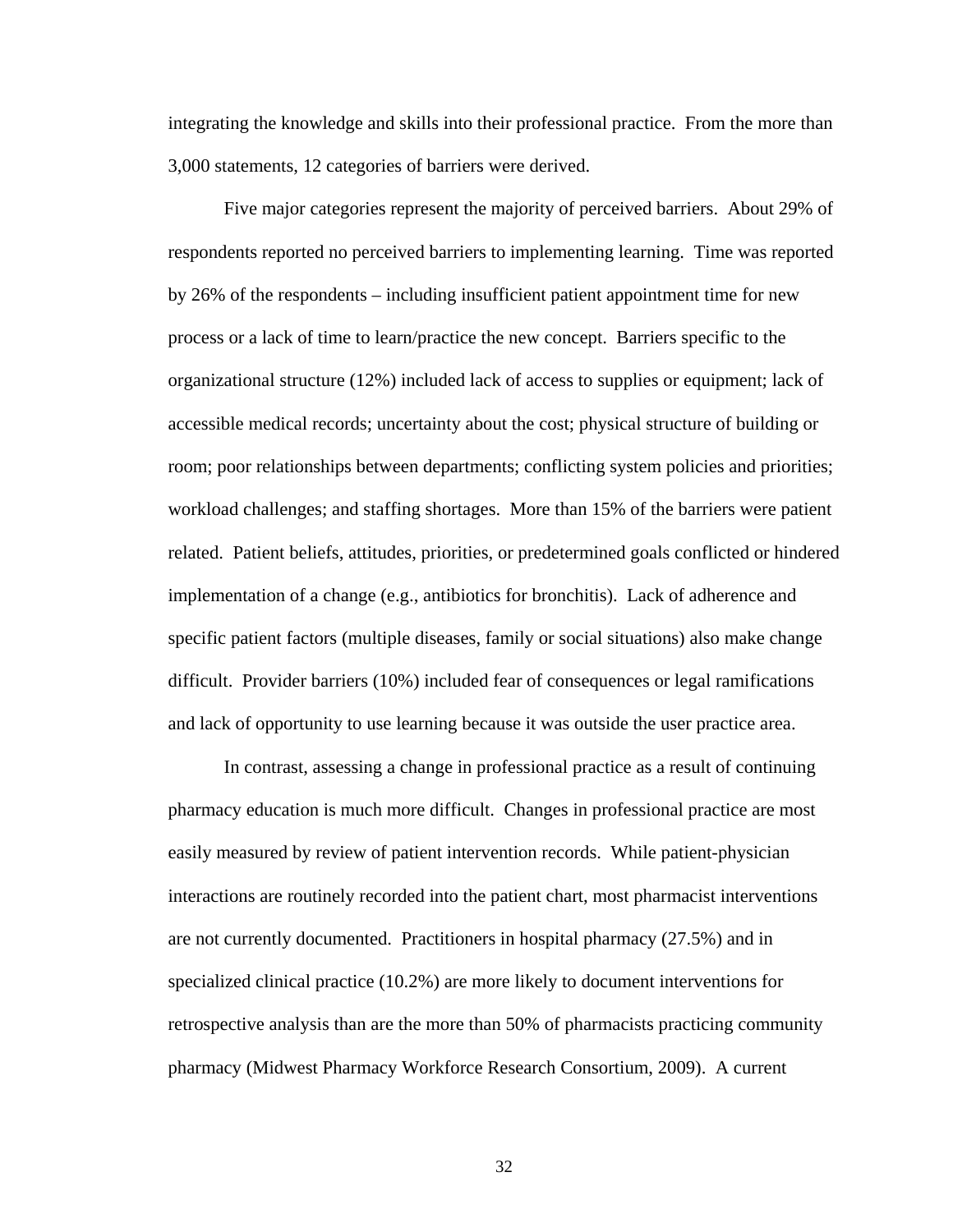environmental deterrent to changing professional practice is the organizational structure, especially in for-profit practices. The survey showed that 40.3% of pharmacists practiced in chain, mass merchandiser or supermarket environments, many deliberately structured to prevent distractions. Chain pharmacies routinely block access to the Internet restricting electronic data sources, allowing only specific reference subscriptions. In addition, performance assessment is often based on number of prescriptions filled rather than quality of patient care (personal communication).

Pharmacist education research is not evaluating the barriers to implementing learning from continuing education activities, but instead is focused on learner preferences for delivery of the education. Some investigations are simple surveys asking which continuing education delivery method – live, online, professional journals, or print – the respondent used in the last 12 months (Abel & Ruddy, 2008). Others attempt to correlate learning methods with motivational influences (Driesen, et al., 2008) or measure differences in the activity design and presentation (McNamara, Duncan, McDowell, & Marriott, 2009). Unlike research in medical professional learning, pharmacy-related research has not focused on outcomes or behavioral changes resulting from the educational activity.

Only two articles mention practice setting as a consideration in continuing pharmacy education. Maio et al. (2003) found that hospital pharmacists were most likely to participate in continuing education programs. In addition, hospital pharmacists were more likely to use educational tools beyond the printed and lecture formats preferred by community pharmacists. A reevaluation of facilitators and barriers to lifelong learning found that community pharmacists were less likely than institutional pharmacists to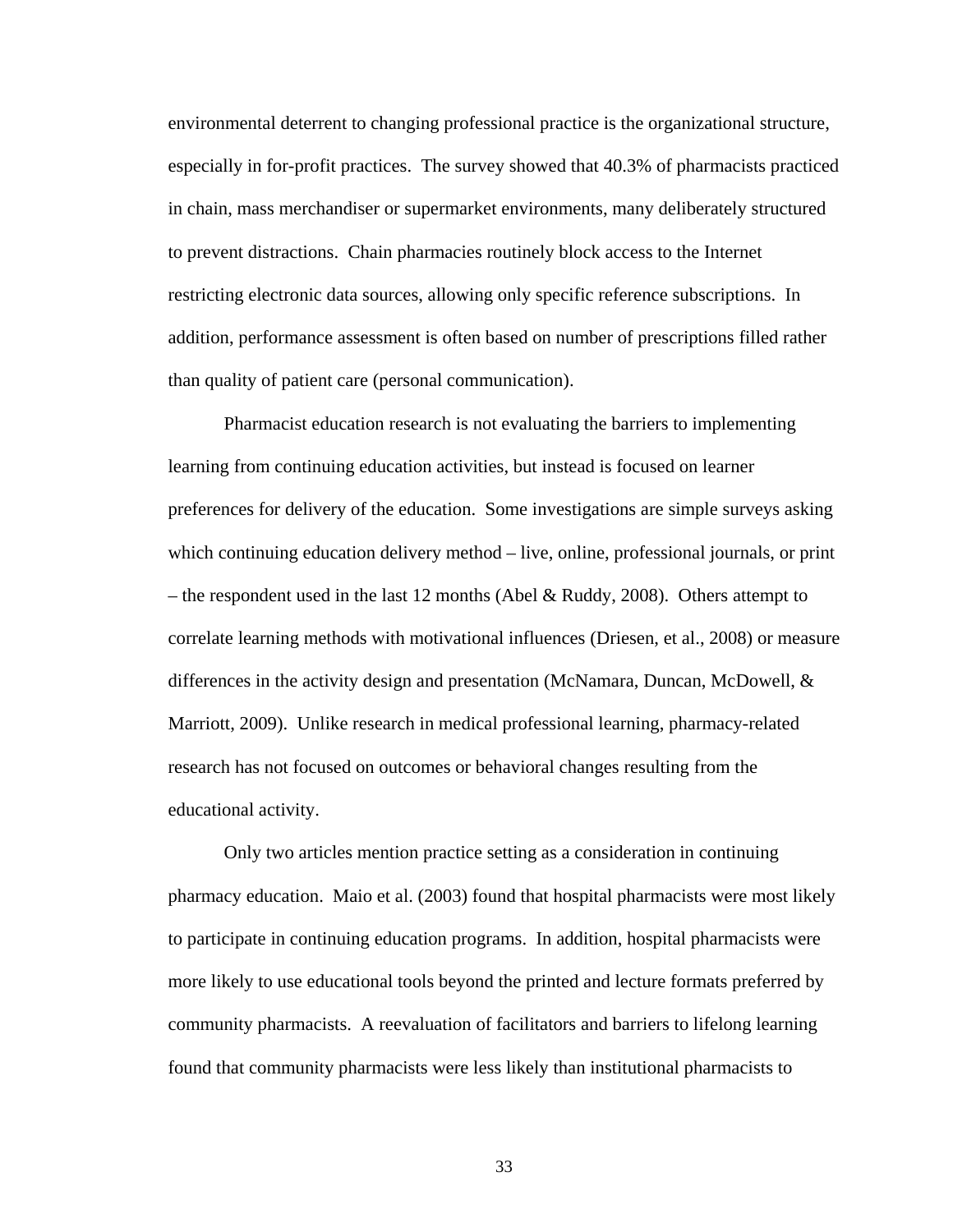obtain release time from the job for continuing education activities. Issues concerning professional or community recognition, encouragement, or career advancement were neither motivators nor deterrents to educational participation (Hanson, et al., 2007).

In summary, the practice setting – the work environment – plays a significant role in changing professional practice. The improvement of patient care goes beyond changing the knowledge, skills and attitude of healthcare professionals. For change to occur, the roles of people – both provider and receiver – and the system in which healthcare is provided must be understood. The educational approaches must be integrated with corresponding modifications to the environment in which the change is to take place (Grol, 2002; Holland & Nimmo, 1999a; Price et al., 2010).

### **Individual Factors**

Extensive research on adult learners and the individual factors that contribute to learning and the retention of learning has been published. A review of all adult education literature is beyond the scope of this study. Instead, focus will be placed on representative research specific to pharmacists and other healthcare providers. Some healthcare providers have a profession that is actively practiced with passion, to others it is only a job.

Active practitioners include those whose constant effort to learn leads them to an ever more refined conception and execution of their responsibilities as well as those who seem content to grind through their days practicing routine skills and using long-familiar knowledge. (Houle, 1980)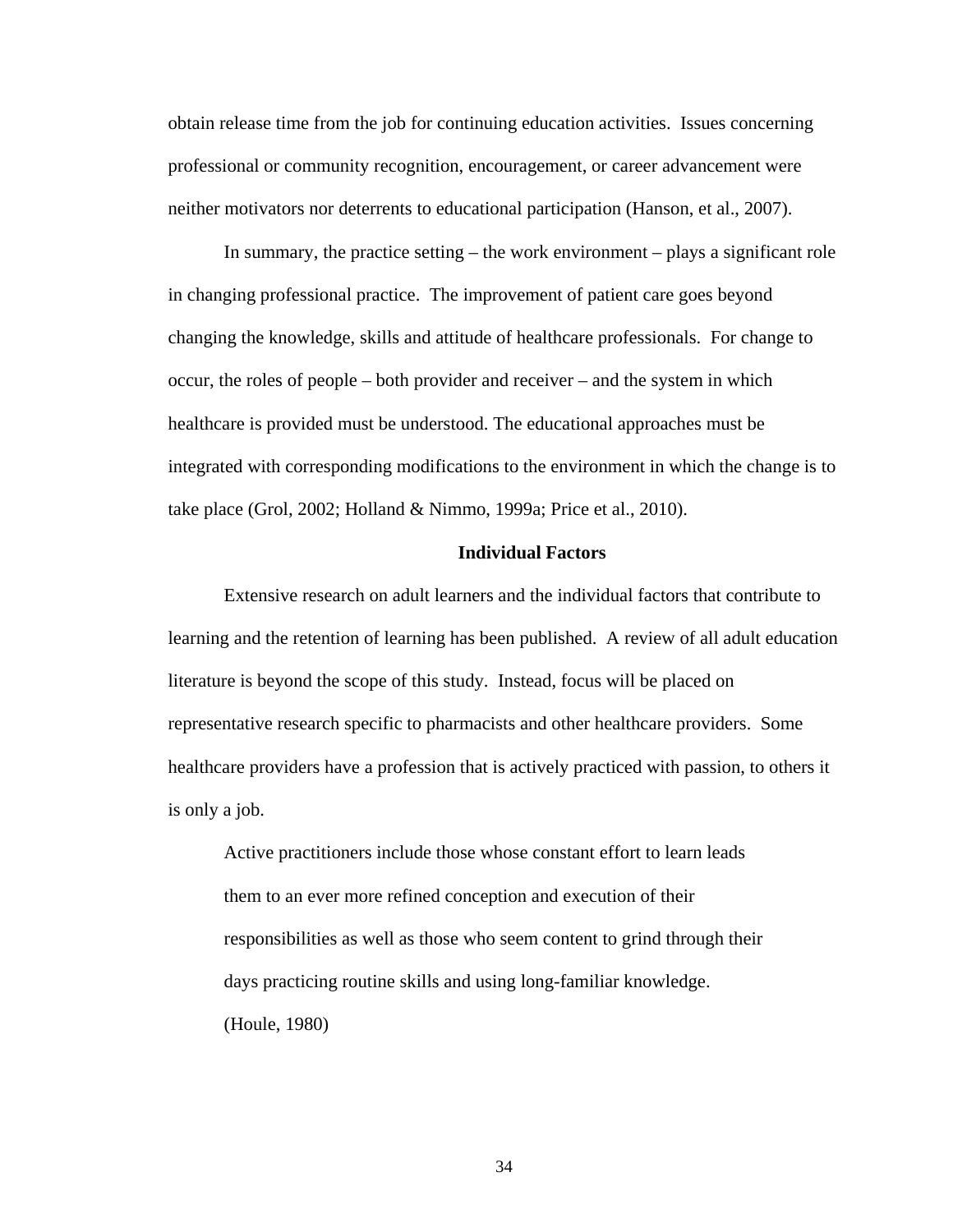The series by Nimmo and Holland contends that motivation to change is a combination of motivation, personality and professional socialization (Holland & Nimmo, 1999a, 1999b; Nimmo & Holland, 1999a, 1999b, 2000).

# **Personality**

A review of five studies of personality traits of pharmacists, each using a different measure, was presented by Nimmo and Holland (1999b). They suggest a dominant personality type among pharmacists characterized by a strong sense of responsibility, conscientiousness, practicality, and logic. It was estimated that about 20% of practitioners had a fear of interpersonal communication. Current practitioners chose pharmacy because they prefer well-planned routine work. Pharmacists may not be willing to accept a change in responsibilities or are not successful when an attempt is made.

The culture of pharmacy practice may itself hinder change in practice. Anecdotal observations of Canadian pharmacists identified pharmacist personality traits that slowed adaptation of change in issues of patient care (Rosenthal, Austen, & Tsuyuki, 2010). They report that pharmacists are simply more comfortable performing routine tasks, not that pharmacists are incapable of changing behavior. A lack of confidence in clinical skills and a fear of new responsibilities may slow acceptance of new practice roles. Assumption of risk is also a deterrent to change. A practice spectrum contains early innovators who have already adopted a more patient-centered practice at one end and those who focus strictly on the technical, distribution aspects of pharmacy at the opposite end. The majority of practitioners are in the middle and need assistance to step outside their comfort zone.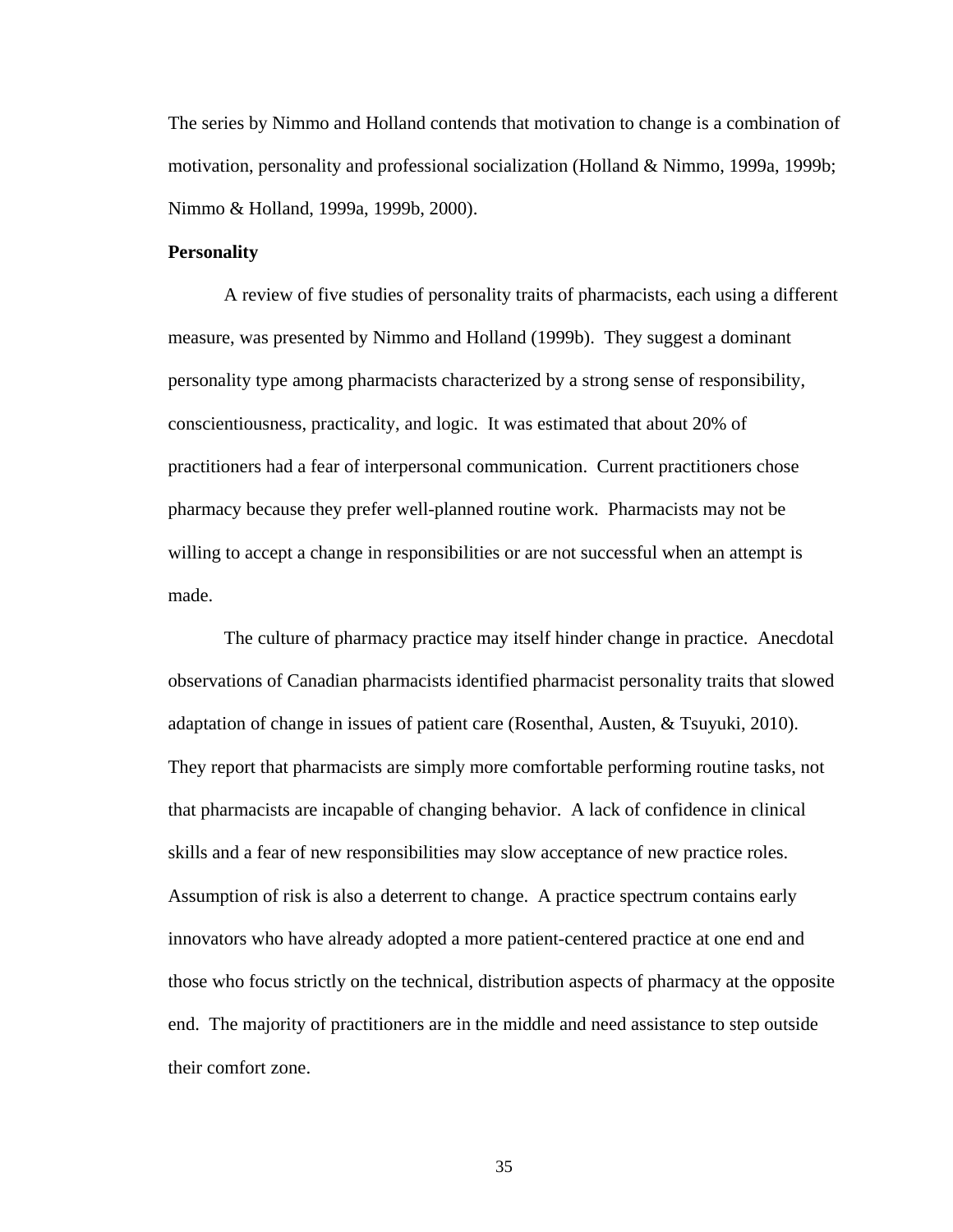Professional socialization is the process by which one acquires the values that shape one's notion of professional self (Nimmo & Holland, 1999b). Professional socialization is influenced by teaching faculty, internship preceptors, student peers, coworkers, and professional associations. The end result is an internalized set of attitudes and values that determine the individual's conceptualization of what is appropriate in their perceived role.

# **Motivation**

Personal motivation also exists as a continuum. At one end are those who strive to stay current with advances in practice, who seek opportunities to provide innovative services, and who actively participate in professional organizations. These proactive innovators need little more than exposure to new ideas to explore and implement them. At the opposite end are those who suspend all learning efforts once the national licensing exams have been passed. These practitioners regard professional education as a requirement for relicensure and believe any changes in practice are the responsibility of the employer (Nimmo & Holland, 2000). Those in the middle will benefit from constructive coaching.

Nimmo and Holland (2000) suggest that the key to motivating pharmacists to initiate practice change lies in cultivating a change in the intrinsically held professional attitudes and values rather than emphasizing extrinsic rewards. A change in practice not only requires the learning of new skills and knowledge, but also a professional resocialization to reformulate practice-related attitudes and values. To facilitate motivation, they offer a model based on Krathwol's affective learning taxonomy (as cited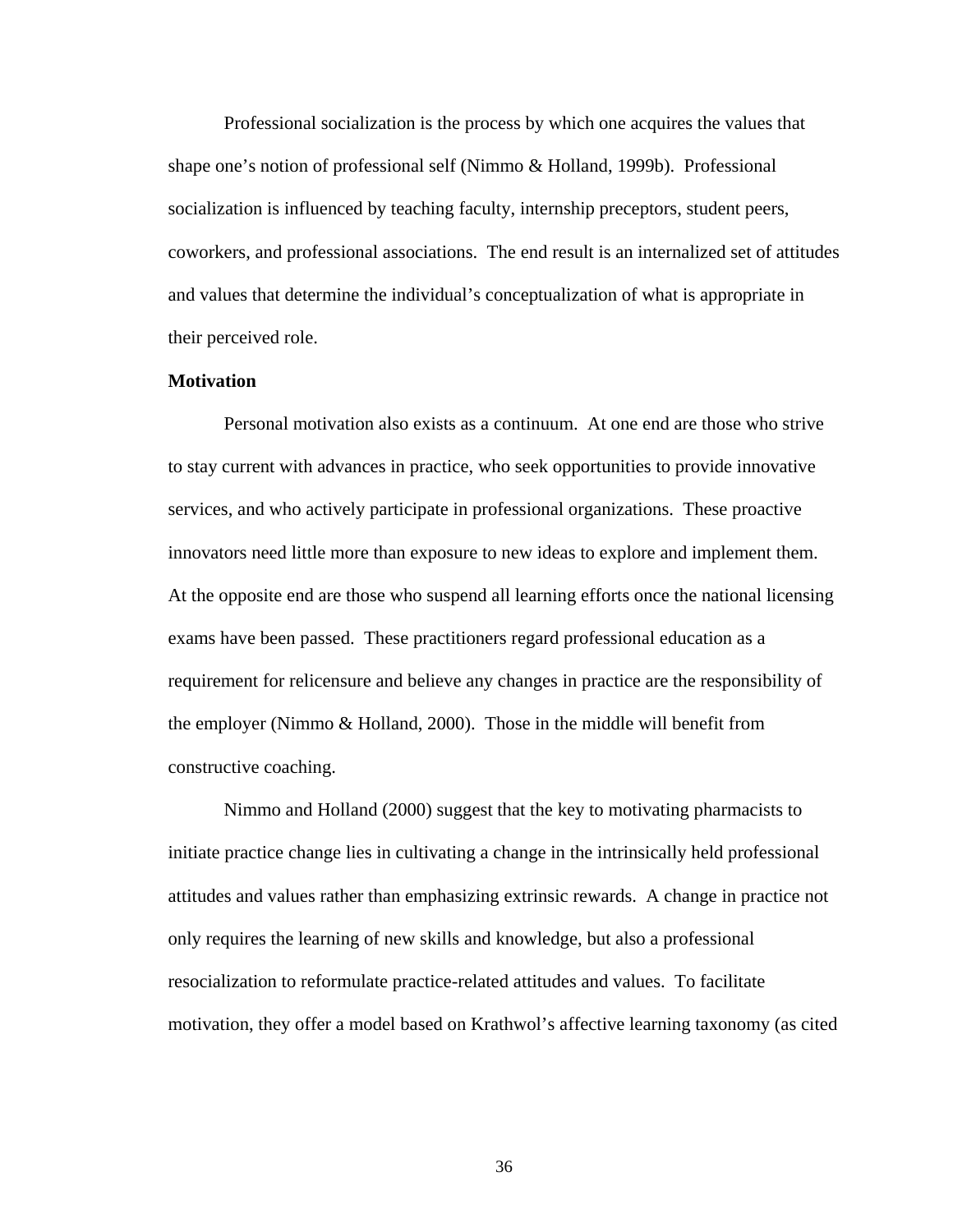in Nimmo & Holland, 2000). Professional resocialization may contribute to developing the necessary motivation for practice change.

### **Professional Experience**

Professional experience is considered to be more than the length of time one functions as a professional. Houle (1980) describes professionals as "deeply versed in advanced and subtle bodies of knowledge, which they apply with dedication to solving complex practical problems." Houle contends that professionals

…learn by study, apprenticeship, and experience, both by expanding their comprehension of formal disciplines and by finding new ways to use them to achieve specific ends, constantly moving forward and backward from theory to practice so that each enriches the other. (p.1)

He goes on to suggest that professionals continue to learn in three ways that frequently overlap: passive instruction of predetermined knowledge and skills; an exploratory inquiry mode that results in synthesis or creation of new techniques; and performance. Performance is more active and involves practice in the actual work setting. For purposes of this study, professional experience is the experience that comes from the performance mode of practice.

Many have theorized on the process of learning from experience. Common to all these theories is the concept that learning from experience involves the connection of current experiences to those from the past. Learning from experience is cyclical in that new events are linked to old (Merriam & Caffarella, 1999; Mott, 2000). Mott proposes that practitioners actually create new knowledge from the experiences and context of the workplace. While novice practitioners depend on the knowledge and skills gained from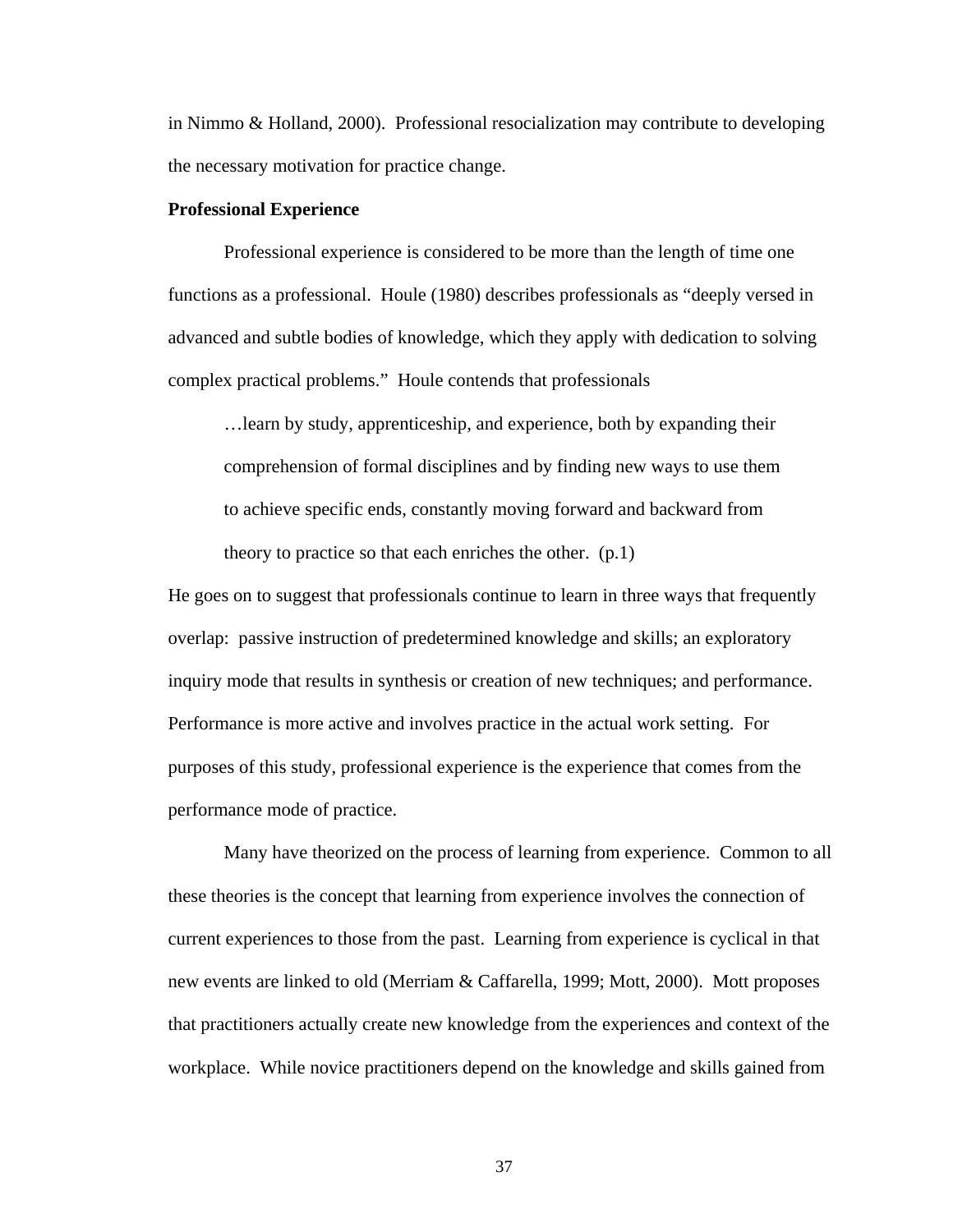formal instructional settings, the more experienced tend to learn from self-initiated, action-oriented and informal events to construct a unique knowledge base in the context of their practice (Daley, 1999; Dreyfus &Dreyfus, 1980; Dreyfus, 2004).

Much of the applicable professional learning is a result of responding to problems within the practice. Schon's reflective practitioner model suggests that the high, hard ground of preprofessional, research-based education and training is not a reality. Rather, professionals routinely find themselves in a "messy swamp of ambiguous, ill-defined and conflicting situations for which no theories or models apply" (Schon, 1983). Schon suggests that practitioners rely on practical experience, tacit and intuitive knowledge and reflection-in-action to solve the problems of professional practice. Reflection is a social process imbedded in practice. This is a developmental process in which a system of rules and procedures are first learned, recognized for appropriate application in certain situations, and then developed into new forms of knowing in actual practice situations. Professional experience is the build up of a *repertoire* of examples, images, understandings and actions that can be applied to unique situations (p.56).

The concept of reflective practice appears to be supported by psychological theories that attempt to explain professional expertise. Development of expertise occurs through a process of cognitive restructuring of the knowledge upon which the professional acts. Studies on expert performance have shown that deliberative practice (effortful activity intended to improve performance) is the primary mechanism by which expertise is acquired (Ericsson & Charnes, 1994). The practitioner must be willing to exert an effortful and conscious attempt to solve unfamiliar problems, not just ignore them. A small study (Mamede & Schmidt, 2004) measured differences in physician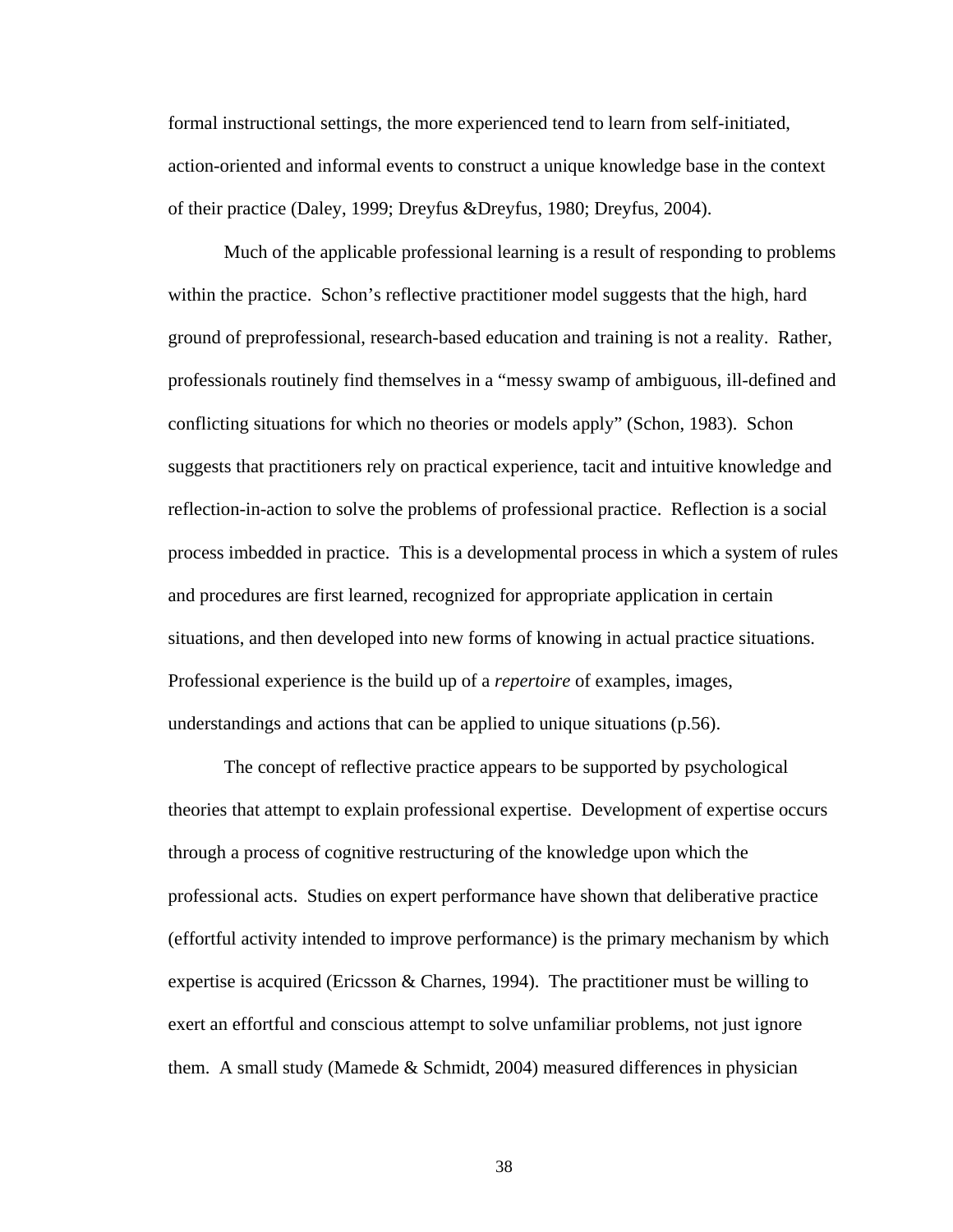reflective practice and expertise proposing a relationship between reflective practices and degree of expertise in professional lives. While a useful five-factor model emerged from the study, results varied from no reflection to almost always and did not correspond to professional expertise. More research is recommended.

Rosenthal et al. (2010) hypothesizes a similar range of reflection in pharmacists with innovative practitioners willing to investigate and explore change in practice while others remain comfortable performing the routine tasks that have been previously mastered. Those who have developed the capacity to reflect on practice as needed to solve messy problems have continued to learn and expand upon their professional experience and expertise. Houle (1980) suggests that reflective practices are necessary for lifelong learning. Without reflection, one cannot prevent the repetitiveness of practice from leading to staleness, boredom, and routinization of thought as a precondition of failure to learn new knowledge and skills.

### **Self-Directed Learning**

This section is not intended to review the extensive literature on self-directed learning, but rather to provide an overview of the more prevalent theories as possible explanations of adult learning. Perhaps the most well-known description offered to explain the characteristics of adult learners is Knowles' concept of andragogy (Knowles, 1975). Adult learners are characterized as independent self-directed personalities using personal experiences as a resource for learning. Adults are more internally motivated and prefer problem-centered approaches to learning with immediate application.

However, it is Tough (Merriam, 2001) who is credited with the first comprehensive description of self-directed learning: learning that is widespread, occurs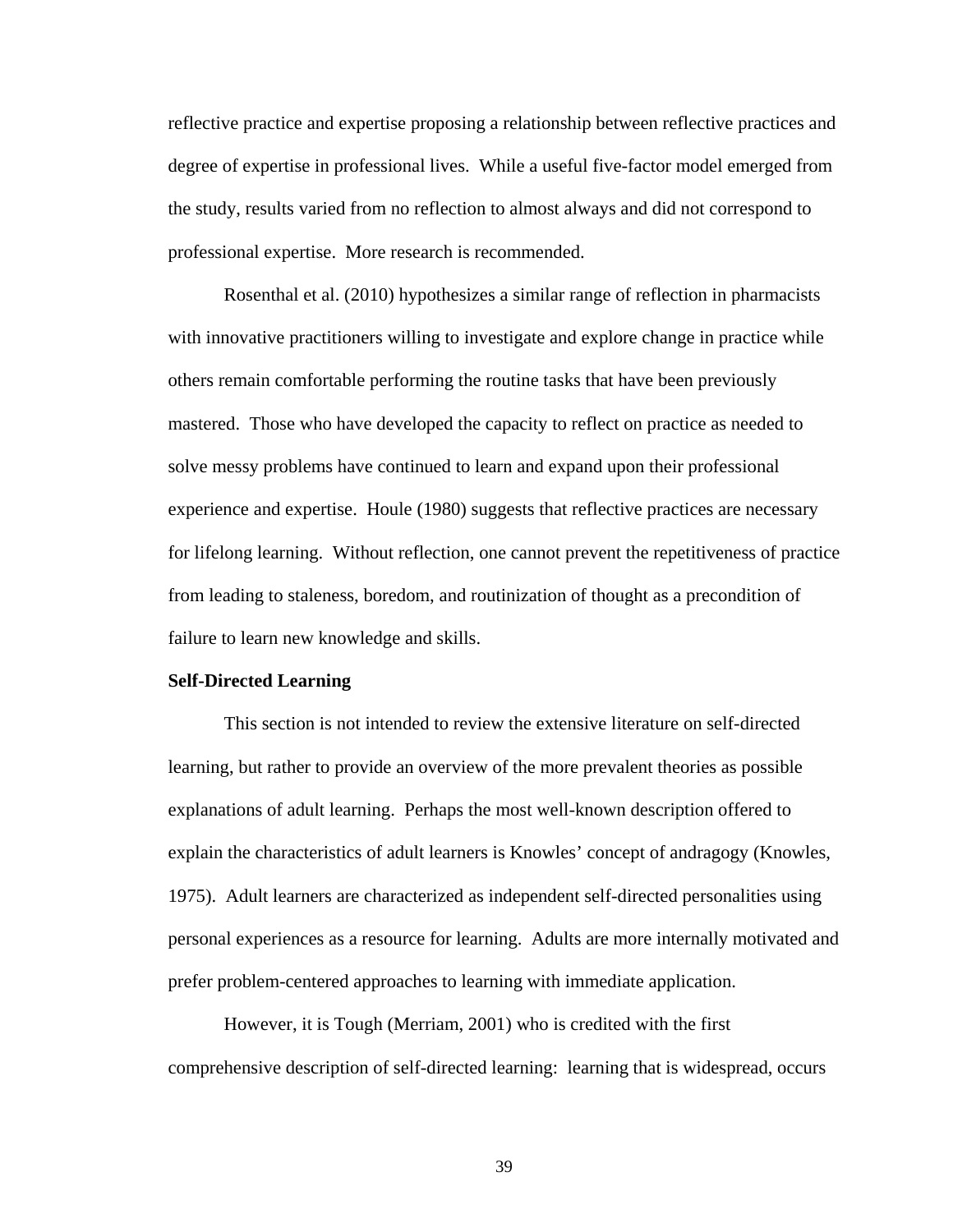as part of everyday life, and is systematic but does not depend on an instructor or classroom. Newer models are based on the concept that the phrase "self-directed learning" raises both social and cognitive issues.

Garrison (1997) asserts that the basis for self-directed learning is the distinction between external control and internal cognitive responsibility. To be useful, self-directed learning must go beyond task control and include the process of accepting responsibility to construct meaning and to cognitively monitor the learning process itself. Garrison's model has three integrated dimensions. Motivation to begin learning and to stay on task influences both learner responsibility and learner control. Self-management (responsibility) focuses on goal setting, use of resources and external support. Selfmonitoring (control) allows learners to plan and modify thinking according to the task or goal (see Figure 2-4).



Figure 2-4. Self directed learning (Garrison, 1997, p. 22)

The model of Personal Responsibility Orientation (Brockett & Hiemstra, 1991) is set within a social context because individuals do not learn in isolation. Personal responsibility links the two dimensions of self-direction in learning. Self-directed learning represents the external factors that facilitate the learner in taking responsibility for the planning, implementing, and evaluating the learning process. Learner selfdirection centers on internal factors that predispose one to accept responsibility for the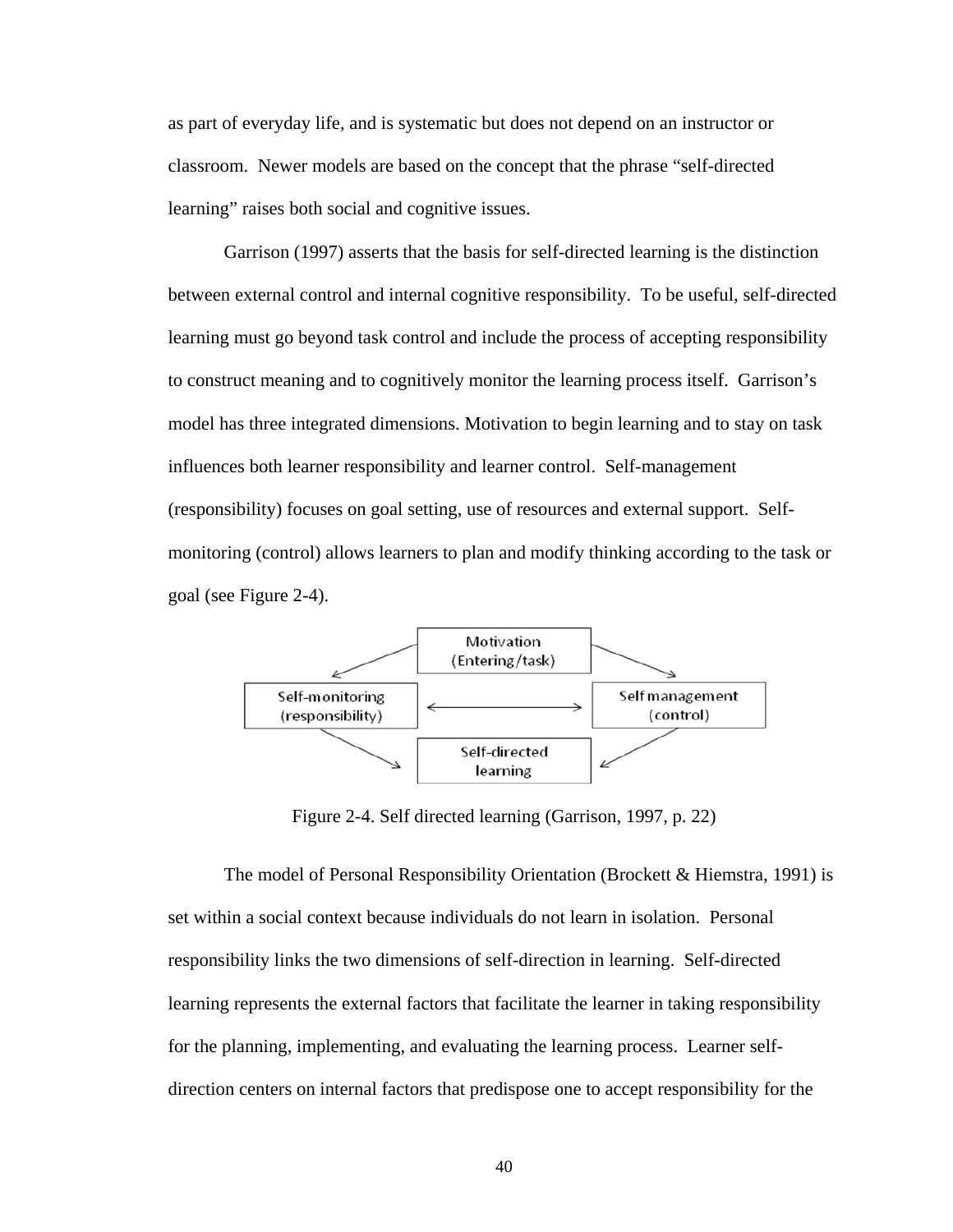learning. This model suggests that self-directed learning is a combination of internal motivation to learn and control of external events that support such learning (see Figure



Figure 2-5 Personal Responsibility Orientation (Brockett & Hiemstra, 1991, p. 25)

Candy (1991) proposes that the term self-direction has at least four meanings within two interacting domains of process and product. Aspects of method or process include the mode of organizing instruction in formal settings (learner control) and autodidaxy as individual non-instructional pursuit of learning opportunities. Selfdirection as an outcome or goal includes the willingness and capacity to conduct one's own education (self management) and personal attributes or self determination of learning goals (see Table 2-6).

Table 2-6. Four Domains of Self-Direction

| Self-direction as: method or process |                                       |  |  |
|--------------------------------------|---------------------------------------|--|--|
|                                      | 1. Learner control (over instruction) |  |  |
|                                      | 2. Autodidaxy (teach yourself)        |  |  |
| Self-direction as : outcome or goal  |                                       |  |  |
|                                      | 1. Self-management (of learning)      |  |  |
|                                      | 2. Self-determination (of destiny)    |  |  |
| $\Gamma$ $I$ $'$ $\Omega\Omega$      |                                       |  |  |

From Jennings, 2006

 $2-5$ ).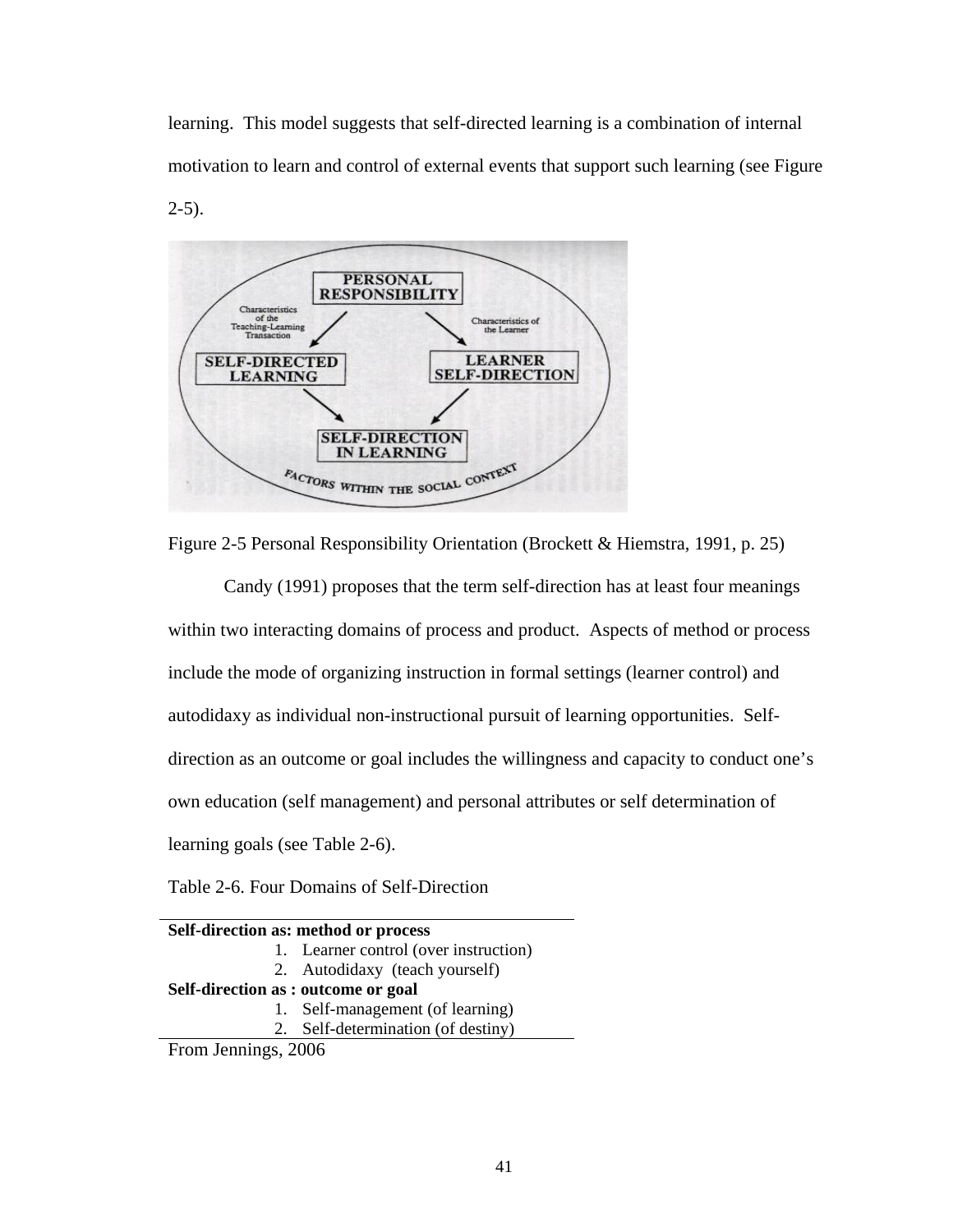These domains are different, but overlapping, and may vary with time and context. Individuals operate in different environments at different intervals in their lives. They will choose to be more or less self-directed depending upon circumstances and personal confidence in a particular subject at a particular time and place. Self-directed learning is context specific (Candy, 1991, p. 22-23).

# **Self-directed Learning in Academia**

The healthcare professions have recognized that not all students enter professional practice instilled with a commitment of lifelong learning and responded by mandating that the educators assume responsibility for developing this skill in students. .The Accreditation Council of Pharmacy Education (2011) Standard 11 states that teaching and learning methods must

"…produce graduates who become competent pharmacists by ensuring the achievement of the stated outcomes, fostering the development and maturation of critical thinking and problem-solving skills, meeting the diverse learning needs of students, and enabling students to transition from dependent to active, selfdirected, lifelong learners." (ACPE, 2011, p. 20)

Successful instructional techniques that optimize effective professional learning in students after graduation have yet to be documented. Student learning is more likely to be short-term: learning for the test, rather than learning for a lifetime. Short-term learning is driven by deadlines, grades and progression rather than a preferred systematic monitoring of learning (Hagemier & Mason, 2011).

Mocker and Spear (1982) differentiate a self-directed adult learner from a student by the decision-making source of goals and means of learning.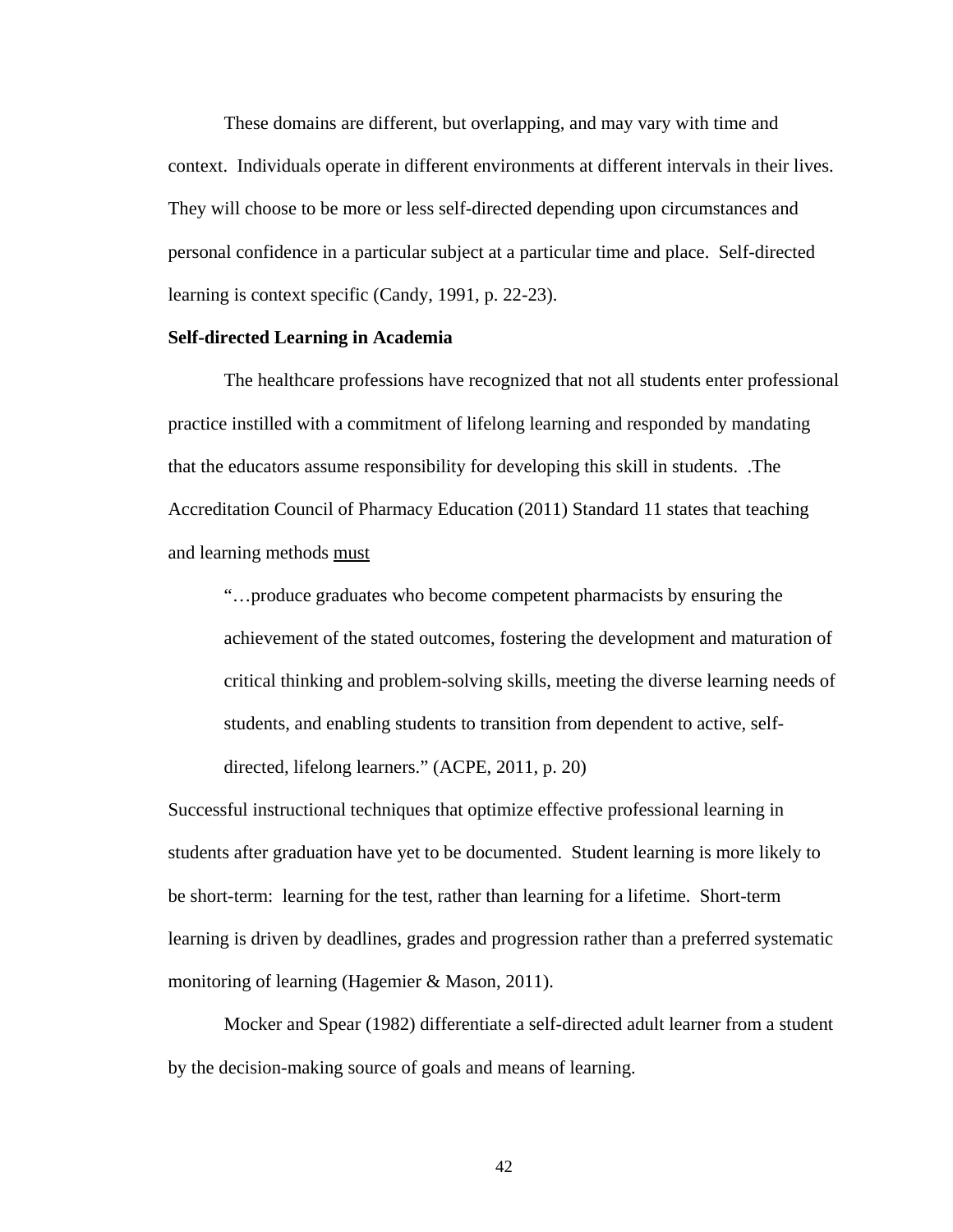- Formal Learning: Learners have no control over the objectives or means of their learning.
- Nonformal Learning: Learners control the objectives but not the means.
- Informal Learning: Learners control the means but not the objectives.

• Self-Directed Learning: Learners control both the objectives and the means The self-directed learner not only selects, but also may reject, add, or change resources at any time; decides to continue or terminate the learning; and finally determines the adequacy of the outcomes (p. 11).

Educational programs that promote self-directed learning methods have been described in various health professional programs. Murad and Varkey (2008) provide a review of more than 100 research articles on self-directed learning in practicing physicians, medical students, nurses and dental students. They found little evidence documenting the efficacy of self-directed learning over traditional didactics. Most studies were focused on evaluating the learner's acceptance and satisfaction with the learning method rather that the impact of the method on learning outcomes. This finding supports the definitions of Mocker and Spear (1982).

The instructor, the prescribed curriculum, and other authorities determine the learning methods and outcomes in formal education institutions. The content to be learned is derived mainly from the disciplines of knowledge and attempts are made to make everyone minimally competent in the same or similar curriculum of knowledge and skills. The outcomes are evaluated by authorities using the same method on the same subject matter for all students. Recent attempts to promote self-directed learning have increased the amount of time spent in experiential learning situations. However, the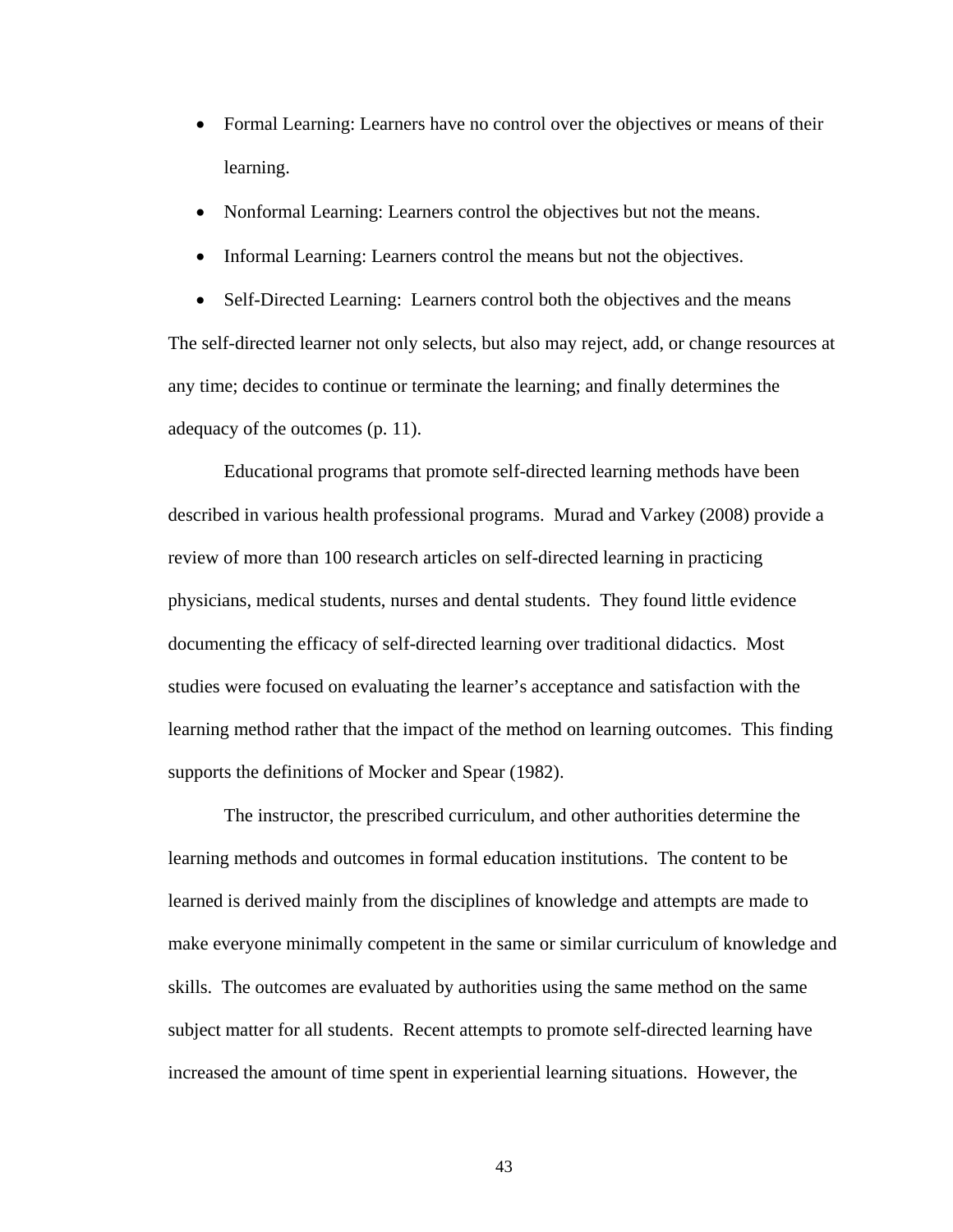goals and objectives of this learning are also controlled by the academic institute (Gibbons & Phillips, 1982).

The prescribed learning of pharmacy students cannot be considered as selfdirected learning. Students are not included in this study because they have minimal control over the learning process. While schools and colleges endeavor to prepare students for a life of self-directed learning, true self-education can occur only when a person can choose to learn or not to learn (Gibbons & Phillips, 1982, p. 69).

#### **Summary of Individual Factors**

The three models briefly discussed above include aspects of the process of selfdirected learning, individual factors that support or deter self-directed learning, and some level of control over the outcomes of the learning experience. Jennings' (2006) review of the evidence for support of self-directed learning concludes that the self-directed learning process is based on the needs of the individual, tailored to individual preference, using personalized tools to determine individual learning needs. In summary, self-directed learning is an individual, non-academic factor that cannot be readily separated from other individual factors such as motivation, personality, and attitudes.

### **Professional Learning**

At any given time, healthcare professionals are simultaneously engaged in professional practice and professional learning. Different learning activities include readings in professional literature, problem-solving in the workplace, attendance or participation in continuing education events, personal development projects, and consultations with other healthcare providers. Although frequently represented by straight line models flowing from one stage to the next, the complex interactions of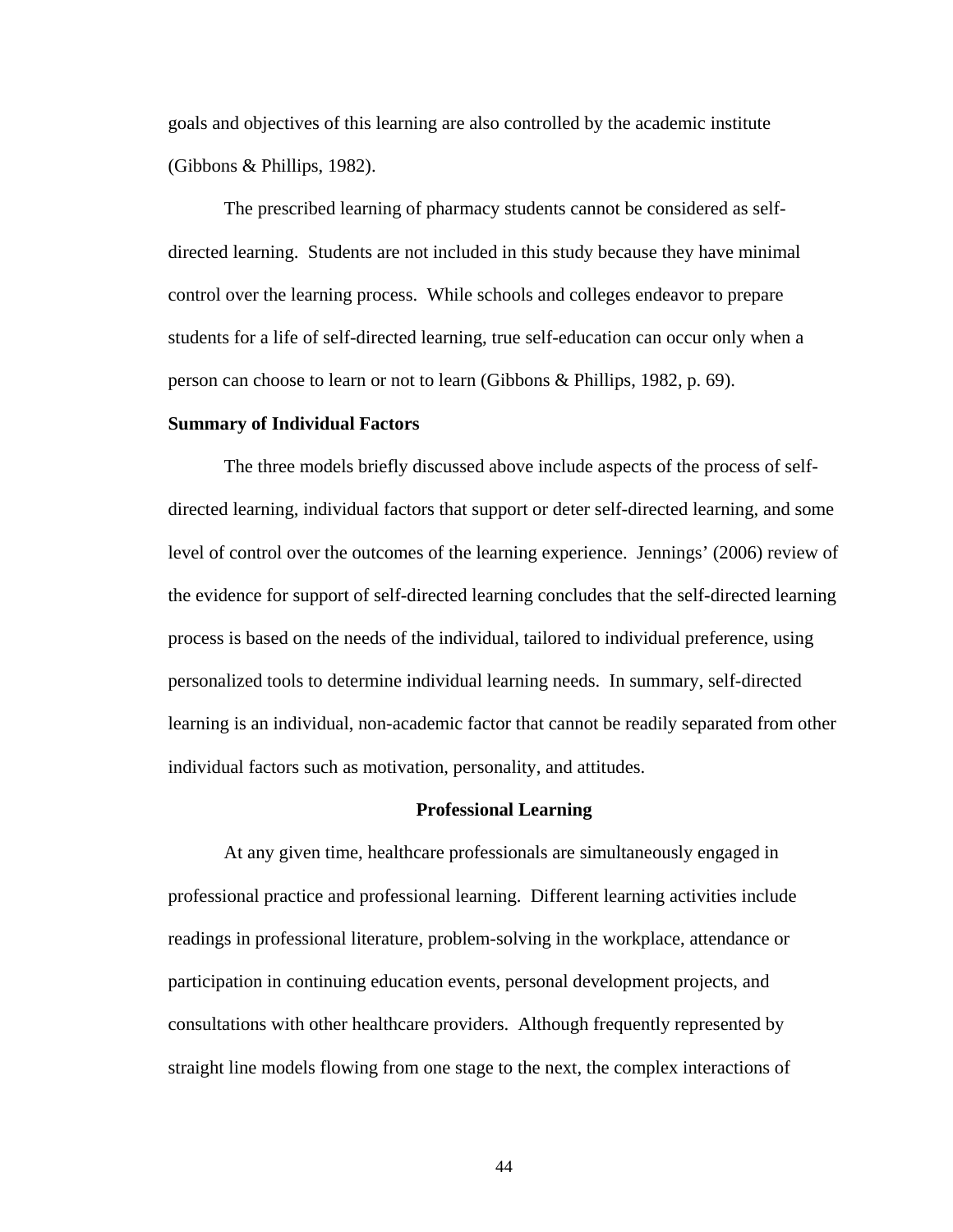professional learning are more likely causal relationships in which each factor can present as both a dependent and independent variable. For example, professional learning depends on individual motivation which in turn depends on factors such as supportive environment, access to resources, and individual attitude. Theories on the stages of learning have been extensively investigated. Table 2.5 presents a summary of research in learning stages.

| As cited in<br>(Moore, 2007)         | Recognizing<br>Opportunity<br>for Learning           | <b>Searching for</b><br><b>Resources for</b><br><b>Learning</b> | <b>Engaging in</b><br><b>Learning</b>         | <b>Trying Out</b><br><b>What Was</b><br><b>Learned</b>                        | Incorporating<br><b>What Was</b><br><b>Learned</b> |
|--------------------------------------|------------------------------------------------------|-----------------------------------------------------------------|-----------------------------------------------|-------------------------------------------------------------------------------|----------------------------------------------------|
| <b>Studies on Physician Learning</b> |                                                      |                                                                 |                                               |                                                                               |                                                    |
| Geertsma 1982                        | Priming                                              | Focusing                                                        | Focusing                                      | Follow-up                                                                     |                                                    |
| Schon 1983                           | Reflecting-in-<br>action<br>Reflecting-on-<br>action | Decision to<br>pursue<br>information                            | Develop<br>learning project                   |                                                                               |                                                    |
| Means 1984                           | Awareness                                            | Actively seeking<br>solution<br>Decision making                 |                                               |                                                                               | Problem<br>resolution                              |
| Putman &<br>Campbell 1989            |                                                      | Preparing to make<br>a change                                   | Making the<br>change                          | Solidifying<br>the change                                                     | Solidifying the<br>change                          |
| Garcia,<br>Newsom 1996               | Priming                                              | Follow-up                                                       | Follow-up                                     | Follow-up<br>confirmation                                                     |                                                    |
| Putnam et al<br>1996                 | Pre-awareness<br>Awareness                           | Agreement                                                       |                                               | Adoption                                                                      | Adherence                                          |
| Slotnick 1999                        | Scanning                                             | Evaluation                                                      | Learning                                      | Gaining<br>experience                                                         | Gaining<br>experience                              |
| <b>Studies on How People Learn</b>   |                                                      |                                                                 |                                               |                                                                               |                                                    |
| Rogers 1962                          | Awareness<br>Felt need                               | Obtain knowledge<br>about an<br>innovation                      | Obtain<br>knowledge<br>about an<br>innovation | Favorable<br>opinion about<br>innovation<br>Decision to<br>adopt or<br>reject | Implementation<br>Confirmation                     |
| Havelock et al<br>1969               | Felt need<br>Articulate<br>problem                   | Search for<br>solutions                                         |                                               | Choice                                                                        | Application of<br>solution                         |
| Havelock et al<br>1973               | Awareness                                            | Information<br>seeking<br>Interest                              |                                               | Evaluation<br>Trial test                                                      | Adoption<br>Integration                            |
| Prochaska 1983                       | Pre-<br>contemplation<br>Contemplation               | Preparation                                                     | Preparation                                   | Action                                                                        | Maintenance                                        |
| <b>Kolb 1984</b>                     | Experiencing<br>Reflecting                           | Conceptualization<br>Planning                                   | Planning                                      |                                                                               |                                                    |

|  |  | Table 2-7. Stages of Learning |
|--|--|-------------------------------|
|  |  |                               |
|  |  |                               |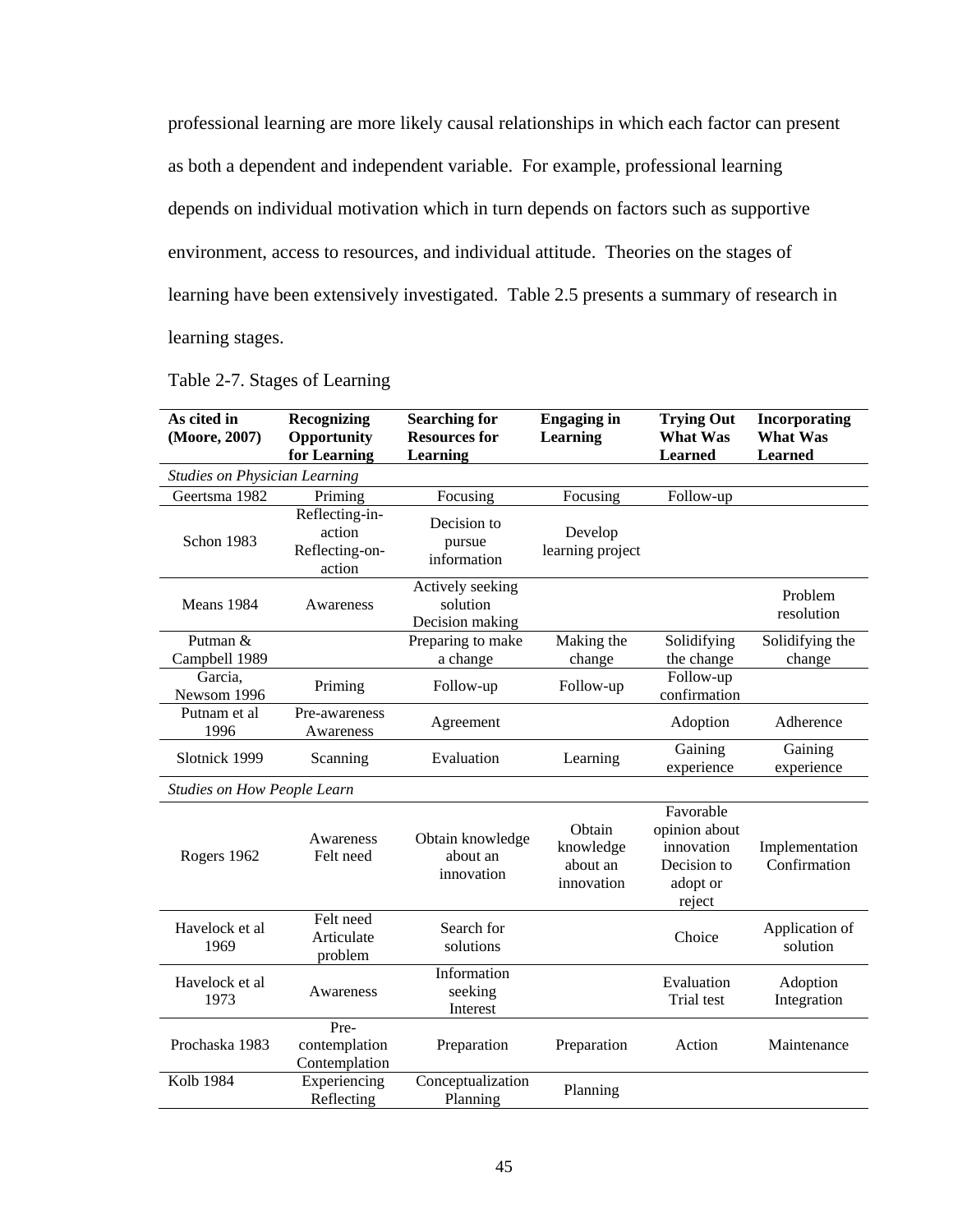Moore (2007, p. 62) presents convincing evidence that nurses generally follow the same learning stages as physicians. While little evidence exists that pharmacists follow similar patterns, Moore hypothesized that a similarity exists for pharmacists as well. The most recent research article (Slotnick, 1999) cited in Table 2-7 will be used to further describe the stages of professional learning.

Professional learning is motivated by either a specific problem (e.g. a patientspecific question) or a general problem (e.g., gaps in technology or knowledge). The learning can be semistructured with informal use of readily available resources to solve specific problems. More formal planned instructional events like courses or continuing education are used to address the more general problems (Slotnick, 2001; Slotnick, Mejicano, Passin, & Bailey, 2002; Slotnick & Shershneva, 2002).

### **Stage 1 Scanning**

This is the initial stage of professional learning in which a problem is identified and is applicable only when something new is to be learned (Slotnick & Shershneva, 2002). Scanning may be passive as a result of an unanticipated surprise or a specific problem focusing on a particular circumstance. Answers are sought informally using available resources with no attempt made to generalize the knowledge beyond the immediate problem. Active reflection or engagement to identify a lack of knowledge is intended to improve overall improvement and is not precipitated by a specific situation. Information seeking efforts are more likely to progress if the results of learning are seen as rational, relatively easy to achieve, and in the best interest of patients or practice. This stage is completed when the professional concludes that the problem, issue, or information is interesting or important enough to pursue further.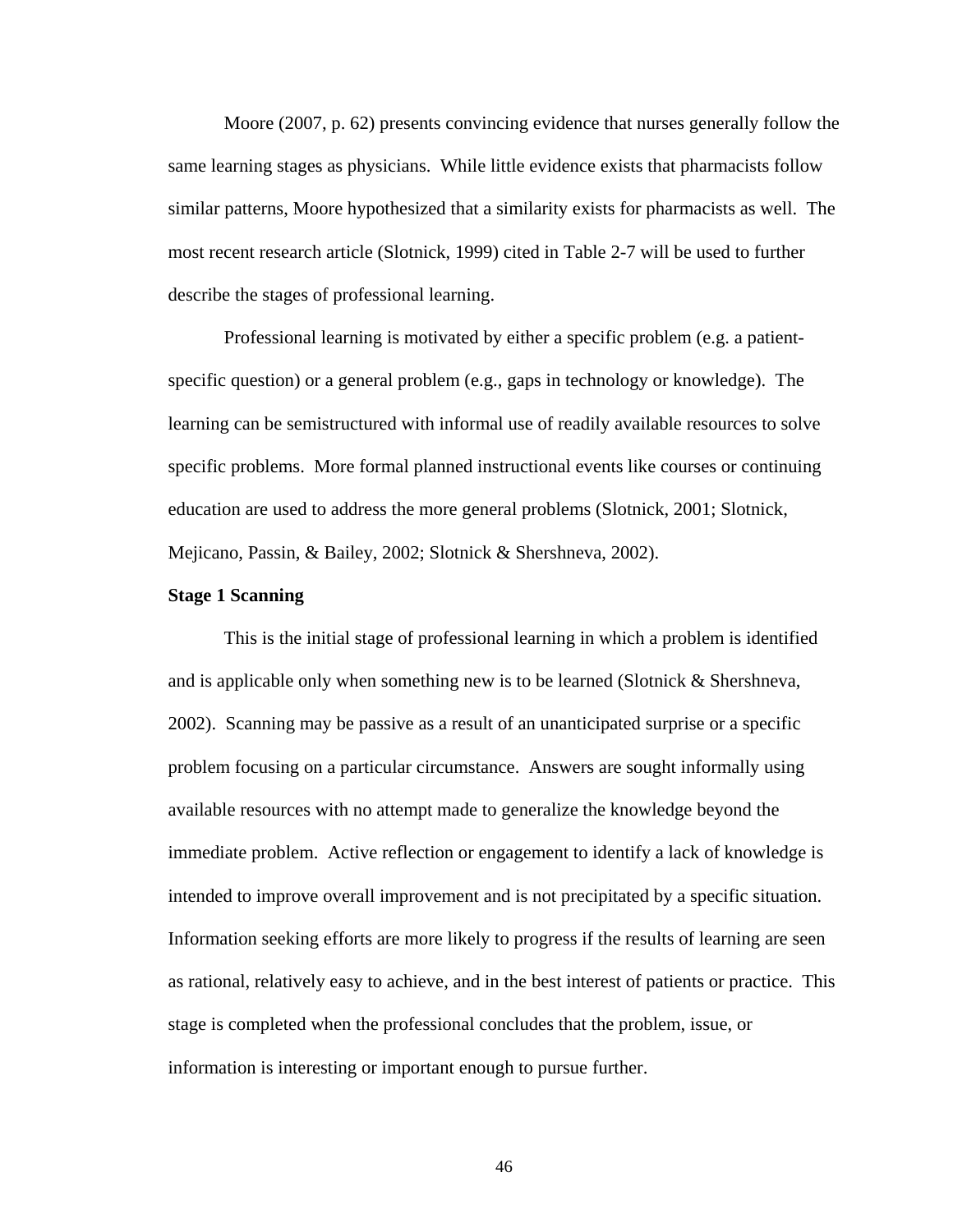# **Stage 2 Evaluating**

During this stage, the problem is evaluated to determine the benefit of pursuing the needed information. Slotnick (1999) suggests that the evaluation asks four questions: Is there really a problem? Is there a likely solution to the problem? Are resources available to learn the solution? And is it practical to do the learning? A no to any single question terminates the learning activity. If all questions are answered yes, then the practitioner moves to the next stage.

### **Stage 3 Learning**

A conscious decision to seek the information necessary to solve the precipitating problem is followed by learning activities. After identifying the needed skills and knowledge, learning becomes focused, intentional and structured. Informal learning might include Internet searches, journal review, ad hoc conversations with colleagues or other professionals, and interactions with industry representatives. Formal learning is usually planned in some detail and might consist of a self-directed study plan, attendance at a professional conference, or participation in a structured continuing education activity. The learning stage ends before the first use of the new knowledge or skills. At some point it is determined that enough information has been learned to effectively resolve the issue.

### **Stage 4 Gaining Experience**

This stage begins with the first use of the newly learned skills and knowledge. The first phase is experimentation with the new skills and evaluation of their usefulness. After some practice, the new skills become second nature and are incorporated into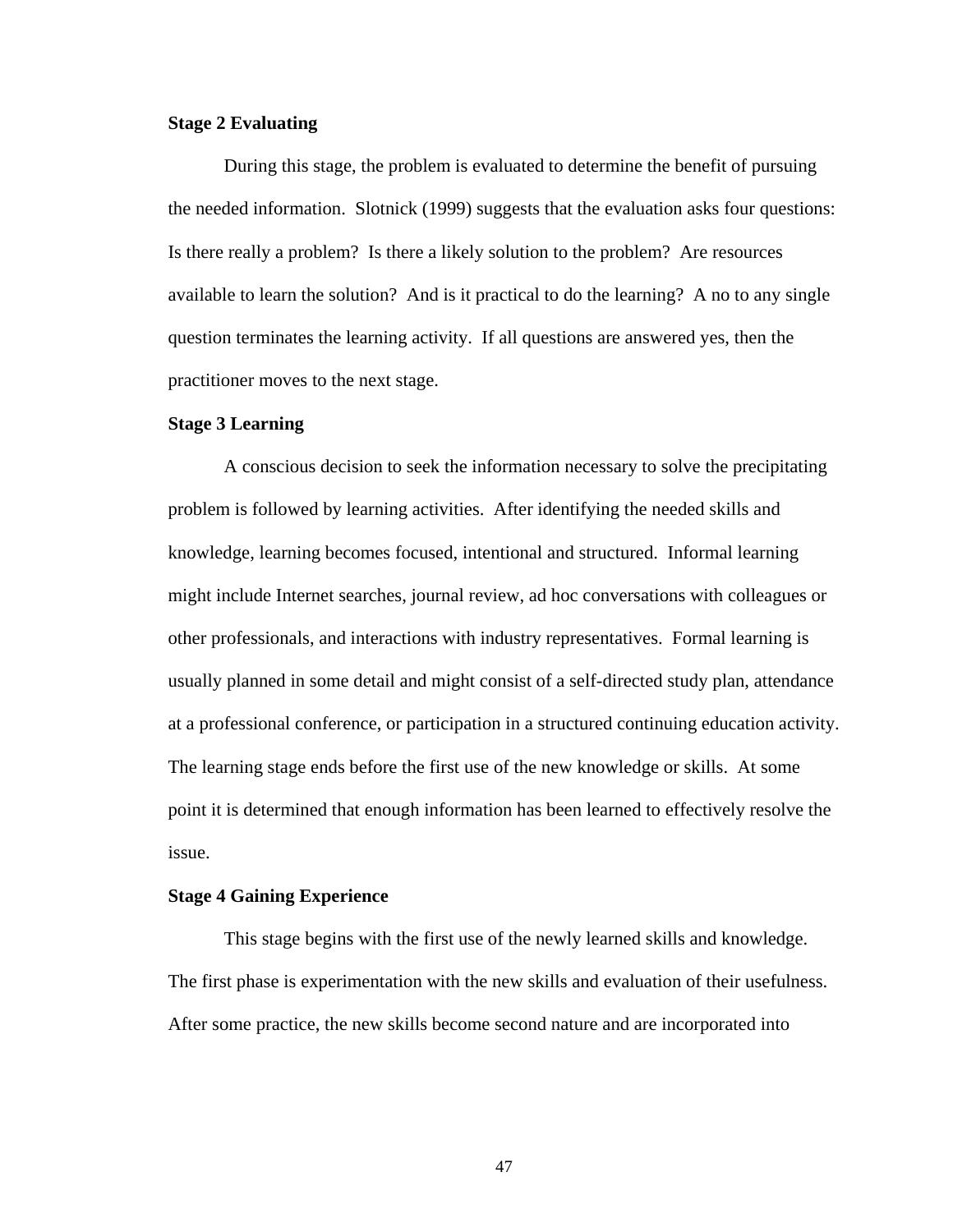routine practice. The stage could also end with resolution of the precipitating problem and lack of further interest in the topic.

It should be noted that not all learning episodes progress through all stages. Learning episodes may end after the evaluation stage with a decision to not solve the problem. This type of decision is an early termination, not a learning failure. Alternatively, termination occurs when practitioners feel that they know enough to either move to the next stage or to end the learning episode (Slotnick, 2002).

Professional learning is active, situated, social, and constructed. Professionals learn through practice experience; reflection has a role in learning; and learning is contextually mediated. Numerous factors both support and deter professional learning. Authentic professional learning is not restricted to formal instructional activities but occurs as a result of daily practice situations. Self-identified, *actual* learning must be explored to define authentic professional learning (Webster-Wright, 2009).

#### **Summary, Part I**

Specific models for professional learning have not been defined. It is established that professional learning is multi-faceted consisting of broad elements with multiple factors. Resources, environment, and individual characteristics intertwine to contribute to professional learning. Research specific to medical professional learning provides some insight to begin to understand how pharmacists acquire professional learning and the factors that promote or hinder professional learning. This study will use prior research specific to physicians as a foundation for research specific to pharmacists.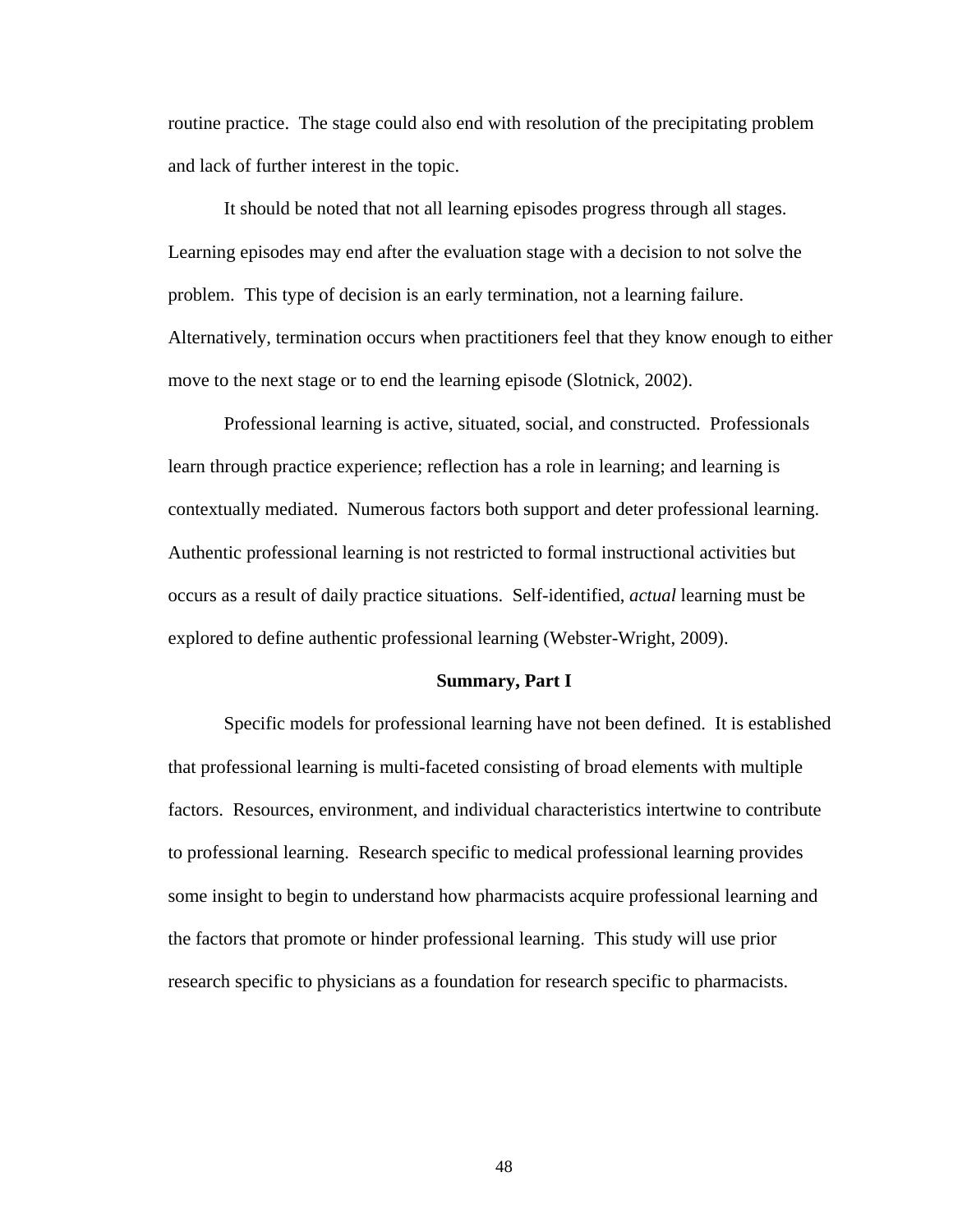## **Introduction to the Chapter, Part II**

The selection of a research design is based on the nature of the research problem, the strategies of inquiry, and proposed methods of data collection. Creswell (2009) presents three basic types of study design: qualitative, quantitative, and mixed methods. Qualitative research is a means for exploring and understanding the meaning individuals or groups attribute to a social or human situation. The process involves probing questions and procedures; inductive data analysis building from particulars to general themes; and interpretation of the data by the researcher. Quantitative research, in contrast, is a means for testing objective theories by examining measurable relationships among variables. The research method is structured and usually results in numeric data that can be analyzed with statistics. Mixed methods research is a combination of both forms of inquiry, using both approaches in tandem. Stake (1995) differentiates quantitative and qualitative research on the focus of the search. Quantitative research seeks explanations and control while qualitative searches for understanding the complex interrelationships that result in a phenomenon. Yin (1993) also distinguishes research design based upon the nature and scope of inquiry.

In this study, the focus is on how practicing pharmacists acquire professional learning. While the contributing components of the theoretical model could be measured by quantitative means, it is the integration of the three elements of the model that are of interest in this study. The integration of environment, resources and individual factors influences the participants' perspectives, their meanings, and subjective views that contribute to, or hinder, the pursuit of professional learning. A qualitative approach will contribute to understanding the operational links applicable to professional learning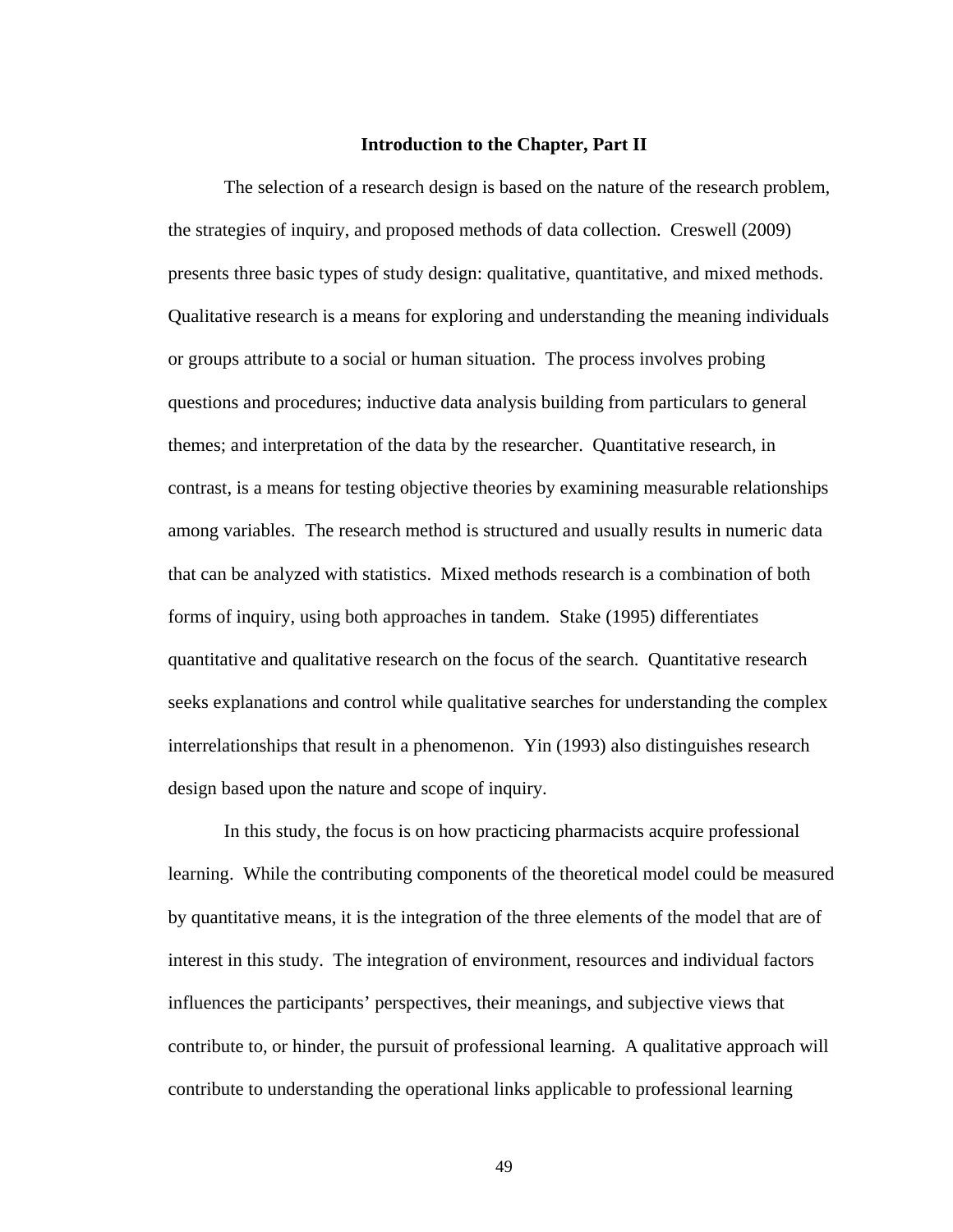(Creswell, 2007, 2009). This part of Chapter 2 will review appropriate literature in consideration of the research design specific to qualitative approaches using case study methods. The use of replication logic in building theory from cases is explored with considerations for reliability, validity, and generalizability.

### **Qualitative Approaches**

A qualitative approach is useful when a problem or an issue needs to be explored (Creswell, 2007); when a complex, detailed understanding of an issue is needed (Yin, 1993, 2009); or to develop theory when only partial or inadequate theories exist for a given population participating in complex interactions (Creswell, 2009). The professional learning patterns used by pharmacists are uniquely individual, are in need of theory development, and cannot be adequately researched at this time using quantitative measurement and statistical analyses. A qualitative approach is a better fit to explore the research problem specific to this study.

Creswell (2007, 2009) lists five major types of qualitative approaches. While the general characteristics of qualitative research are similar, there are differences among the specific types of qualitative research. These are highlighted below.

Narrative or biographical studies explore the life of an individual. Findings are derived mainly from oral story-telling by the subject. The goal is to collect information that emphasizes important life events and reveal the individual (Hancock  $\&$  Algozzine, 2006).

Phenomenological studies contribute to understanding an experience. Several individuals who share a common experience (for example, surviving breast cancer) are interviewed to describe the essence of the experience (Creswell, 2007).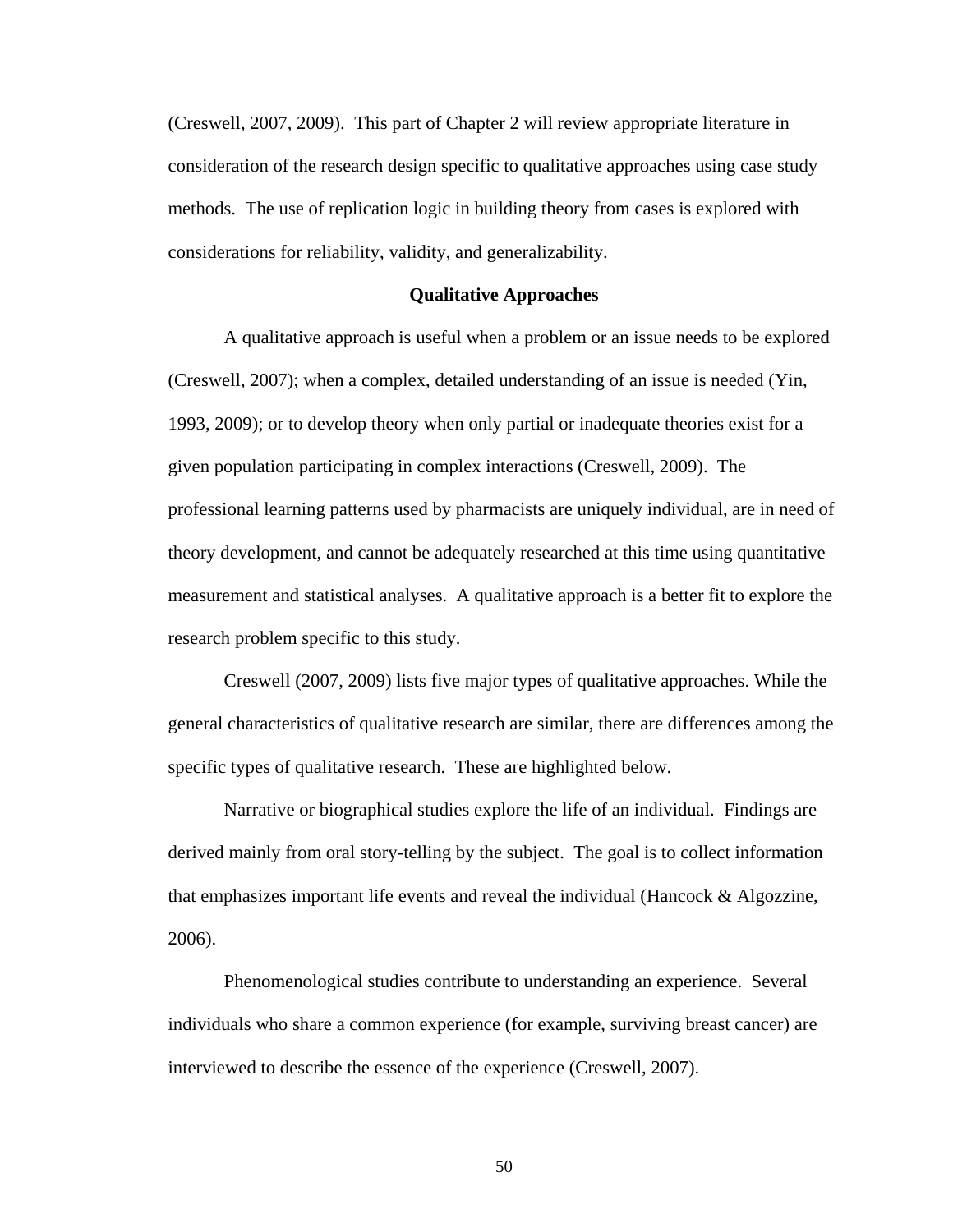Ethnographic studies investigate cultural or social groups to describe beliefs, values and attitudes of the group. Data is collected using primarily observations and interviews that lead to a description of how a culture-shares group functions (Hancock  $\&$ Algozzine, 2006; Creswell, 2007).

Grounded theory research seeks to develop a theory that explains some action, interaction, or process when no particular prior theory appears to be relevant or explicable (Yin, 1993). The process is studied by interviewing 20- 60 individuals; analyzing the data through open, axial or selective coding ; and generating a theory "grounded" in the data (Creswell, 2007, p. 79).

Case studies use a strategy of inquiry to explore in depth a program, activity, or process. Cases are bounded by time and activity and may use multiple sources of information. A single individual or several persons may be studied to obtain a deep understanding of the research question (Creswell, 2009; Yin, 1993, 2009).

#### **Case Study Method**

Yin (2009) contends that any research method, quantitative or qualitative, can be used for any of three purposes – exploratory, descriptive or explanatory. He recommends selecting the research method based upon three conditions: the type of research question posed; the control of the investigator over actual behavioral events; and the degree of focus on contemporary events as opposed to historical. A case study method has distinct advantages when "…a 'how' or 'why' question is being asked about a contemporary set of events, over which the investigator has little or no control." (p. 13). Case studies are an approach that supports deeper and more detailed investigation that allows the development of answers to how and why questions.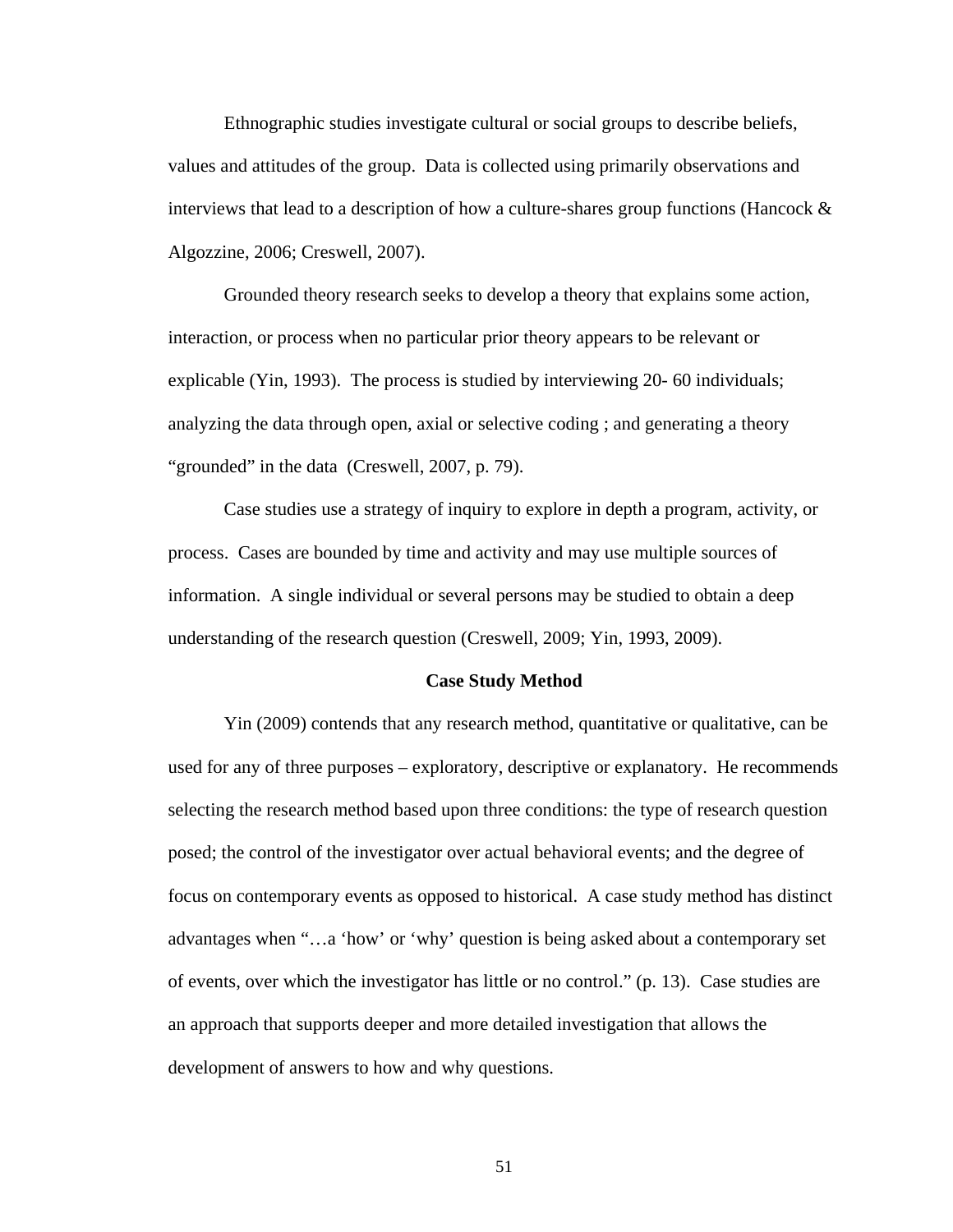Yin (2009) provides a concise technical definition of the case study.

- 1. A case study is an empirical inquiry that
	- investigates a contemporary phenomenon in depth and within its real-life context, especially when
	- the boundaries between phenomenon and context are not clearly evident.
- 2. The case study inquiry
	- copes with the technically distinctive situation in which there will be many more variables of interest than data points, and as one result
	- relies on multiple sources of evidence, with data needing to converge in a triangulating fashion, and as another result
	- benefits from the prior development of theoretical propositions to guide data collection and analysis. (p. 18)

The case study is a research strategy that focuses on understanding the dynamics within a bounded system (Stake, 1995). Case studies may include single or multiple cases and may use numerous methods of analysis. Case studies typically combine data collection methods such as archives, interviews, and observations. The evidence may be quantitative (numbers) or qualitative (words) or both. Finally, case studies can be used to provide a description, test a theory, or generate a theory (Eisenhardt, 1989). Common characteristics of case studies include seeking to understand cultural systems of action or sets of interrelated activities engaged in by actors in a social situation (Tellis, 1997a). The case study must always have boundaries, but is *not* sampling research (Stake, 1995; Yin, 1993,2009).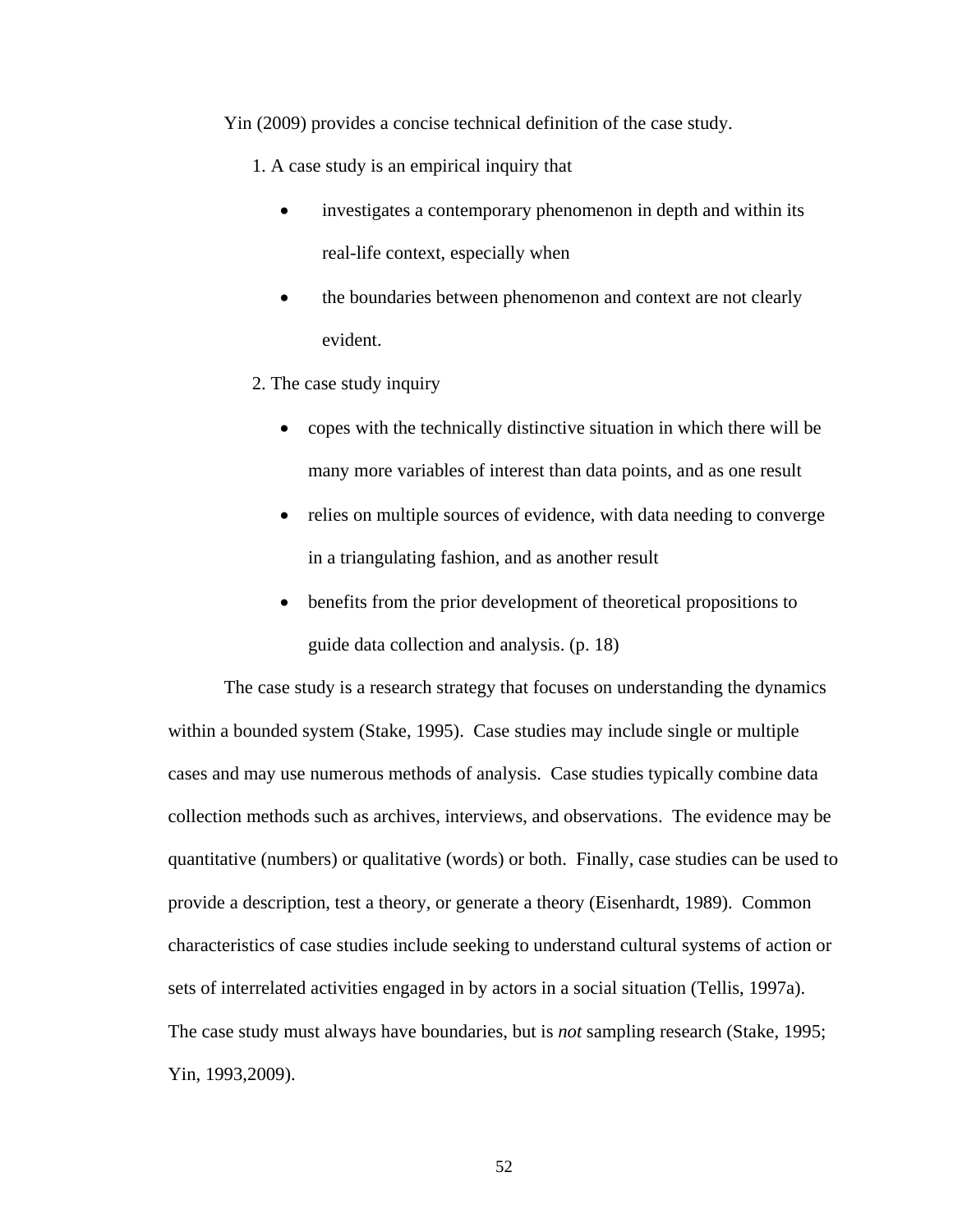The literature offers three approaches to case studies: exploratory, explanatory and descriptive. Descriptive case studies are used to describe an intervention or phenomenon and the context in which it occurs. Explanatory case studies attempt to explain the presumed causal links in real-life interventions that are too complex for survey or experimental strategies. The primary purpose is to determine how events occur and which events may influence a particular outcome. Exploratory case studies seek to define research questions for a subsequent study or to explore situations in which the intervention being evaluated has no clear, single set of outcomes (Baxter & Jack, 2008; Hancock & Algozzine, 2006; Tellis, 1997a; Yin, 1999 & 2009).

Before the designing the case study, the unit of analysis must also be determined. Stake (1995) defined a "case" as a phenomenon within a bounded context. The case is essentially the unit of analysis, becoming the analytical level of the study. One may choose to analyze the individual, a phenomenon, a program, a process, or a difference between organizations. At the same time, boundaries of a case are needed to keep it focused. Suggestions include binding by time and place (Creswell, 2009; time and activity (Stake, 1995); and by definition and context (Yin, 1993). The boundaries establish what will and will not be studied during the research project. Although similar to the inclusion/exclusion criteria used in quantitative sample selection, boundaries in a case study indicate the breadth and depth of the study, not just the sample to be included (Baxter & Jack, 2008).

In addition to identifying the specific type of case study to be researched and the unit of analysis, one must choose between single and multiple case studies. A single holistic case study is suitable as a critical case when testing a well-formulated theory; for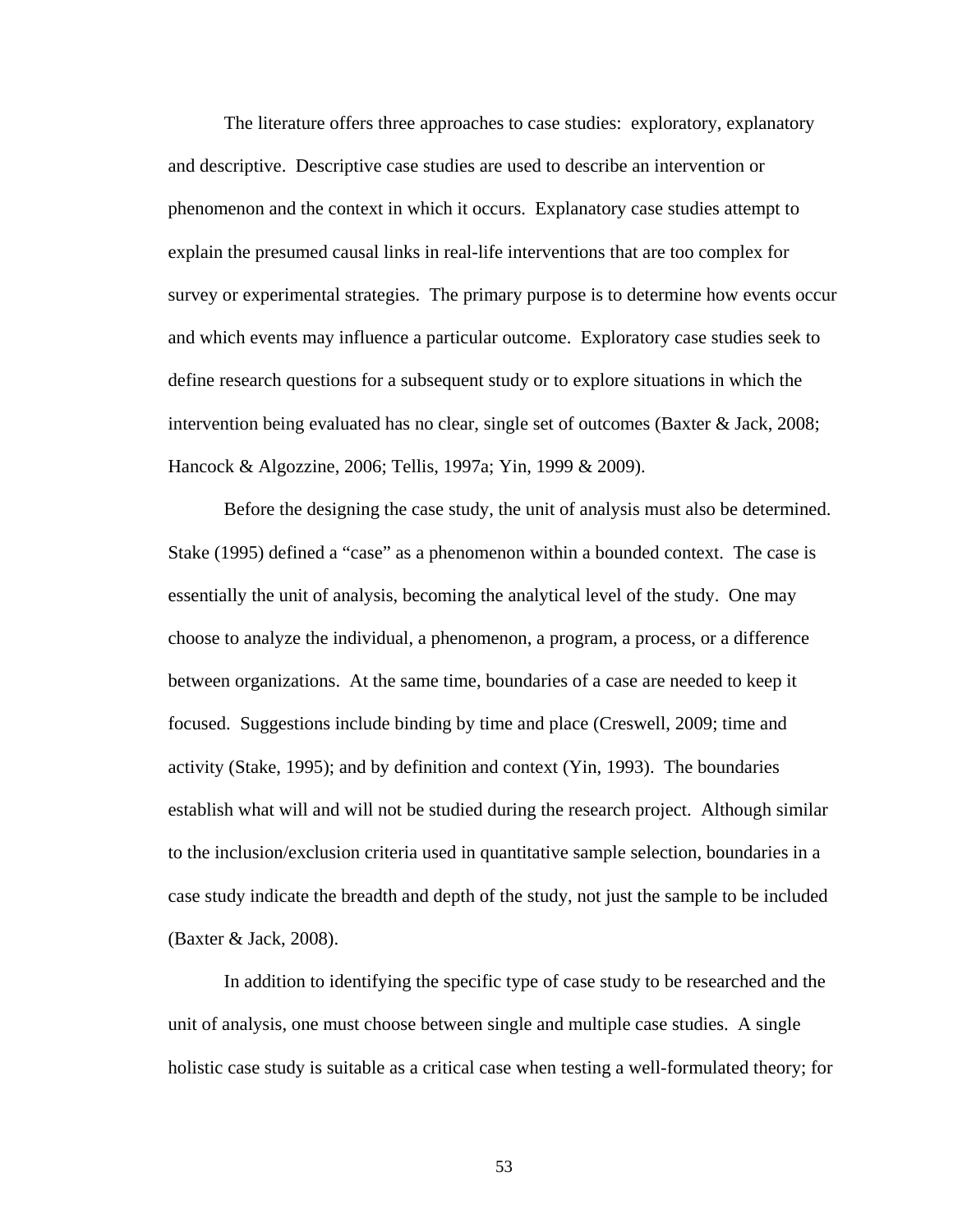describing an extreme or unique case; for capturing the attributes of a representative or typical occurrence; or for longitudinal study over time. A single case with embedded units allows the researcher to explore a similar phenomenon within subunits. This is useful when exploring the influences of factors and allows analyses within, between, and across subunits to better delineate a more global issue (Baxter & Jack, 2008; Bergen & While, 2000; Tellis, 1997a; Yin, 1993 & 2009).

If a study contains more than a single case, then a multiple case study may be appropriate. Multiple case studies examine several cases to analyze the differences and similarities between/among the cases. As with the embedded single case study, the phenomenon can be studied both across and between cases. The advantage of multiple case studies is that the evidence, overall, is considered more robust and reliable (Baxter & Jack, 2008).

Stake (1995) describes case studies as intrinsic, instrumental, or collective. A unique situation in which one has an intrinsic interest is quite similar to a single case study. If the intent is to gain more understanding about a phenomenon, an instrumental case study would be appropriate. Stake uses the term collective case when more than one case is being examined—similar to Yin's multiple case study (Baxter & Jack, 2008).

#### **Replication Logic**

Yin (2009) believes that multiple case studies are analogous to multiple experiments. A significant result from a single experiment would immediately call for a replication of the results by conducting additional experiments to confirm or refute the findings. By repeating the experiment, by replicating the initial work, the original finding would be considered robust. The same logic can be applied to multiple case studies.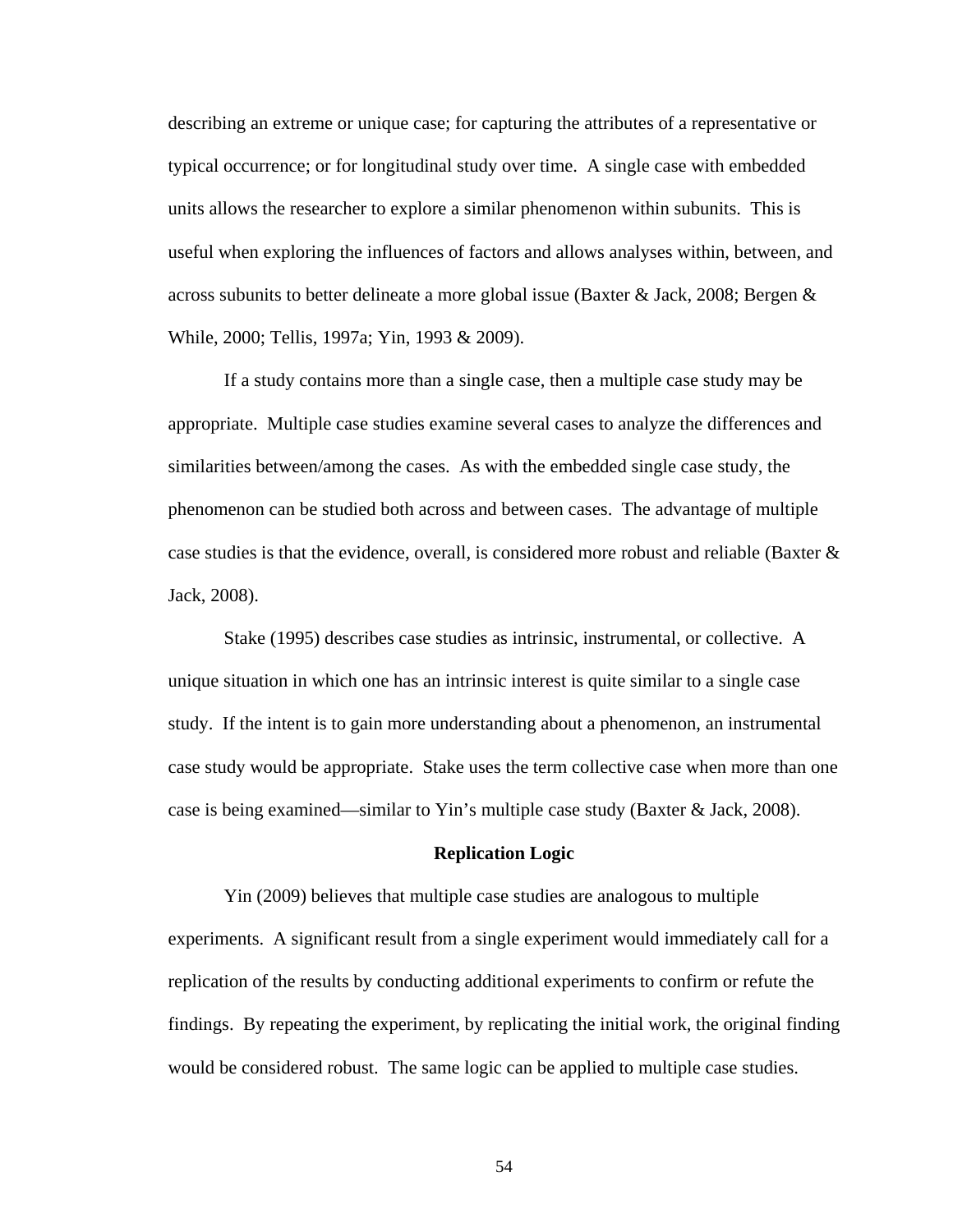Each case is treated as a single set of constructs and then compared to other cases within the study for similarities or differences in constructs. The value of the multiple case studies comes from replication, not sampling logic. Yin (1993, p. 34) provides a concise comparison.

Multiple case studies should follow a replication, not sampling logic. This means that two or more cases should be included within the same study precisely because the investigator predicts that similar results (replications) will be found. If such replications are indeed found for several cases, you can have more confidence in the overall result. The development of consistent findings, over multiple cases and even multiple studies, can then be considered a very robust finding.

Sampling logics are entirely different. They assume that an investigation is mainly interested in "representing" a larger universe. The cases selected are therefore chosen according to pre-identified representation criteria. These logics do not work well with multiple-case studies and distort the benefits of using the case study method in the first place. In fact, if the sampling logic is important in the inquiry, the survey or experimental methods are more likely to satisfy an investigation's needs than is the case study method.

The use of sampling logic is misplaced in case studies. The intention is not to measure the prevalence of a phenomenon, but rather to predict similar results (replication logic) or to predict contrasting results with predictable reasons (theoretical logic). The first step in multiple case studies is to develop a theory and then show that the case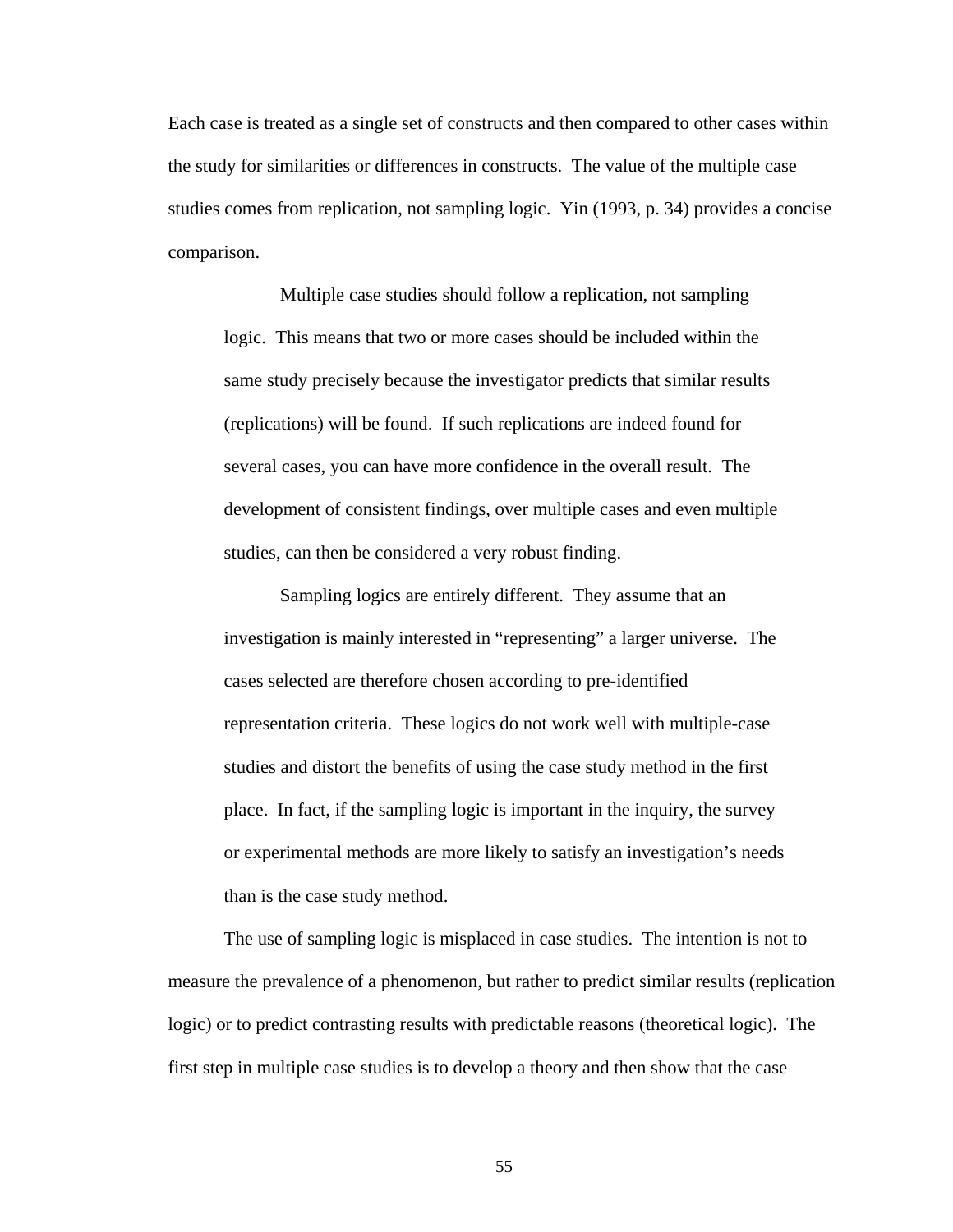selection and the definition of measures contribute to the design and data collection process. Each individual case is essentially a whole study in which convergent evidence is sought about the facts and conclusions under consideration. The case conclusions are considered to be information that needs to be replicated in other cases. For each case, the final report should discuss how and why a particular proposition was demonstrated or not demonstrated (Yin, 2009).

#### **Building Theory from Cases**

Building theory from case studies is a research strategy that uses one or more cases to develop theoretical constructs or propositions from empirical descriptions of instances of a phenomenon from a variety of data sources. The cases are used to develop theory inductively. The theory emerges from the patterns of relationships among the constructs within and across cases and their underlying arguments. The emphasis on developing constructive measures and testable theoretical propositions from inductive case research produces new theory which can then tested by deductive theory testing (Eisenhardt & Graebner, 2007). In her often- cited work on building theory from case study research, Eisenhardt (1989) discusses an 8-step process.

#### **Research Questions & Propositions**

Begin with a research question(s) to focus the study. A priori constructs, or propositions, are recommended in that propositions reflect theoretical issues for study providing focus to the study and enable more accurate measurement of the constructs. Propositions are based on the literature relevant to the research questions and reflect the important theoretical issues. Similar to the hypotheses of quantitative research, propositions contribute to the development of a conceptual framework of the study to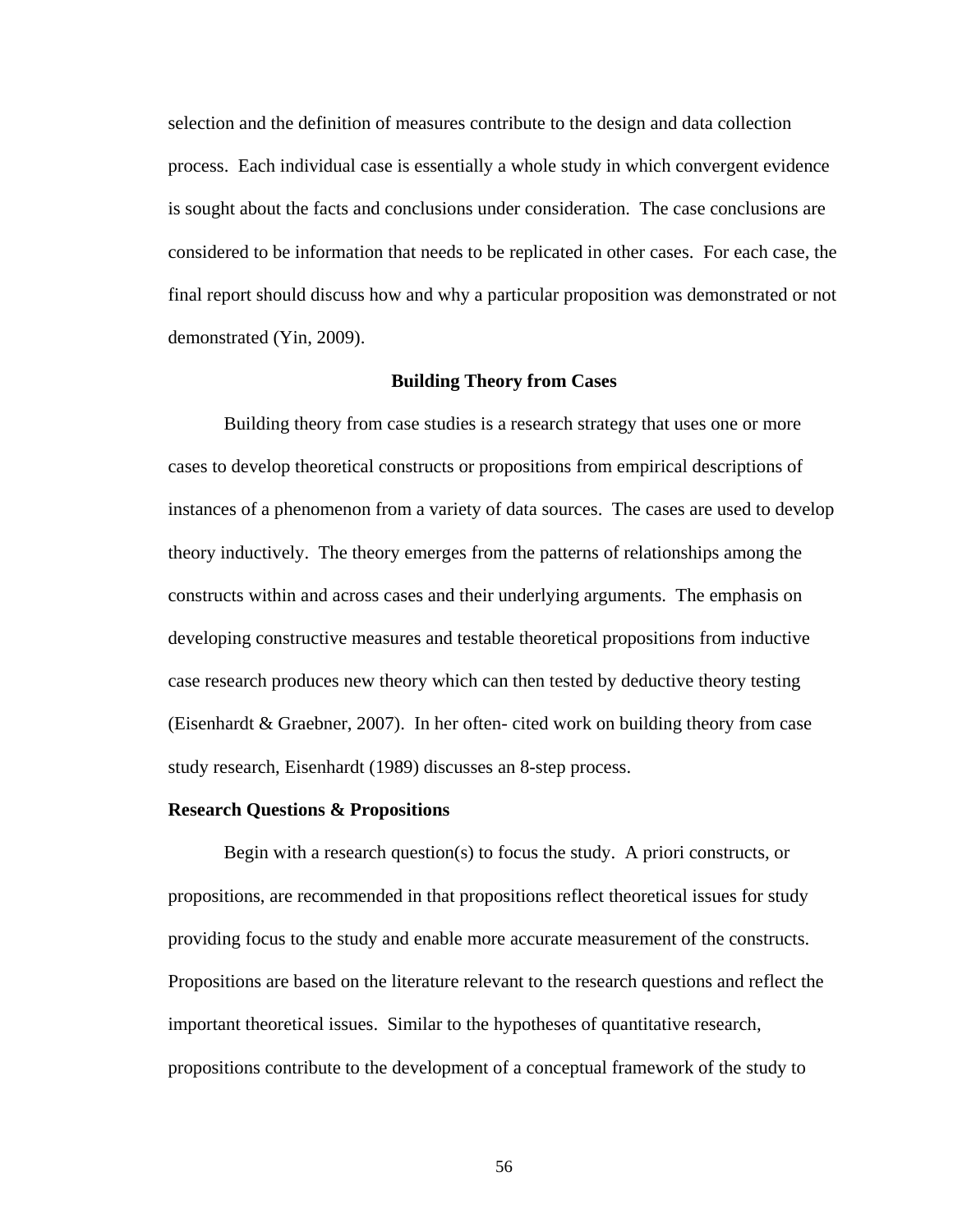guide the data collection (Baxter & Jack, 2008; Bergen & While, 2000; Eisenhardt, 1989; Eisenhardt & Graebner, 2007; Tellis, 1997a Yin, 1993).

# **Case Selection**

The second step is case selection. A specific population must be defined to control for extraneous variables and to assist in defining limits. Unlike hypothesis-driven research, cases should be selected for theoretical, not statistical, reasons. While cases may be strategically chosen in a random way, choosing cases for statistical representativeness is not recommended (Amaratunga & Baldry, 2001; Baxter & Jack; 2008; Bergen & While, 2000; Eisenhardt, 1989; Eisenhardt & Grabener, 2007; Flyvbjerg, 2006; Gerring, 2004; Kohn, 1997; Rowley, 2002; Tellis, 1997a; Yin, 1993, 1999, 2009). The goal of theoretical sampling is to choose cases which are likely to replicate or extend the emerging theory. The purpose of the research is to develop theory, not to test it.

Dividing multiple cases into specific categories allows for broader exploration of research questions and increases theoretical elaboration. Cases within each category allow findings to be replicated within and across the categories as well as within and across the individual cases. Theory building from multiple cases typically produces more robust, generalizable and testable theory. Generalization of the results is made to theory, *not* to the population (Eisenhardt, 1989; Stake, 1995; Tellis, 1997a; Yin, 1993, 2009).

Unlike purely quantitative research, no ideal number of cases has been established. Optimally, cases should be added until theoretical saturation occurs. This is the point at which incremental learning is minimal, where no new phenomenon is being added to the study. Practically, theoretical saturation is often curtailed by issues of time and resources. Eisenhardt (1989) suggests that between four and ten cases is sufficient.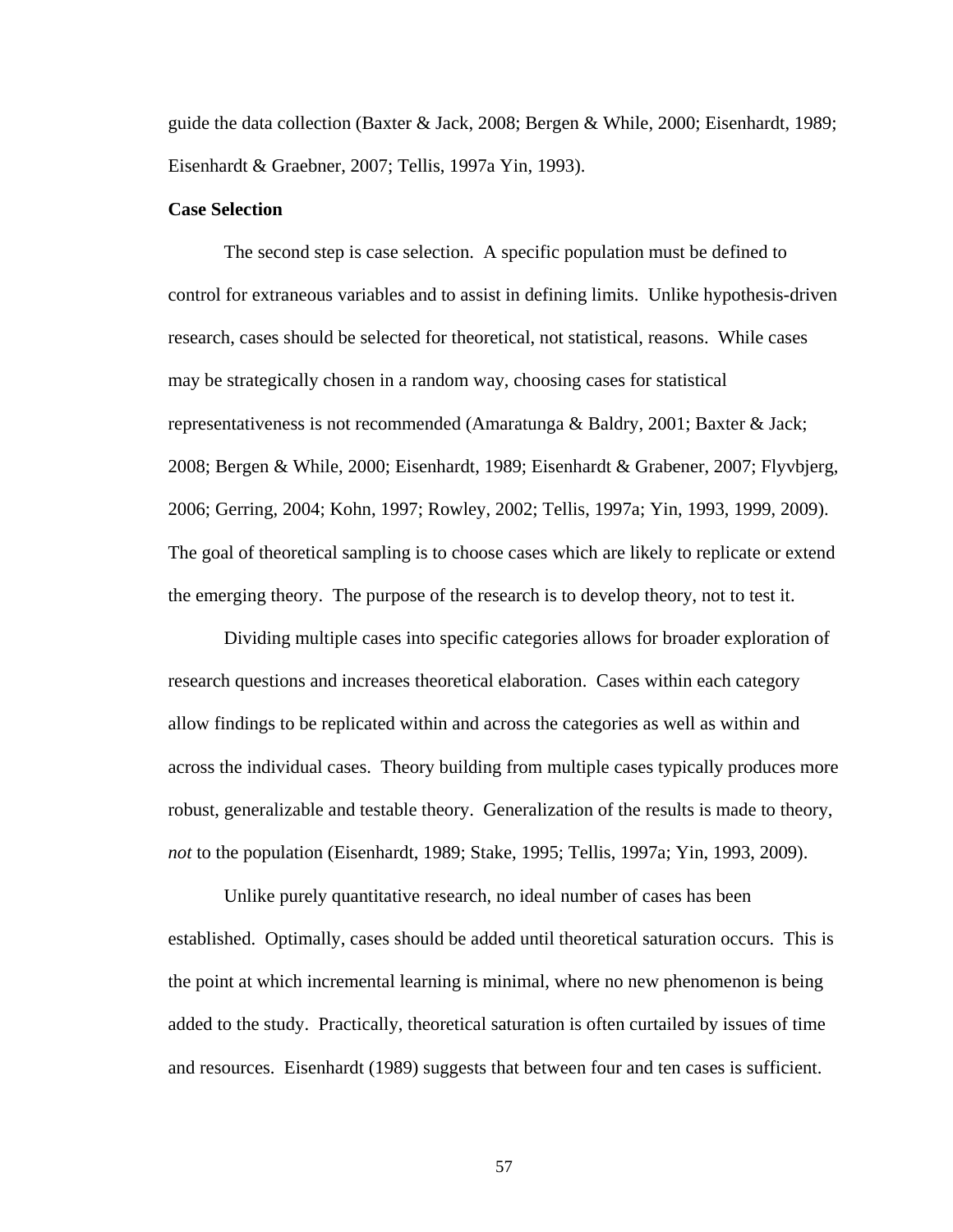It is often difficult to generate theory with less than four cases while more than ten can increase the complexity and volume of data. Yin (2009) sets minimum of two cases when such are believed to be literal replications. The goal of the study is to investigate the research question and constructs. Tellis (1997a) states that "It is a fact that case studies do not need to have a minimum number of cases or to randomly 'select' cases."

# **Instrumentation & Protocols**

Case study evidence typically comes from multiple sources. Yin (2009) and others frequently cite six possible sources of evidence to be considered while developing the case study methodology. These include archival records when available; documentation including formal studies, evaluations, or mass media material relevant to the research questions; interviews targeted to the case study topics; direct observation of the phenomenon; participant observation; and physical artifacts (Baxter  $\&$  Jack; 2008; Bergen & While, 2000; Eisenhardt & Graebner, 2007; Hancock & Algozzine, 2006; Stake, 1995; Tellis, 1997a, 1997b; Yin, 1993, 1999, 2009).

Three essential data collection principles are also necessary, regardless of the type of sources used.

**Principle 1: Use multiple sources of evidence.** Combining methods to study a single phenomenon –triangulation – provides stronger substantiation of constructs. Triangulation tests the consistency of findings by using different instruments of data collection. While data triangulation is most commonly used in multiple case studies, it is not a finite requirement. Patton (as cited in Yin, 2009, p. 116) presented four types of triangulation. Data triangulation is the most frequently discussed method. Data triangulation looks for data to remain the same in different contexts. Investigator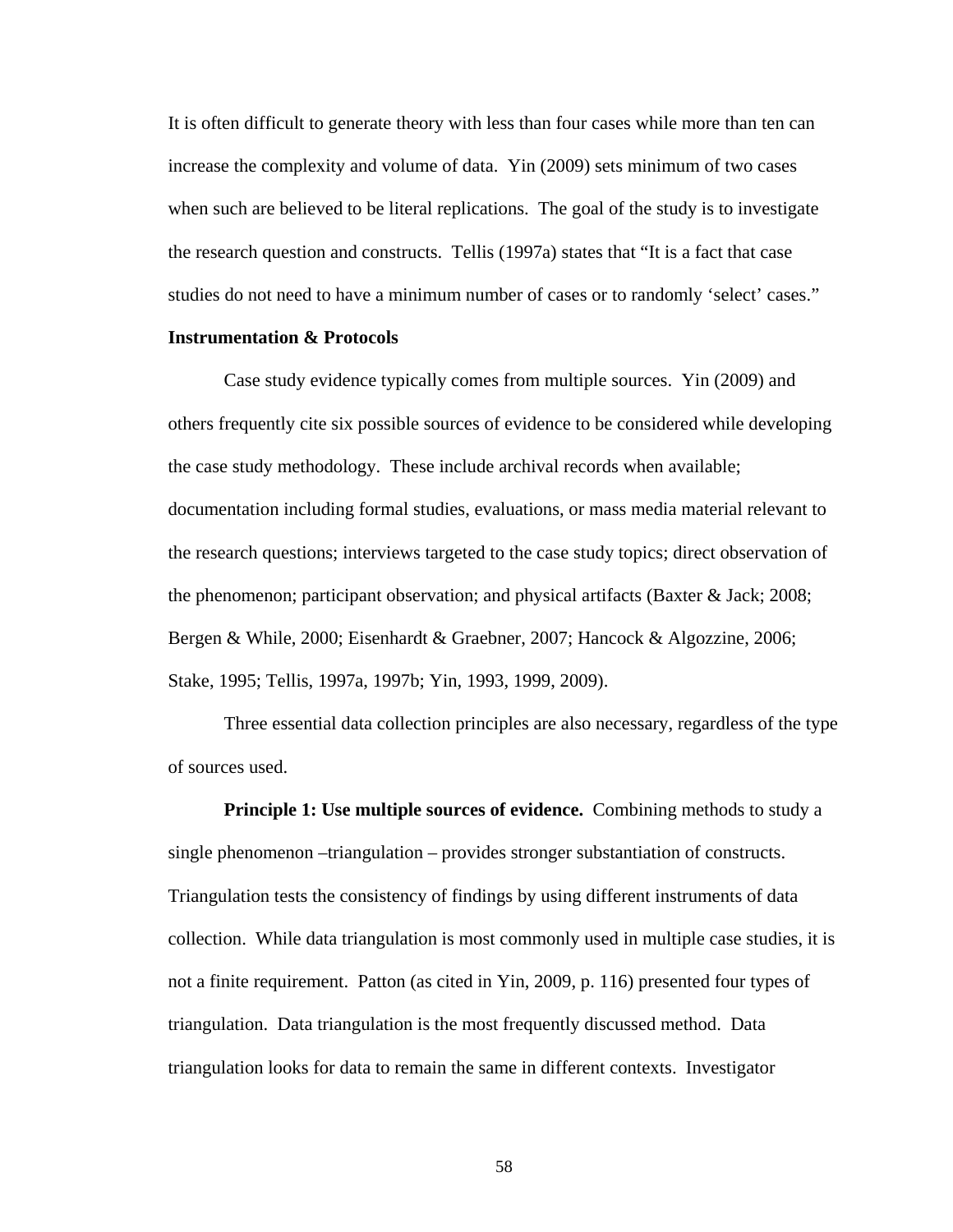triangulation uses multiple investigators to develop convergent perspectives and build confidence in the findings. Theory triangulation is used to compare and contrast similar theories. Methodological triangulation combines several methods to complete the investigation and increase the confidence in interpretation (Amaratunga & Baldry, 2001). Not all sources of evidence are relevant to all case studies. The researcher must structure the investigative process in a fashion that allows for the best outcomes while recognizing that case studies using multiple sources of evidence are rated more highly than those that use only a single source of information (Yin, 2009, p. 117).

**Principle 2: Create a case study database.** The data or evidence must be collected and retained in a database separate from the report of the investigator. Use of a separate archive allows for the independent inspection of the raw data by subsequent investigators who may wish to replicate the study. A case study database increases the reliability of the entire study.

**Principle 3: Maintain a chain of evidence.** It should be possible for any external reviewer to trace the steps of the research process from questions to conclusion. Each fact should be carefully preserved to show that protocol procedures have been followed. This methodological approach increases the overall quality and credibility of the study.

#### **Overlapping Data Analysis & Collection**

The fourth step in Eisenhardt's (1989) theory building process is using the potential overlap of data collection and data analysis. Running notes allows one to capture differences between cases as the data are collected. A key feature of theory building is to make adjustments in data collection as emergent differences in cases occur.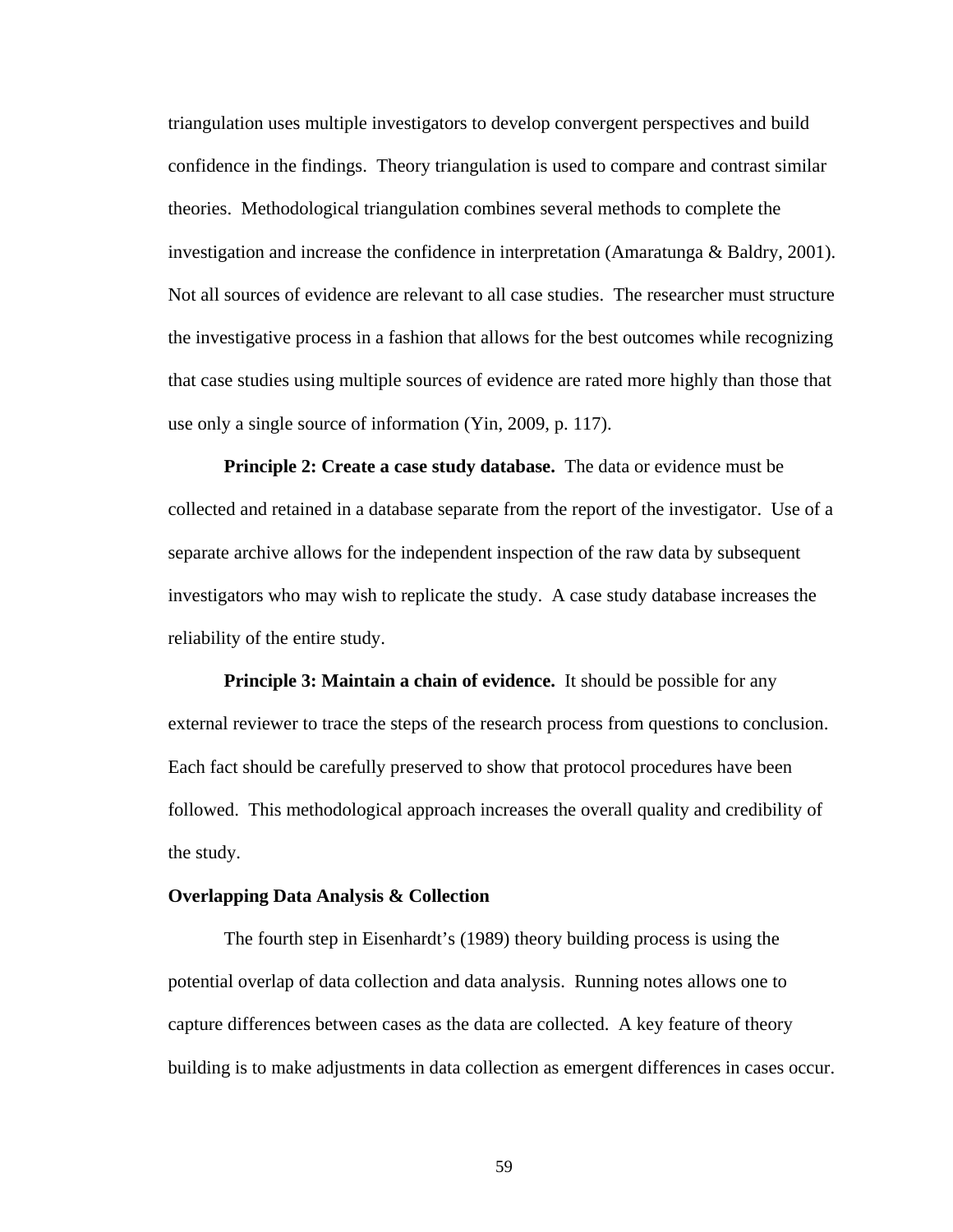These adjustments may result in the addition of cases to explore an emergent theme or the addition of questions to an interview protocol. This flexible approach to data collection allows an increased understanding of each specific case in as much depth as possible. Such additions should be carefully documented to maintain the chain of evidence.

# **Analyzing the Data**

The type of analysis selected will depend on the type of case study. Yin (2009) offers two general strategies. One is to use the theoretical propositions of the study to guide the analysis coordinating the evidence with the propositions. The other technique is to develop a case description as a framework for organizing the case study. He provides detailed descriptions of five techniques for analysis: pattern-making, linking data to propositions, explanation building, time-series analysis, logic models, and crosscase synthesis. Stake (1995) recommends categorical aggregation as a means of analysis. He also presented pattern-matching similar to that of Yin. Coding the data to identify issues more clearly identifies relative frequencies in a multiple case study.

**Within-case data.** A key feature of case analysis is the within-case analysis. This typically involves a detailed write-up for each case which captures and tabulates the unique features of each case. The goal is to capture and analyze specific case details before attempting to generalize across cases. The increased familiarity with each case will facilitate cross-case comparisons.

**Cross-case patterns.** The cross-case search for patterns follows the individual within-case analysis. The object is to approach the data from several perspectives before developing a conclusion. One tactic is to use categories to look for within-group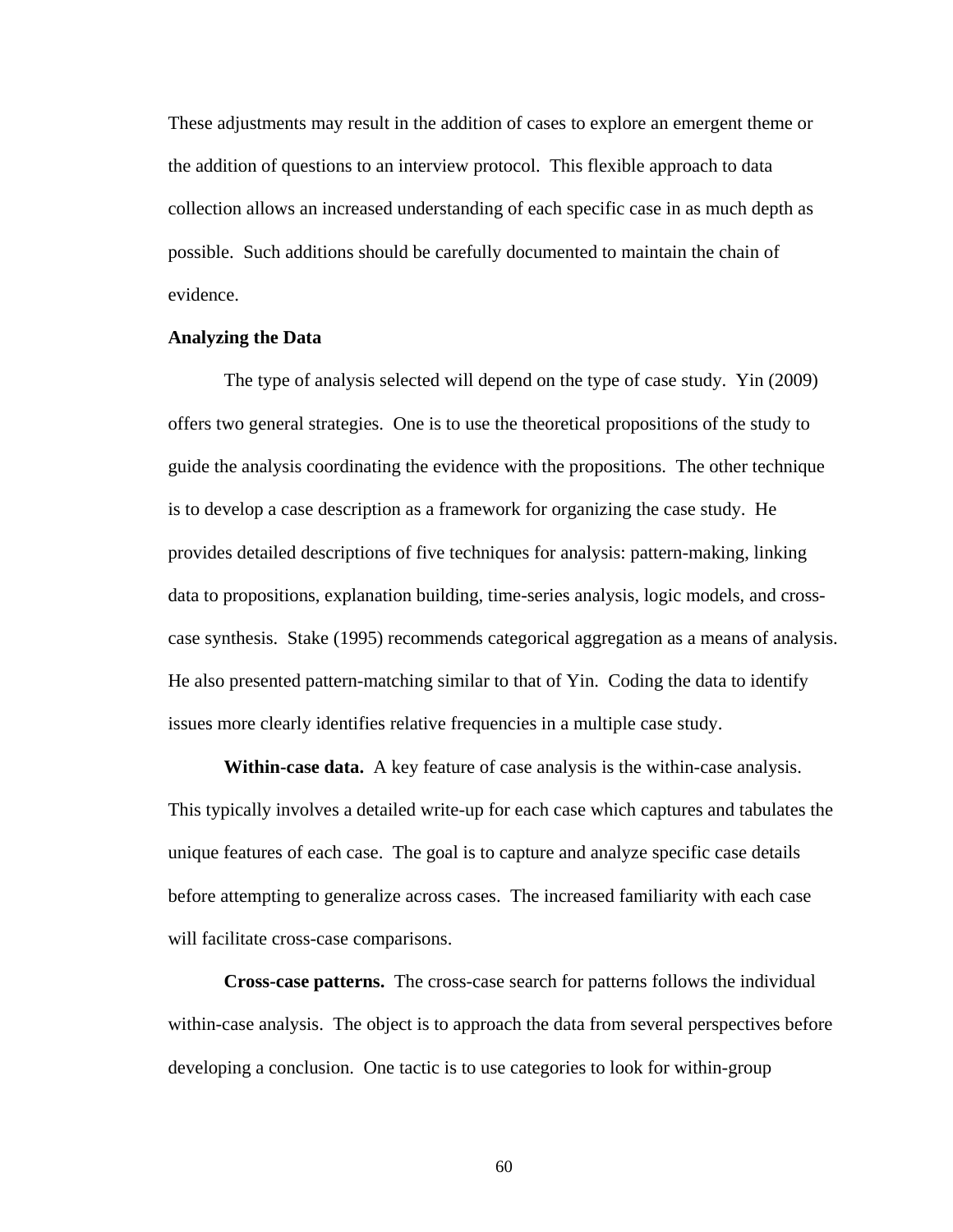similarities coupled with intergroup differences. A 2 x 2 cell design can be used to compare more than one category at a time. A second tactic is to pair cases and then list similarities and differences between each pair. A third tactic is dividing the data into groups for the initial analyses. These tactics improve the likelihood of accurate and reliable theory (Eisenhardt, 1989).

# **Shaping Theory**

As themes and concepts begin to emerge from the data, the evidence from each case is systematically compared to the emergent theory. Constructs are focused by refining the definition of the construct and building evidence that measures the construct in each case. Tables are often used to summarize and tabulate the evidence supporting the constructs. In replication logic, cases that confirm relationships improve confidence in the validity of the relationships. Cases that do not support the relationships provide opportunity to refine and modify the theory. Overall, the shaping process in theory building involves measuring the constructs and verifying relationships (Eisenhardt, 1989).

# **Enfolding Literature**

An essential feature of theory building is comparing the emerging concepts and theory with comparable reports in the literature. Literature which supports the findings sharpens generalizability, improves construct definition, and raises the theoretical level. Conflicting literature also raises theoretical level and defines constructs while building internal validity. This comparison is particularly important in theory building because findings are often based on a small number of cases (Eisenhardt, 1989).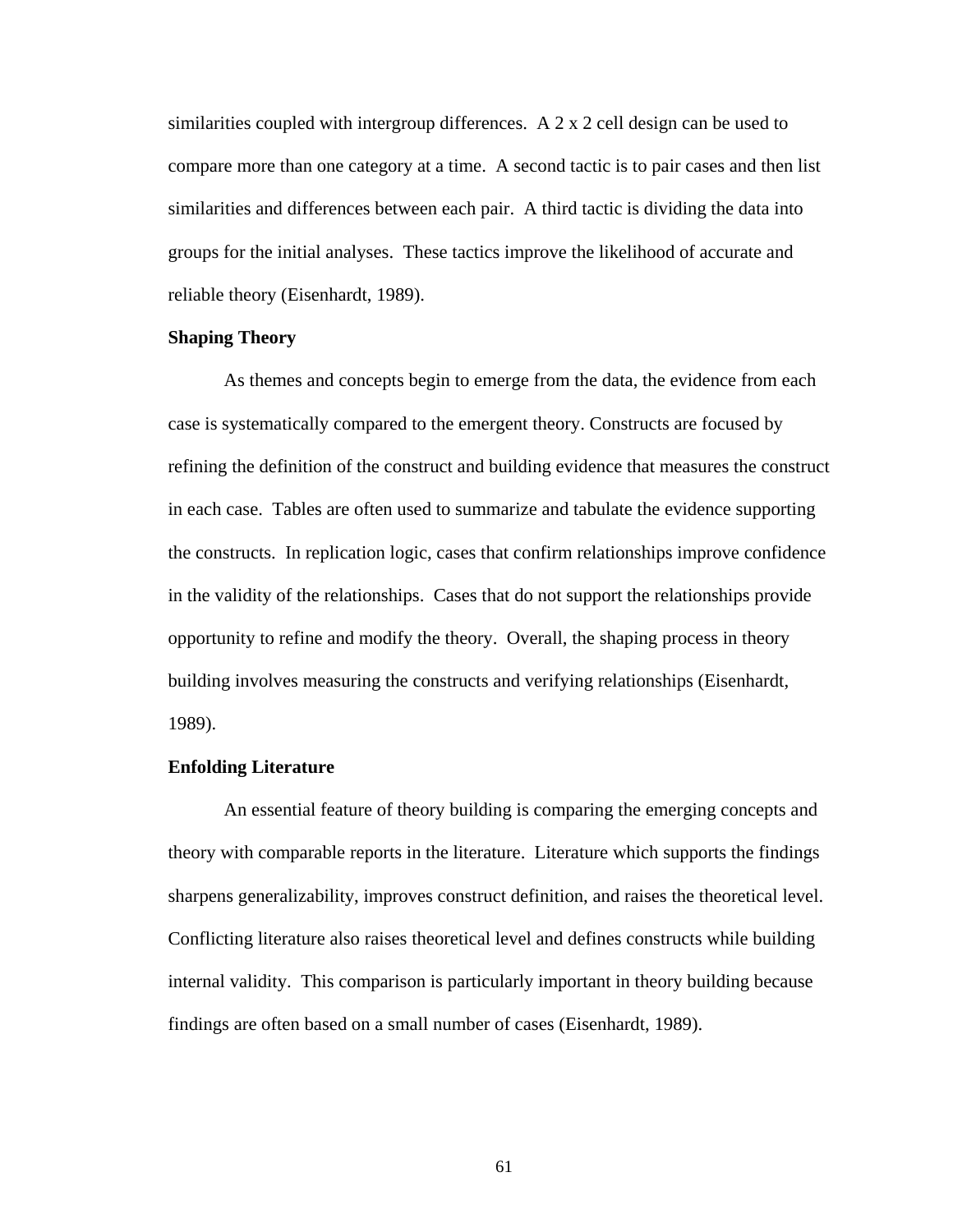## **Closure**

The study closes when theoretical data saturation has been reached or when case collection ends. The second issue of closure is determining when to stop iterating between theory and data. Eisenhardt (1989) defines this as another form of saturation, the point at which incremental improvement is minimal.

# **Summary of Theory Building**

Theory building from case study is particularly appropriate when little is know about a phenomenon or when current perspectives have little empirical support. Strengths of theory building include the possibility of generating novel theory; that emergent theory is likely to provide constructs that can be measured and tested; and that the resultant theory is likely to be empirically valid. The characteristics that provide strength may also contribute to weakness. The intensive use of evidence can result in a theory that is too complex or is too narrow and idiosyncratic. Strong studies are those which result in interesting or frame breaking theories which meet the tests of good theory development and are grounded in convincing evidence (Eisenhardt, 1989).

# **Reliability, Validity and Generalization**

Reliability, validity, and generalization are specific terms routinely applied to quantitative research. Reliability and validity are linked in that instrument repeatability and consistency does not necessarily imply validity. The two terms are not viewed separately in qualitative research, nor is the meaning similar to that applied to qualitative research. The approaches used to determine the consistency and reliability differ in both procedures and documentation.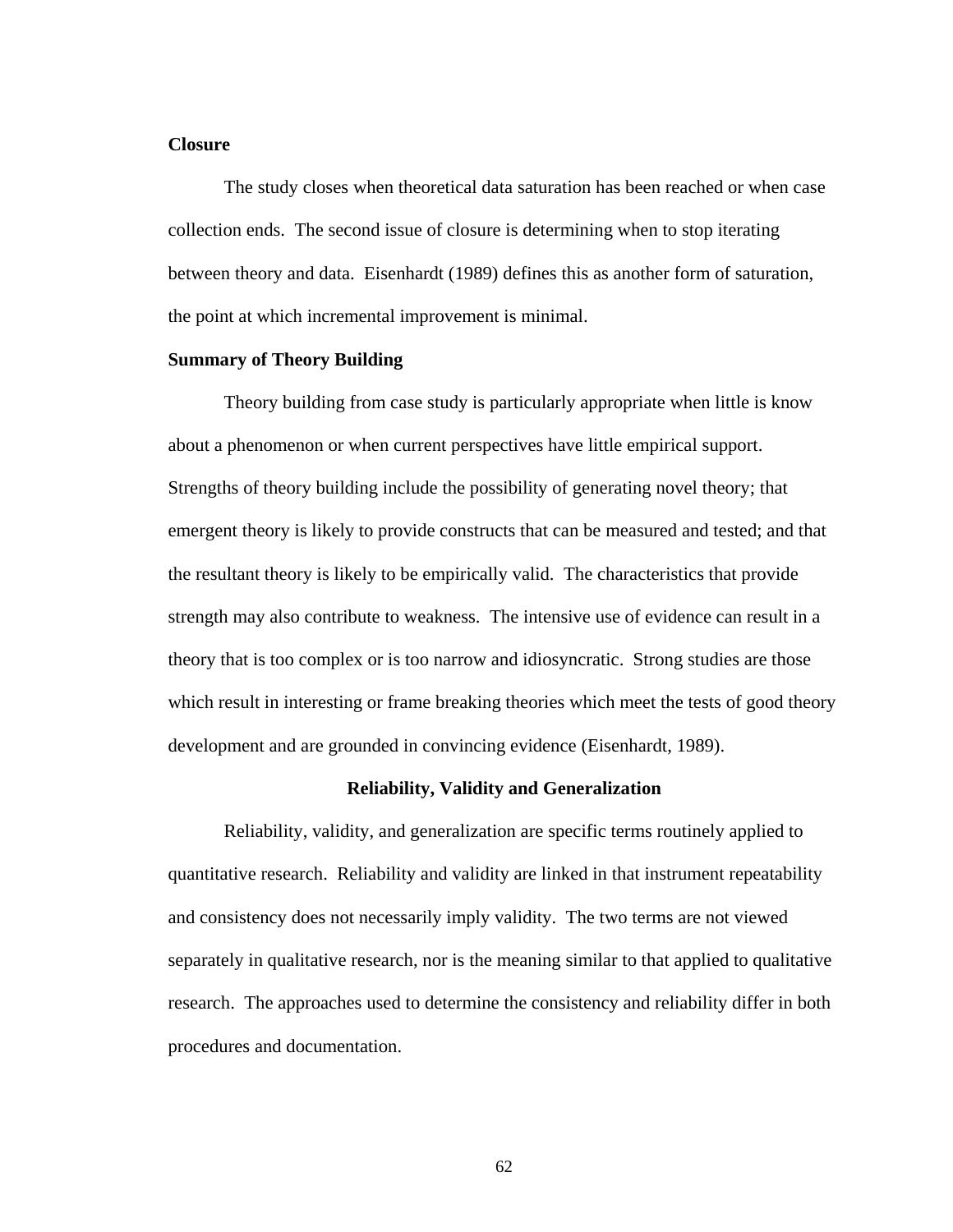# **Reliability**

Quantitative reliability can defined as (a) the degree to which a measurement, when used repeatedly, remains the same; (b) the stability of a measurement over time; or (c) the similarity of measurements within a given time period. Golafshani (2003) presents several views on reliability as applied to qualitative research. He cites researchers (Lincoln & Guba, 1985; Patton, 2001, p. 601) that argue that because reliability is concerned with measurement, it has no relevance in qualitative research Terms, such as 'trustworthiness' or 'dependability', have been suggested as alternatives to convey the concept of consistency in qualitative research. Creswell (2009, p. 190) and Yin (2009, p. 40) define qualitative reliability as thorough documentation of procedures in a manner that allows the study to be repeated with similar results. In addition to using a detailed case study protocol and database (Yin, 2009), reliability procedures might include verification of transcript accuracy; careful and consistent use of coding or tabulations, and cross-check procedures when using multiple investigators (Creswell, 2009).

# **Validity**

Quantitative validity determines if the means of measurement are accurate and if these means actually measure what they are intended to measure. Qualitative validity refers to the accuracy of the findings from the standpoint of the researcher, the participant, or the readers (Creswell, 2009). Many researchers have developed their own concepts of qualitative validity and use terms such as quality, rigor or trustworthiness. (Golafshani, 2003)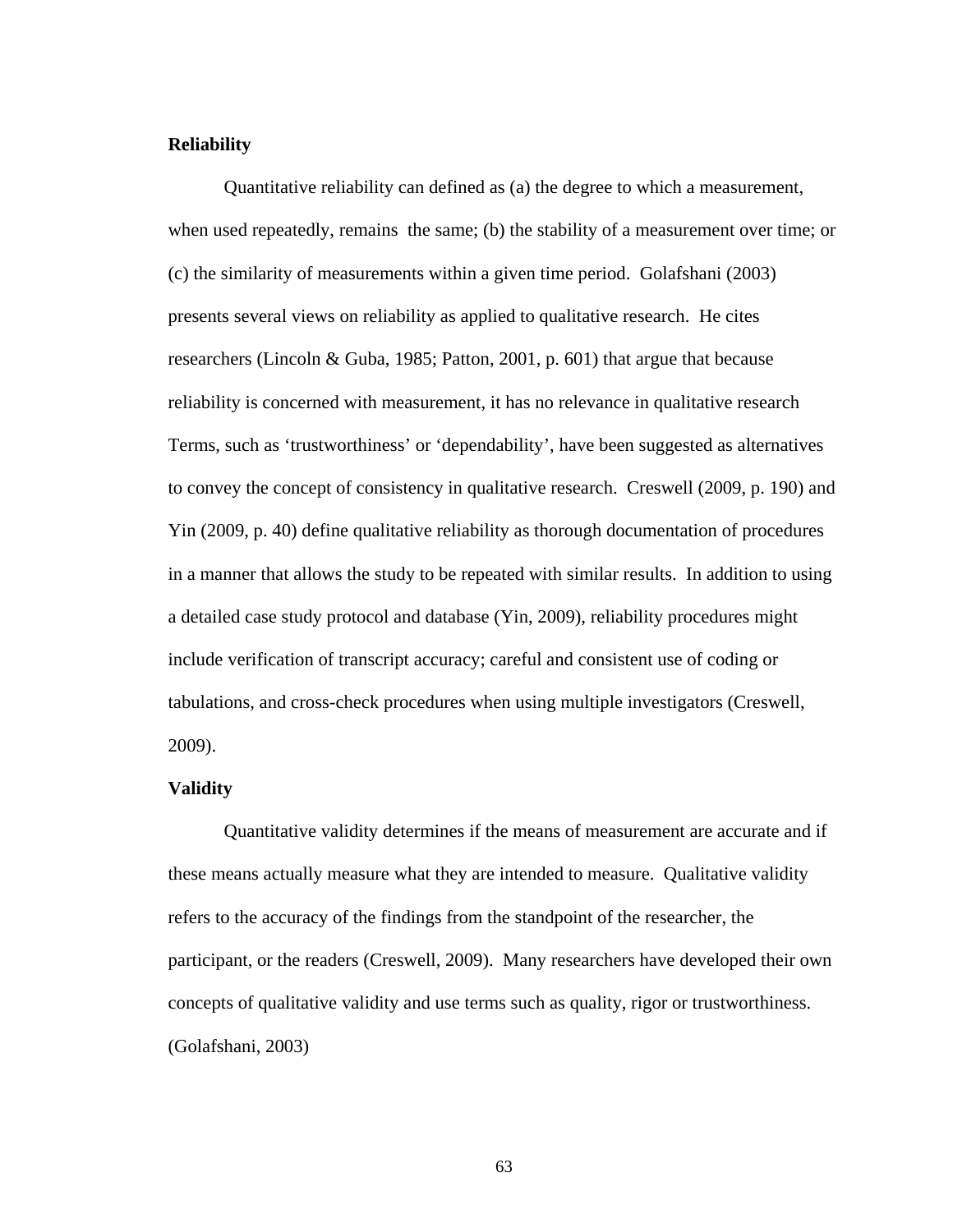Creswell (2009) recommends multiple validation strategies to promote accuracy and trustworthiness. These include triangulation of different data sources as discussed above and member checking in which participants verify the descriptions or themes for accuracy. Yin (1993, 2009) proposes similar criteria to facilitate validity.

Construct validity is the identification of correct operational procedures for the concepts studied. Tactics for construct validity include use of multiple data sources, establishment of a chain of evidence, and review of reports by informants (p. 42).

Internal validity seeks to establish causal relationships and is, therefore, useful only in explanatory case studies. Tactics may include pattern matching, explanation building, rival explanations and use of logic models (p.43).

## **Generalization**

External validity, or generalization, is limited because case studies are not intended to generalize to a population but rather to a theory. Stake (1995) terms it as "particularization" rather than generalization. Generalization of a theory requires replication to provide strong support for the theory (Bergen & While, 2000; Creswell, 2009; Eisenhardt, 1989; Eisenhardt & Graebner, 2007; Yin, 2009).

#### **Summary**

The use of multiple case studies can be used to explore a contemporary phenomenon within its real-life context, especially when the boundaries between phenomenon and context are not clearly evident. The case study inquiry copes with the technically distinctive situation in which the factors of interest are more numerous than data points. The inquiry relies on multiple sources of evidence with data needing to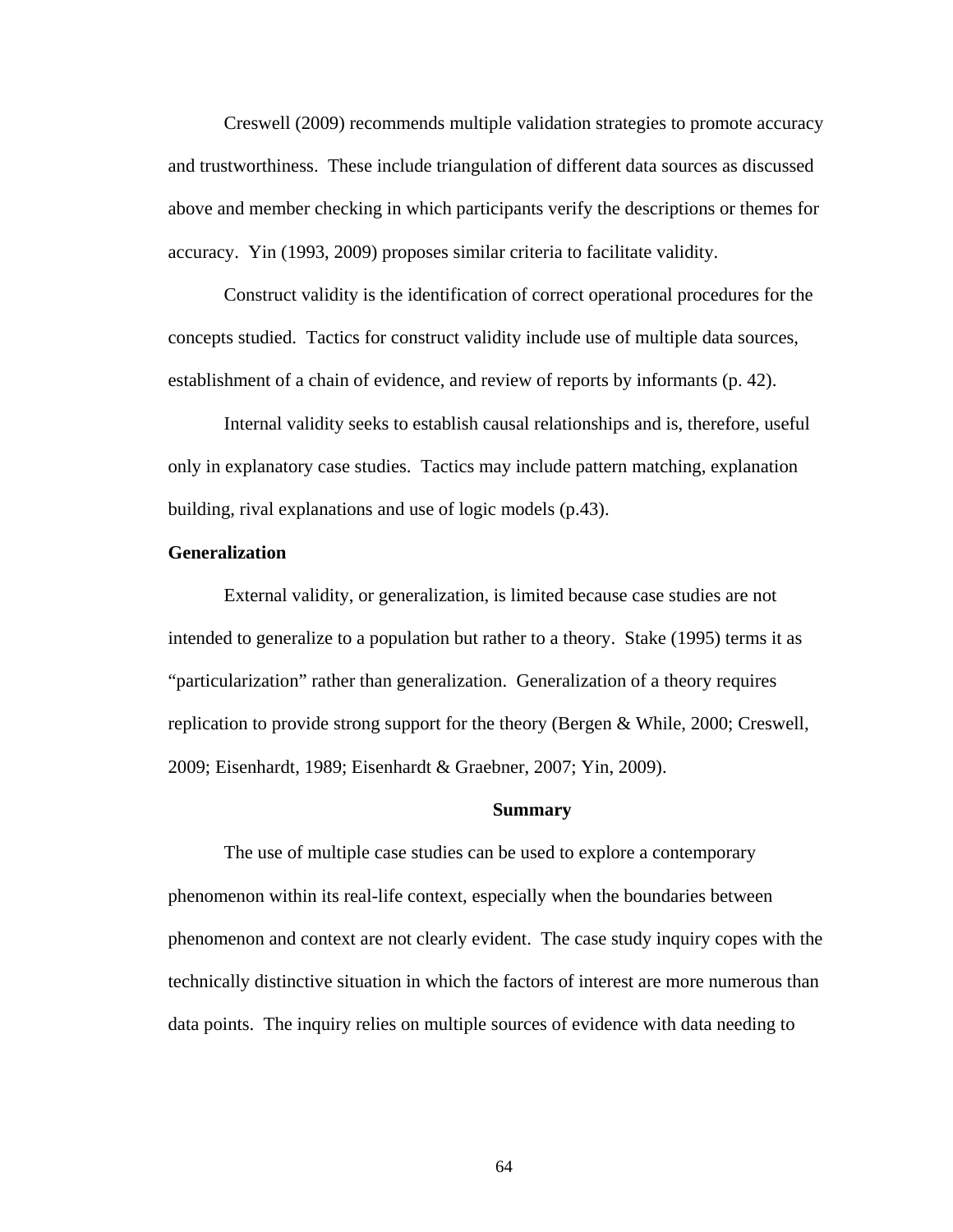converge in a triangulating fashion and benefits from the prior development of theoretical propositions to guide data collection and analysis."

The review of literature specific to case study method supports its use in this study. Little theory exists about how pharmacists acquire professional learning suggesting that an exploratory study is most appropriate. Multiple cases will provide sufficient data for analysis by replication logic. The use of propositions will provide focus and structure to the research process and contribute to the refinement of the proposed theory. The following chapter provides details on the research methods.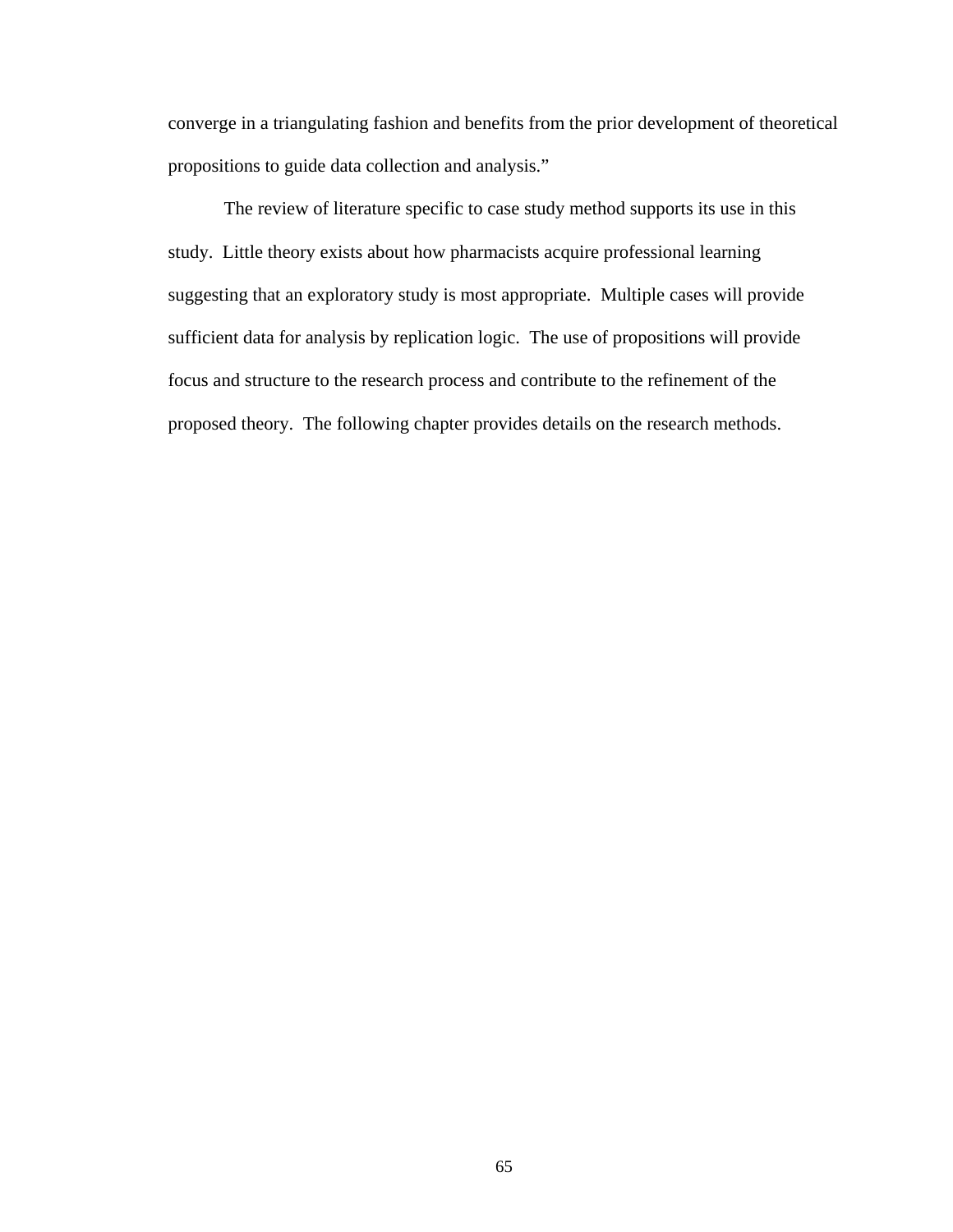### **CHAPTER THREE METHODS**

### **Introduction to the Chapter**

The primary purpose of this qualitative study was to examine the professional learning activities of practicing pharmacists and to identify common factors that promote or hinder the acquirement of professional learning. The study focuses on detailed selfreports of professional learning experiences obtained from semistructured interviews. A review of the research paradigm and rationale is presented, followed by the propositions used to guide the research. Methods used in to the participant selection process, the interview instrument, data collection and data analysis are detailed. A discussion of the study reliability, validity, and generalization concludes the chapter.

## **Research Paradigm and Rationale**

In theory, professional learning strongly epitomizes constructivist epistemology. Learners construct their own knowledge and self-direct learning on the basis of interactions with their environment. Factors contributing to the development, acquisition, and maintenance of professional learning are many. These include individual characteristics, influences of practice environment, and availability of resources. Professional learning is a complex phenomenon deeply embedded within the context of daily professional practice.

<span id="page-81-0"></span>According to Yin (2009), case study is the preferred method of investigation when (a) *how* and *why* questions are being posed, (b) the investigator has little control over events, and (c) the focus is on a contemporary phenomenon within a real-life context. Stake (2005) recommends the preferential use of the case-study method when the issues are complex, situated, problematic relationships embedded in a number of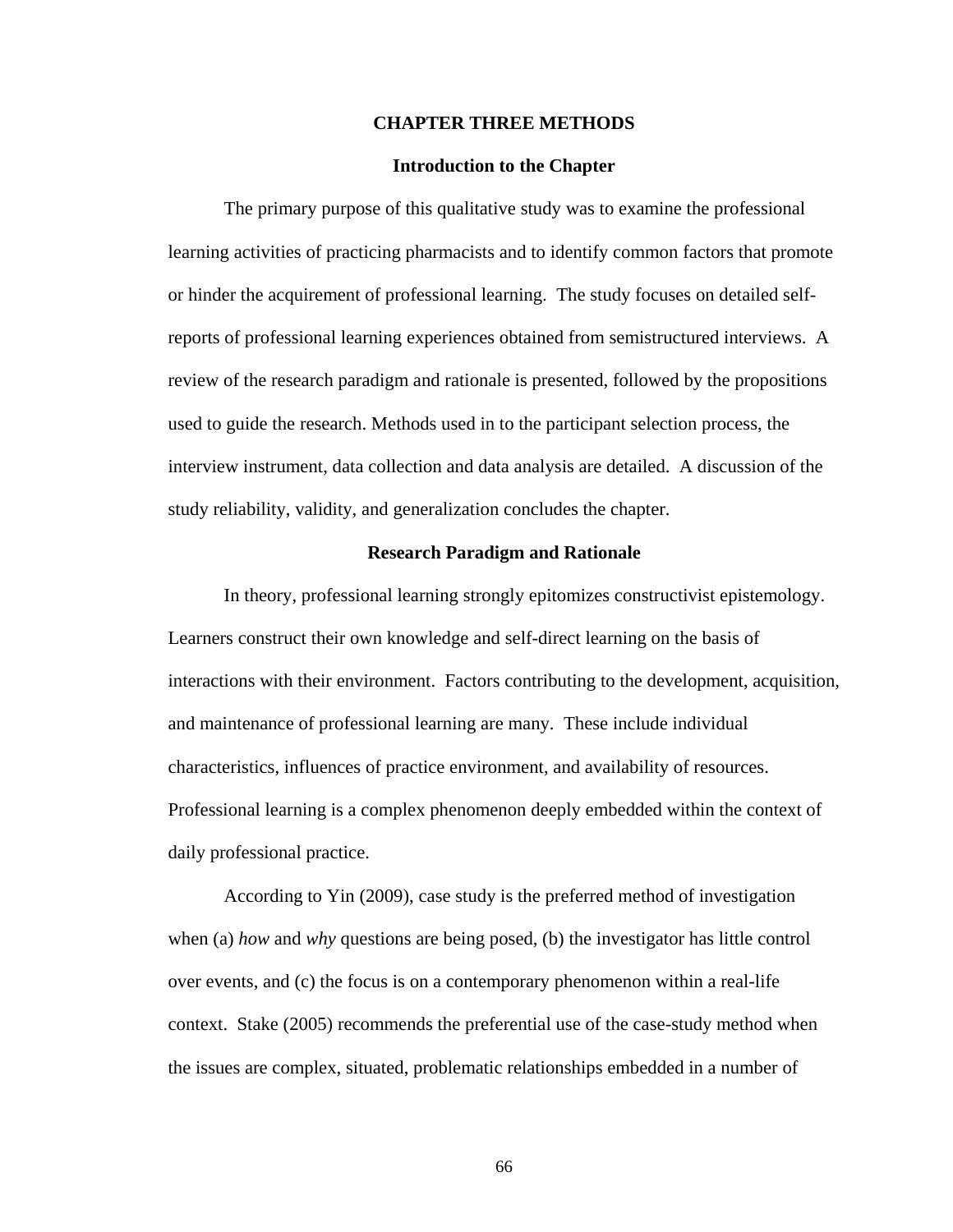contexts or backgrounds. Eisenhardt (1989) suggests the case study as a first-line approach to explore a complex phenomenon for which little research exists. A lack of prior research suggests an exploratory case study to investigate process and identify contributing constructs for development of larger, more quantitative studies.

Case-study methodology is useful to explore areas and issues where little theory is available or measurement is unclear. According to Eisenhardt (1989), theory building begins with a tentative theory. As described in the literature review, aspects of professional learning specific to the practice of medicine have been extensively researched while little is known about similar aspects specific to practicing pharmacists. The theoretical model of pharmacists professional learning (see Figure 1-1) was used to explore the constructs of the learning process. Eisenhardt's process for theory building from case studies was used as the methodological framework for this qualitative study.

The process of professional learning has many factors that differ with the individual and with the location and characteristics of the learning event. This study explored the process(s) by which pharmacists acquire professional learning, using multiple cases as multiple units of analysis. The unit of analysis was the individual participant, as a single case (Yin, 2009). The study included many individuals each providing a unit of analysis (case) to facilitate comparisons both across and between the cases. Each case was reviewed for constructs supporting the research propositions and then compared to other cases for the replication of constructs. The use of replication logic to test the theory is explained in Part II of Chapter 2. Evidence obtained by recurring constructs from many individual cases is considered more robust and reliable in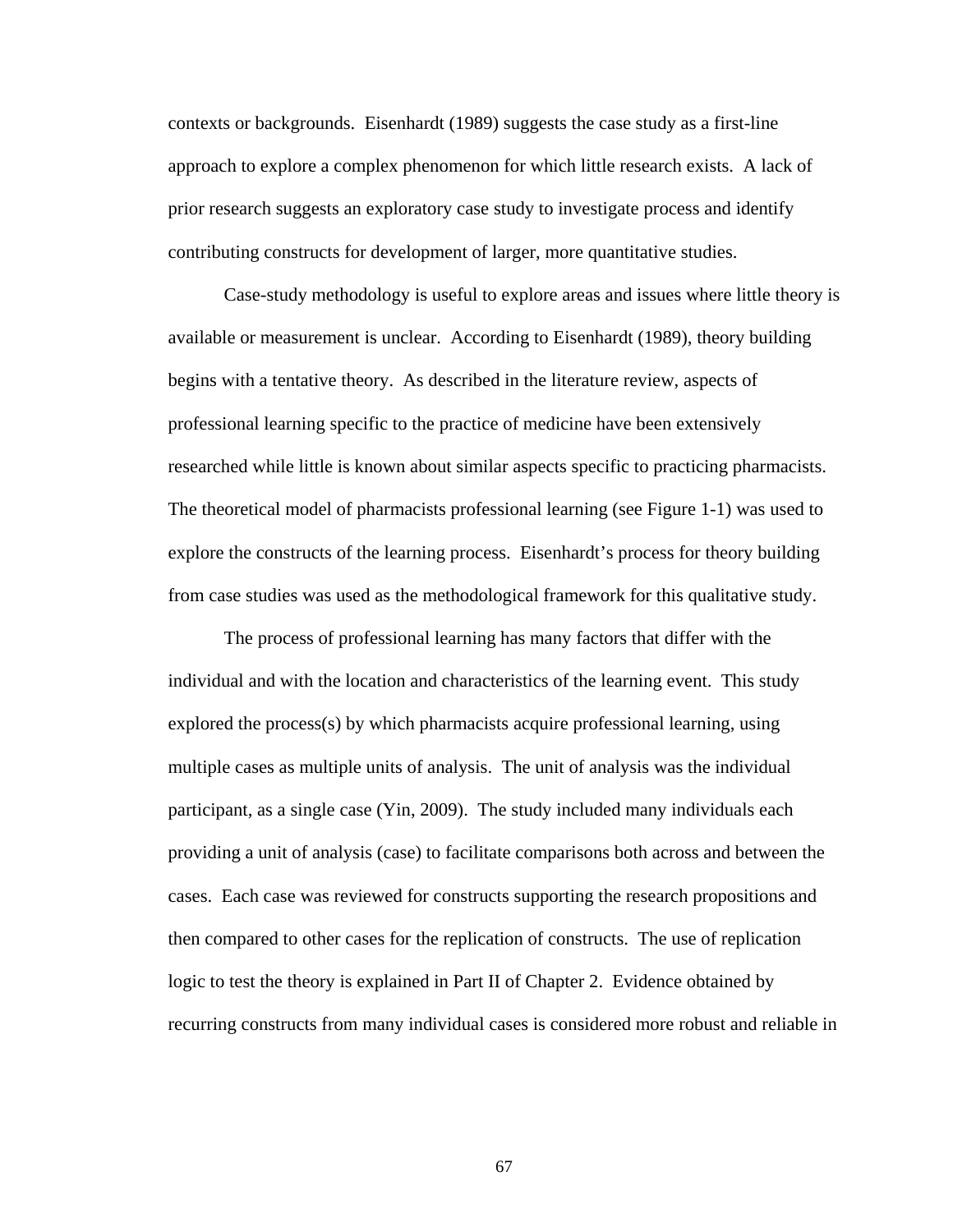the development of theory (Baxter & Jack, 2008; Bergen & While, 2000; Eisenhardt, 1989; Yin, 2009).

# **Problem Statement and Research Questions**

# **Problem Statement**

No substantial research could be located to explain how practicing pharmacists acquire professional learning or what factors support pharmacists' professional learning activities. Research is needed to explore how pharmacists acquire professional learning.

#### **Research Questions**

1. How do practicing pharmacists acquire professional learning?

2. What factors promote or hinder professional learning in practicing pharmacists?

#### **Propositions**

The use of constructs or propositions is essential in the case-study method to provide focus and structure to the research process. By examining each case for support or refutation of the propositions, basic characteristics can be explored and used to refine the developing theory (Baxter & Jack, 2008; Eisenhardt, 1989; Eisenhardt & Graebner, 2007; Yin, 2009). The seven propositions selected for this study directed the exploration of tentative constructs thought to be relevant to addressing the research questions.

- 1. Pharmacists must have ready access to appropriate resources to obtain professional learning.
- 2. Pharmacist practice setting, location, or organizational climate influence professional learning.
- 3. Pharmacists self-identify professional learning needs.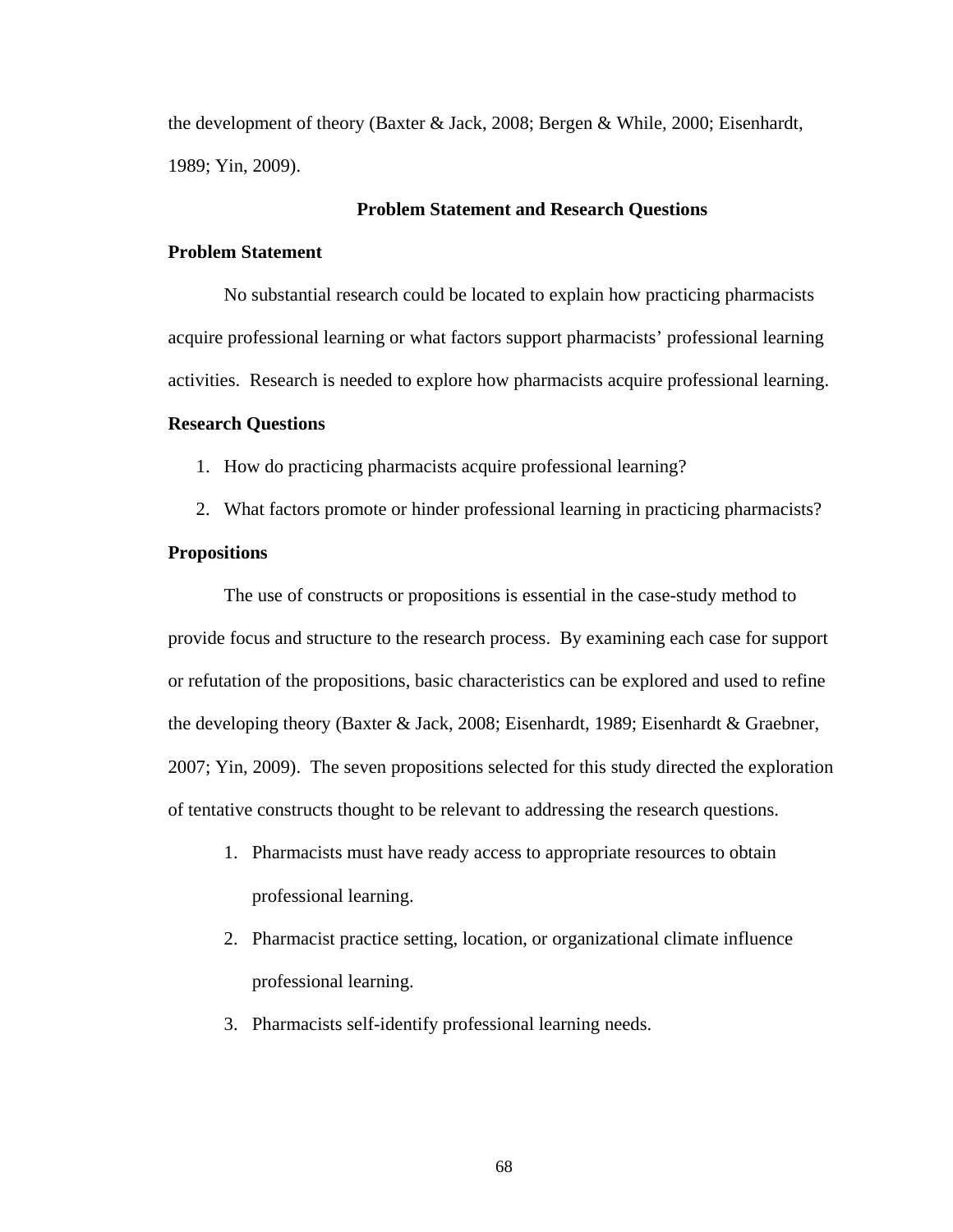- 4. Pharmacists' motivation in pursuing professional learning is complex and a result of multiple factors.
- 5. Pharmacists professional learning occurs as a result of a specific and shortterm event (e.g., a physician request, a patient-specific situation) or as more general and long-term learning (e.g., learning about a new drug or practice guideline).
- 6. Pharmacist professional learning causes a change in behavior, attitude, or practice.
- 7. Pharmacists accept the responsibility for being self-directed, lifelong learners, and take personal responsibility for developing their own learning goals.

## **Participant Selection Process**

A challenge to theory building from case studies is the case selection. In quantitative research, units of analysis (cases) are selected to represent a population in order to test a theory. In contrast, theory building research is intended to develop theory, not test it. Accordingly, *theoretical* sampling is appropriate; statistical representation is not (Amaratunga & Baldry, 2001; Baxter & Jack, 2008; Bergen & While, 2000; Eisenhardt, 1989; Eisenhardt & Grabener, 2007; Flyvbjerg, 2006; Gerring, 2004; Kohn, 1997; Rowley, 2002; Tellis, 1997a; Yin, 1993, 1999, 2009). Cases are sampled for theoretical reasons, such as replication of findings from other cases, elimination of alternative explanations, and expansion of the emerging theory. Multiple cases allow comparisons that distinguish between an idiosyncratic result from a single case or consistent replication by several cases. Multiple cases create more robust theory because they allow more precise delineation of the constructs, determine more accurate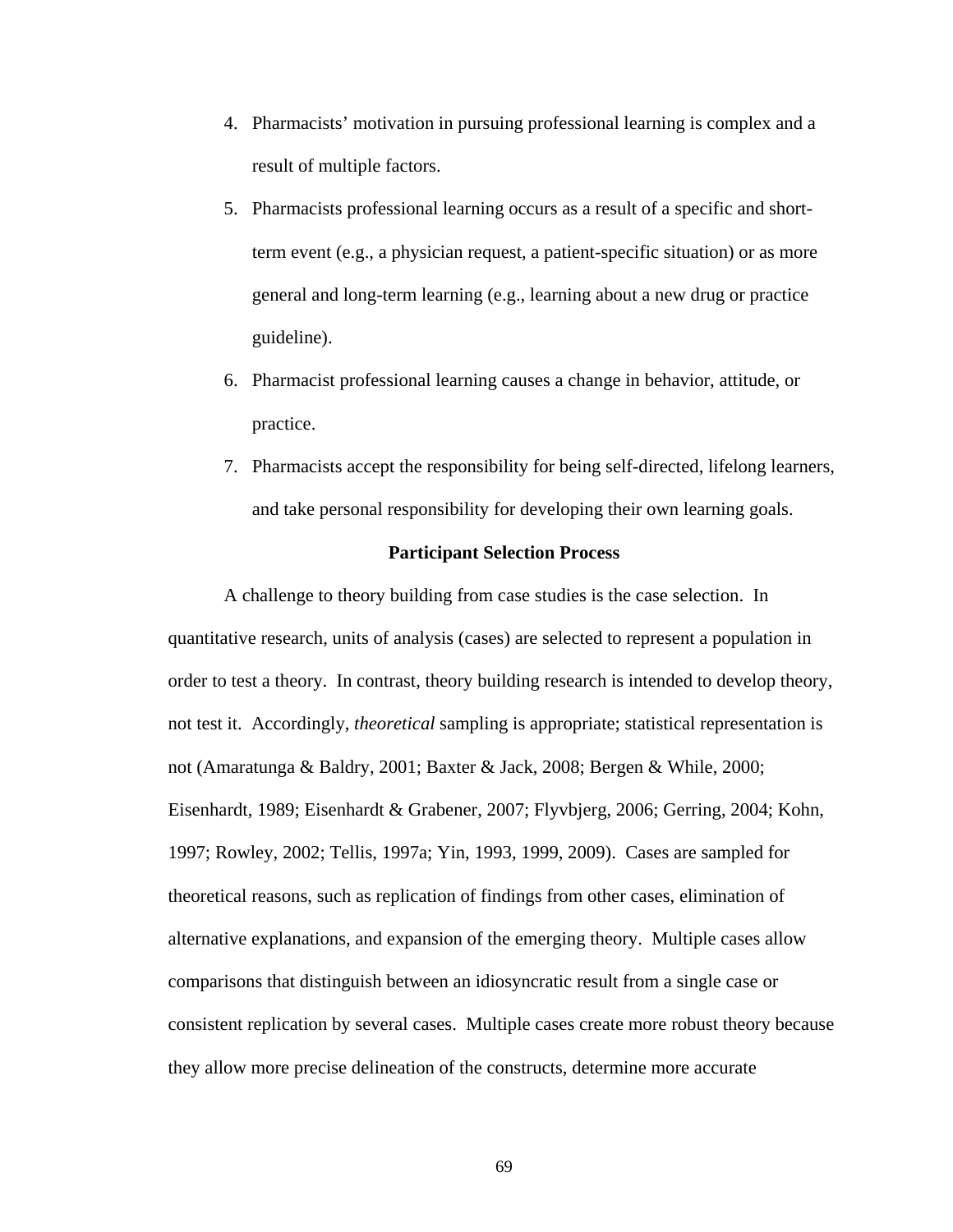definitions, and enable broader exploration of research questions and theoretical elaborations (Eisenhardt & Graebner, 2007; Yin, 2009).

The primary focus in the participant selection was to identify those who strive to stay current with advances in practice, who seek opportunities to provide innovative services, and who actively participate in professional organizations. Nimmo and Holland (2000) found that these factors are more likely to provide positive examples of professional learning and to identify the factors that support professional learning. The criteria for participant selection included:

- 1. A current, active registered pharmacist in good standing who is practicing within the state of New Mexico. This information is a public record readily available from the New Mexico Board of Pharmacy. This restricted the population to a single geographical area regulated by one set of rules and regulations.
- 2. A minimum of five years of experience. This was estimated from the initial date of licensure listed in the Board of Pharmacy records. This criterion set a minimum level of time of practice experience necessary to develop selfdirected learning habits necessary for acquiring professional learning.
- 3. A minimum of 75% of practice activities deal directly with patients and patient care. This was determined from individual descriptions of job responsibilities. This restricted the population to practitioners providing direct patient care. For example, a registered pharmacist employed by a mail-order pharmacy or a pharmacy benefits management group was not eligible.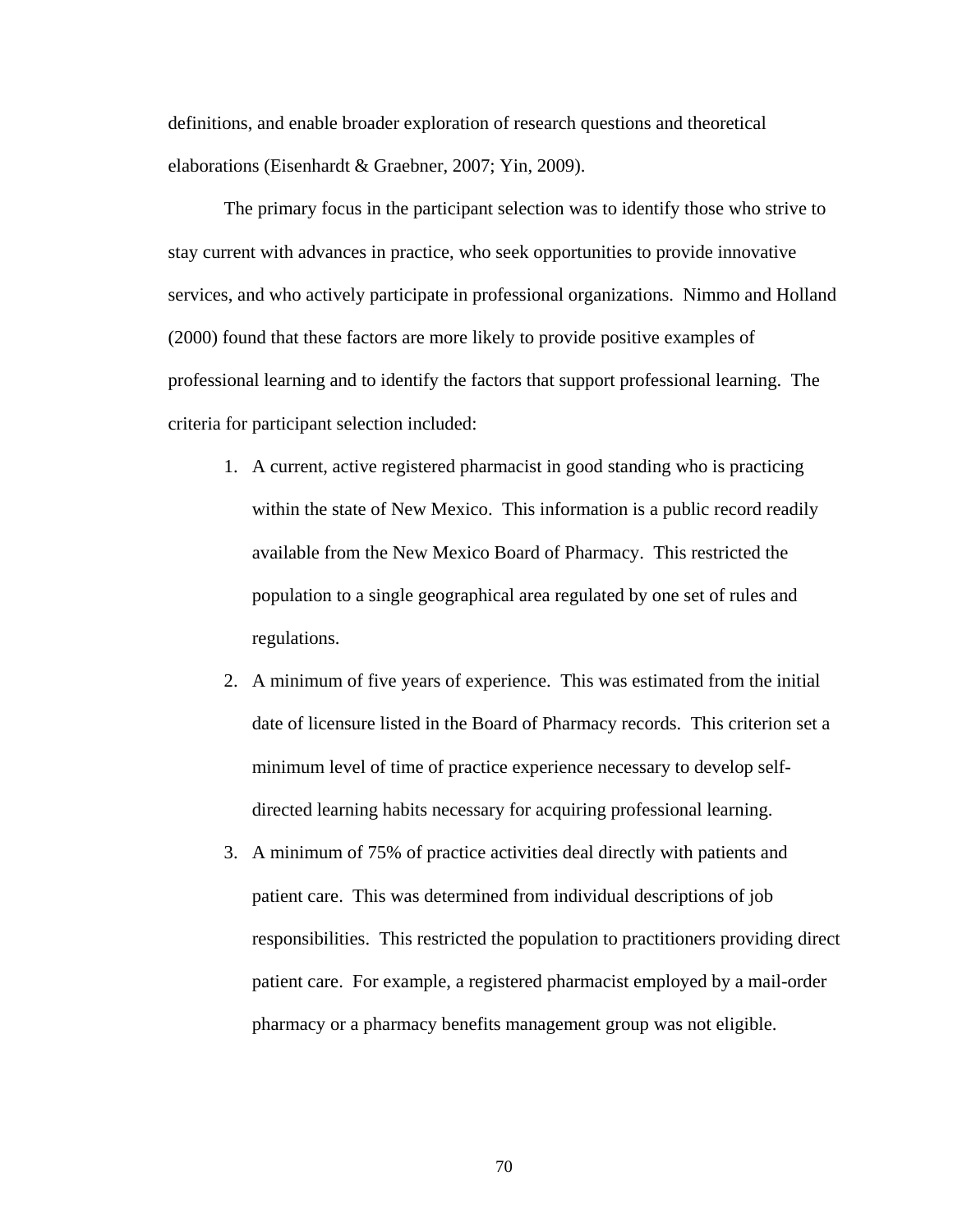4. A member of a national or state professional pharmacist association such as the American Pharmacists Association, the New Mexico Pharmacists Association, the American Society of Health-Care Pharmacists, or the New Mexico Society of Health-Care Pharmacists. Membership in a professional association has been linked to more proactive professional involvement (Nimmo & Holland, 2000).

The purposeful sample was stratified to reduce extraneous variation and to define the limits of the study. A minimum of four practitioners was selected from three subgroups of practice: community pharmacists practicing in ambulatory outpatient care in independent settings and chain settings; hospital pharmacists practicing institutional inpatient care; and pharmacist clinicians providing specialized practice services. Each subgroup was further divided into rural<sup>[1](#page-81-0)</sup> and urban service areas (see Table 3-1). Table 3-1. Sample Subgroups

| Community   |        |          |                           |
|-------------|--------|----------|---------------------------|
| Independent | Chain* |          | <b>Sum</b>                |
|             |        |          |                           |
|             |        |          |                           |
|             |        |          |                           |
|             |        | Hospital | <b>Specialty Practice</b> |

\*Rural chain pharmacists were not interviewed due to difficulty in locating participants.

The purposeful selection and stratification by practice setting and location represents the potential differences as a result of practice setting or practice location. A minimum of two participants (Yin, 2009) per subgroup is sufficient to characterize variances due to practice setting or practice location (for example, rural independent versus urban independent). Variance as a result of practice setting, without consideration of location, is represented by a minimum of four participants, as suggested by Eisenhardt

 $<sup>1</sup>$  For purposes of this study, a rural area is defined as one with a population area of less than 100,000.</sup>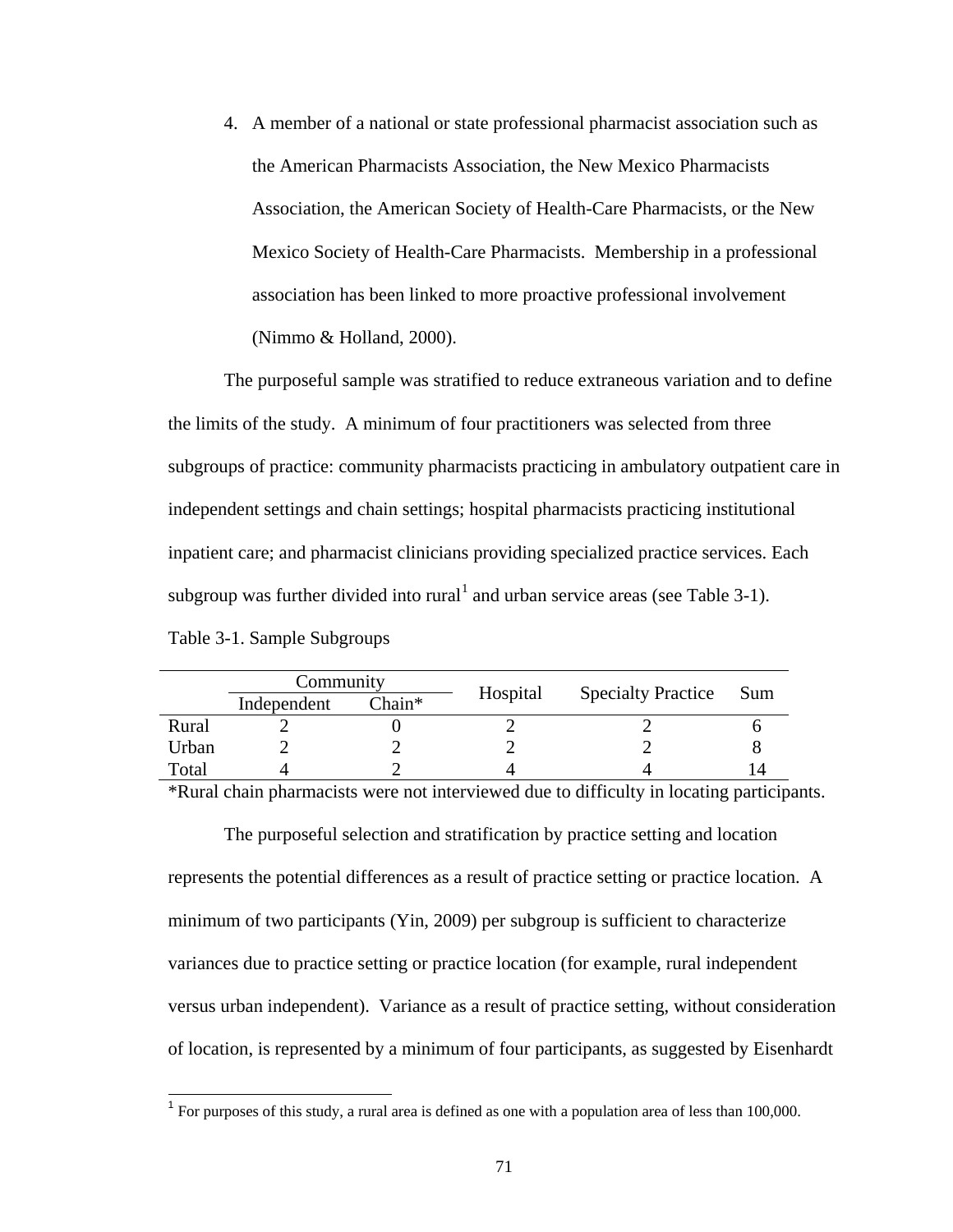(1989). It was anticipated that some constructs would be replicated within each practice setting and location. Two or three such replications of a proposition are sufficient to support the proposition (Yin, 2009).

Participant selection was one of stratified purposeful sampling (Patton, 2002). Persons knowledgeable about New Mexico pharmacists (a member of the Board of Pharmacy, the executive director of the New Mexico Pharmacists Association, and the assistant dean of professional experiential education at the University of New Mexico, College of Pharmacy) were asked for names of practitioners in the three practice settings. Pharmacists enrolled in a state pilot program for Continuous Professional Development also were included in the pool of possible participants. Prospective candidates were matched to a setting-location subgroup and were sent an e-mail invitation to participate. The final group of participants represents a purposeful sample stratified across the three practice settings.

Participants were licensed New Mexico pharmacists who met the qualifying criteria. Equal numbers of male and female participants are represented among the six rural and eight urban practitioners. Six participants practice in community settings, while hospital and specialty practices are represented by groups of four each. Specific demographics pertinent to the study are listed in Appendix A.

#### **Interview Instrument**

The interview instrument presented in Appendix B was adapted for use, with permission, from investigative research on how physicians learn (Slotnick, 1999). Dr. Slotnick provided guidance on the adaptation of this instrument for use in investigating pharmacist learning and reviewed the final instrument. The design is semistructured to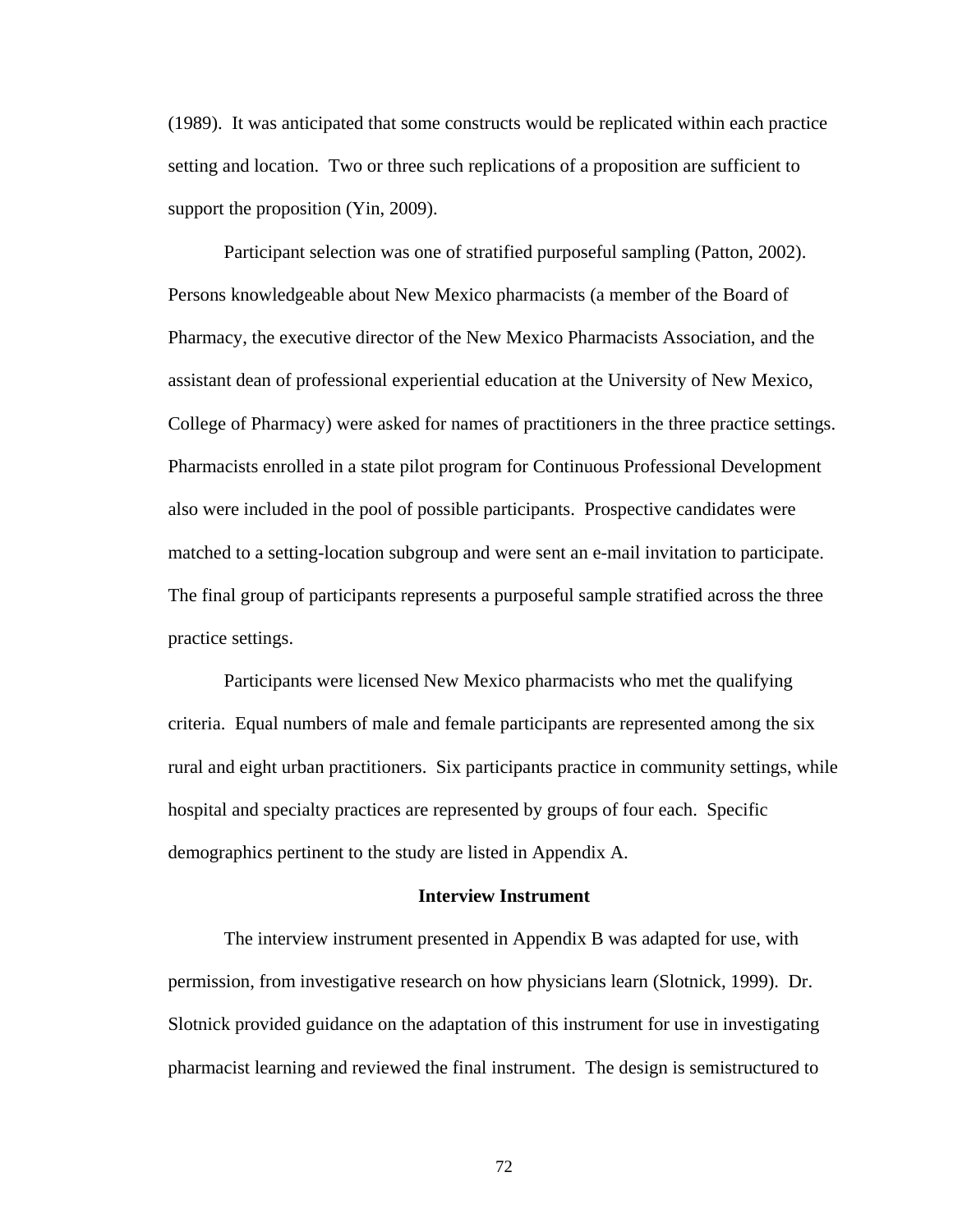allow all participants to be asked the same questions within a flexible framework while addressing the factors identified in the theoretical model of professional learning. The open nature of the questions encouraged depth of response and allowed new concepts to emerge with minimal prompting. Demographics were collected at the time of the interview.

The instrument encouraged participants to share a history of learning events that addressed the propositions supporting the theoretical model. The six sections of the instrument guided the collection of information used in the development of literal replications supporting or refuting the propositions underlying the research questions. Section 1 sought information on the motivation or stimulus that initiated learning. Section 2 investigated the resources available and used during the learning activity. Section 3 considered the appropriateness of the learning resources in meeting the learning needs. Section 4 looked for changes in behavior, attitude, or practice. Section 5 investigated aspect of change as a result of the learning activity. Section 6 examined other factors that contribute to typical professional learning experiences. The open-ended outline of questions and prompts allowed the researcher to provide guidance while allowing the participant ample freedom to "tell the story."

The study protocol and interview instrument were reviewed and approved by the Human Research Review Committee (HRPO# 10-371) at the University of New Mexico Health Sciences Center with a requirement for a signed consent form (Appendix C).

# **Data Collection**

Data were collected using semistructured interviews after written informed consent had been obtained from each participant. Nine interviews were conducted face to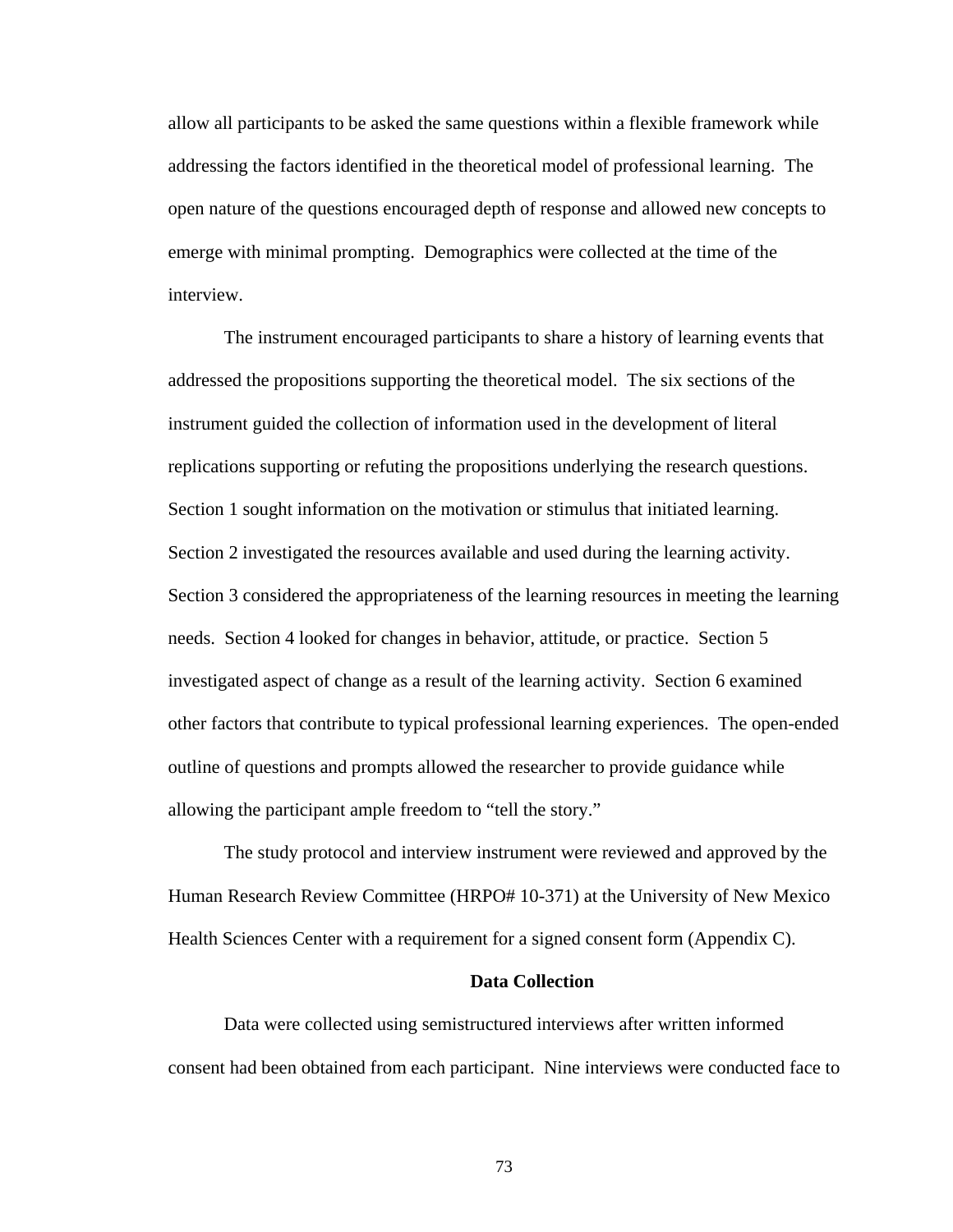face and five by telephone. Interviews were audio-recorded with one exception due to technical malfunction. Detailed notes and comments were made during each interview. The recordings and one unrecorded interview were transcribed verbatim within 24 hours of the interviews. The transcripts were printed and compared to the original recording to verify accuracy. The recording and the transcription were electronically stored on a secure computer.

Transcripts were reviewed and annotated for information specific to professional learning. The notes from each case interview were entered into a study database to facilitate ongoing review and to identify potential new concepts for inclusion in subsequent interviews (Baxter & Jack, 20008; Eisenhardt, 1989; Stake, 1995; Yin, 2009). For example, early participants brought up *Internet* and *online* as resources. These generic terms needed to be expanded for more detail. Subsequent interviews probed for more detail by asking what was being accessed when either term was used. The study database contains all data, analyses, and researcher notes, as suggested by Yin (2009) to facilitate future replication of the study. The creation of a database and the methodological approach to maintaining the chain of evidence met the requirements for Eisenhardt's (1989) third step in the process of exploring theory from case-study research.

#### **Data Analysis**

The accuracy of each verbatim transcript was confirmed by comparison to the recording. Each case was read several times before reviewing the transcript for participant learning activities. These were highlighted, and notations were made. An initial summary of learning stimulus, events, activities, and other contributing factors for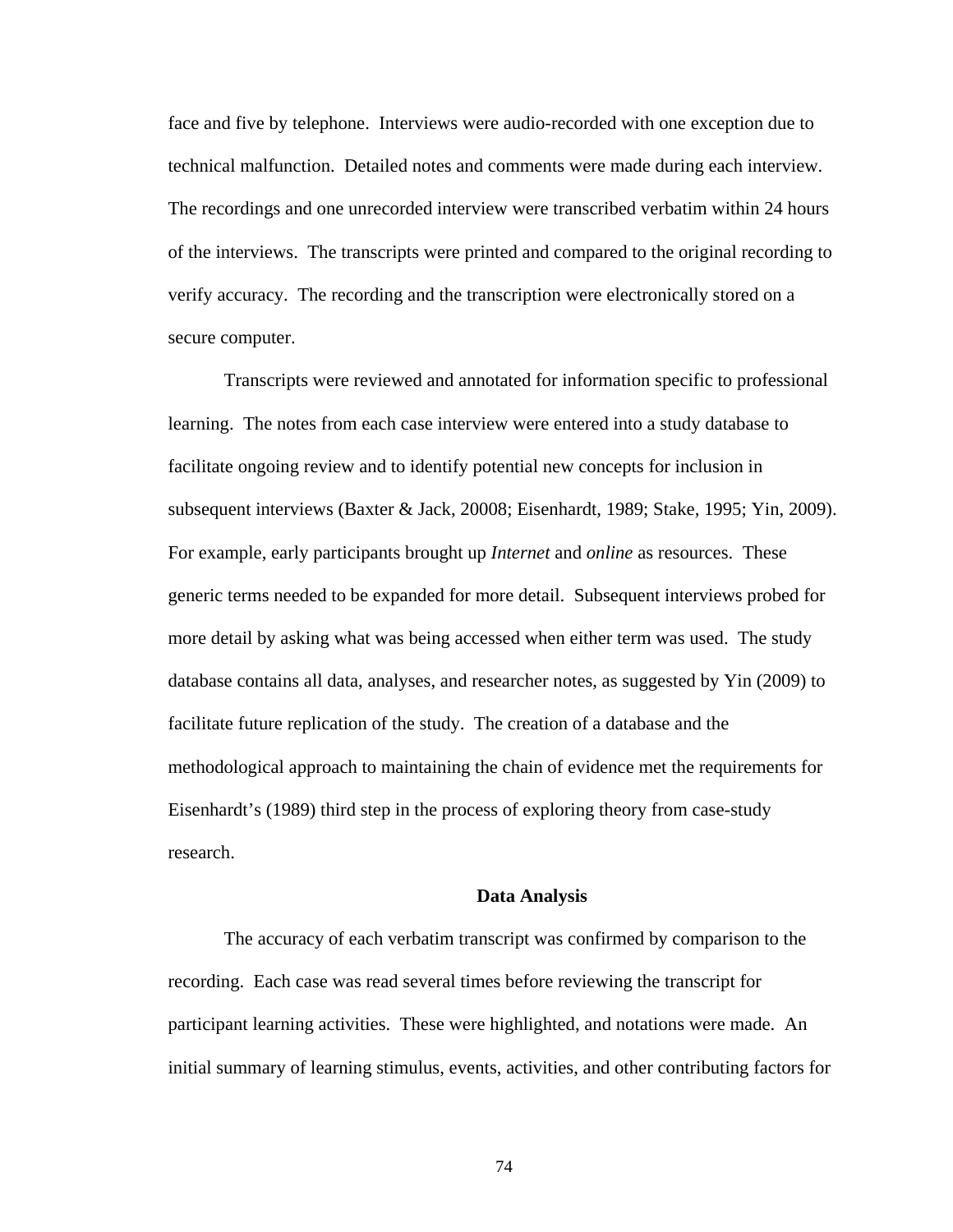individual participants was entered into an Excel spreadsheet. Concepts that needed expansion or clarification were noted. In two instances, the participants were contacted to provide more detail about statements made. For example, the first chain practitioner interviewed referred to using online resources for answers to patient questions. Investigation determined that these in fact were electronic reference subscriptions, not research databases, peer-reviewed electronic journal publications, or public information sites.

Data were listed by individual case and paired by both practice type and location for easy reference. This provided a quick overview of each case and each subgroup as well as a presentation of all cases as they developed. This case-ordered matrix recommended by Yin (2003) and Miles and Huberman (1994) facilitated case comparison(s) for similarities and differences. Each case summary was reviewed with each new addition. Cases were compared to others within the relevant subgroup(s) and then to all cases on an ongoing basis. This ongoing review brought forth consistencies in constructs among the cases, allowing for emergence of initial categories of learning methods. For example, an initial category of collaboration was applied to statements such as:

- o …you can bounce ideas off the team. (RS#1)
- o I work with the practitioner and combine the physician expertise with my own drug expertise…(RS#2)
- o I'm thinking this, what are you thinking?...just bounce ideas back and forth. (UH#2)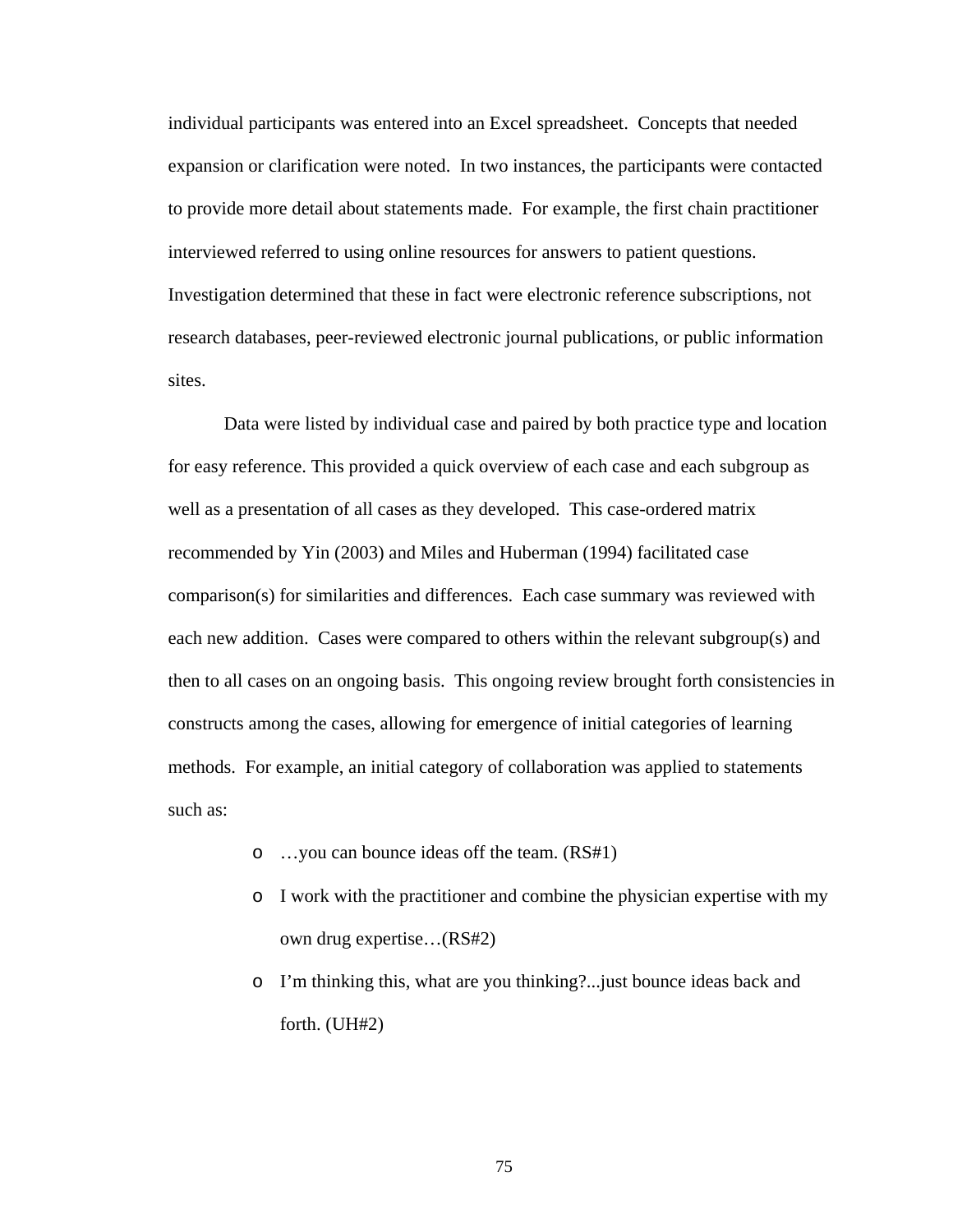o …so I can actually ask the panel, 'What do you think about this? I've tried doing this, what do you think?' (RH#2)

As the initial categories emerged, each case summary was again reviewed for matches to the categories. As recurrent categories of professional learning became more apparent, a spread sheet of categories with corresponding subthemes was developed and tested. The reading, summarizing, categorization, testing, and continued review and comparison process was repeated for all 14 cases even though no new concepts or categories emerged after case 10. The study continued beyond the theoretical data saturation point to include equal representation in the stratification of the sample.

Each case was reviewed for the presence of constructs of professional learning. This allowed the unique patterns within each case to emerge before additional analysis began (Eisenhardt, 1989). Analysis for cross-case patterns included (a) identifying similarities and differences between matched pairs of practice and location, (b) comparing all cases within a practice setting, (c) comparing all cases by practice location, and (d) comparing all cases. For example, the process for identifying similarities and differences for resources used in professional learning would follow these steps:

- 1. Rural community to rural community comparison.
- 2. All rural practice location comparison.
- 3. Urban and rural community comparison.
- 4. Community practice to hospital and specialty practice comparison.

A spreadsheet by construct category and practice-setting location was generated to enhance data analysis (See Appendix D). The spreadsheet allowed for rapid identification and quantification of similar (replicating) constructs among the cases. For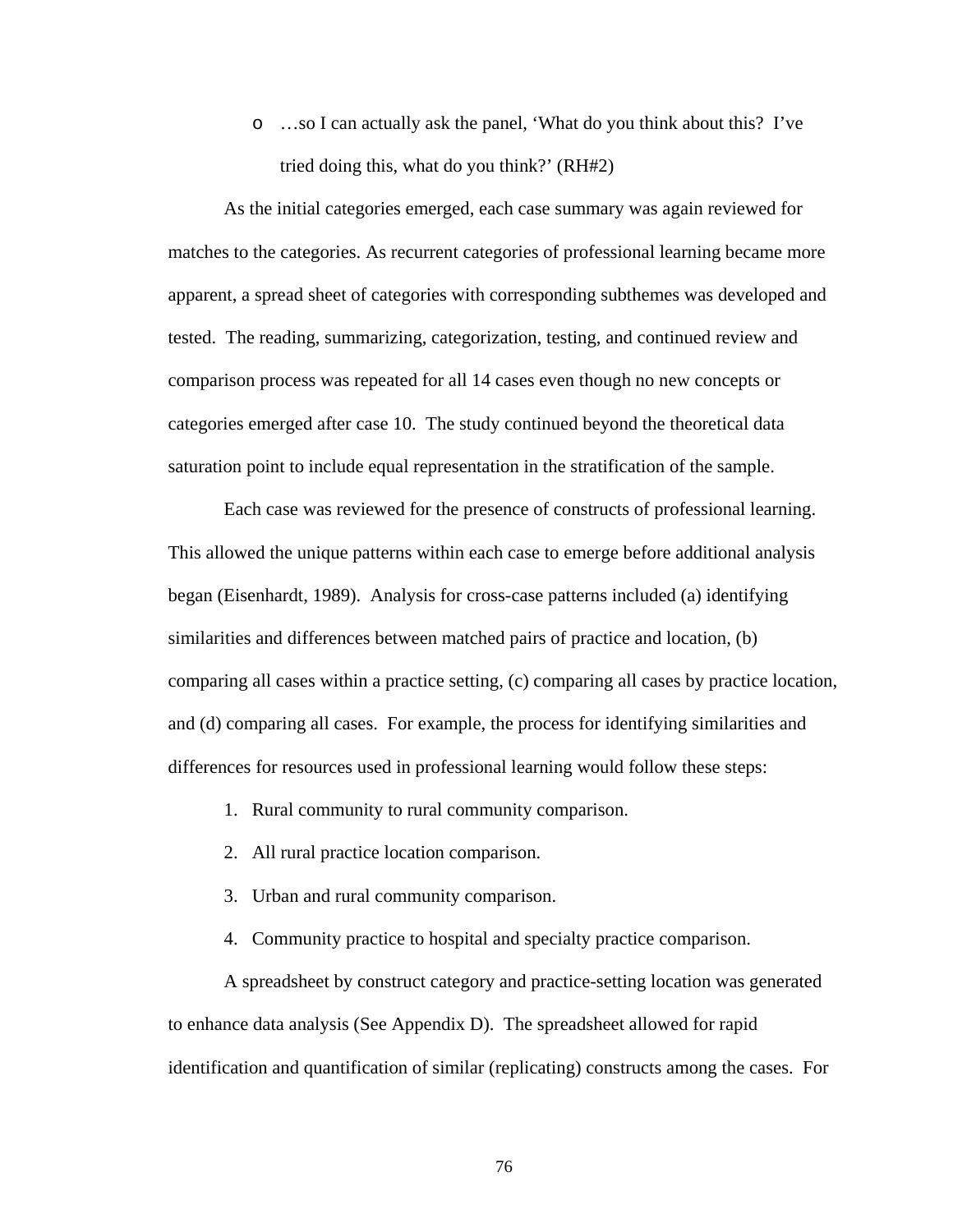example, 11 of the participants identified learning from interactions with a peer while only two mentioned the role of mentors in their learning interactions. The use of these structured methods improves the likelihood of developing an accurate and reliable data analysis (Baxter & Jack, 2008; Eisenhardt, 1989; Kohn, 1997; Tellis, 1997b; Yin, 2009).

#### **Reliability, Validity and Generalization**

The quality of the study depends, in part, upon the validity and reliability of the process and the data. As discussed in Chapter 2, the definitions of reliability and validity in qualitative studies do not have the same meanings as when used in quantitative research. The approaches used to determine consistency and reliability in qualitative research differ in procedure and documentation. References on qualitative research suggest four criteria to ensure quality and accuracy in case-study research (Creswell, 2009; Yin, 2009). These are discussed below.

# **Reliability**

In qualitative research, reliability does not pertain to measurement but rather implies a thorough documentation of procedures in a manner that allows the study to be repeated with similar results. Reliability in this study was obtained by using structured case-study protocol and the development of a case-study database (Yin, 1993, 2009). The careful and compliant use of the study protocol and the development of a detailed case-study database provide sufficient documentation to repeat this study, thus meeting the definition of reliability.

#### **Validity**

Validity in qualitative research differs from that of quantitative research in that it is not paired with reliability or generalizability. Qualitative validity is based on the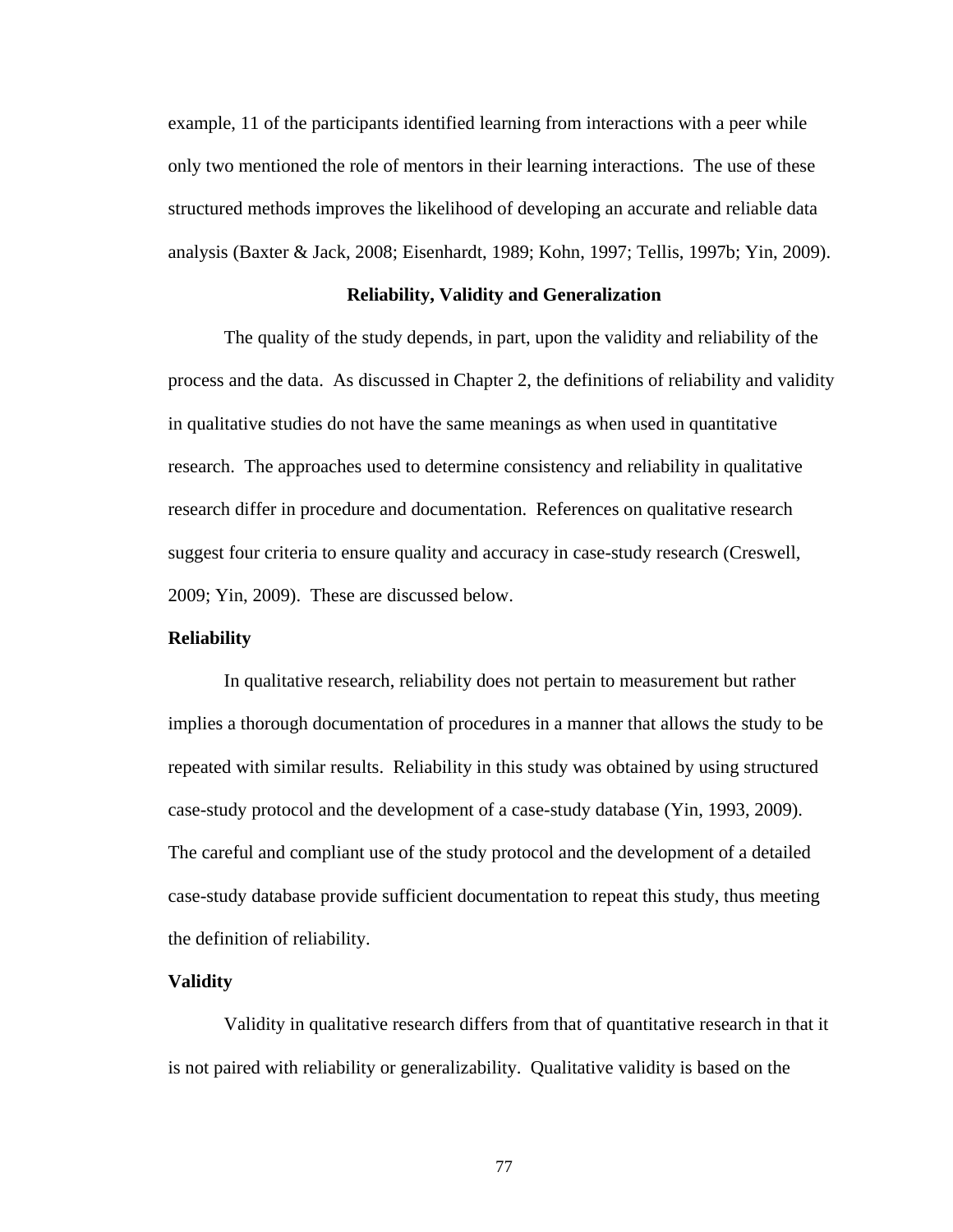accuracy of the study findings from the standpoint of the researcher, the participant(s), or the readers (Creswell, 2009). Validity strategies are incorporated into the study methods.

Construct validity is the identification of correct operational procedures for the concepts studied (Yin, 2009, p. 40). The emergence of similar construct patterns across the collected cases served as data triangulation in this study. The triangulation of data sources, or the checks for consistency of patterns in data from various individuals, is an acceptable alternative to investigator, methodological, or theoretical triangulation to support the overall credibility of the study (Patton, 1999).

While the use of recorded interviews provides some rigor to the study analysis, misinterpretation of data could introduce unwanted bias and reduce validity. Peer review is recommended to increased study validity (Creswell, 2009). A colleague with expertise in both adult learning and qualitative research was asked to review a random sample of interview transcripts. He was provided with the research questions and was asked to annotate emerging constructs that addressed the research questions. These notations and identification of relevant constructs were essentially concurrent those of the researcher. The peer review identified an unrecorded construct of *self assessment,* which then was added to the database. The use of an outside interpretation contributed to the construct validity of the study.

Internal validity seeks to establish causal relationships and therefore is useful only in explanatory case studies (Yin, 2009). This study was an exploratory case study and was not structured to investigate causal relationships. Internal validity analysis is not appropriate for this study.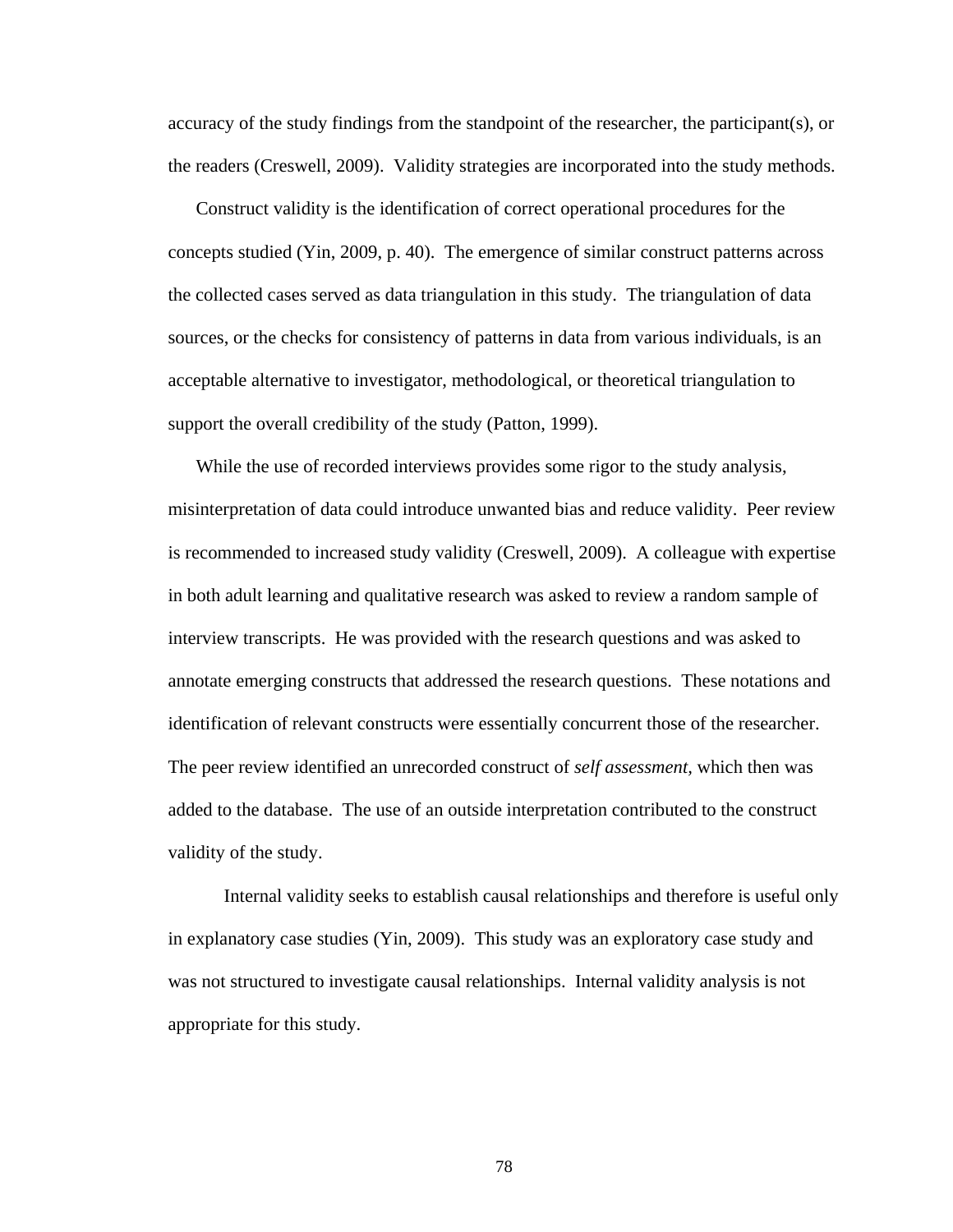# **Generalization**

External validity, or generalization, is limited in that case studies are not intended to generalize to a population but rather to a theory. Stake (1995) terms it as "particularization" rather than generalization. Generalization of a theory requires replication to provide strong support for the theory (Bergen & While, 2000; Creswell, 2009; Eisenhardt, 1989; Eisenhardt & Graebner, 2007; Yin, 2009). This study used replication logic (Yin, 2009) to demonstrate convergence of the propositional constructs across many cases. According to Eisenhardt (1989), this suggests that an analytical generalization would support the theoretical model. These constructs are suitable for development of research that is more quantitative in nature.

#### **Summary**

The methods presented in this chapter incorporate multiple aspects of exploratory research in a qualitative multiple case study. The purpose of the study was to identify ways in which practicing pharmacists acquire professional learning so that more quantitative research could be developed for more in-depth investigation of this phenomenon. Semistructured interviews were conducted with a stratified purposeful sample representing rural as well as urban pharmacy practitioners in three types of practice settings—community, hospital , specialty. Replication logic (Yin, 2009) was used to identify common factors that promoted acquiring of professional learning. Chapter 4 (Results) and Chapter 5 (Summary, Discussion and Conclusions) of this report will address the findings, conclusions, and recommendations from the study.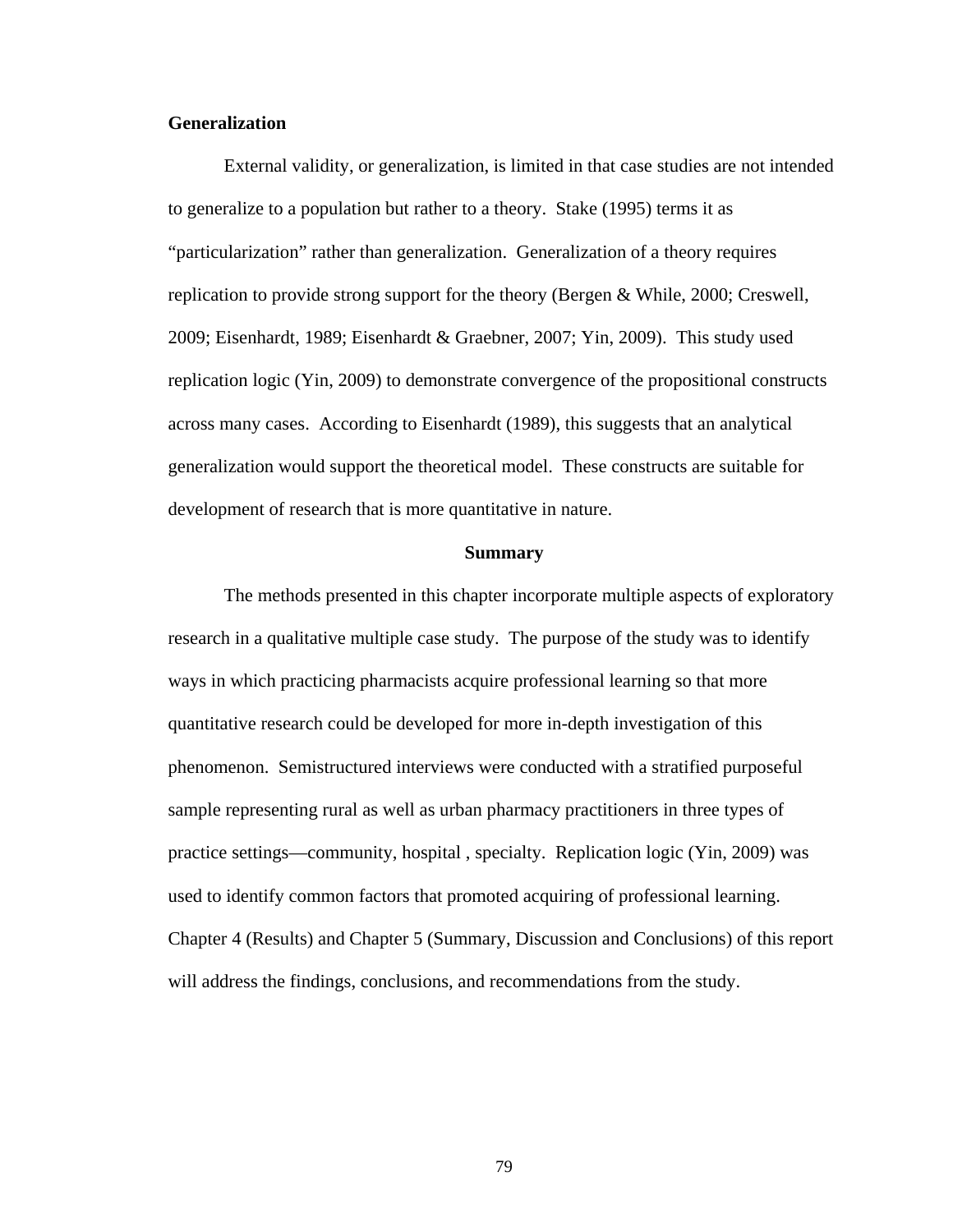### **CHAPTER FOUR RESULTS**

## **Introduction to the Chapter**

The results of semistructured interviews conducted to explore professional learning activities of practicing pharmacists and to identify common factors that promote or hinder pharmacists in acquiring professional learning are presented . The chapter begins with a review of the problem statement and research questions and then discusses the professional learning themes that emerged from the study. A discussion of the factors that appear to promote or challenge professional learning activities is presented, followed by the chapter summary.

## **Research Questions & Methods**

No substantial research could be located to explain how practicing pharmacists acquire professional learning or what factors support pharmacists' professional learning activities. Research is needed to explore how pharmacists acquire professional learning. This study addressed the following research questions.

- 1. How do practicing pharmacists acquire professional learning?
- 2. What factors promote or hinder professional learning in practicing pharmacists?

A stratified, purposeful sample of New Mexico pharmacists participated in semistructured interviews specific to constructs of professional learning. The participants represented three practice settings: community, hospital, and specialty practice in rural and urban locations. Replication logic was used to identify common factors in acquiring professional learning and factors that either promoted or hindered professional learning.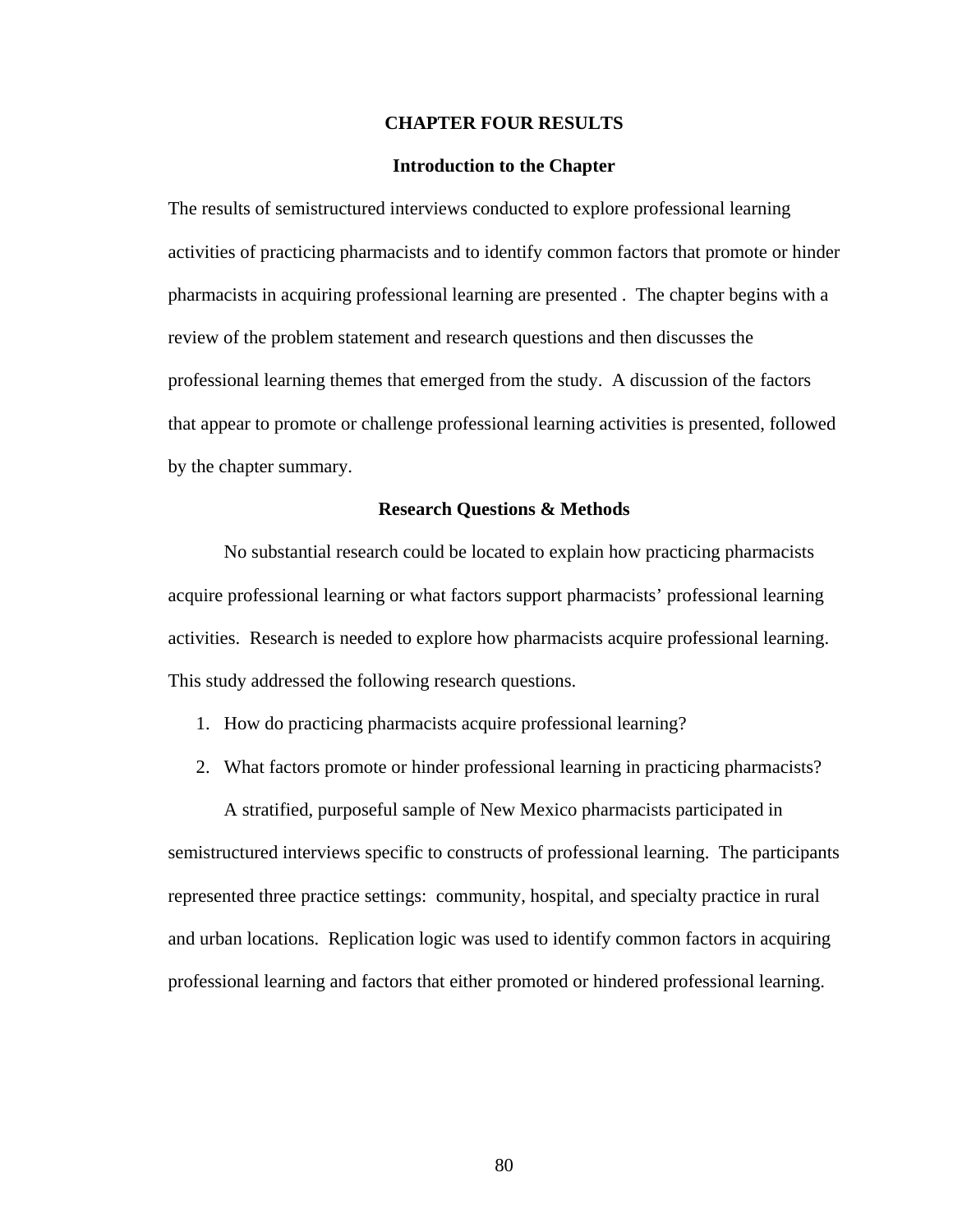#### **Research Question 1: Acquiring Professional Learning**

Each practice site was unique, and the learning activities and experiences reported by the participants were distinct in details. As the interviews were read and re-read, common factors that addressed the research question began to emerge. These factors were distilled into four themes to define how pharmacists acquire professional learning:

- 1. Interactions with others.
- 2. Teaching and education.
- 3. Non-formal learning.
- 4. Learning resources.

# **Theme 1: Interactions with others**

All pharmacists believed that interactions with others contributed to their individual professional learning. Teamwork, discussion, or collaboration with other healthcare providers was the most frequently mentioned interaction by both rural and urban participants in all practice settings. Unique problems were discussed most often with a fellow pharmacist, regardless of practice setting, while hospital pharmacists were more likely to include nurses in their discussions. Interactions with the prescribing provider also were a common resource reported by most practitioners. Only one urban specialist did not mention interaction with others as a mode of learning. Table 4-1 summarizes the types of learning interactions reported in this study.

The most prevalent interaction with others was reported as discussion, collaboration, or teamwork with other healthcare professionals to address a specific issue. Reports included a brief phone call to a practitioner in another pharmacy for specific information; a team discussion related to a specific patient drug management; and synthesizing the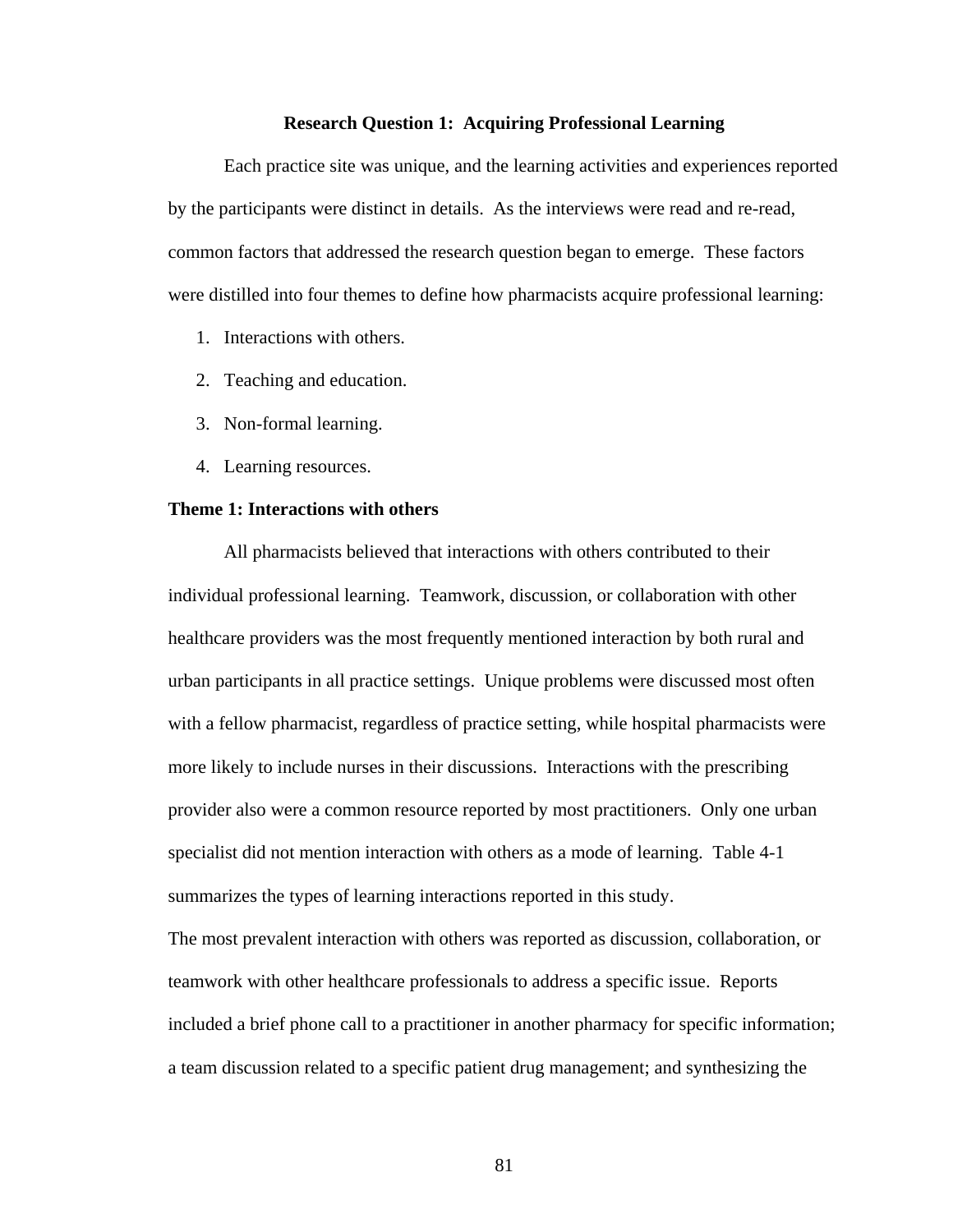experience of others in collaborative problem-solving. Pharmacists routinely seek input

from other healthcare providers to confirm their understanding of a specific issue and the

accuracy of possible solutions.

Table 4-1. Learning from interactions

| Pharmacist interactions with others                                                                                                                                                                                                                       | Frequency $(N=14)$ |
|-----------------------------------------------------------------------------------------------------------------------------------------------------------------------------------------------------------------------------------------------------------|--------------------|
| A. Specific discussion, collaboration, or teamwork is used to<br>address unique problems or situations. Pharmacists<br>routinely interact on many levels with colleagues, co-<br>workers, nurses, physicians, and technicians to acquire new<br>learning. | 13                 |
| B. Providers and/or patients request specific information or<br>services that result in acquisition of new learning.                                                                                                                                      | 9                  |
| C. Networking, the informal, spontaneous interaction with a<br>colleague, often results in new learning.                                                                                                                                                  | 8                  |
| D. Consultants and mentors provide additional information<br>that helps pharmacists learn new solutions.                                                                                                                                                  | 5                  |

Professional learning often was prompted by a specific request from a patient or provider. Patients asked about drug interactions and specific conditions (e.g., pregnancy) while providers were seeking consultation on prescribing or solutions to unique patient conditions. Requests for information from patients generated specific learning in a brief period of time. Provider requests often generated more prolonged learning events. A hospital pharmacist talked about a request for a protocol for ilbutilide:

It wasn't so much about the drug –pharmacodynamics, kinetics and the like, but it was more real world: How do you administer it, when do you monitor, how do you monitor, what do you do for the adverse effects - more of the real world, the practical side of using the drug. (UH#1)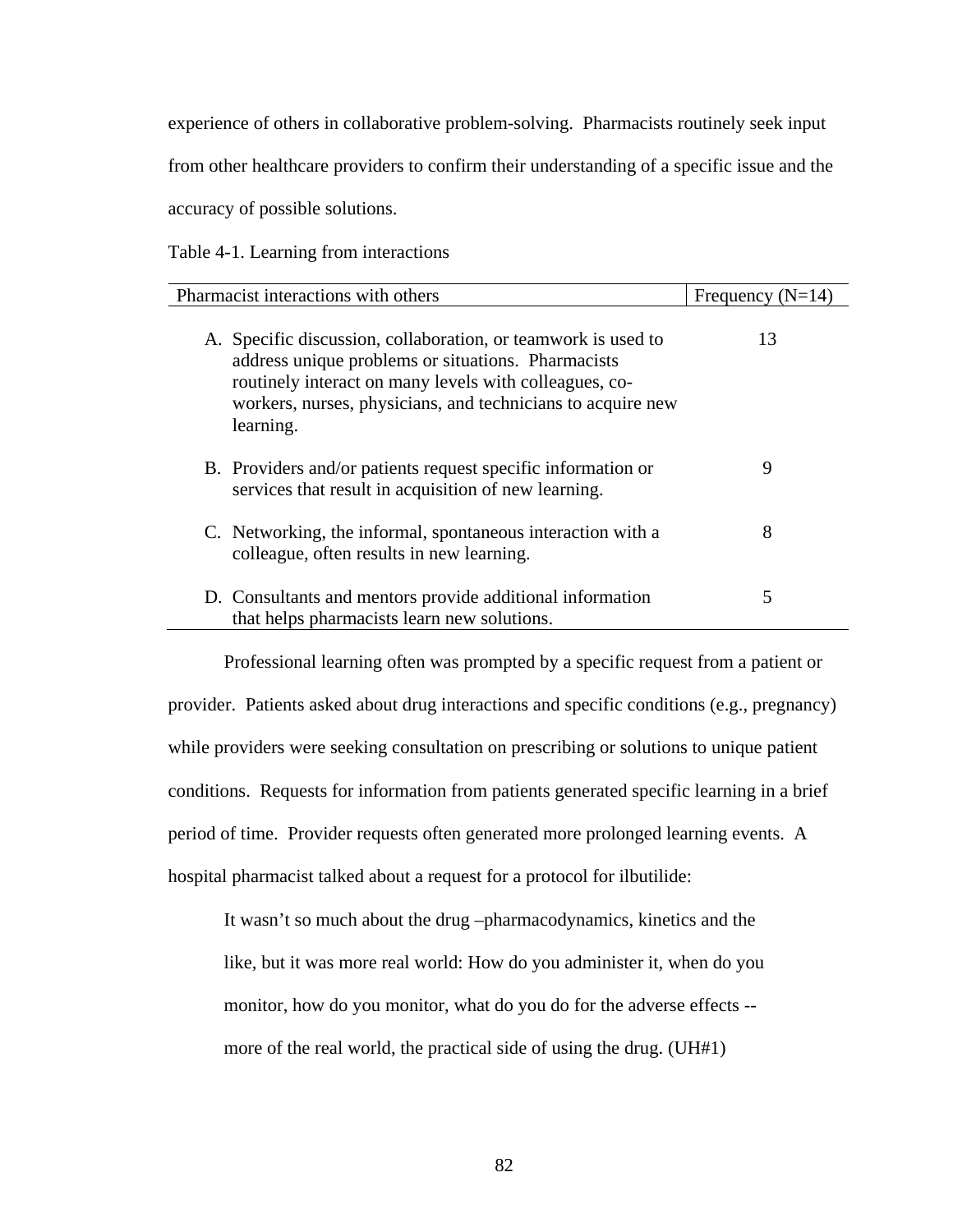The development and implementation of the protocol took many weeks, involved physicians, nurses, other pharmacists, and the drug manufacturer, and provided a significant learning experience in the logistics of protocol development.

Networking, the spontaneous, casual, and social association of others in similar practice situations, was mentioned frequently. Learning from networking is coincidental, with no structured intention of learning. It is commonly described as a social meeting between peers in which ideas and solutions are shared. One provider describes networking as:

Sit down for a drink after the sessions and just talk and chat, share stories with people who can actually understand what you are talking about. I have learned a bunch from that*.* (RC#1)

Networking also was described as the use of professional association listservs or blogs to gain perspective from other practitioners who had encountered similar problems. All hospital pharmacists referenced networking as a learning tool.

Seven of 14 participants discussed learning from mentors or consultants. Mentors (a trusted, more experienced individual who shares knowledge, skills, information, and insight with another) were cited frequently in learning new skills such as compounding, or developing effective problem-solving techniques. Consultants (an expert temporarily employed to address a specific issue or area) provided learning in areas outside of traditional pharmacy practice. A computer consultant employed by a community pharmacy taught a great deal to the responding participant about security in developing online access to prescription records.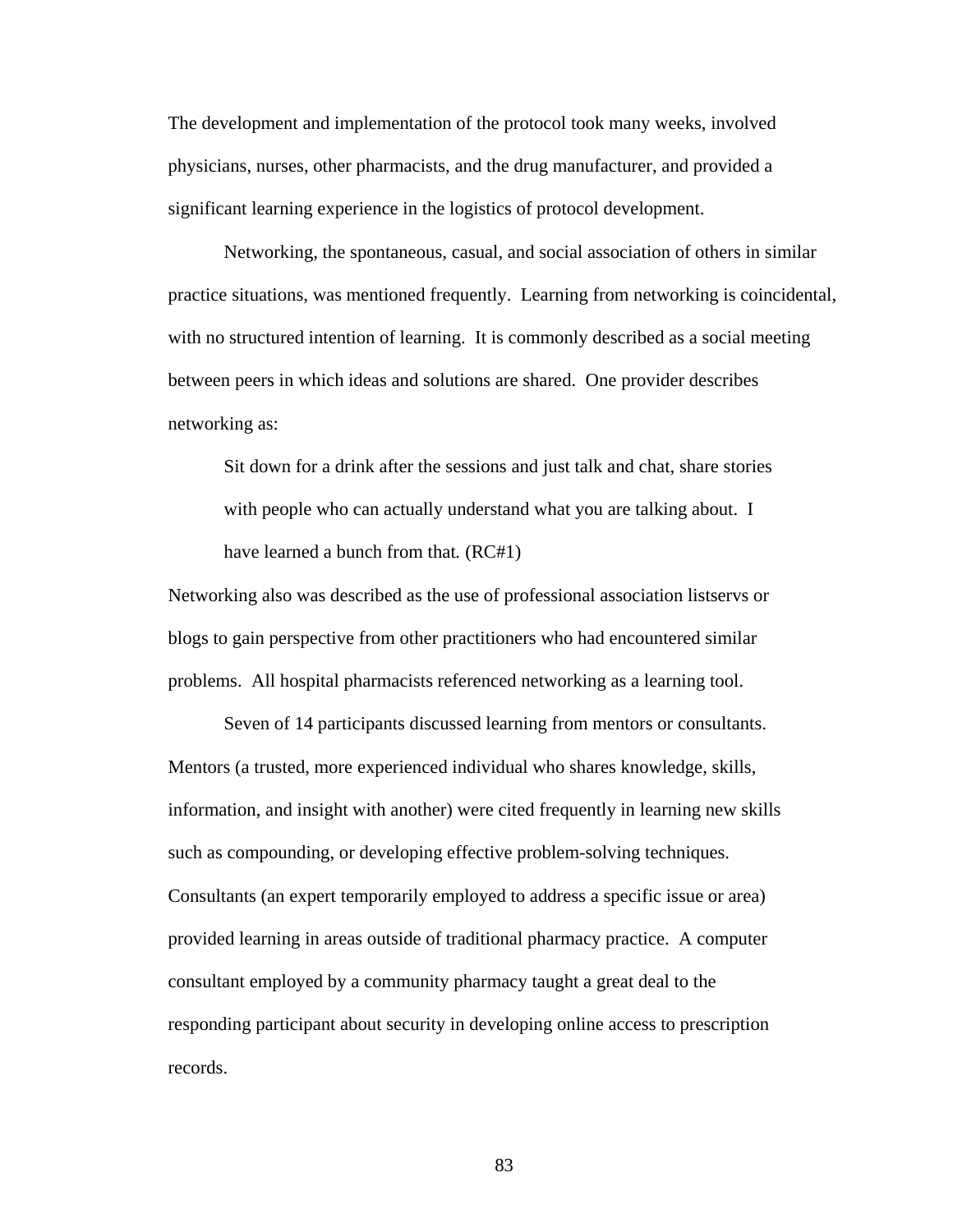# **Theme 2: Teaching and Education**

Each pharmacist participant reported professional learning was acquired as a result of teaching of others: on the job, in the classroom, or in formal professional presentations. Learning with intent to transfer information to specific others, most often patients or physicians, was frequently described as "keeping up" or "staying current." The preparation of more formal presentations included anticipating challenges and questions from pharmacy students, peers, and physicians. A summary of learning as a result of teaching is presented in Table 4-2.

Table 4-2. Learning from Teaching

| Pharmacist teaching                                                                                                                                                                                   | Frequency $(N=14)$ |
|-------------------------------------------------------------------------------------------------------------------------------------------------------------------------------------------------------|--------------------|
| A. Patient education or counseling requires learning the most<br>current information and using effective communication<br>skills to deliver the information to the patient.                           | 11                 |
| B. Teaching and preceptoring pharmacy students challenge<br>pharmacists to present the most current information and<br>effectively articulate the synthesis of information to<br>address a situation. | 10                 |
| C. Protocol development and implementation require careful<br>research, synthesis of information, and education of others<br>to affect a change.                                                      | 6                  |
| D. Preparing professional presentations results in new<br>learning.                                                                                                                                   | 5                  |
| E. Physician education is needed to substantiate<br>recommendations in treatment. Pharmacists learn while<br>investigating the supporting documentation.                                              | 4                  |

Patient education (counseling) is a key responsibility for all pharmacists. To

provide clear and accurate information to patients necessitates professional learning about new drugs.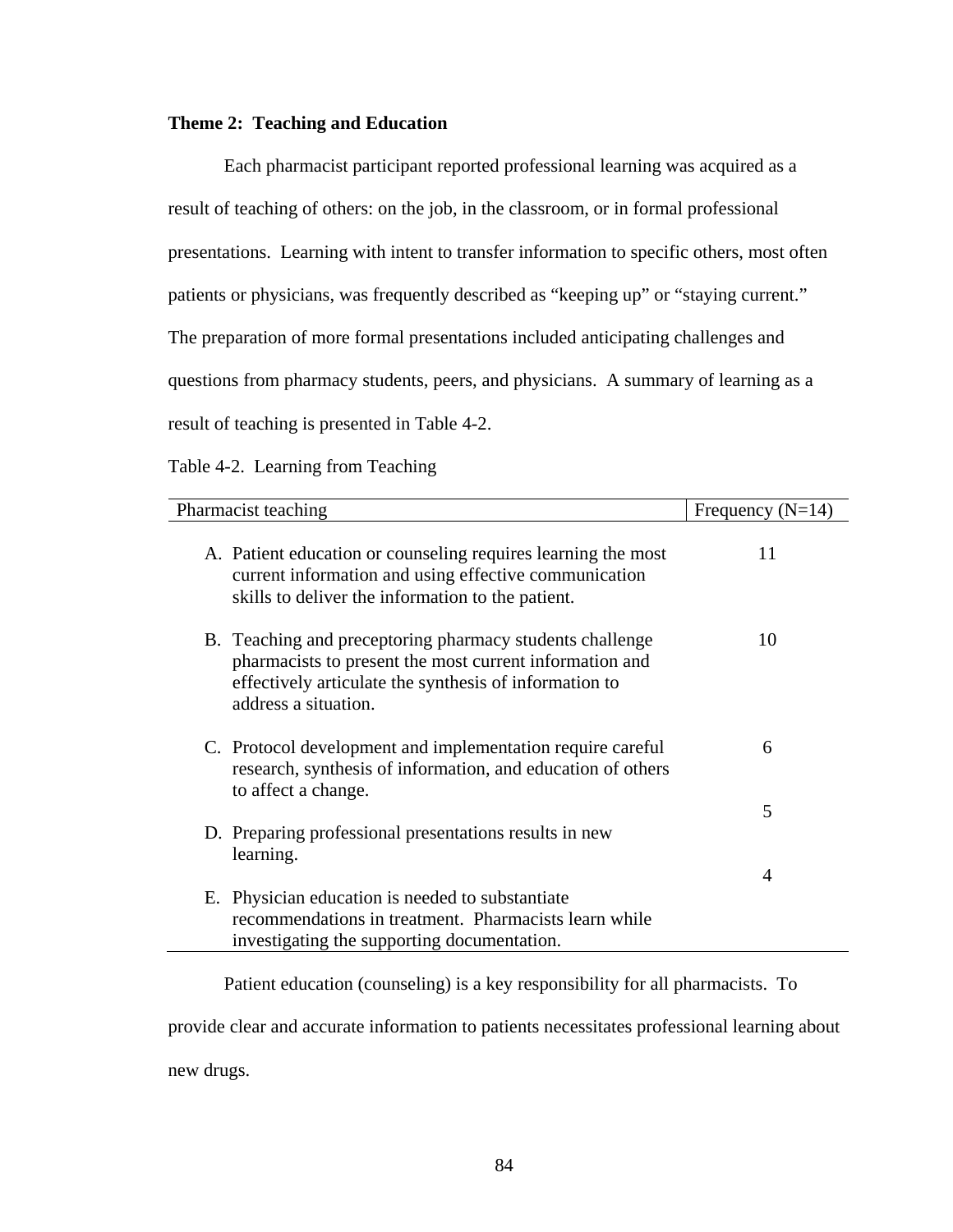I don't stay up with all new drugs because some of them are out of our scope of practice here. When I encounter a drug that is now introduced into my practice, then I go ahead and read up on it. In some cases, I might consult the Internet [drug manufacturer website] for specific things. (UC#1)

Patients seek information from the pharmacist to answer questions about specific prescription medications, confirmation of consumer information found on the Internet, validation of the effectiveness of herbal remedies, drug interactions, and lifestyle changes. Participants reported numerous instances of learning to answer these questions.

The majority of participants volunteer as preceptors for pharmacy students, and four are periodic guest lecturers in didactic instruction. The role of the preceptor requires professional learning sufficient to withstand challenges that students bring. Students also bring new information and techniques to the preceptor, providing another learning event. Formal instruction involves extensive preparation that often results in acquisition of professional learning.

Learning events triggered by a provider request or by serendipitous information resulted in extended knowledge/skill research and the initiation of change. An example of a serendipitous trigger:

> At a CE session, I heard about a protocol for [drug] that was different from ours and got better results. When I got back, I looked it up and talked with my supervisor to change our protocol. I did the in-service for the pharmacists. (RH#1)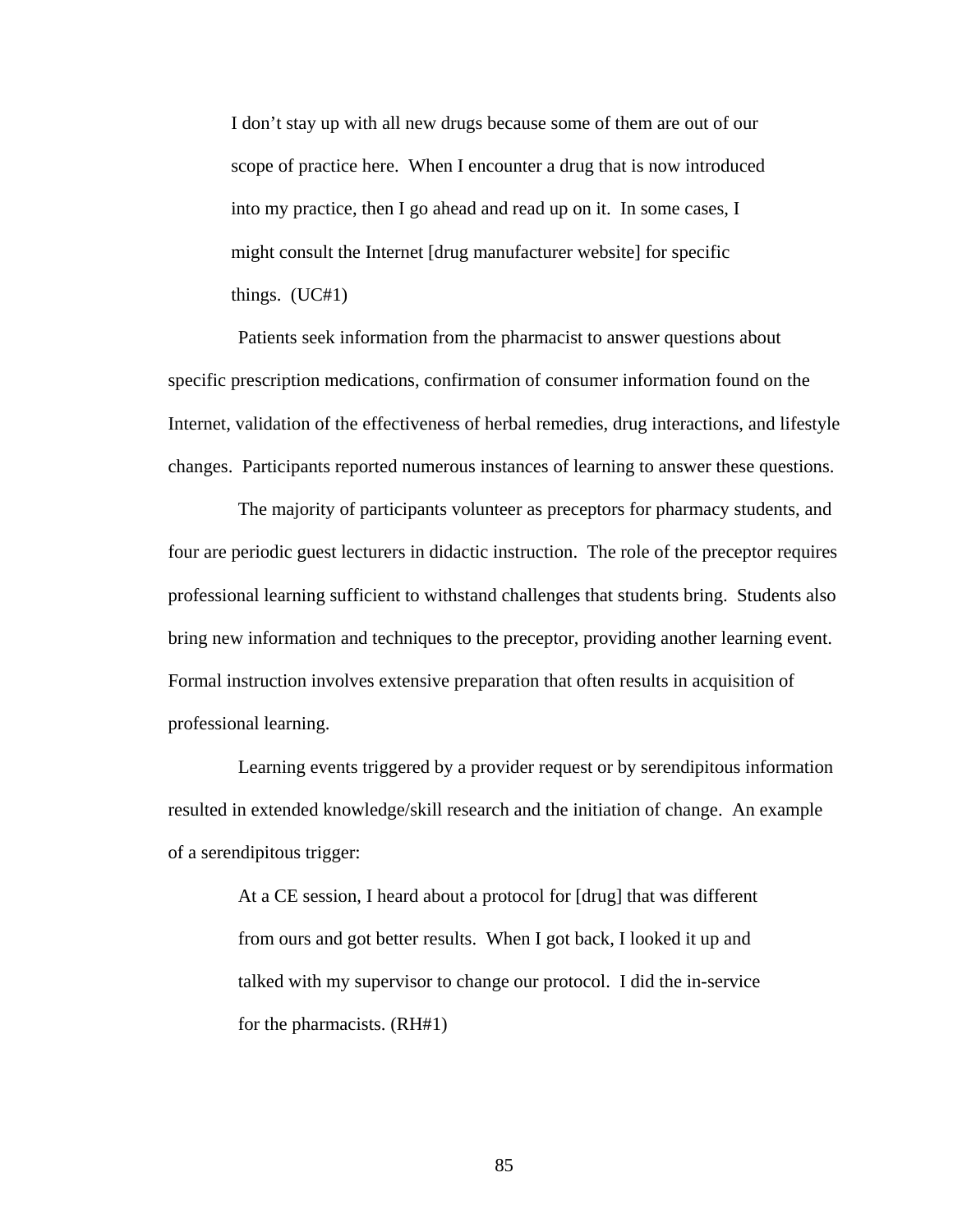The development of new protocols involves acquisition and synthesis of new information but requires the teaching and education of others. The process of initiating change in others is the challenge in implementing procedural protocols. A hospital pharmacist provided insight into the education of others in implementing protocols.

As we rolled it out, we educated, we checked, rechecked, audited and reeducated, cut down kind of transmission errors, cut down omission of doses….So we removed all that inconsistency in charting. So everyone charts the same way now. If you see a certain notation on the medication administration record, every nurse, every pharmacist knows what that means. If we transfer patients, or at shift change and a new nurse is coming on, everybody is now on the same page. (UH#2)

While the actual protocol development requires self-directed learning, the implementation and application of the protocol depends heavily on the effective teaching and education of others. Because successful adaptation of a new protocol requires teaching skills to affect practice change, it is included here in the teaching and education theme.

Five participants reported that preparing a formal presentation to other professionals resulted in professional learning. Presentations were presented to other pharmacists, co-workers, and other healthcare providers. Learning occurred in the preparation of the presentation:

I was asked to do a presentation to a group of [hospital] pharmacists on hypertension. I definitely knew I needed to increase what I knew about it to be able to talk to a group of colleagues. I knew the basics and I could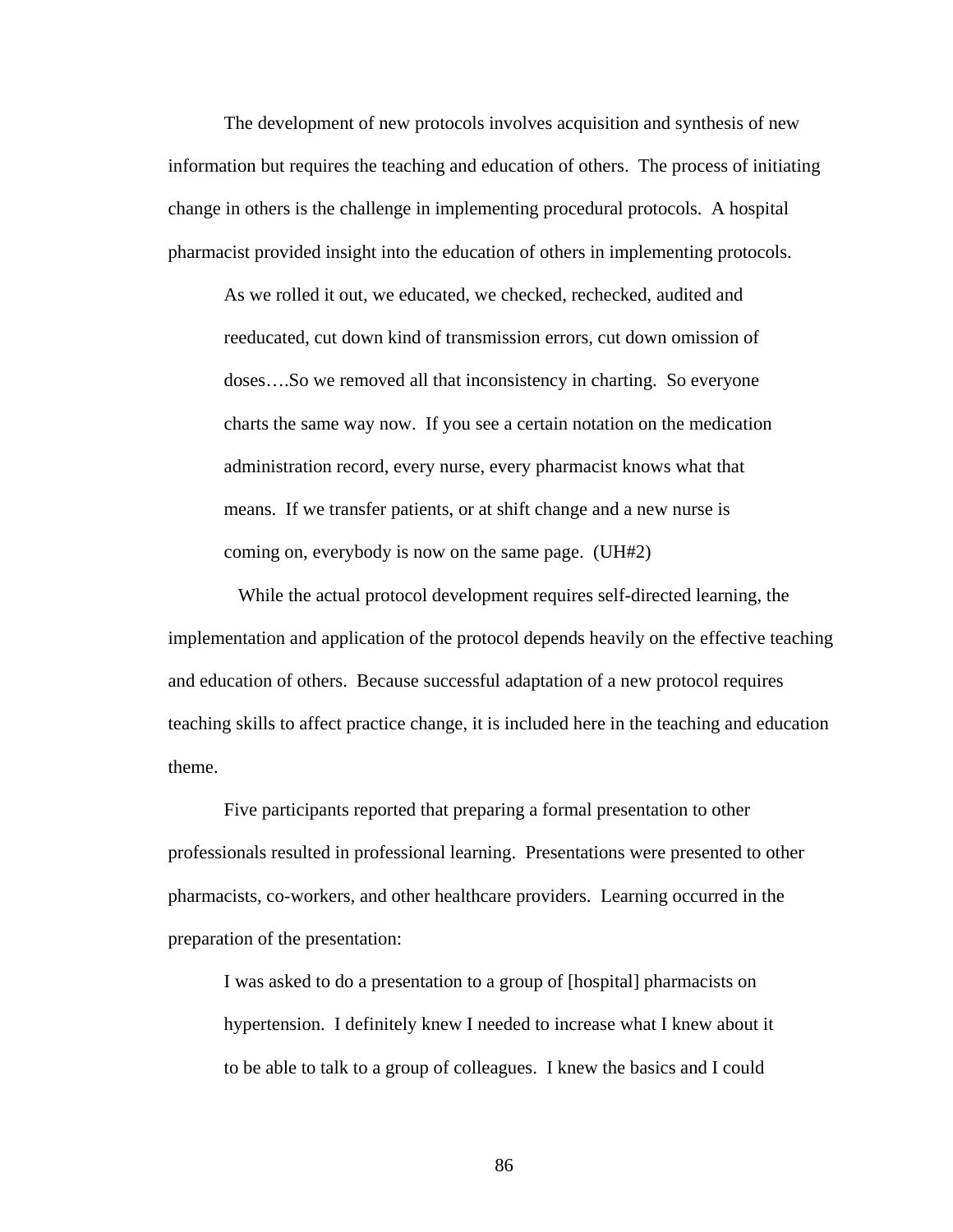counsel my patients, but I also knew that I didn't know all the nuances - so I did have to get it together and organize myself and do some learning outside the normal. (UC#2)

Feedback from formal presentations also serves as a learning experience.

After a few key points, I would stop because I knew in the audience were PharmDs that ran diabetes clinics, CDSs, endocrinologists – I would stop and say, does this make sense so far? Is there anything that doesn't? Is this too simple? Are you getting anything out of this? One of our endocrinologists chimed in on one of my points and expanded. So I gotta build that slide up a little more -- sort of instant feedback. (UH##1)

Physicians often seek detailed information that requires pharmacists to provide responses in more detail than expected from a simple informational request. The physicians look to the pharmacist to provide information, such as managing complex drug regimens or alternative therapies for unique patient situations. These become teaching intervals in which the pharmacist provides appropriate physician education with evidence-based recommendations documented from the research literature.

We get calls from doctors; they want some strength to be made topically. But it is not feasible because the skin cannot absorb it. We have to convince them, send them some studies, talk about it. They are very receptive, understand where we are coming from. (US#2)

The provision of evidence-based information, key to providing sound recommendations, requires pharmacists not only to carefully research the problem but to synthesize the information while educating the physician.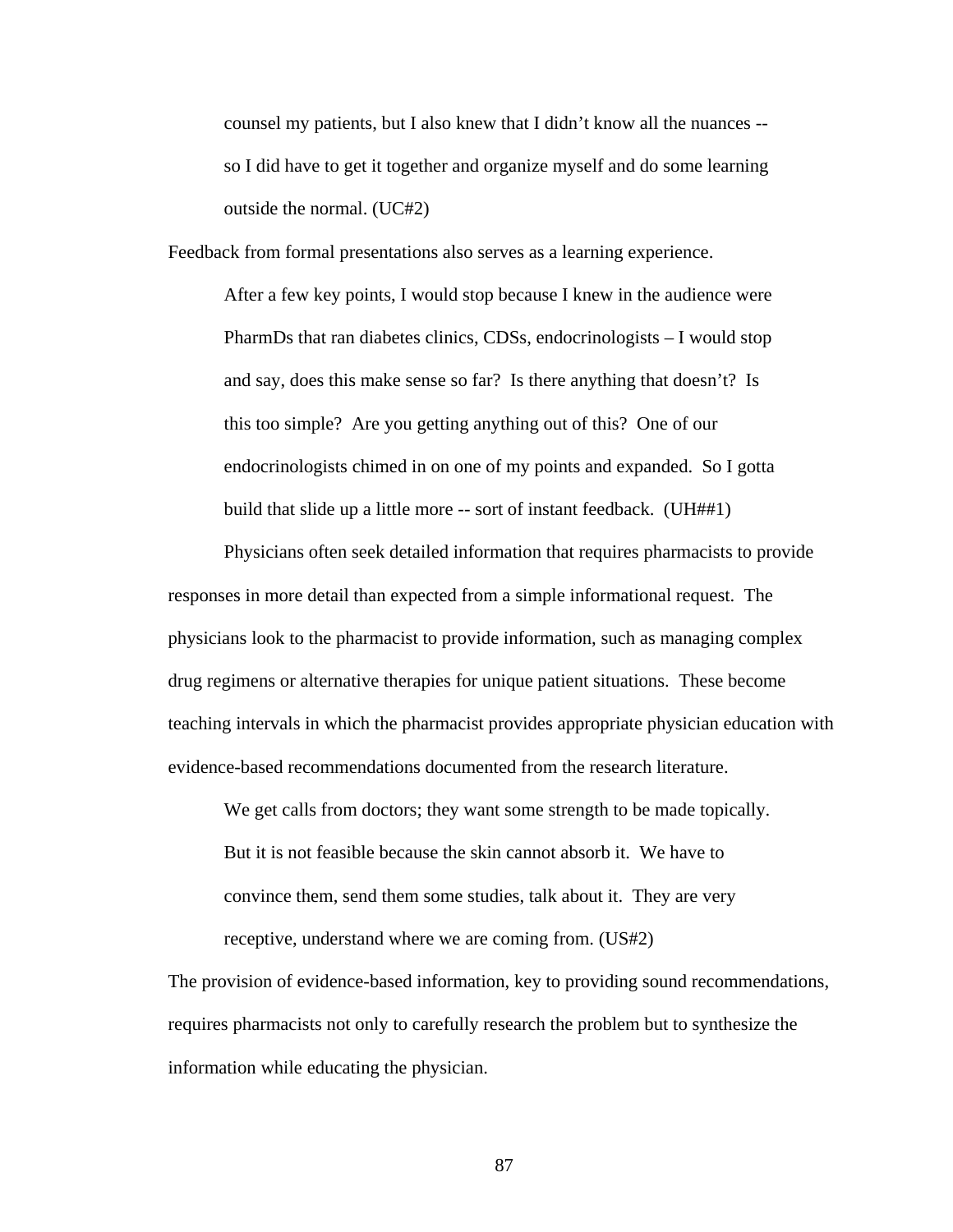# **Theme 3: Non-Formal Learning**

Non-formal learning falls between structured formal learning, as offered in academic settings, and unstructured, non-intentional informal learning that results from daily activities. It is defined as a learning activity in which the learner decides what is to be learned, but seeks assistance in how the learning will occur (Mocker & Spear, 1982). Non-formal learning was reported by all participants in this study. Reports included membership in professional organizations, attendance at seminars, and continuing education activities. A summary of non-formal learning is presented in Table 4-3. Table 4-3. Non-Formal Learning

| Non-Formal Learning                                                                                                 | Frequency $(N=14)$ |
|---------------------------------------------------------------------------------------------------------------------|--------------------|
| A. Live continuing education activities provide opportunities<br>for professional learning.                         |                    |
| B. Membership in professional organizations provides regular<br>updates and access to the most current information. |                    |
| C. Attending seminars is a concentrated and specific learning<br>experience.                                        |                    |

The majority of participants commented on continuing education events. It should be noted that all comments pertained to live educational events, short, one-to-three hour sessions presented outside of the workplace. Most comments were incidental and casual references made during the interview. While no continuing education events were cited as a significant learning event, some participants identified learning "nuggets" or small incidental pieces of useful information.

> o I sit in on the classes and actually sometimes you pick up new stuff. (RI#1)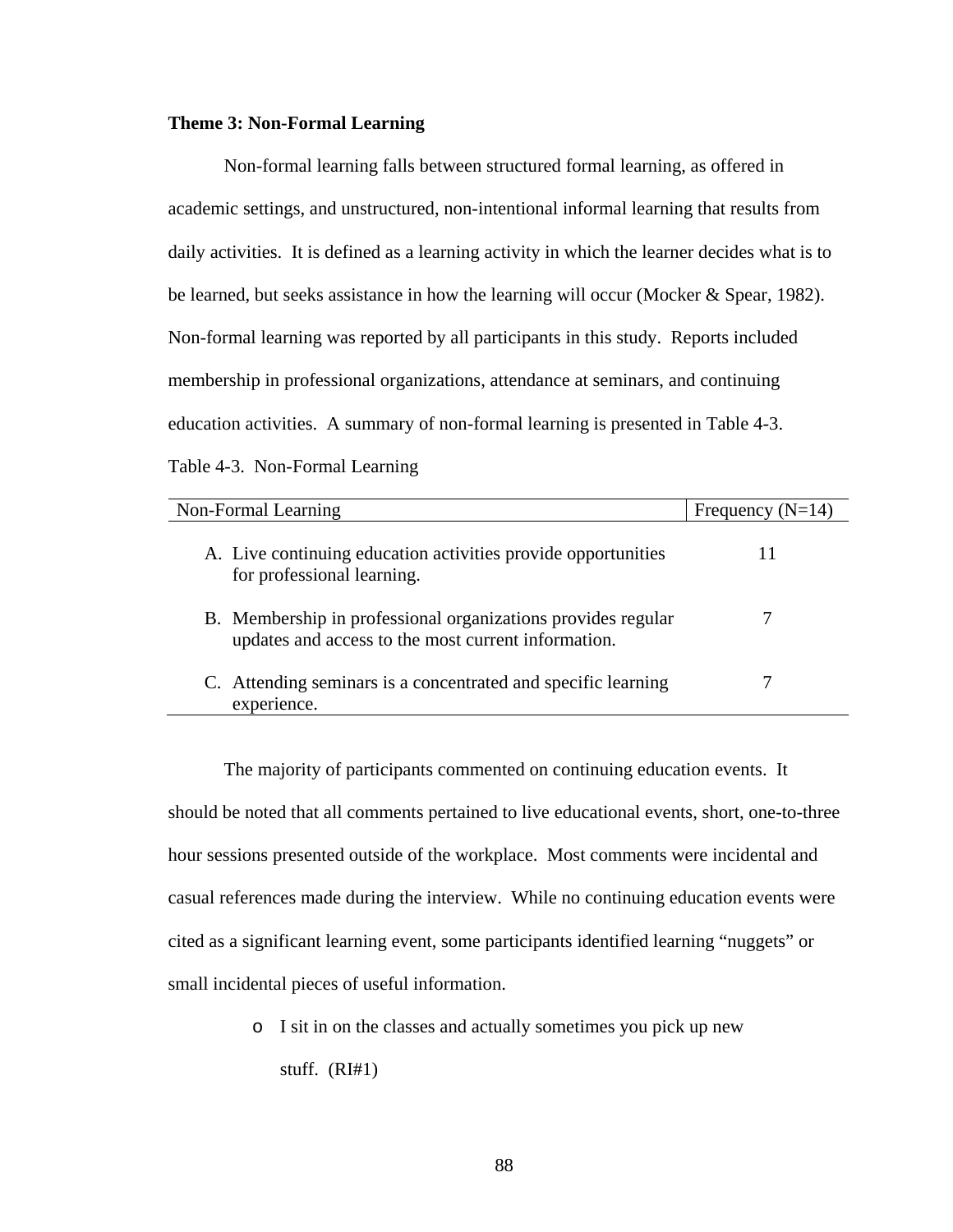- o I did the smoking cessation CE at the pharmacy convention 2 years ago, and that girl pointed out something I didn't know. Those companies put pieces of silica or something into chewing tobacco to cut the inside of cheeks so that they absorb more nicotine. I took the course because it was required, but that was a real learning experience. (UI#1)
- o I prefer the live CE because I usually come away with at least one or two things out of each hour I attend. (UI#2)

There were reports in which the "nugget" triggered more in-depth learning activities.

- o Dr. A presented a typical CE on clopidegrel and aspirin….I know some physicians will say: OK, instead of Prilosec use Protonix, but because of his presentation and the articles I read on it, I won't recommend that class of drugs, PPIs, at all. (UC#1)
- o At a CE session I heard about a protocol for [IV drug] that was different from ours and got better results. When I got back, I looked it up and talked with my supervisor to change our protocol. (RH#1)

A few participants noted the lack of professional learning opportunities associated with live continuing education.

> o The pharmacist meetings don't provide much that is new. I try to get to the big medical meetings for cutting-edge information. (US#2)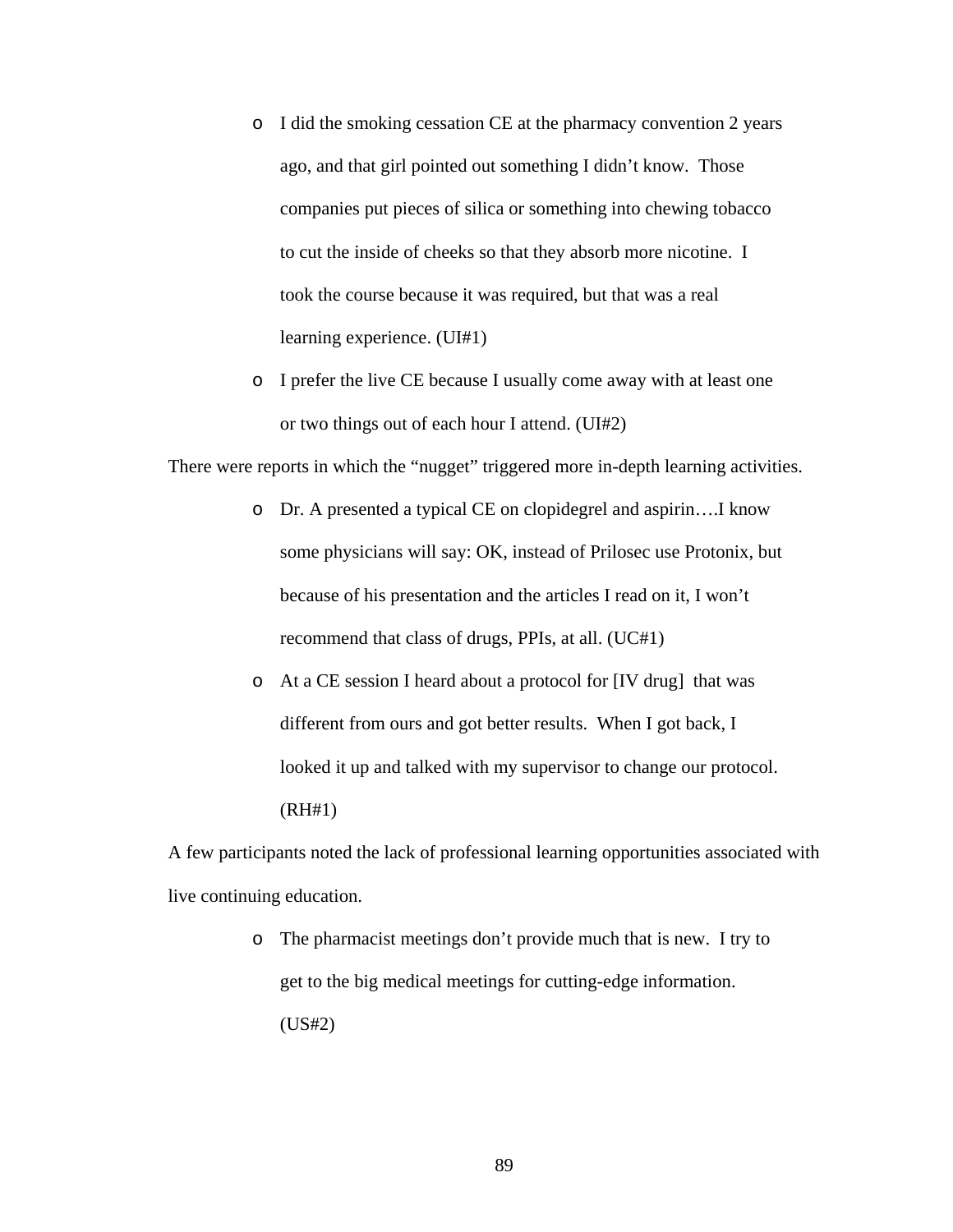o I'm starting to find, in the areas I am interested in, it [CE] is just barely scratching the surface. It's becoming frustrating to go to try to learn something new. Typically I don't walk away with much more than I knew before. (UH#1)

Eight of the participants rely on information supplied by professional associations or organizations to acquire professional learning. All specialty-practice participants (four) were members in professional organizations such as National Comprehensive Cancer Network, American Diabetes Association, Society of Endocrinologists, International Association of Compounding Pharmacists, and American Heart Association. These groups provide members with daily or weekly newsletters of current topics, access to specialty journals and listserv access to other members. Two community and two hospital practitioners used similar information sources to acquire non-formal learning.

Seminars focus on a single specific topic or area of interest and are presented over many hours or days. Attendance at seminars was often part of a longer learning activity with a specific outcome.

> o We participate in [post-marketing] studies. We have to know the drug inside and out. But there is also the resources, where to go to find things, or who to contact. Sometimes we have to have special skills we get trained for. For instance, I am going for a training this weekend, and I'll be training for 8 eight hours on Saturday. (UI#2)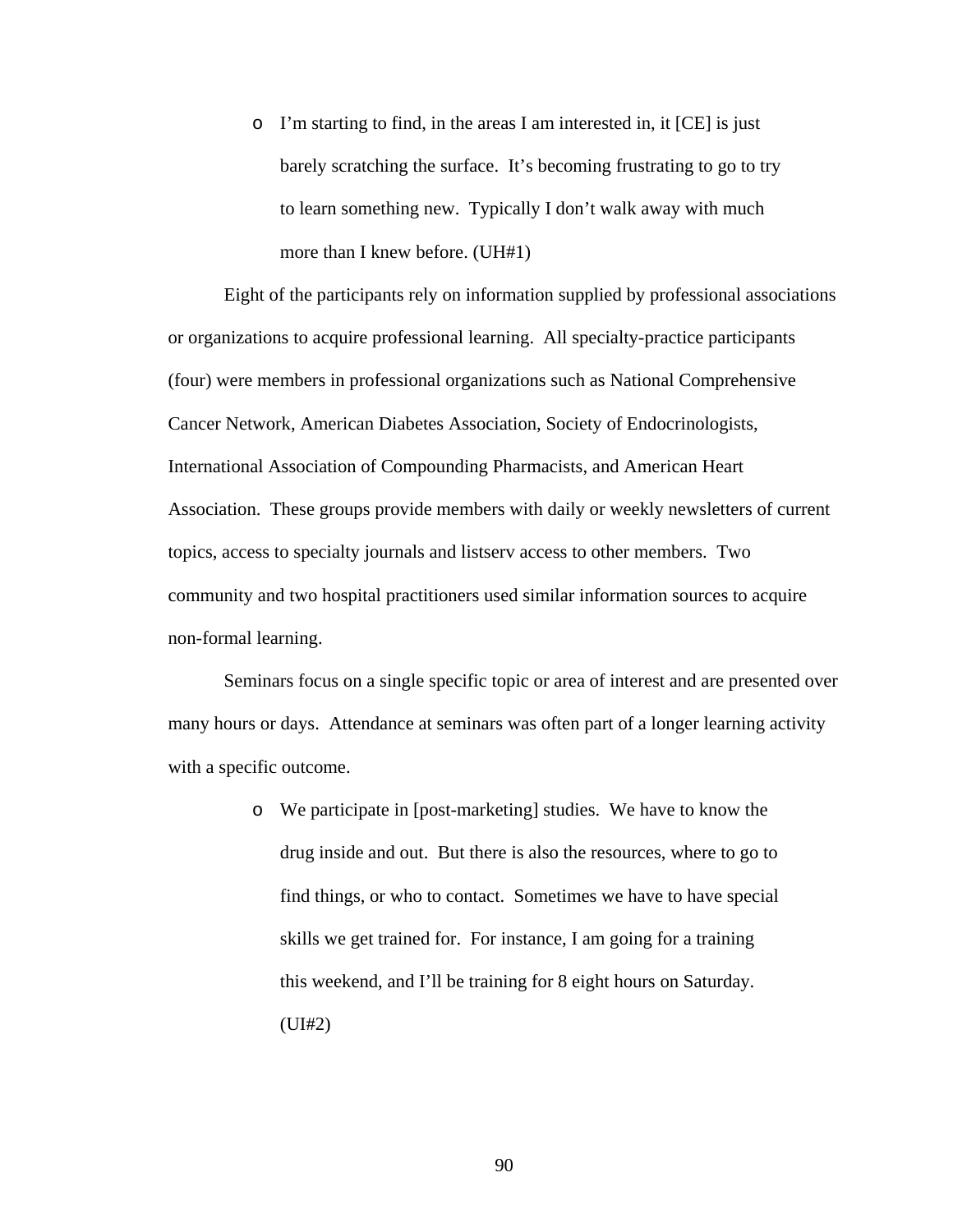o One of our major consultants PCCA brings in a lot of physicians, and they hold live seminars for three or four days that you go and procure that kind of information at. (RI#2)

Participants reporting seminars as professional learning activities included three community, three hospital and one specialty practitioners.

## **Theme 4: Resources**

All participants reported the use of favorite resources to "look it up." Using resources to develop answers to questions or just to stay up to date with new developments generates professional learning. Pharmacists accessed multiple resources beyond those discussed above. Participants reported from three to nine frequently used information sources that contributed to their professional learning. It should be noted that all participants had access to paper and electronic resources within the workplace and at home. The most frequently mentioned types of resources are summarized in Table 4-4.

With the exception of one rural specialist, all participants reported use of practice setting appropriate electronic databases available by subscription. Community pharmacists, both independent and chain, reported using Clinical Pharmacology and Facts and Comparisons<sup>®</sup>. Hospital pharmacists accessed Micromedex<sup>®</sup> on institutional computers or Lexicomp™ on personal handheld devices. Less-frequently reported databases included The Merck Manual, Epocrates®, Medscape® and Drugs.Com.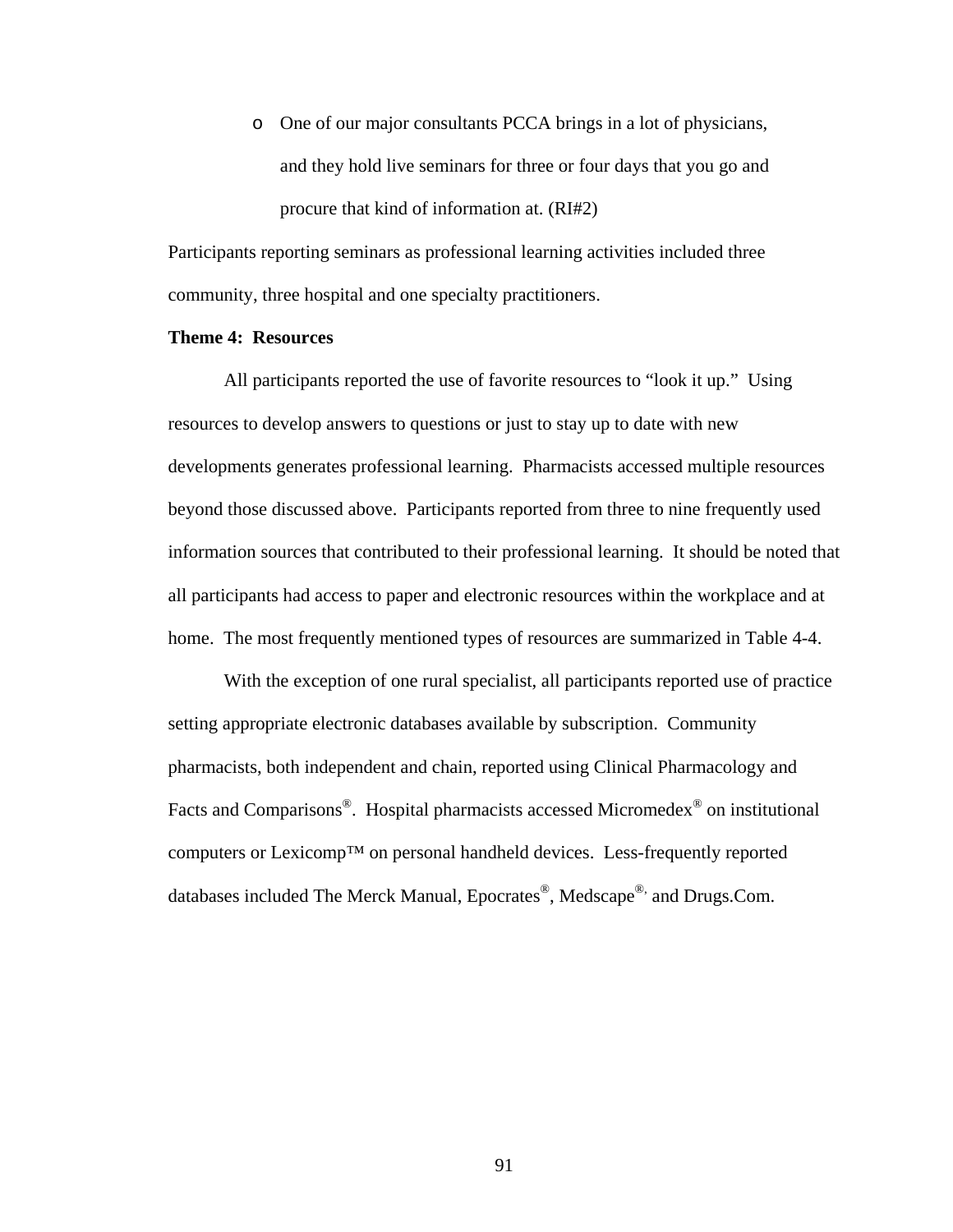#### Table 4-4. Resources for Learning

| Resources                                                                                                               | Frequency $(N=14)$ |
|-------------------------------------------------------------------------------------------------------------------------|--------------------|
| A. Electronic drug information database subscriptions are<br>routinely accessed to obtain new information.              | 13                 |
| B. Online sites serve as resources for a wide variety of<br>information used in daily practice.                         | 12                 |
| C. Searching PubMed provides abstracts and references to<br>primary literature for evidence-based practices.            | 10                 |
| D. No-fee journals are used frequently by community<br>pharmacists for drug information and current practice<br>issues. | 6                  |
| E. Package insert/drug literature provides FDA-approved<br>information about drugs, doses, and adverse reactions.       | 4                  |

The use of electronic databases was not restricted to the work place.

I have actually downloaded a lot of stuff onto my iPod, and I use it everywhere I go, constantly. I use it here at work–I can be at Walmart and someone will walk up to me and ask me about a drug interaction. I may not remember what it is, but I can look it up right then and there and we can actually have the discussion. (RI#2)

These electronic resources were cited as the first-line source for information about drugs: indications, administration, dosages, adverse effects, and other drug-specific information. The databases also provide lab values, patient monographs, monitoring parameters, and electronic drug alerts.

The use of online sites was reported by all participants except one rural community and one rural hospital practitioner. Both had access to such sites but simply did not report using them in their professional learning. Targeted professional sites were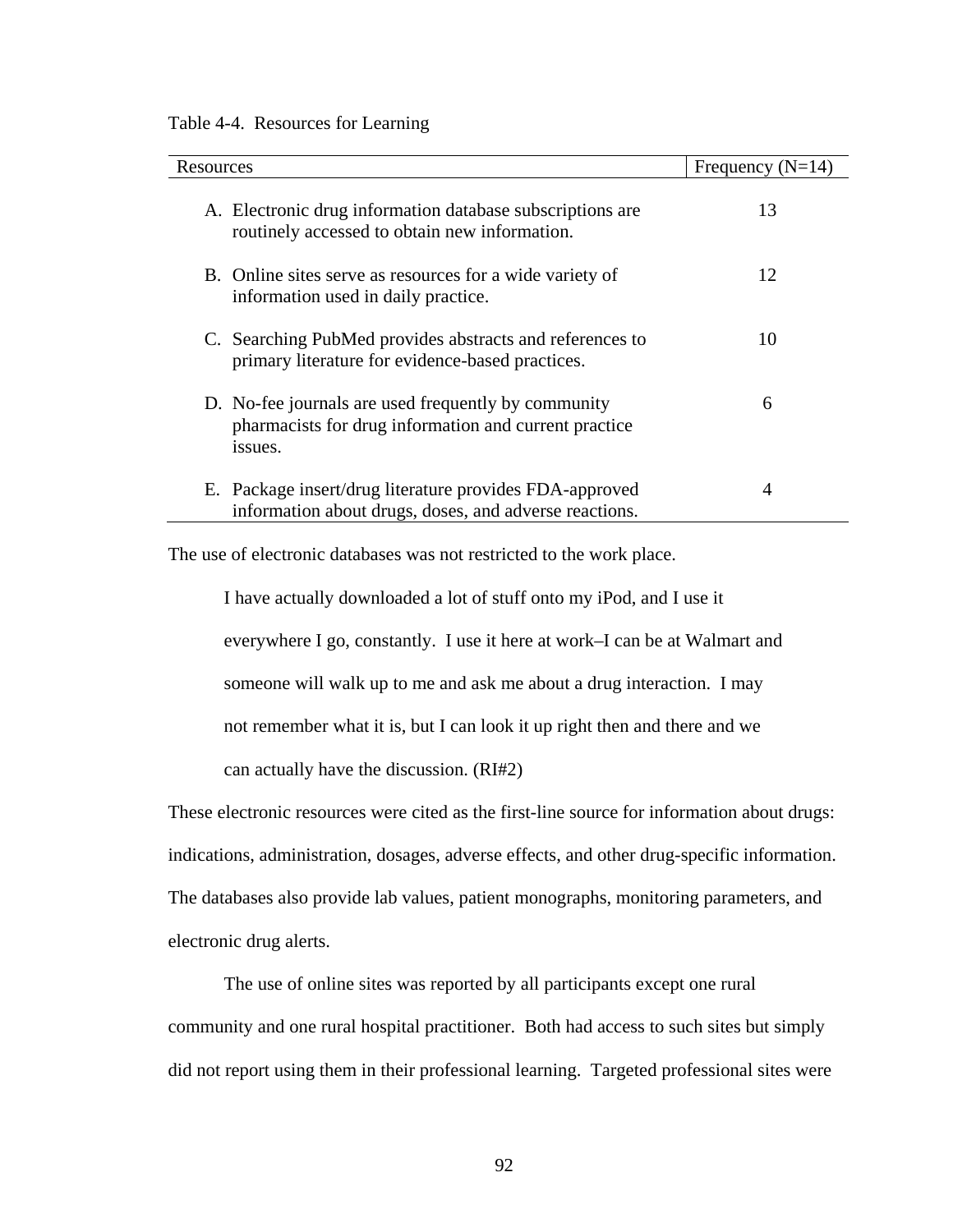accessed rather than using a search engine (for example,  $Google^{\circ}$ ) to gather information. Sites mentioned included the Center for Disease Control, National Institutes of Health, the University Health Sciences Library, professional association sites, and sites unique to specific practice needs (such as the New Mexico Immunization Program). Online sites are browsed for non-formal learning or are used to address specific problems.

The use of online sites requires an unrestricted Internet connection in the workplace. Community pharmacies use software systems to manage daily practice requirements for dispensing, record keeping, reimbursement, inventory, and other tasks. While software systems may be connected to a local, regional, or national network, none are connected to the open Internet. Independent community pharmacies have computers separate from the dispensing system that are used to openly access the Internet.

- o …so I went in the back and looked it up on the Internet. (UI#1)
- o "In fact, the [dispensing system] I work on does not have the capability [Internet access]. It's working on Internet phase 5.0 or  $6.0 - it's really antiquated. (RI#2)$

In contrast, the chain community pharmacist has access only to the dispensing system and company intranet resources in the dispensing workplace. Access to online sites is made outside of work. The lack of unrestricted, workplace Internet access in chain community pharmacies was the only noted difference found among the practice settings.

PubMed is a free database allowing access to the citations and abstracts within the U.S. National Library of Medicine. Links to full-text original biomedical articles are often available as well. The majority of participants reported using PubMed to access primary literature pertinent to a specific problem.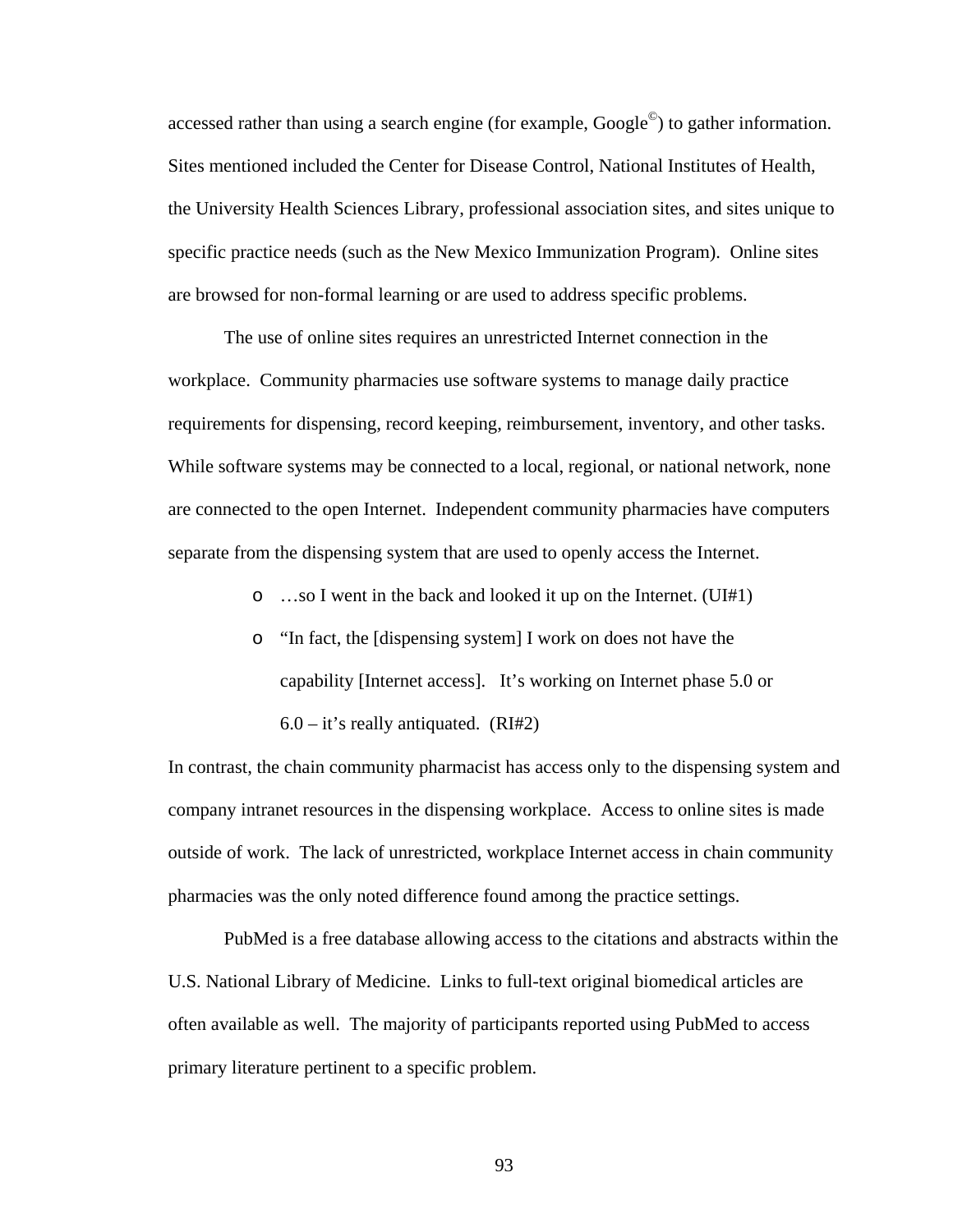Only community pharmacists, both independent and chain, reported using no-fee journals such as U.S. Pharmacist, Drug Topics, or Pharmacy Online*.* These journals, specifically targeted to community practitioners, provide summaries of recent primary literature, commentary about current pharmacy management issues, and regulatory updates. The time demands in community practice make these quick-reads an efficient resource for professional learning while providing links to the primary references.

A few participants reported using the package insert or other drug literature to learn about unfamiliar drugs. The insert contains FDA-approved information about dosage, contraindications, and adverse reactions useful in dispensing or counseling.

Interactions with others, teaching, non-formal learning, and the use of resources contribute to the process of acquiring professional learning. While each individual has personal preferences, all study participants reported professional learning from all four of the discussed themes.

#### **Research Question 2: Part I-Factors Promoting Professional Learning**

Factors that promote professional learning are individually unique. While individual traits and attributes were not the focus of participant interviews, recurrent constructs emerged in this study. It is recognized that these constructs are not discrete, measurable entities and, in fact, often overlap or merge with one another, blending in each individual professional persona. The constructs are represented as separate factors to better identify underlying traits. Subjective interpretation of participant statements contributing to professional learning is presented as factors in Table 4-5.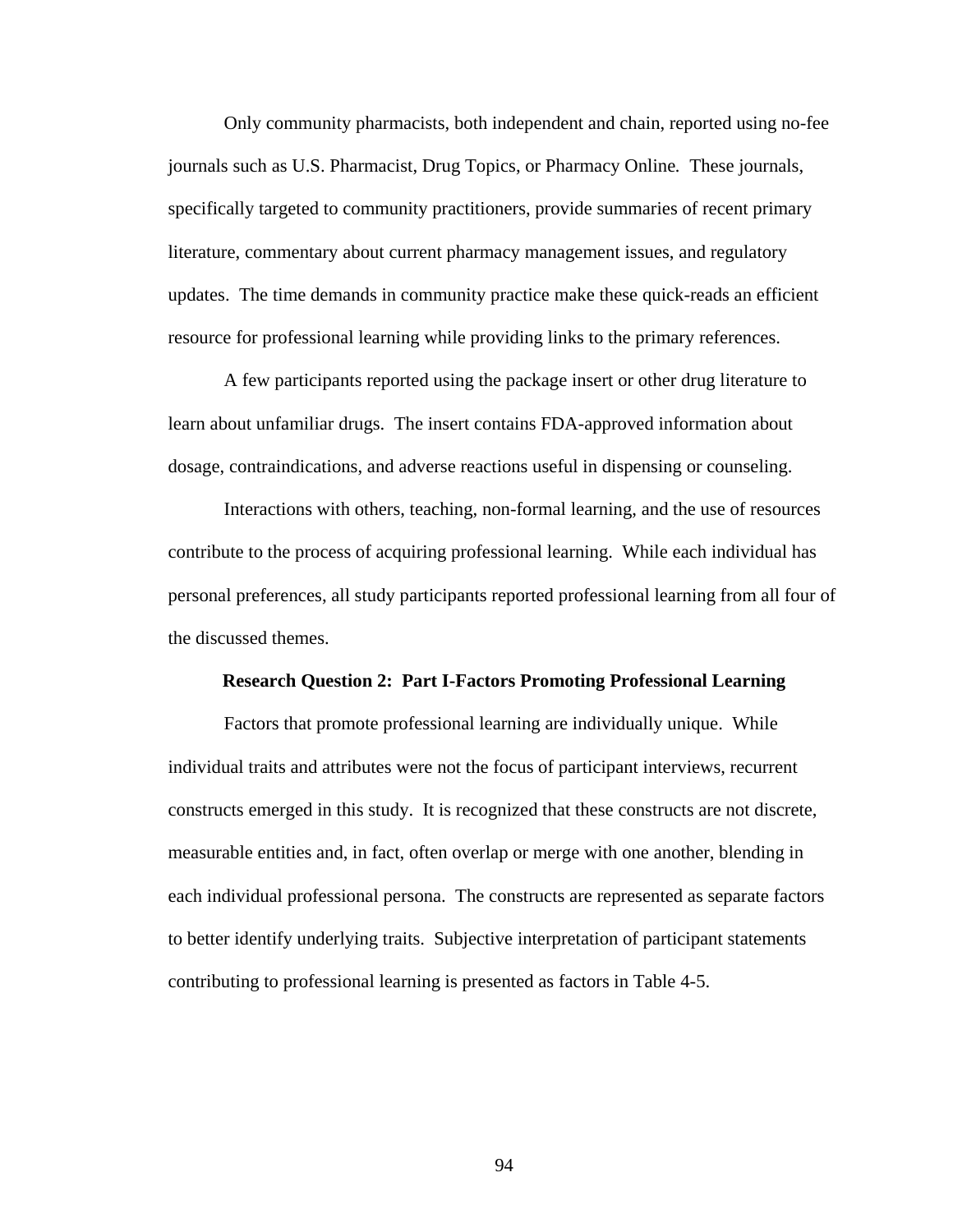| Factors |                                                                                                                                                               | Frequency $(N=14)$ |
|---------|---------------------------------------------------------------------------------------------------------------------------------------------------------------|--------------------|
|         | A. Professional pride and responsibility promote pharmacists<br>to stay current, be knowledgeable, and provide accurate,<br>verifiable information.           | 14                 |
|         | B. Reflection on past learning and self-assessment of current<br>knowledge helps pharmacists retain knowledge and<br>promotes acquisition of new information. | 11                 |
|         | C. Experience promotes professional learning as knowledge is<br>continually constructed.                                                                      | 9                  |
|         | D. Self-directed study and introspection are used to seek<br>solutions to more-complex problems.                                                              | 7                  |
|         | E. Creativity, exploration, and experimentation are used to<br>develop new techniques and find innovative solutions that<br>result in professional learning.  | 6                  |

Table 4-5. Factors Promoting Professional Learning

# **Professional Pride and Responsibility**

Each participant talked about professional responsibility as a personal need to stay current or up-to-date on drugs, trends, and procedures. It was important to each individual that patients receive the best possible care, the best treatments possible, and that physicians receive the most accurate and up to date information. Solutions to problems were routinely double-checked for accuracy and effectiveness. The reliability of the information given to providers and patients was a universal concern.

> o I wanted to have a finished product that could be transferable to the next person and something that was going to be practical, plus these were *my* patients. (UH#1)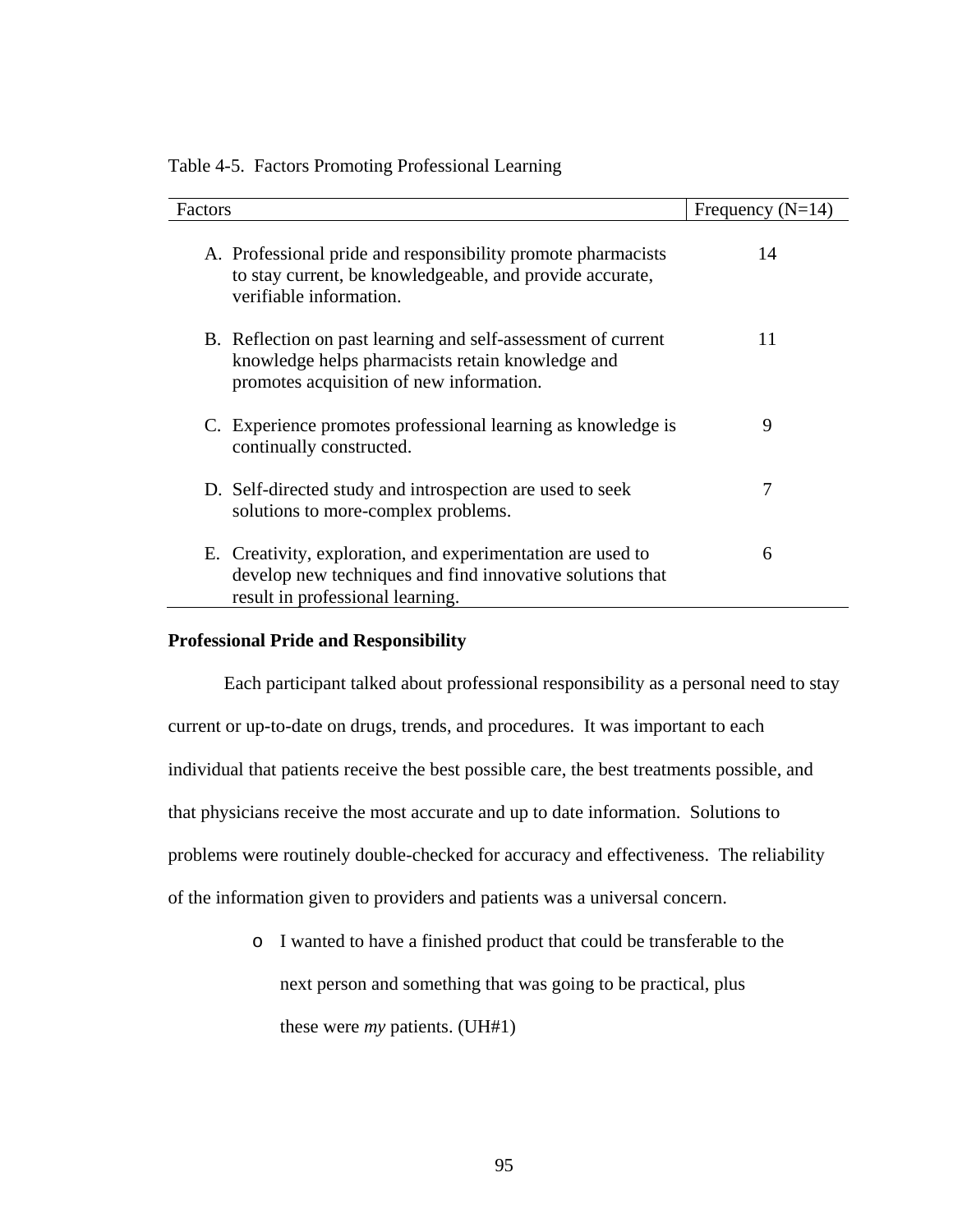- o They [providers] call us for topical before doing that we go to the book to see if it possible to do, is it effective to do? If it is, then we'll do it. (US#2)
- o It's really important to help clients sort the myths from facts. (US#2)
- o For me, it is more along the lines of being well prepared; I need to have the knowledge. (RH#2)
- o It's a continual process; you never know what you read today is going to help you tomorrow. (RI#2)
- o Every drug I dispense, I know all the basics and most of the nuances, but that is a responsibility that I have. (UI#1)
- o This is a lifelong learning career, and you really do your patients a disservice if you don't stay on top of it. (RS#1)
- o I like doing discharge counseling so that the patient doesn't end up back in here. (RH#1)
- o We need to stay on top of new trends and things because we are the defense when patients aren't doing well. (UH#2)
- o So much stuff is changing right now since they are learning more about vaccines and immunity. It triggers looking more in depth at what is going on. (UC#2)

Acquiring professional learning is a personal priority that is part of the professional responsibility of practicing pharmacists. Professional pride and responsibility appear to be major factors stimulating professional learning.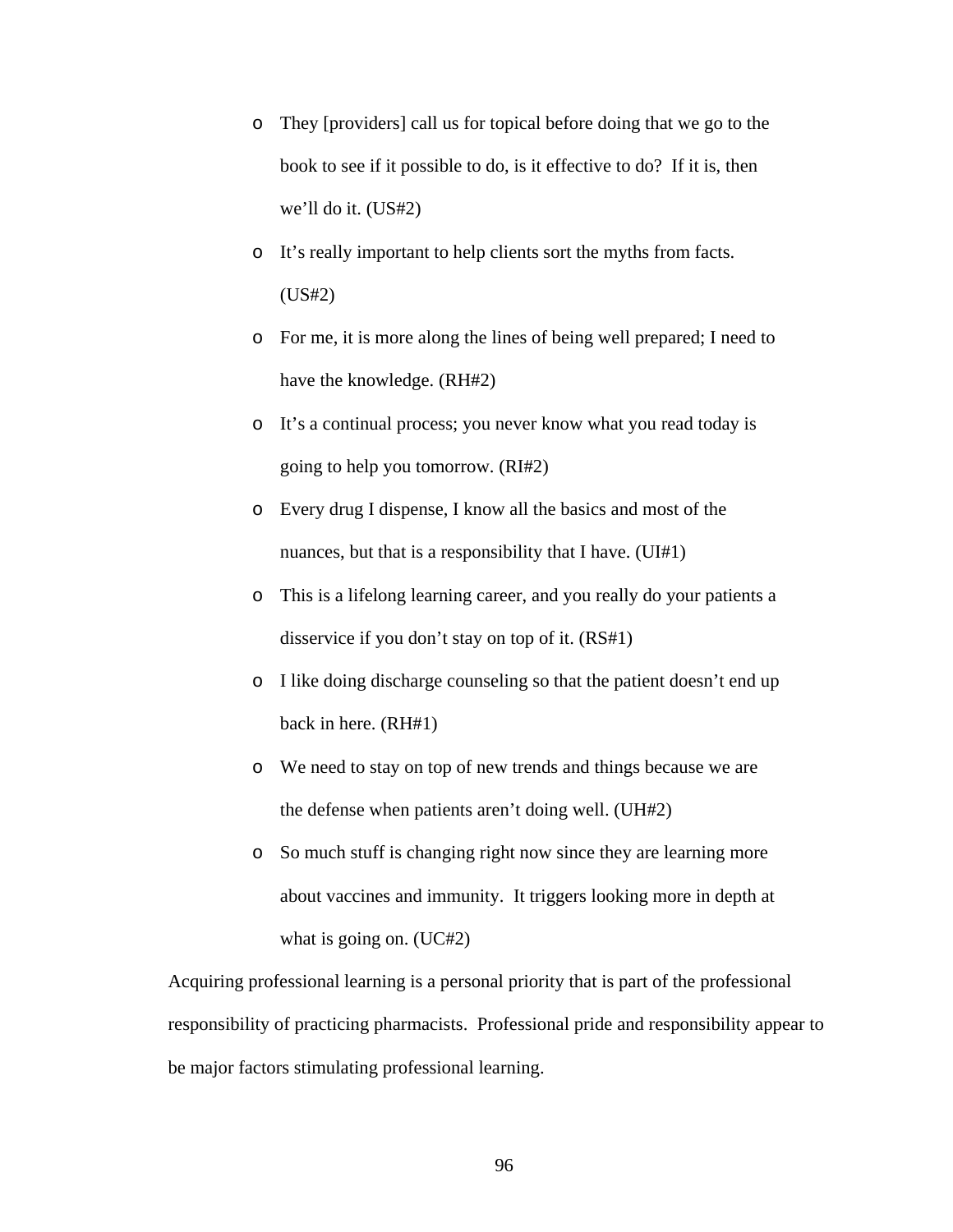## **Reflection and Self-Assessment**

The majority of participants reported that reflection on events helped to solidify their learning and allowed them to identify what else they needed to know or learn. Selfassessment was an ongoing process directing individuals to learn more about specific situations or to improve skills.

- o Problems come up that require deep thought. I find I keep working it over in my mind until I can get a solution. (RS#2)
- o I do a lot of reflection to try to make sure that I retain. You may only see the thing once, but six months from now there may be another guy come in who needs something similar and you will remember where you found it. (RI#2)
- o When you're in a busy pharmacy, you kind of know when you should go out and help a patient and take the extra minutes. That's something I don't want to hold back on. I feel I have gotten better at judging those situations, where I need to pull away and help the patient versus just saying it's over there. (UC#1)

Several participants discussed self-identification of developmental needs and the self-directed steps taken to reach a desired goal. As discussed in Rosenthal (2010), those who have developed the capacity to reflect on practice as needed to solve "messy" problems have continued to learn and expand upon their professional experience and expertise.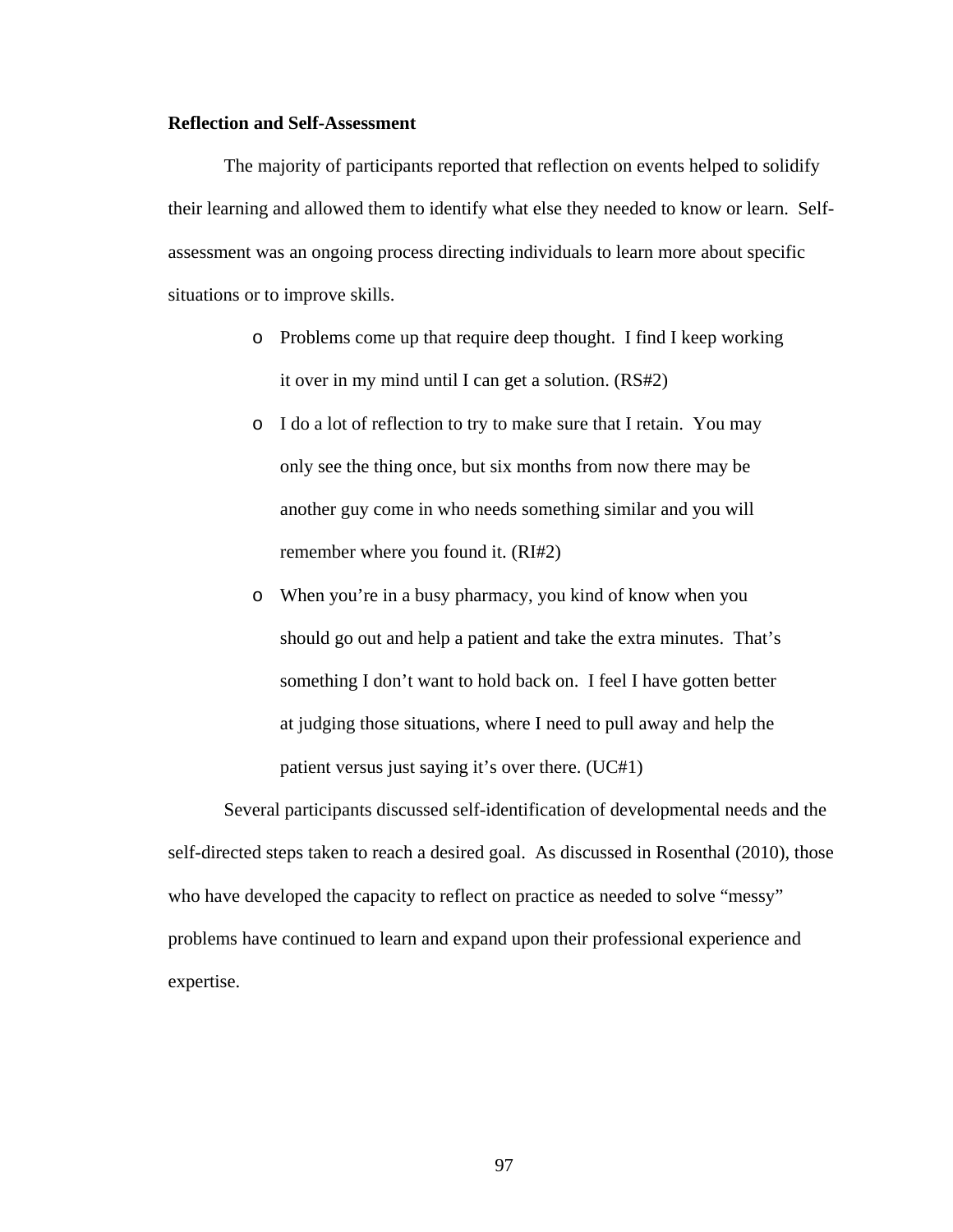# **Experience**

Experience was reported as part of professional learning by eight of the participants. Experience in problem-solving, finding resources, establishing networks, and increased acceptance of not knowing all the answers were reported as facilitating new professional learning. The more-experienced pharmacists were more comfortable in not knowing everything and in accepting the need to seek new information.

> It is not necessarily how much you know but that you know how to look it up. (RI#2)

The interview transcripts show that participants who have practiced five to 10 years had some difficulty in identifying and describing a significant learning event and were less able to articulate the process of acquiring professional learning. Interviews with these participants required considerable prompting and questioning. In contrast, those with more experience needed little prompting and were readily able to share their learning strategies and events.

Experience represents a developmental continuum in which professionals progress from novice to expert (Daley, 1999; Dreyfus &Dreyfus, 1980; Dreyfus, 2004). Those with more experience (experts) have developed more awareness of their own learning processes and can articulate how they learn and how they teach themselves. They approach problems with a holistic discrimination of the particular situation and use intuitive decision-making based on experience to develop solutions. The less experienced practitioners have not yet fully developed an understanding of their own learning processes. They approach problems from an analytic perspective and rely more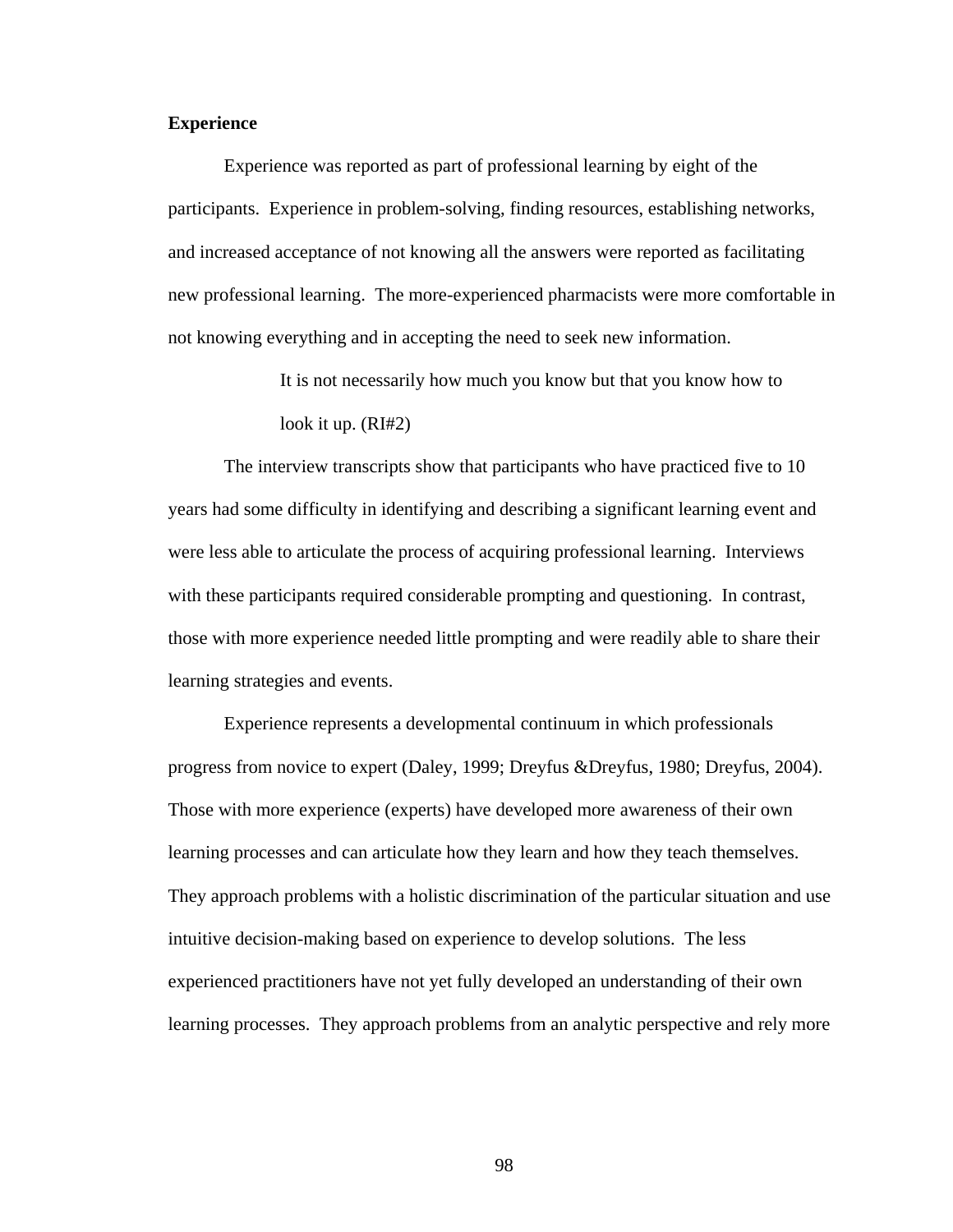on the knowledge and skills gained from formal instructional settings to guide decisionmaking.

## **Self-Directed Study**

In discussing significant learning events, participants shared long-term projects that required innovation and self-directed study to come up with solutions. An urban hospital pharmacist identified a need for more patient education in diabetes. While he had the clinical knowledge to share, he did not have experience in group instruction. He attended group classes at other institutions, completed training programs in group facilitation, addressed the logistics of space and time, and now offers group diabetes management classes on a regular basis.

A chain pharmacist received a study from the manufacturer of the shingles vaccine reporting an interaction with pneumonia vaccines. After reading the primary literature and review with experts, she initiated a change in protocol at her site but did not stop there. She initiated instruction in this interaction, adding it to statewide immunization training programs, placing alerts on state association sites, and sending notifications to other stores in the chain.

Patient requests to physicians for alternative forms of bioequivalent hormone therapy were passed to a rural independent pharmacist. This required him to revisit the basics of hormonal regulation and learn more about bioequivalent hormonal therapy, particularly when prepared in alternative dosage forms. The project included selfdirected reading, working with consultants, and attending seminars specific to compounding. The learning experience gave him the knowledge and skills to prepare and validate delivery of bioequivalent hormones in creams, lotions, or oils.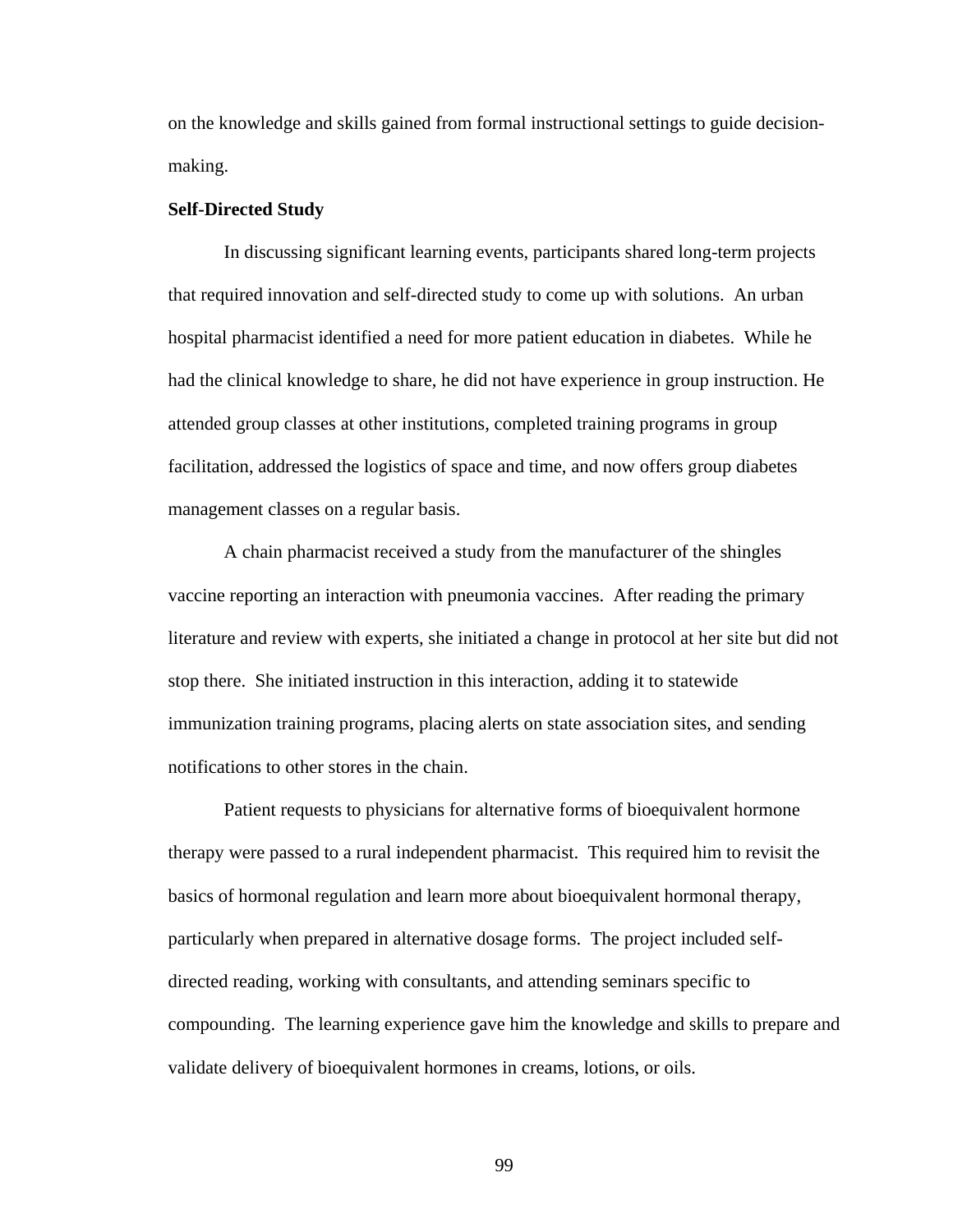Taking the initiative to address unique problems was reported as a self-fulfilling challenge that met unique patient needs. The outcomes were motivated by professional responsibility and achieved through self-directed study.

## **Creativity, exploration and experimentation**

About half of the participants reported learning by exploring what works, experimenting to find appropriate solutions, and using creative methods to facilitate patient care. A community pharmacist, discussing sulfa drugs and the need for forced fluids, instructs patients to drink at least two Tall Sips (32-ounce soft drink in convenience stores) daily instead of 64 ounces of fluids. The instructions creatively allow the patient to immediately focus on the amounts needed. Teaching a child to swallow a capsule also requires creativity – "Pretend your mom is coming and you're chewing gum--Gulp!" [RI#1]

Specific problems often require exploration for solutions. When asked about administering ciprofloxacin suspension through a G-tube, the pharmacist had to seek alternatives to provide suitable antibiotic therapy via the tube. Factors included patient antibiotic allergies, composition of the G-tube, alternative antibiotics, and bacterial resistance. Each aspect needed individual exploration before synthesizing a solution.

The compounders often experiment to develop useful alternative drug delivery methods. Issues of drug solubility and stability are key to developing new products that might better meet unique patient needs. The experimentation then needs to be validated for appropriate drug delivery.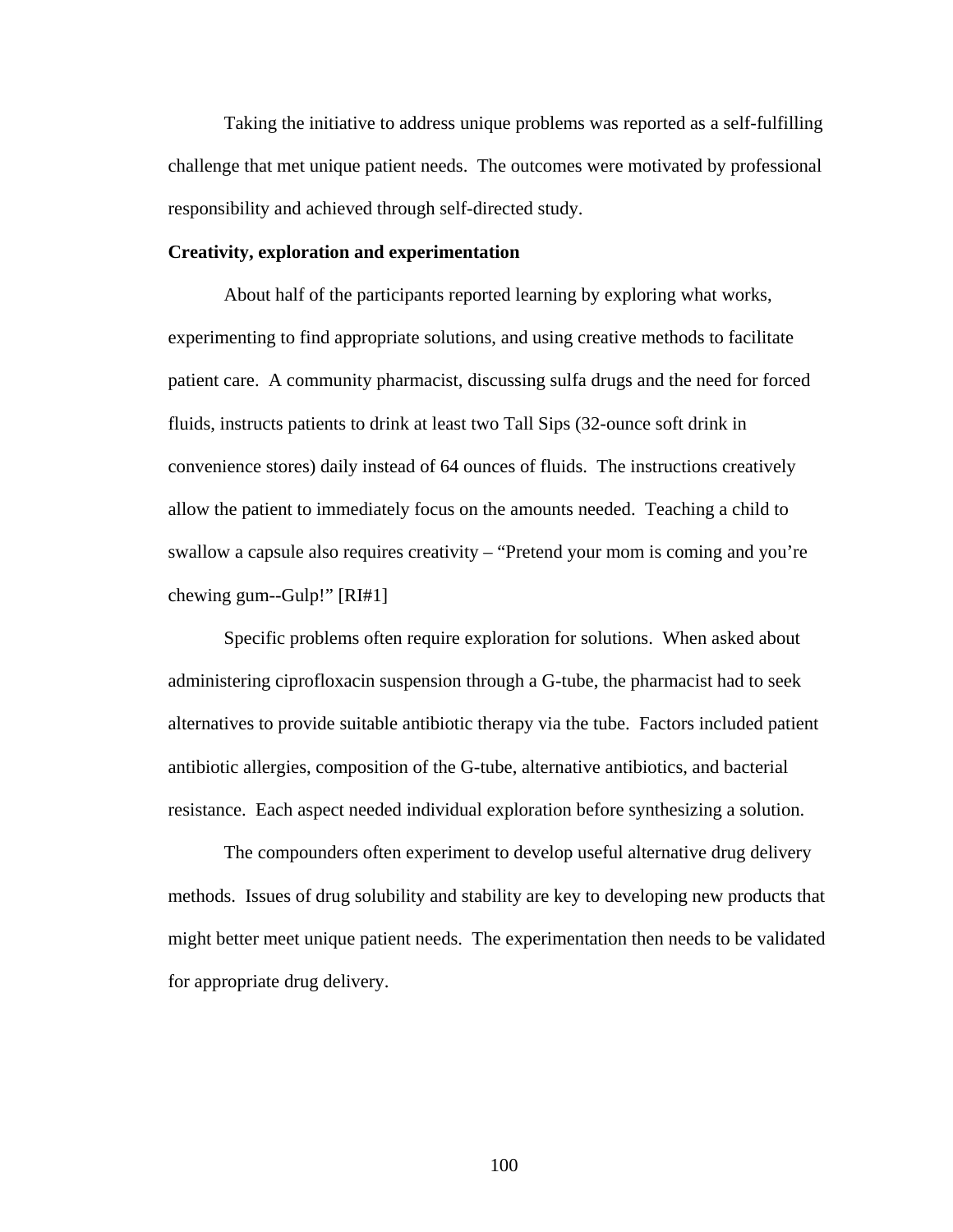Factors that contribute to pharmacist professional learning appear to be personally and professionally motivated without hesitation to "think outside the box." Initiative and willingness to take on a challenge are key components in acquiring professional learning.

#### **Research Question 2: Part II-Factors that Hinder Professional Learning**

Very few obstacles were reported that hindered the acquisition of professional learning. Three community pharmacists and one specialty pharmacist said time was sometimes a restriction for in-depth professional learning while at work.

If I am staffing, I find that learning tidbits can only be really small versus if I am in the clinic, I have a lot more time to learn a much broader range on that topic. Not to say that one is less helpful than the other, it is just two different types of learning. (UC#1)

A demand on personal time, such as family commitments, also was cited as an obstacle to learning more. It should be noted that all participants were able to actively pursue professional learning within their time constraints.

With the exception of two chain practitioners and one rural hospital pharmacist, all participants were supported with release time and at least some costs associated with attending external educational events. No participant suggested any obstacle that *prevented* (ital. not necessary) the acquisition of professional learning.

### **Summary**

Pharmacists acquire professional learning through continuous interactions with others as a normal part of their professional practice. These range from simple, easily answered questions to more prolonged and intensive learning activities. Social networking with other professionals often provides unintentional learning in a casual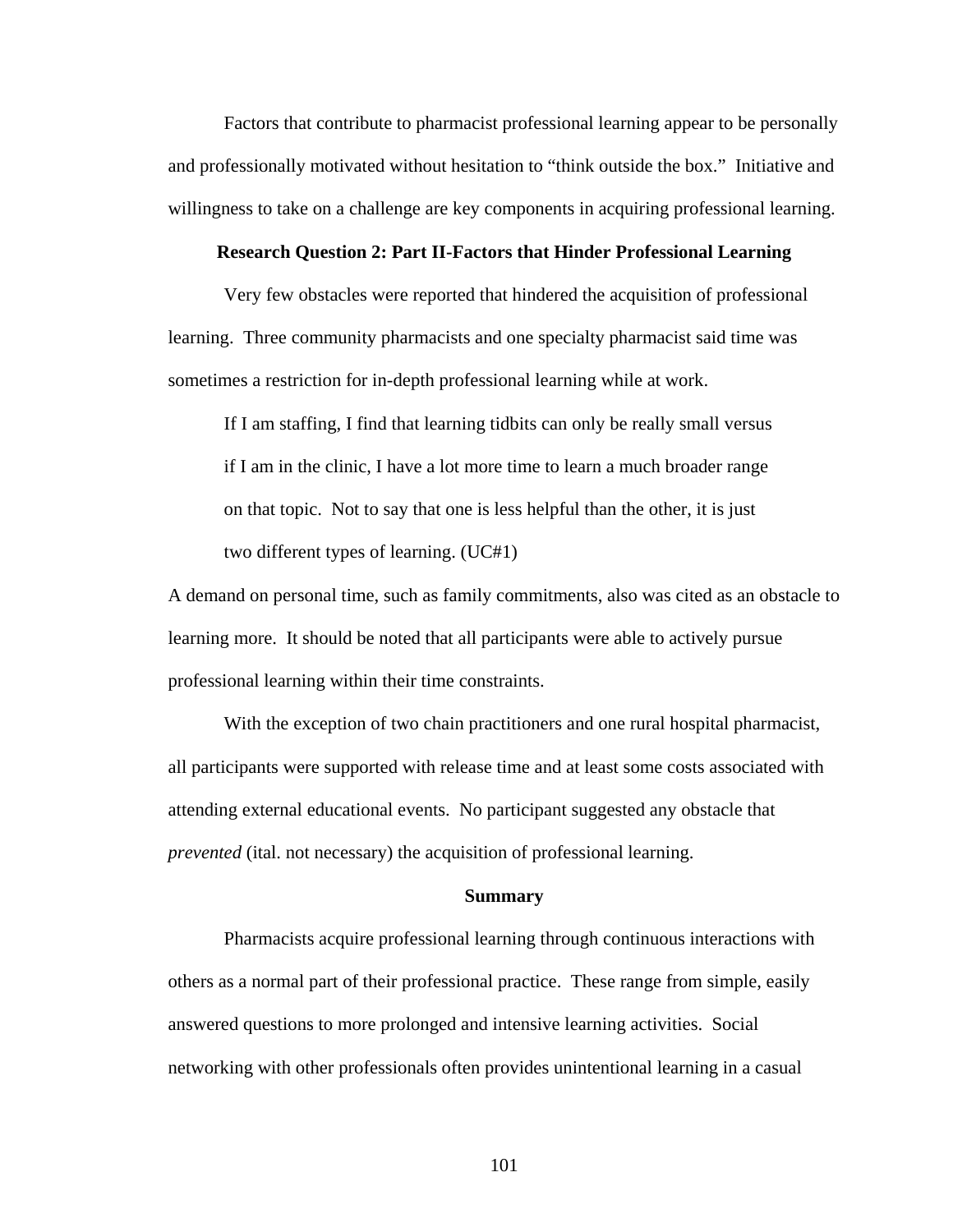setting. Mentors and consultants provide new information. Patient counseling, providing physician education, working with pharmacy students, and making professional presentations are activities that not only educate others but also require new learning in the process. While minor non-formal learning occurs with attendance at continuing education events, membership in professional organizations or attending seminars were reported to provide more effective learning. The most frequently reported resources were electronic drug information databases and online professional sites. While chain practitioners did not have workplace access to unrestricted Internet, no difference in access to, or availability of, resources was found based on practice setting or location.

Factors promoting professional learning include individual characteristics of professional pride and responsibility and reflection on past learning with self-assessment of learning needs. Experience contributes to professional learning as strategies and processes of learning are refined. Most participants reported self-directed study and introspection as factors in acquiring professional learning.

Only four participants commented on time as an obstacle in acquiring professional learning. This obstacle was presented more as an inconvenience than as a deterrent.

Chapter 5 will provide a discussion of these findings and consider the potential implications of the study findings in better defining how pharmacists acquire professional learning. The study limitations and potential significance of the findings for future research are also discussed.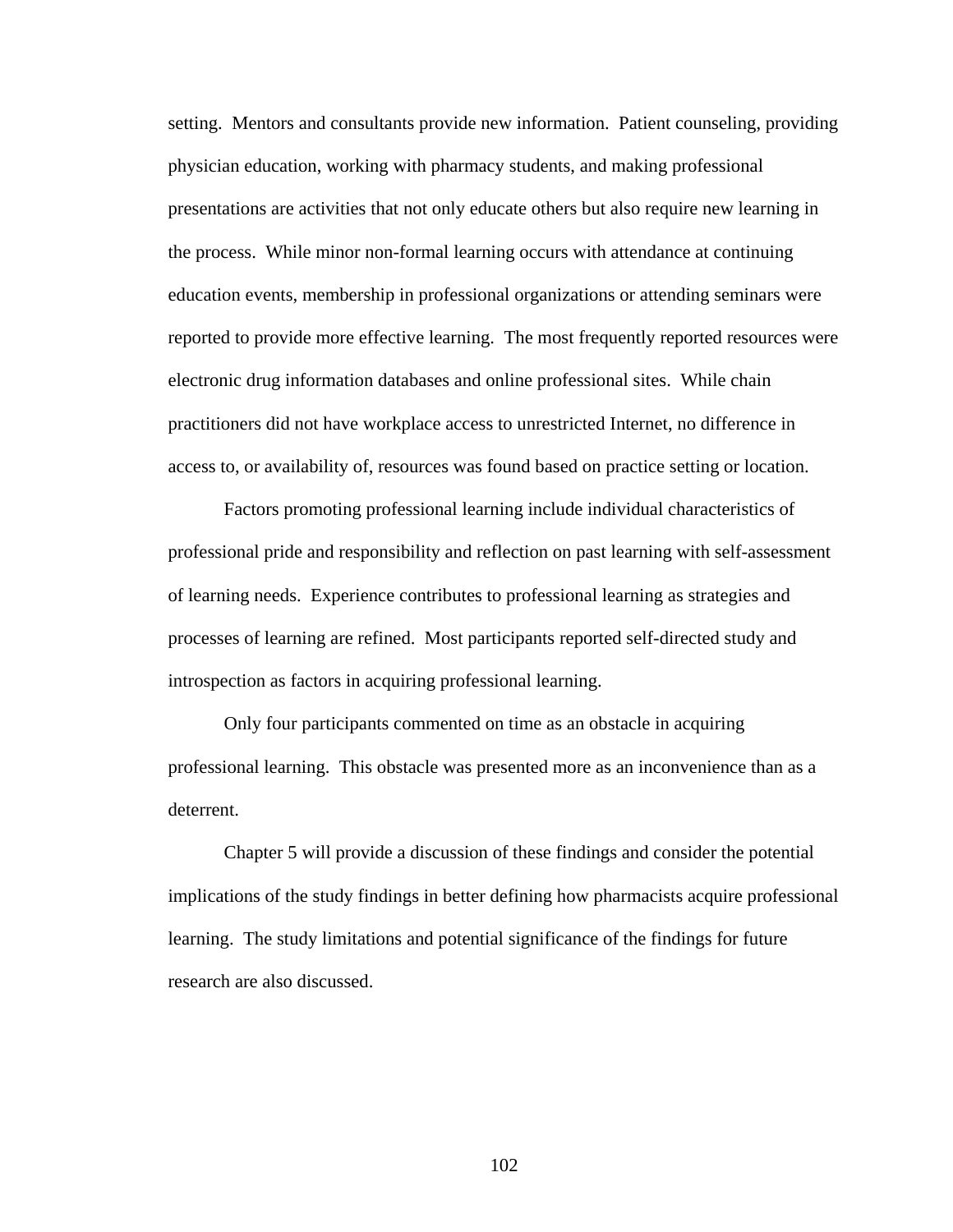# **CHAPTER FIVE SUMMARY, DISCUSSION and CONCLUSIONS**

## **Introduction to the Chapter**

This chapter presents a summary of the study, followed by a discussion of the findings presented in Chapter 4. The findings are organized to focus on the three elements theorized to promote professional learning in the Theoretical Model of Practice Change (Figure 1-1) presented in Chapter 1. The constructs or propositions used to provide focus to the research are linked to the data to confirm or deny support of the theory. The emergent constructs are compared to those in published literature. Limitations of this study and recommendations for future research are presented. A reflection on the research methods is offered to support the significance of the study. The chapter concludes with a discussion of potential implications for change as a result of the study. The primary products of this study are answers to the research questions and confirmation of the propositions.

#### **Summary of the Study**

The ongoing and rapid changes in healthcare require healthcare professionals to adopt a lifelong learning approach to maintain and improve their professional practice knowledge and skills. Current continuing education requirements are not effective in changing healthcare professional behavior. Since professional learning must precede any change in practice behavior, an understanding of professional learning is necessary to develop learning opportunities that will effectively impact professional performance (IOM, 2010). While considerable research has been conducted on physician learning, including the factors and processes that result in professional learning there is little research specific to how pharmacists learn.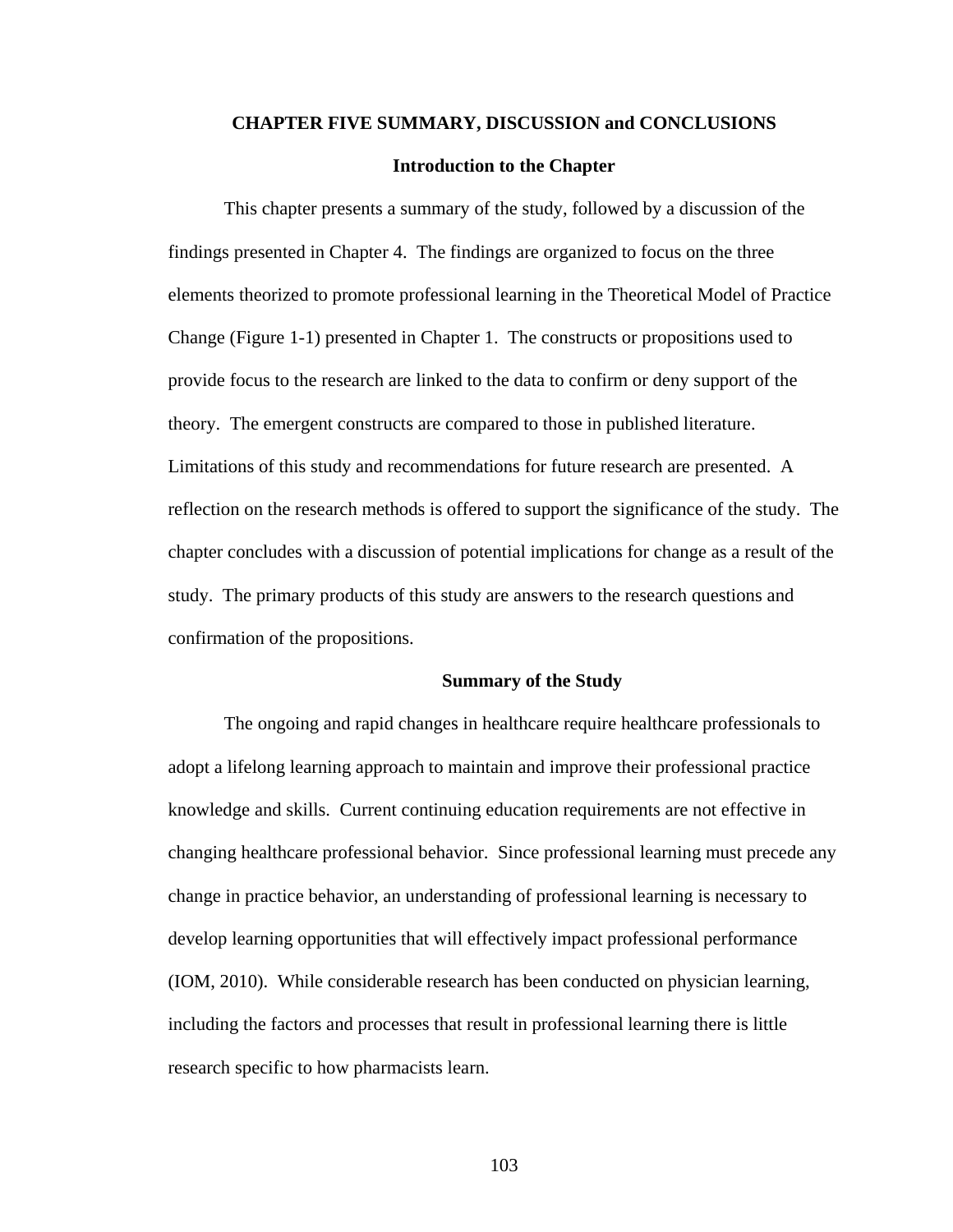The purpose of this study was to explore how pharmacists acquire professional learning and to identify factors that support or impede the pursuit of professional learning. The absence of research specific to pharmacist professional learning requires an exploration of relevant factors before quantitative investigation can begin. The study sought to answer two research questions:

- 1. How do practicing pharmacists acquire professional learning?
- 2. What factors promote or hinder professional learning in by practicing pharmacists?

To address these questions, a stratified purposeful sample of New Mexico pharmacists participated in semistructured interviews specific to constructs of professional learning. The participants represented three practice settings: community, hospital, and specialty practice in both rural and urban locations. A theoretical model of professional learning factors was tested using the process outlined by Eisenhardt (1989). Replication logic was used to compare the constructs evidenced in a single case with those found in other cases and to identify common factors used by pharmacists in acquiring professional learning and the factors that either promoted or hindered professional learning.

### **Summary of Findings for**

### **Research Question 1: Acquiring Professional Learning**

Participating pharmacists in all practice settings and locations had a myriad of paths that led to acquiring professional learning. A synthesis of information presented in the interviews identified four general areas that contributed to professional learning: (a) interactions with others, (b) teaching, (c) non-formal learning, and (d) resources. All 14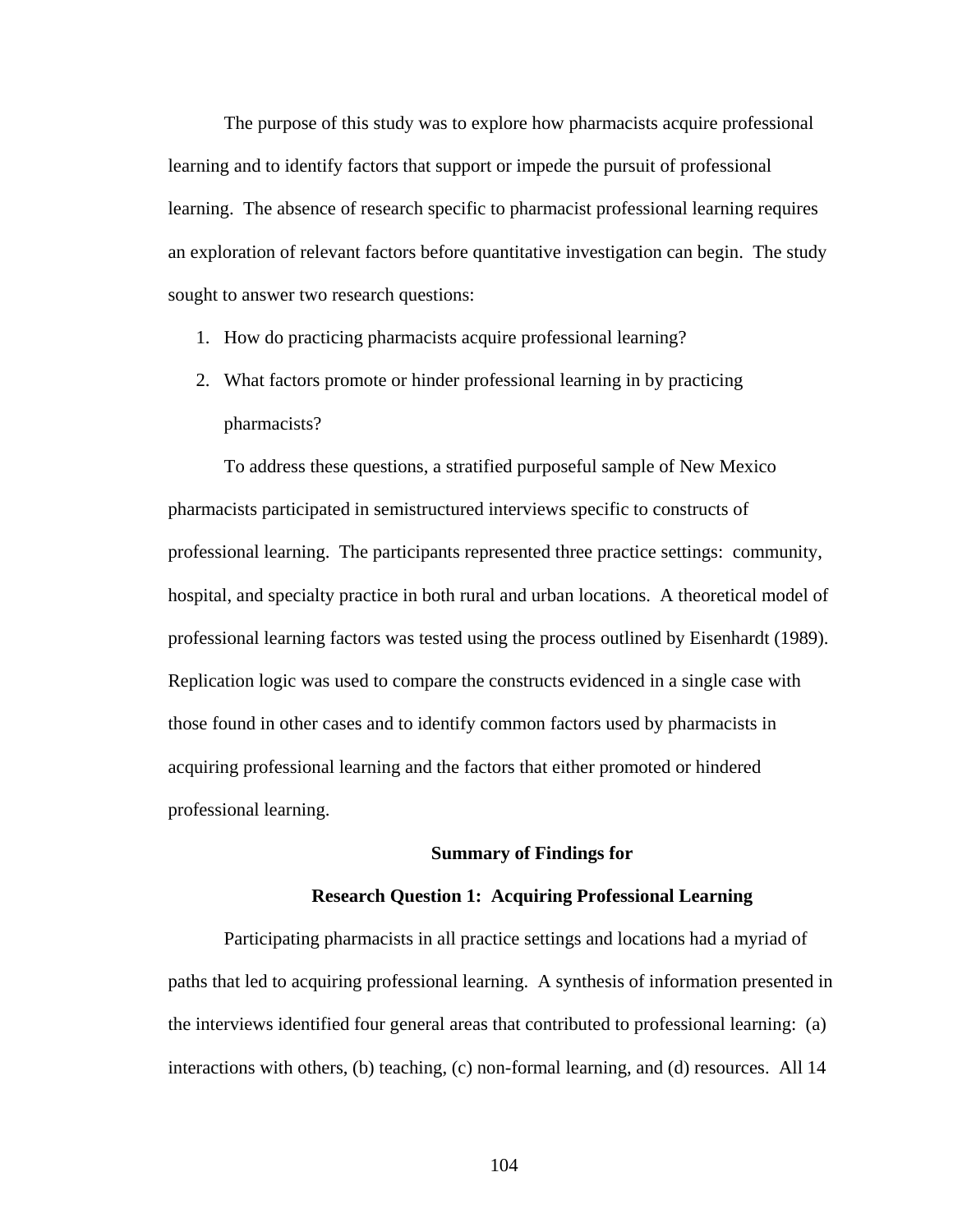participants acquired professional learning from each of the four areas. The data show that each pharmacist acquired professional learning in similar ways, with no obvious difference in practice settings and no noted differences between rural and urban practice sites.

The data generated from pharmacist interviews support the theoretical model of practice change presented in Chapter 1 (Figure 1-1). Three element—resources, environment and individual factors— were theorized to support professional learning. The first two are presented here.

## **Resources**

Resources are readily available to all pharmacists. The use of electronic drug information databases as well as bibliographical sources such as PubMed provides pharmacists with sufficient resources to acquire professional learning. While professional association memberships can be costly, all participants belonged to at least one professional organization and some to as many as seven. Cost was not mentioned as a deterrent to acquiring professional learning. Participation in continuing education activities was reported by all. Three pharmacists did not receive financial support or paid release time to attend continuing education events; however, only one (rural hospital) complained of the cost and use of personal leave. Overall, resources specific to learning needs were found to be readily available, accessible, and in sufficient scope and extent to meet learning needs.

The resources used for learning by pharmacists appear to parallel those reported for physicians. The literature specific to physician learning resources reviewed in Chapter 2 (Table 2-4) closely matches the findings of this study, with the exception of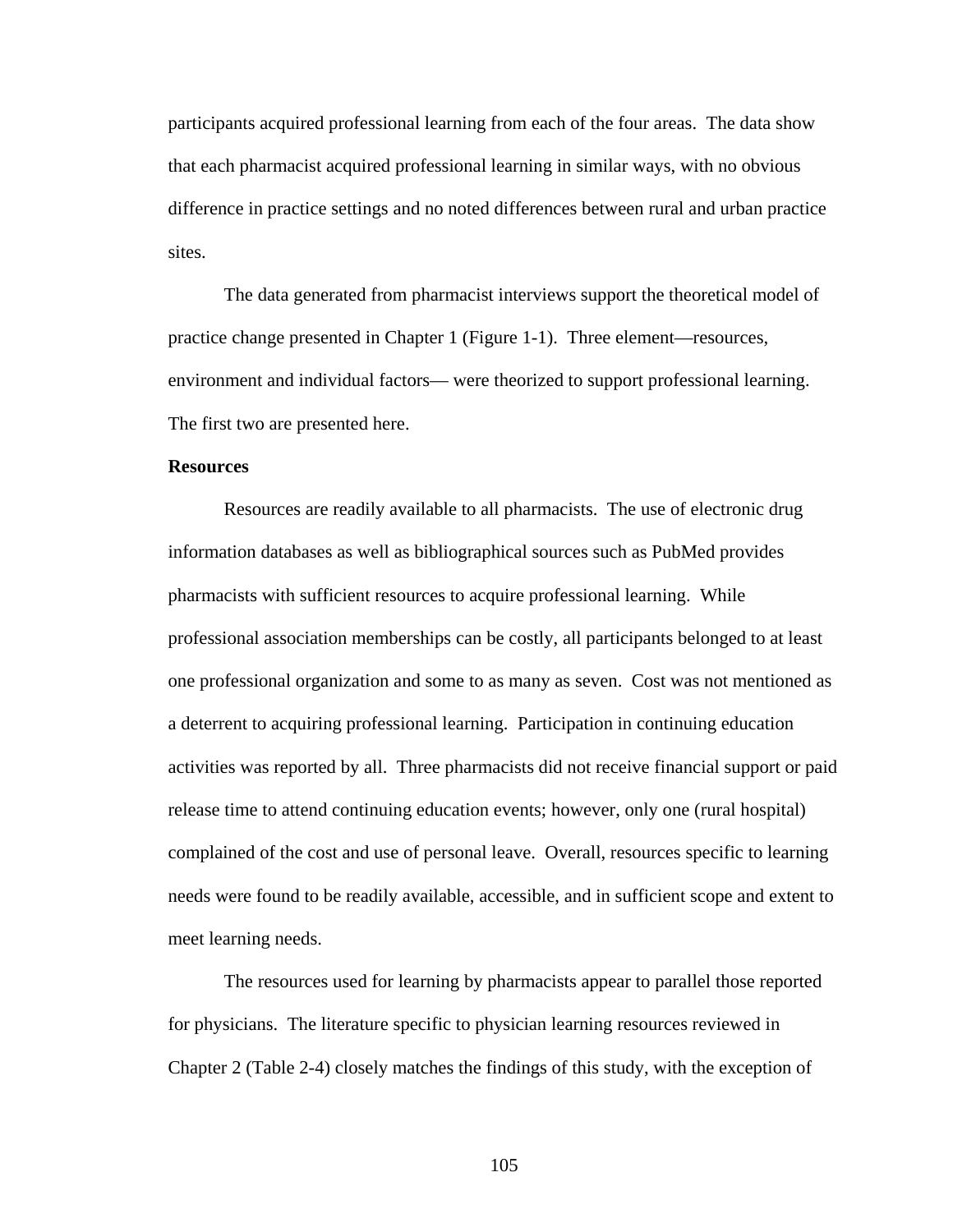learning from teaching. Like physicians, pharmacists use electronic databases, primary literature, professional association sites, and interactions with others to acquire professional learning in a manner similar to that of physicians. Because physician training and education must be accredited by the American Council on Graduate Medical Education (ACGME), unlike pharmacists, general-practice physicians have limited teaching opportunities.

Extensive amounts of research are devoted to investigating the effectiveness of formal continuing education activities in an effort to document that formal continuing education is actually professional learning. While continuing education was discussed by participants in this study, there is no evidence that continuing education, in and of itself, was considered professional learning. Participants reported that continuing-education activities provided isolated facts useful in their practice or triggered a learning event; however, no participants discussed an isolated continuing-education activity as professional learning that resulted in a change in behavior, attitude, or practice. This study supports the work of others, maintaining that formal continuing education interventions cannot be considered professional learning (Fletcher, et al., 2007; Institute of Medicine, 2001, 2010; Swankin, et al., 2006).

## **Environment**

The practice setting (community, hospital, or specialty) did not influence efforts to acquire professional learning. All participants reported interactions with others, teaching, non-formal learning, and the use of resources as contributing to professional learning. While most participants reported use of online sites and electronic drug information databases as learning resources, some differences existed in the specific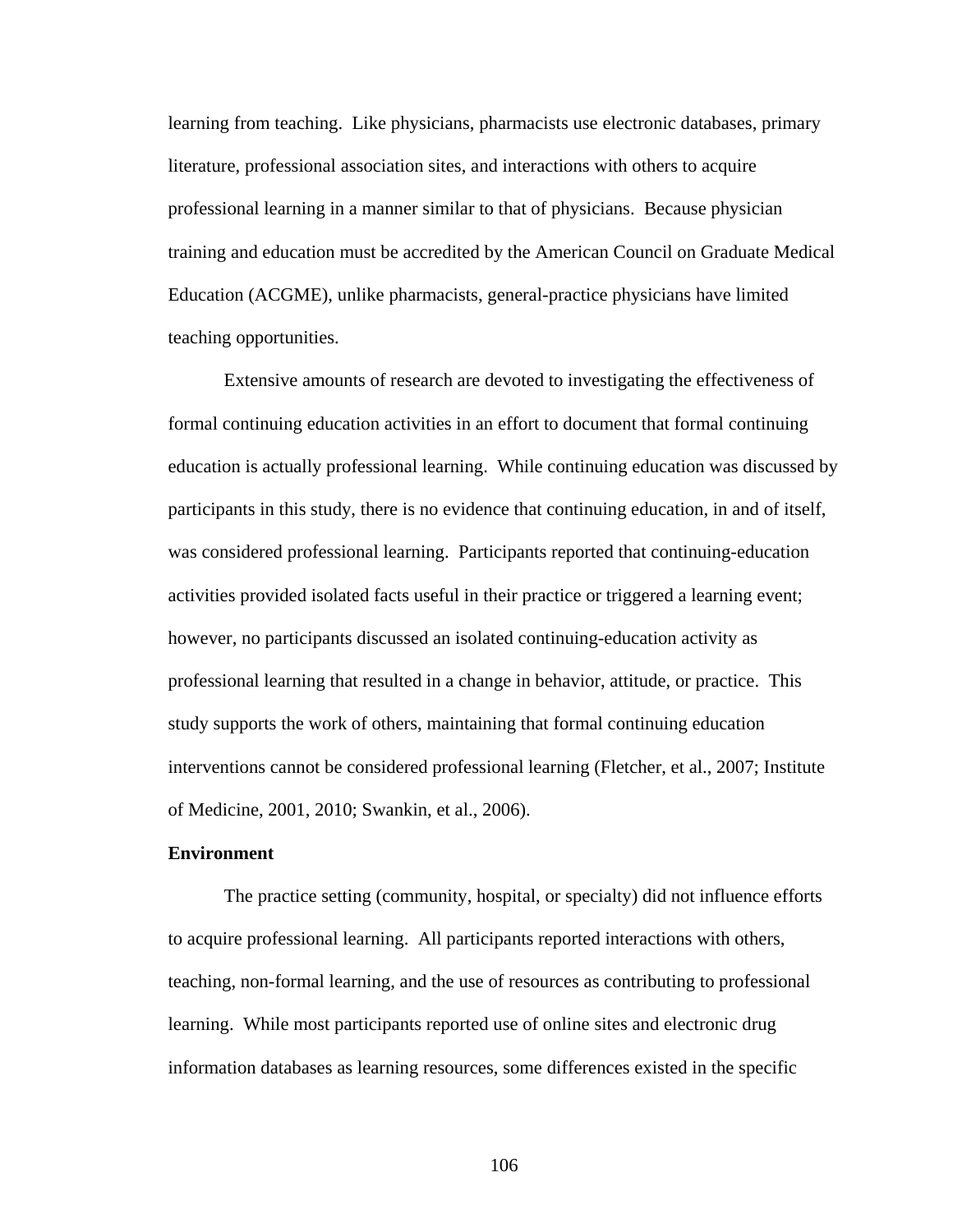resources used within practice settings. Specialists were more likely to use online professional association services than were community or hospital practitioners. Electronic drug information database subscriptions varied by practice setting. Community pharmacists were more likely to use Facts and Comparisons or Clinical Pharmacology, while hospital pharmacists reported using Micromedex or Lexicomp. This might be explained by differences in database content or configuration, or by the applicability of a source to a specific practice setting. Community pharmacists reported use of no-fee journals targeted specifically for the community pharmacist (e.g., U.S. Pharmacist). These subscriptions provide not only information on drugs and drug use, but also law, technology, and practice management applicable to community pharmacy practice and not necessarily relevant to other practice settings.

Because each practice setting provides services to a specific patient population, the use of different resources is logical. A hospital pharmacist needs information on lab values and the administration of intravenous medications to critically ill patients. A community pharmacy serves ambulatory patients who use prescribed medications in unsupervised situations. The specialist provides long-term medication management services to patients with complex health conditions. The resources selected support the learning needs of the individual's practice.

The only difference attributable to a practice setting was access to unrestricted Internet in the workplace. All community pharmacies routinely use computerized systems that are restricted to dispensing activities. For security reasons, these dispensing systems are not connected to the open Internet. Independent community pharmacies reported using a second, non-dispensing system to access the open Internet. Chain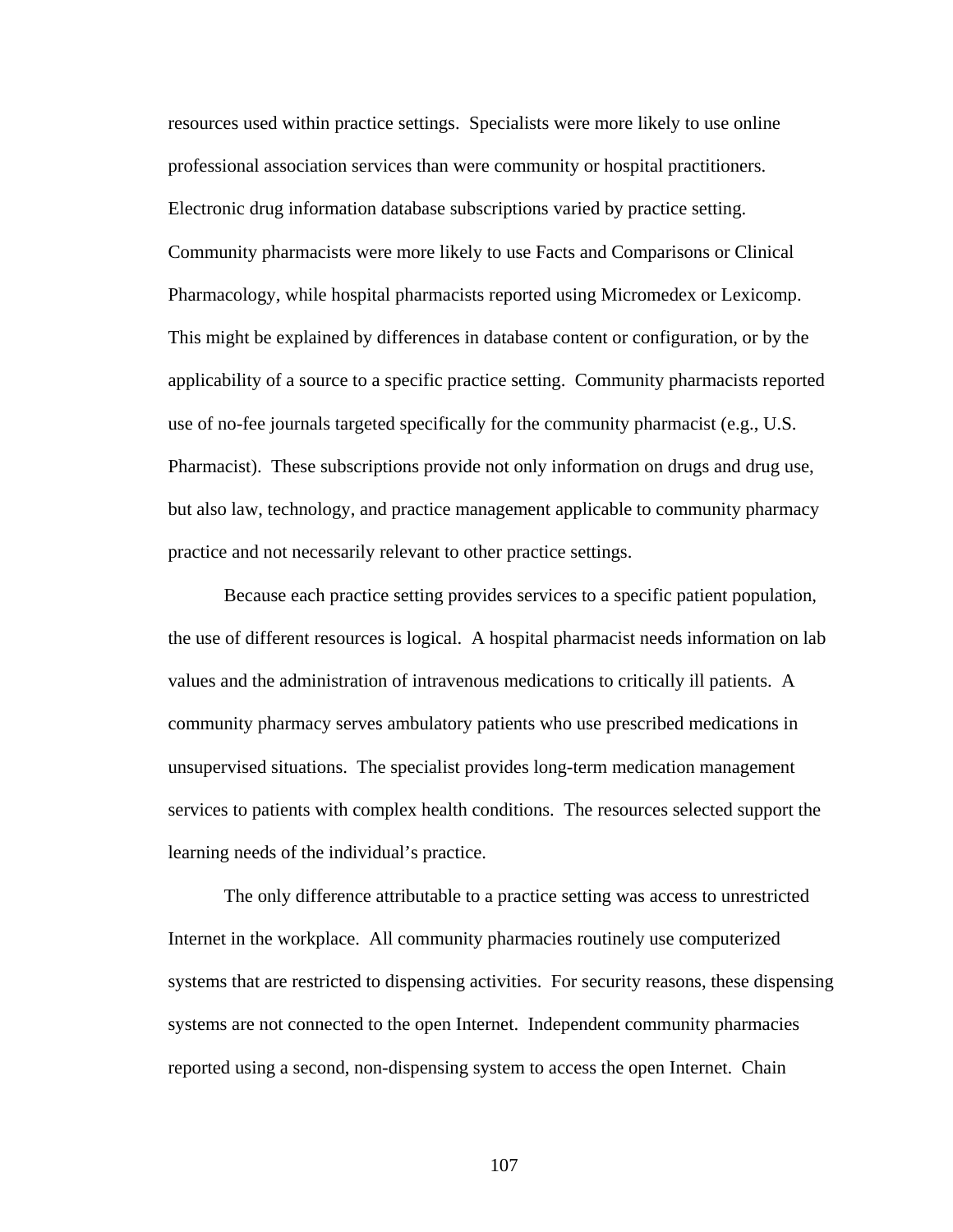pharmacies do not have secondary systems available; consequently, pharmacists in chain settings do not have open Internet access in the workplace.

Community pharmacists reported that time was a challenge to acquiring learning in the workplace. The time restriction did not prevent learning but rather reduced the opportunity to learn. Participants reported time issues to be more of an annoyance than an obstacle that prevented acquiring professional learning.

The location of practice, rural or urban, did not influence how pharmacists acquired professional learning. While the widespread availability of the Internet provides equal access to resources, the rural practitioner may have fewer opportunities to participate in teaching and education activities. This subtle difference might be more evident in a larger study.

While the participants in the study considered environmental factors of time and Internet access as inconveniences, neither was reported as an impediment to their professional learning. However, the participants do not represent the general population of pharmacists. Some pharmacists choose to not pursue professional learning, using environmental factors as convenient excuses to avoid engaging in any learning beyond that required for relicensure (Nimmo & Holland, 2000). Environmental factors, whether real or perceived, most likely impact a large percentage of practicing pharmacists and should be investigated in more detail.

## **Summary of Findings for**

## **Research Question 2: Factors Promoting or Hindering Professional Learning**

The third element in the theoretical model is individual factors. These factors promote learning when in evidence and hinder learning when absent (Burke & Hutchins,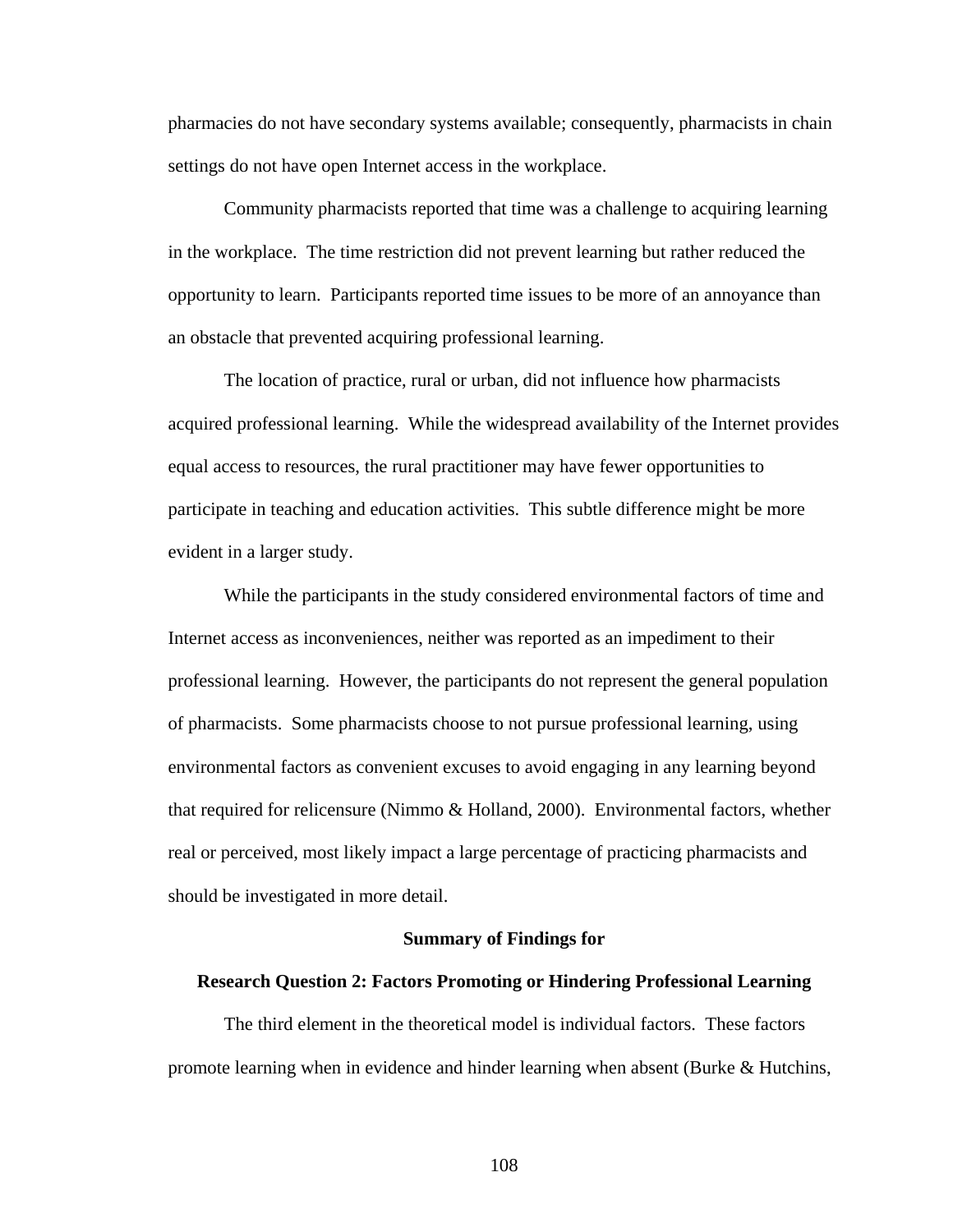2007). Constructs such as attitude, motivation, internalized values, and personality are difficult to detect and impossible to measure in an interview. Subjective interpretations of interview transcripts were used in the analysis.

The analyses showed that all participants exhibited traits of professional responsibility and pride in what they were doing, personifying "…those whose constant effort to learn leads them to ever more refined conception and execution of their responsibilities…" (Houle, 1980). All showed a strong sense of responsibility, conscientiousness, practicality, and logic in their approaches to professional practice as well as to professional learning. Personal motivation was evident from references to the efforts made to stay current in practice, seeking solutions to unique problems and participation in professional organizations (Nimmo & Holland, 1999b).

The development of professional experience was obvious, especially with pharmacists with more than 10 years of practice. These pharmacists could immediately relate a significant learning event and readily discuss issues involved with professional learning. It was apparent that reflection and self-assessment were ongoing aspects of their professional practice. In contrast, the four practitioners with less than 10 years of experience had more difficulty in presenting a learning event and were more uncomfortable talking about learning. This coincides with research in how professionals learn (Daley, 1999; Dreyfus &Dreyfus, 1980; Dreyfus, 2004). Experts, those with more experience, have a more well-developed awareness of their learning processes, can articulate how they learn and have developed strategies that facilitate their learning. They know how to learn from their daily practice and use their experiences to construct a knowledge base in the context of their practice.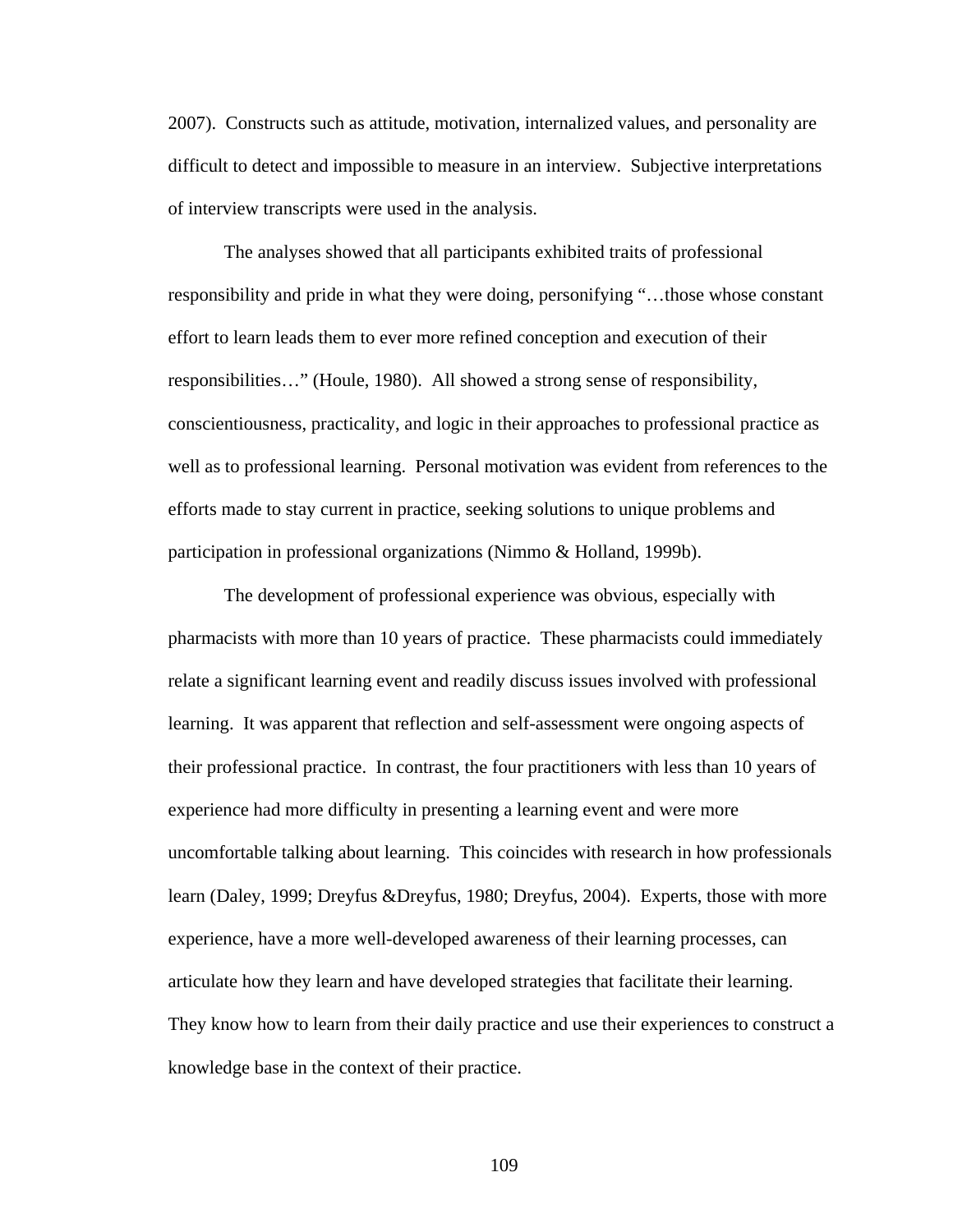Self-directed learning was evident in all discussions. All practitioners identified and addressed problems as they became apparent, seeking additional information as needed. More experienced pharmacists used past learning to build new learning. At least half of the interviews support Garrison's (1997) model of self-directed learning. He states that self-directed learning must include accepting responsibility to construct meaning and cognitive monitoring of the learning process itself. Participants reported motivation to begin learning and to stay on task, reflecting acceptance of learner responsibility and learner control. Self-management was evidenced with goal setting and use of resources. Self-monitoring allowed learners to plan and modify thinking according to the task.

Only one factor was mentioned as a deterrent to professional learning in the workplace. Three community pharmacists and one specialist mentioned the demands of practice. It is unlikely that time demands prevented learning because all were able to relate many instances of professional learning. It is more likely that time restrictions prevented them from learning to the extent they would prefer.

Sufficient evidence was presented in the interviews to infer that the participants exhibited most, if not all, of the individual factors listed in the theoretical model. The purposeful sample used in this study sought practitioners who were likely to validate the individual traits necessary for successful professional learning. It should be noted that the participants do not represent the general population of pharmacists and are more likely to be the exception in how pharmacists acquire professional learning.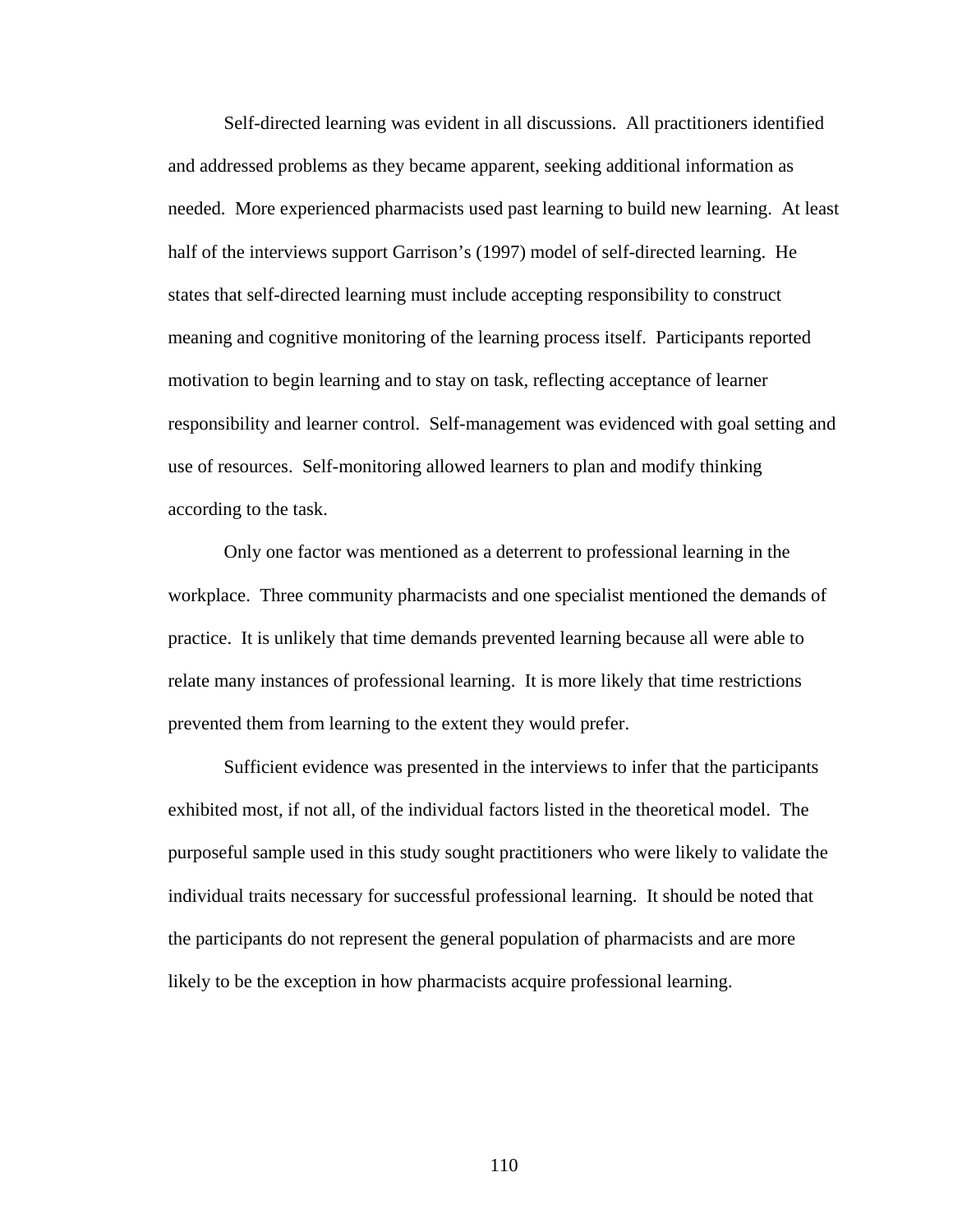# **Theory Building from the Study**

This exploratory study has provided unique information useful in developing further research on how pharmacists acquire professional learning. The constructs or propositions used to provide focus and structure to the research process can now be linked to theoretical model of practice change presented in Chapter 1. The model is reproduced below for the reader's convenience.



Figure 1-1. Theoretical Model of Practice Change

Data derived from replication logic provides empirical evidence to support or refute the propositions. Just as a distinct laboratory experiment can be repeated to confirm (replicate) the results, multiple case studies provide replication of the constructs found in individual cases and allow basic constructs to become more focused, guiding the development of new research (Baxter & Jack, 2008; Eisenhardt, 1989; Eisenhardt & Graebner, 2007; Yin, 2009). The propositions used in this study are linked to the theoretical model to summarize the study results. A brief discussion of how a particular construct might be used in future research is also presented.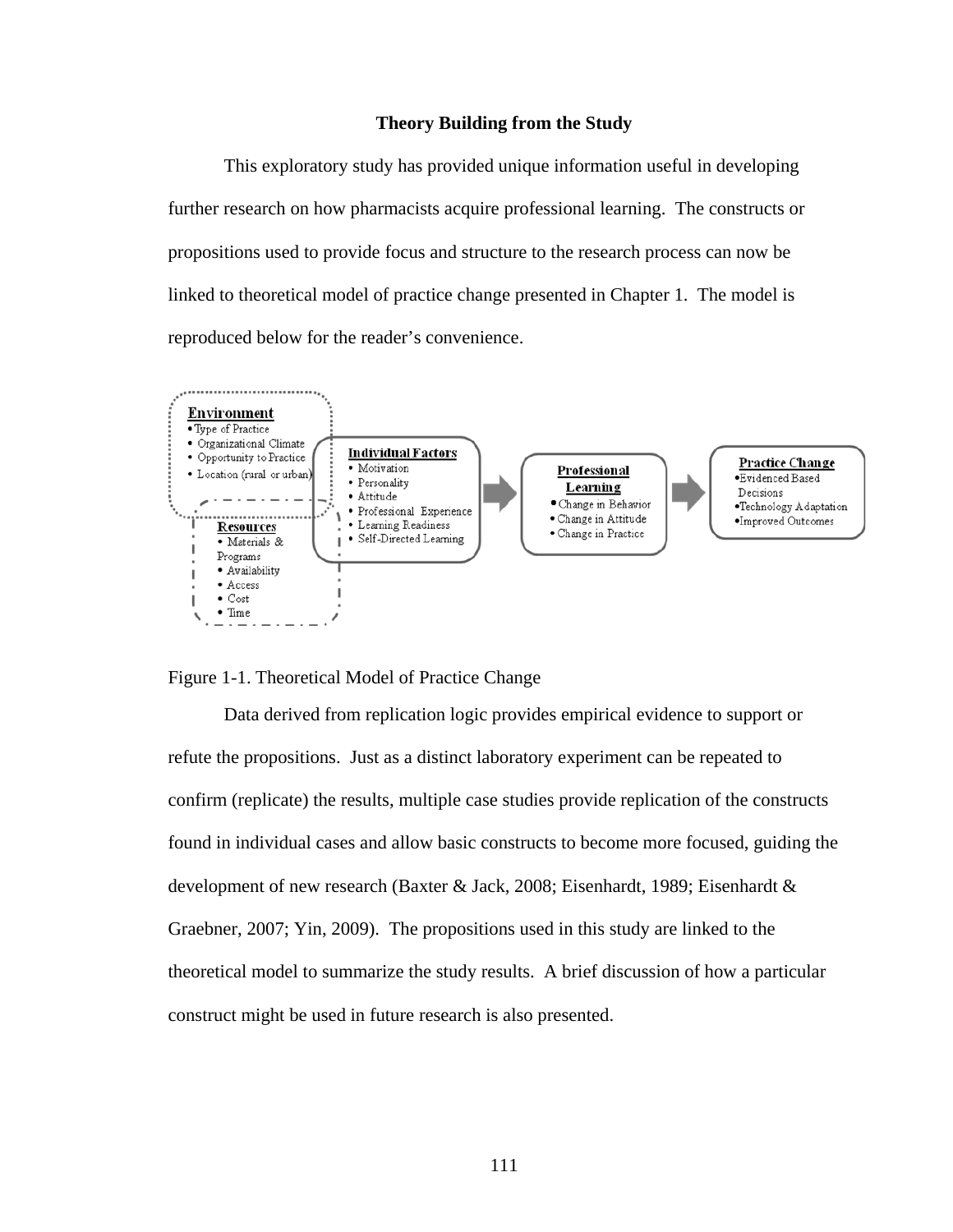# **Proposition 1: Pharmacists must have ready access to appropriate resources to obtain professional learning***.*

Proposition 1 is supported by the study. Electronic drug information databases, professional association subscriptions, and PubMed provide ready availability to suitable references and resources. Pharmacists in this study had ready access to abundant resources. Computer technology has eliminated differences in resource availability as a function of practice location. It is likely that all pharmacists have access to appropriate resources.

This data supports the reviewed literature on physician information-seeking behavior. Although the databases used are different, the learning resources used during informal learning are comparable between pharmacists and physicians. The literature can be used to construct more detailed investigation in future research. Suggestions for future research include individual preferences in resources, individual competency in information literacy, and how individuals manage knowledge.

# **Proposition 2: Pharmacist practice setting, location, or organizational climate influence professional learning.**

Proposition 2 is *not* completely supported by the study. No differences in professional learning could be attributed to the practice setting (community, hospital, or specialty practice) or to the practice location (rural or urban). The similarity in available resources and individual traits appeared to negate the influences of environmental factors. Community practitioners reported that time to learn during work hours was limited, suggesting that the community practitioner may learn in smaller units than in other practice settings.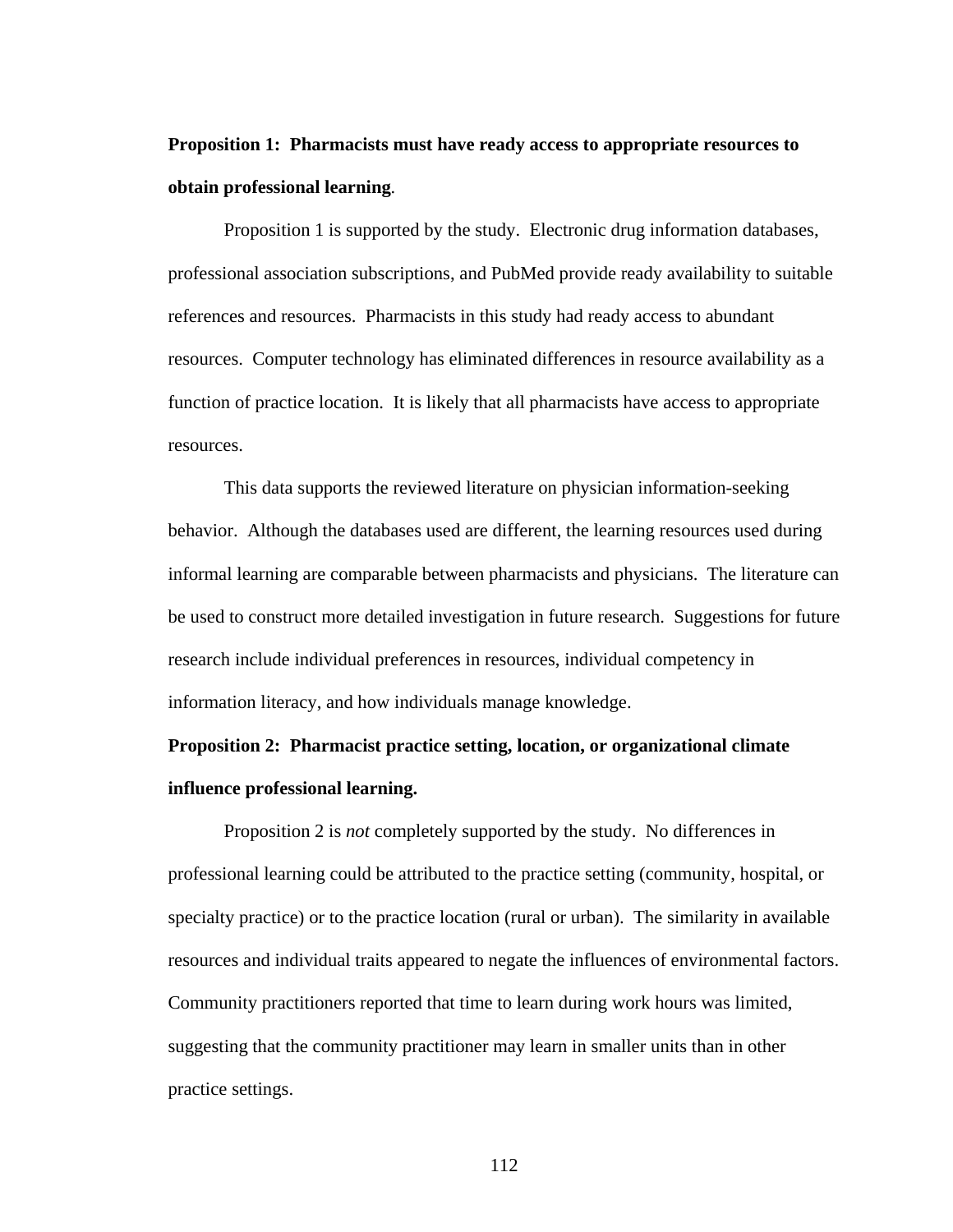It is anticipated that the more global population of pharmacists would consider environment to be a larger factor in professional learning than did the study participants. Organizational climate may be perceived as influencing professional learning in all practice settings and locations by those who maintain that work-related learning should occur at work during work hours. Additional research is needed to better support or refute this proposition because the results of this study were not able to do so.

## **Proposition 3: Pharmacists self-identify professional learning needs***.*

Proposition 3 is supported by the study. All study participants were able to selfidentify learning needs and considered this ability to be a professional responsibility of practicing pharmacists. There was no need for prompting or direction from others to identify a situation in which new knowledge or skills are needed. Study participants reported meeting unique problems with innovative solutions motivated by professional responsibility developed through self-directed study. Additional research to better identify the type and extent of professional learning needs is suggested.

# **Proposition 4: Pharmacists' motivation in pursuing professional learning is complex and a result of multiple factors.**

Proposition 4 is supported by the study. Participants presented many factors that motivated their pursuit of professional learning. A desire to prepare an alternative dosage form, to improve patient outcomes, to meet an unaddressed need, to solve a challenging problem, and personal and professional pride were cited as motivators, often occurring simultaneously. While the study group provided evidence of willingness and desire to acquire new knowledge and skills, there was no discussion of instances in which there was no motivation to seek new information. Future research should include investigation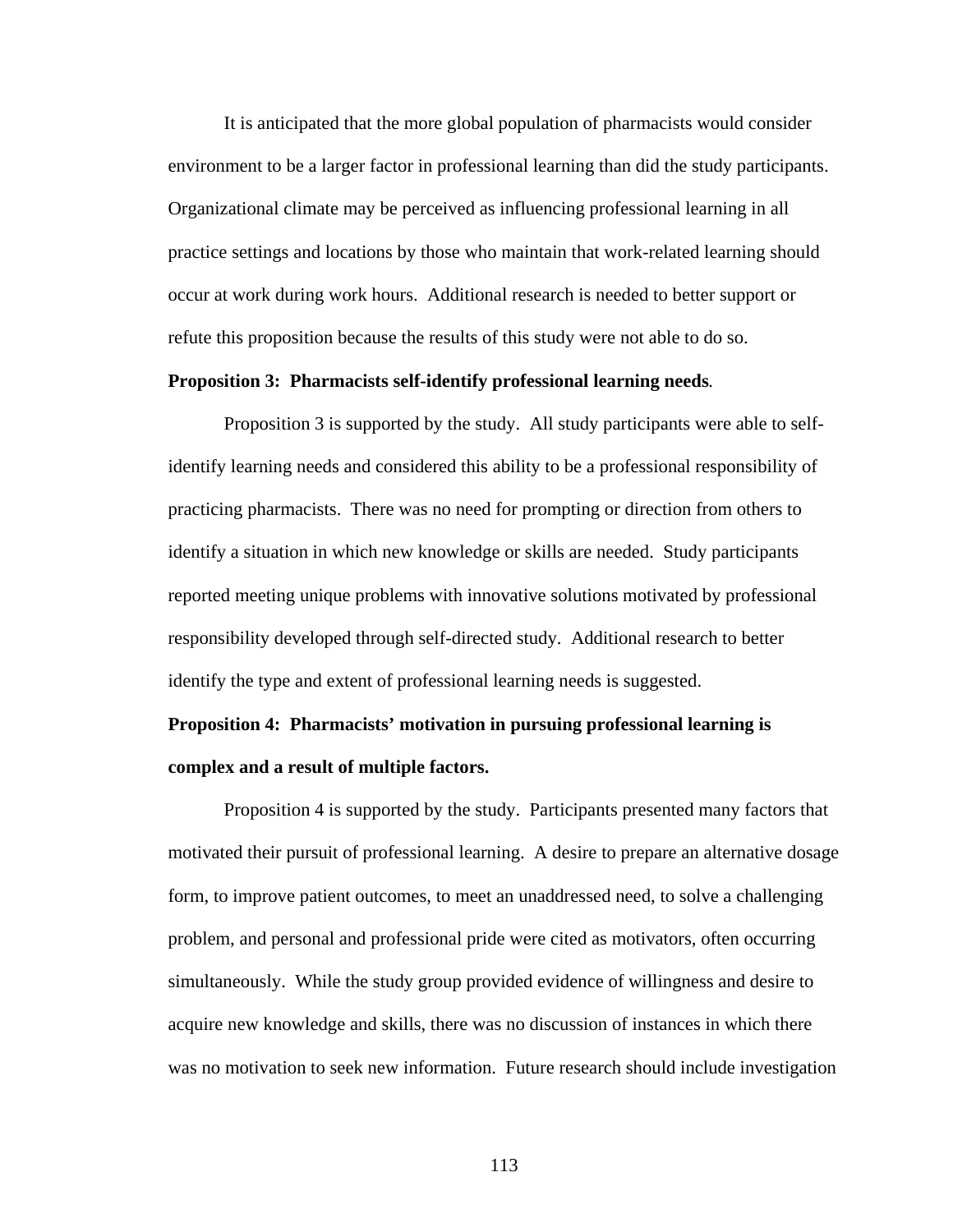of instances in which solutions to a problem were *not* pursued to gain more insight into learning motivation.

# **Proposition 5: Pharmacist professional learning occurs as a result of a specific and short-term event or as more general and long-term learning.**

Proposition 5 was supported by the study. Professional learning was stimulated by a specific problem (e.g., a patient question) or a more general problem (e.g., development of a diabetes education program). The stimulus for learning events was often as a specific question such as, "Will St. John's wort interfere with my heart drugs?" The resultant learning events were equally short, such as a review of relevant drug information. Most participants also reported incidents that required more in-depth learning before a solution could be developed. An example of this is the reported protocol development for ilbutilide. As has been reported in physician learning research, learning events vary in time and intensity. A more detailed catalog of events and corresponding learning activities would provide a better understanding of the type of professional learning activity that best meets the needs of practicing pharmacists.

# **Proposition 6: Pharmacist professional learning causes a change in behavior, attitude, or practice.**

Proposition 6 was supported by the study. A change in behavior, attitude, or practice is the outcome of authentic professional learning (Webster-Wright, 2009). While specific changes in attitude or behavior are difficult to document, one can assume that such changes must occur to result in a change in practice. The performance of activities and tasks that comprise professional practice are inseparable from attitudes and behaviors. A change in behavior occurs with experience as the practitioner becomes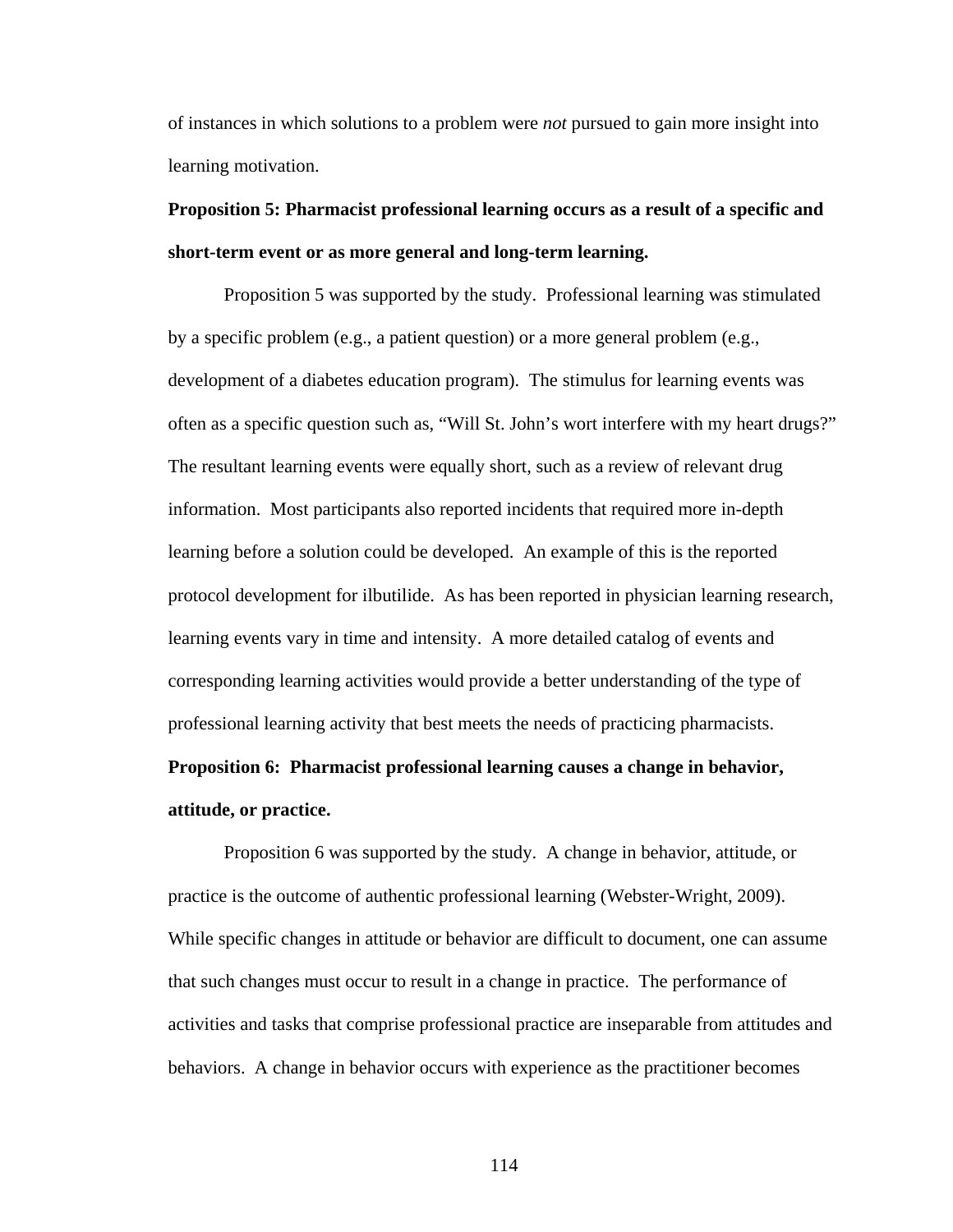more comfortable with seeking new knowledge and more skilled at using resources. Attitude also changes with experience, as the new practitioner becomes more confident in self-initiated learning. Change in practice was evident from many reports of professional learning. Changing a protocol, developing an alternative drug formulation, and altering recommendations for drug use are examples of practice change initiated by professional learning.

A key finding of this study is that professional learning occurs as a direct result of professional practice and as an indirect result of resources, environment, and individual factors. Future research should focus on the specifics that drive professional learning and clearly identify factors that block pharmacists from acquiring professional learning.

# **Proposition 7: Pharmacists accept the responsibility for being self-directed, lifelong learners and take personal responsibility for developing their own learning goals.**

Proposition 7 is supported by the study. The participants openly discussed the value of ongoing, lifelong learning, and their stories support the personal responsibility taken to acquire successful new learning. The interview guide included the question, "How do you know when you have learned enough?" The question was intended to define the point at which the learner stopped looking for additional knowledge in a *specific* learning situation. The results were surprising in that each participant interpreted the question as applicable to their approach to professional practice.

The unanimous response to this question was a resounding, "Never!" This provides insight into the approach to professional learning: Pharmacists recognize that professional learning is an ongoing process and an inherent part of their daily practice. A community pharmacist stated: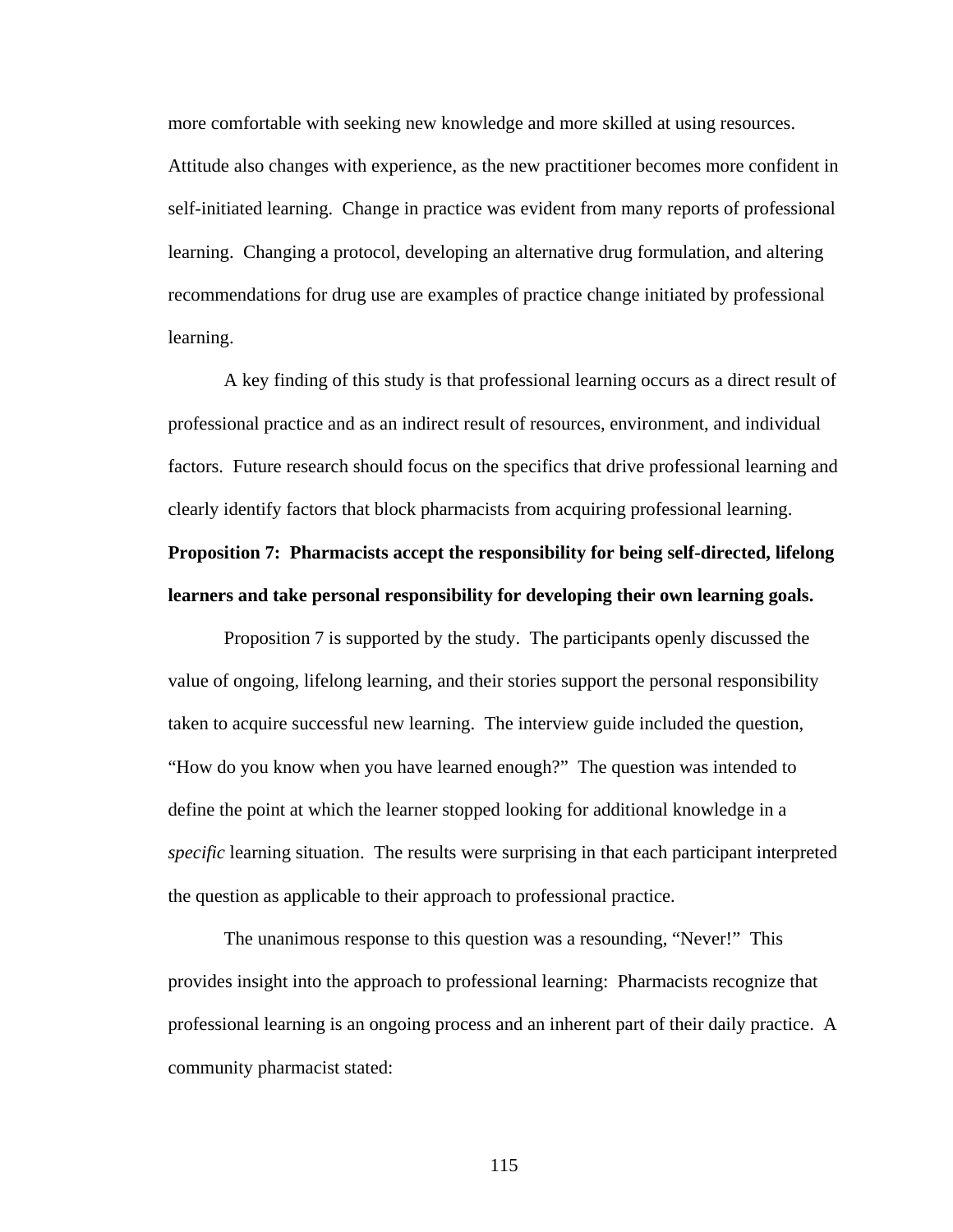I don't think that you ever learn enough. There is always something new coming out. Just when I think I know all about diabetes, boom! Something else comes out. Now they're saying probiotics could be helpful. You never learn it all. You just feel a little bit more knowledgeable in the subject. (UI#2)

This question alone could be used in future research to identify pharmacists who actively acquire professional learning, separating them from those who are indifferent to acquiring new knowledge and skills.

### **Summary of Propositions.**

Six of the seven propositions support the three elements of the theoretical model contribute to acquiring professional learning. Proposition 2 theorized that differences attributable to practice setting, practice location and organizational climate would be evident. The interviews did not support this proposition and instead found no differences in setting or location. Each element and its components can be used as a foundation to support additional research in how pharmacists acquire professional learning. An improved understanding of the learning process then can be used to better meet the learning needs of pharmacists as a general population.

## **Enfolding the Literature**

This study explored how practicing pharmacists acquire professional learning and the factors that promote professional learning. A key component in theory building is to compare the emergent constructs with those in the extant literature as a validity strategy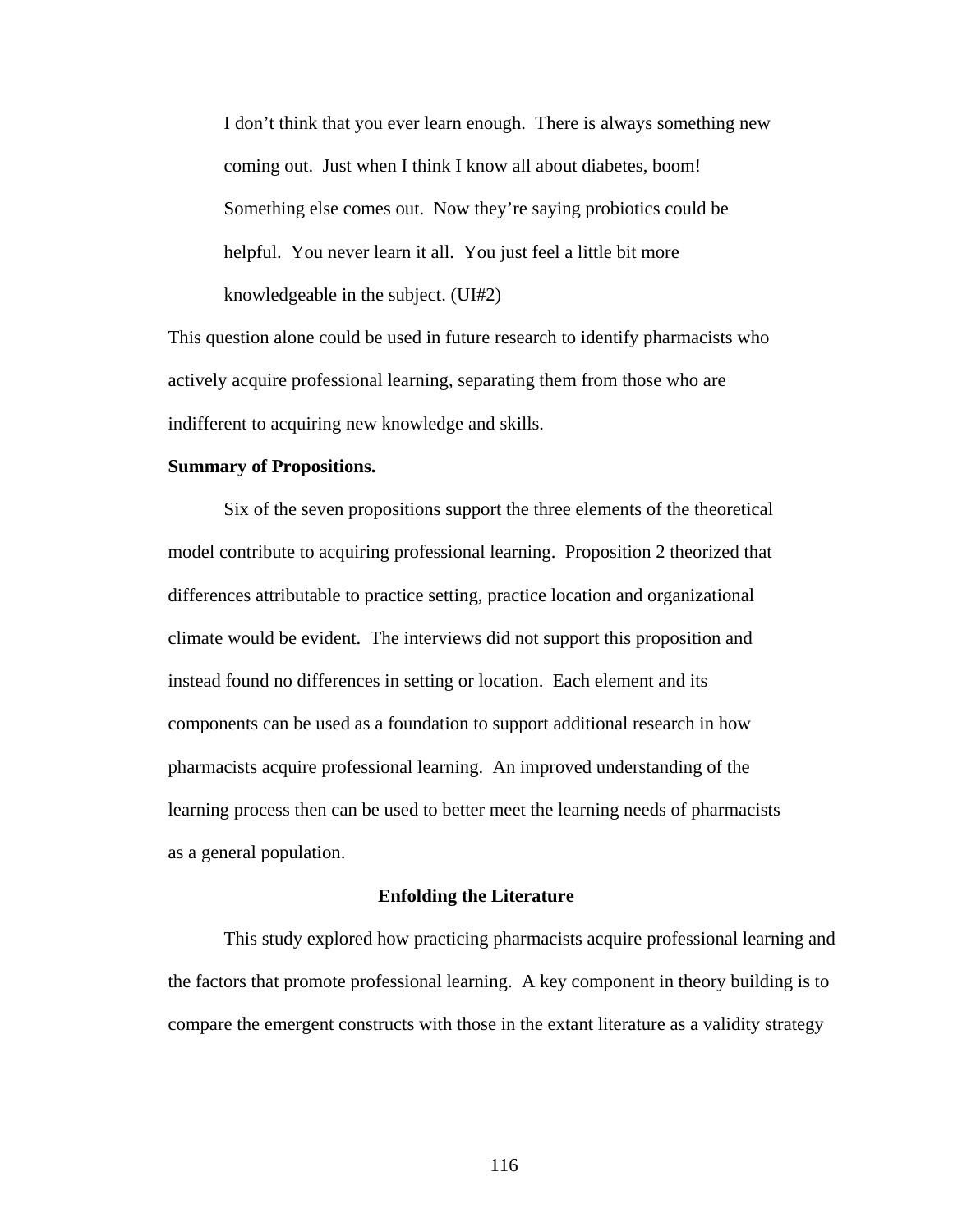(Eisenhardt, 1989). A comparison of the findings to existent literature is summarized here.

## **Resources**

Interactions with others, specifically consultation with a colleague is wellsupported in the physician learning literature (Bennett, et al., 2004; Bennett, et al., 2006; Gagliardi, et al., 2009; Shershneva, et al., 2006). This suggests that an established network of peers is relevant to professional learning.

Teaching and the provision of education was not referenced as a source of professional learning in any of the reviewed literature. The lack of specific inclusion in published literature may be attributed to the inherent professional responsibility of pharmacists to provide patient information on effective medication use. The educational process of pharmacists offers practicing pharmacists a unique opportunity to acquire professional learning while teaching students.

Non-formal learning activities are not well-documented in the reviewed literature. Some evidence that physicians credit professional association membership as contributing to professional learning (Bennett, et al., 2004; Bennett, et al., 2006), but there is no comparable discussion specific to pharmacists professional learning. While participants in this study reported some learning as a result of participation in continuing education activities, such learning was considered to be casual and incidental to their professional learning. This is well-supported in the literature (Fletcher, et al., 2007; Institute of Medicine, 2002, 2010; Swankin, et al., 2006).

The learning resources used by pharmacists appears to parallel those reported by physicians. While research specific to pharmacists has not addressed learning resources,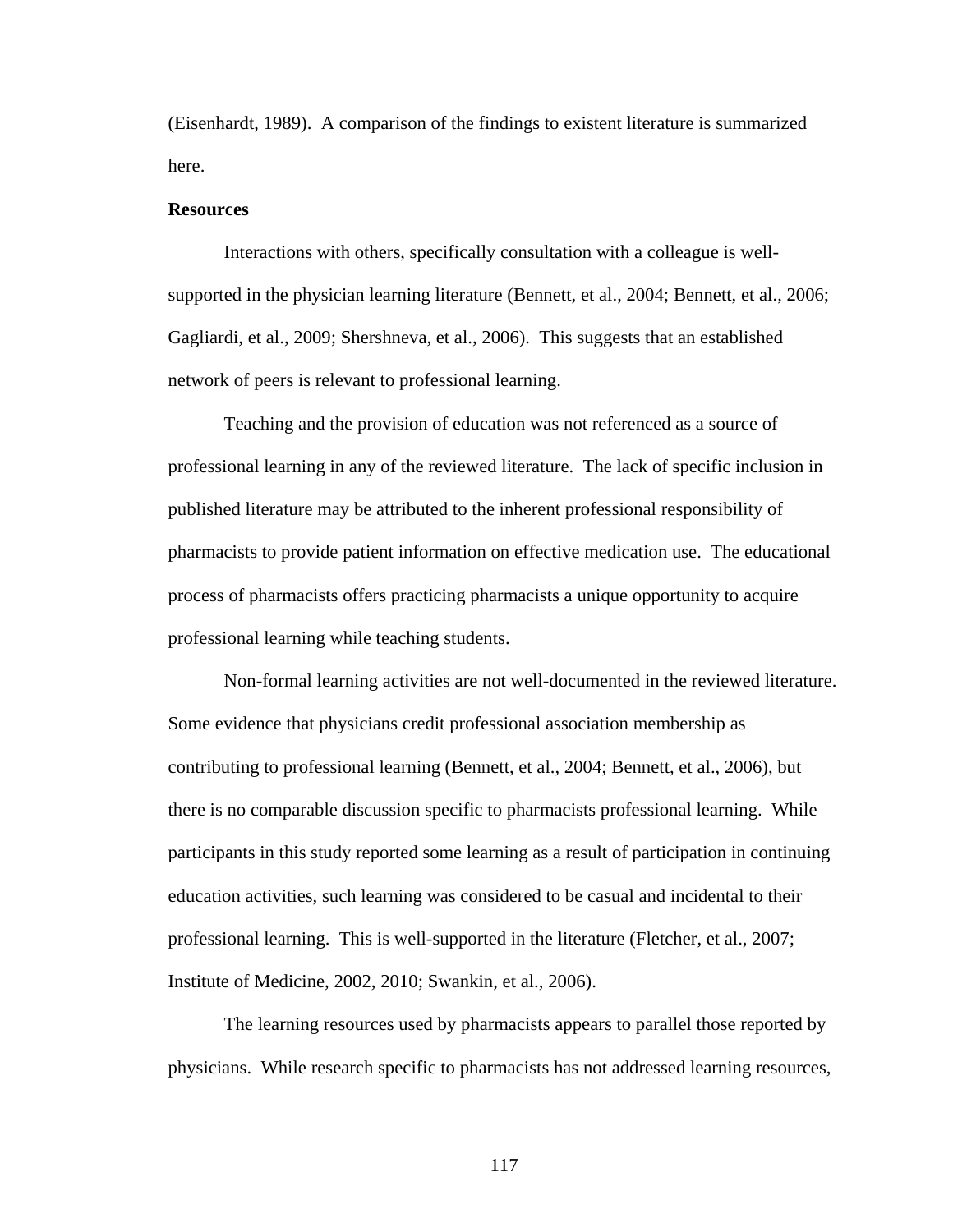physician specific research has identified drug information (Bennett, et al., 2004), online sites (Bennett, et al., 2006; Gagliardi, et al., 2009), primary literature (Horsley, et al., 2009), and electronic databases (Bennett, et al., 2006). These resources are similar to those used by pharmacists with the exception of the no-fee journals.

### **Environment**

Participants in this study did not report any environmental barriers to learning other than restriction of time to learn in the workplace. It should be noted that this study focused on the possible influence of practice environment on the *acquisition* of professional learning. It did not address the environmental influences on the application of the professional learning. It is possible that the purposeful sample included practitioners for whom the workplace did not restrict practice change as a result of professional learning.

A review of the literature for both physicians and pharmacists strongly suggests that the environment, particularly the organizational climate, has a marked impact on practice change. A study on drug therapy decision making by pharmacists (Campagna & Newlin, 1997) found the practice setting to be governed by factors outside the control of most pharmacists. They cite employer expectations, time constraints, design and pattern of work, and work outcome measurements as environmental influences. Studies on improvement in patient care found that professional learning by physicians was not sufficient to change practice for similar reasons (Grol, 2002; Grol & Grimshaw, 2003; Price, et al., 2010).

It is more likely that the environment has an indirect influence on acquiring professional learning. If new knowledge and skills cannot be implemented in the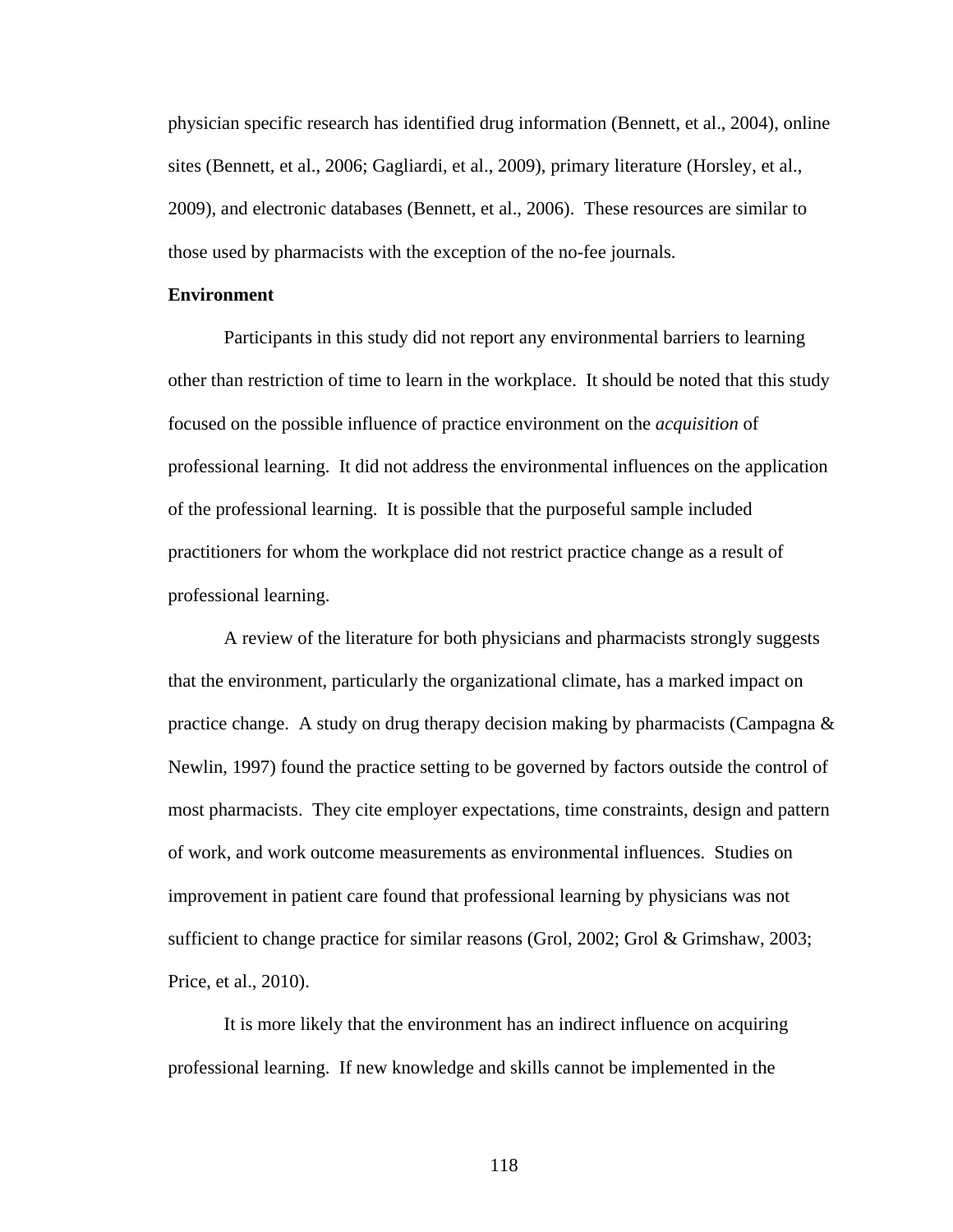workplace due to constraints beyond the control of the practitioner, motivation to continue to acquire professional learning may be negatively impacted. The practicing professional may develop an attitude of indifference to professional learning because it cannot be implemented (Holland & Nimmo, 1999a; Nimmo & Holland, 2000).

## **Individual Factors**

Individual factors that contribute to learning have been extensively studied. Only a brief summary of study results as they pertain to healthcare professionals will be presented here. Nimmo and Holland (1999b) suggested that the dominant personality type among pharmacists was characterized by a strong sense of responsibility, conscientiousness, practicality and logic. This study found that participants exhibited these traits through their strong professional pride and responsibility. The willingness of pharmacists to make change in their practice covers a spectrum from early innovators to those who are content with maintaining a status quo (Rosenthal, et al., 2010). While the purposeful study sample most likely includes early innovators and those in mid-spectrum, it did not include any practitioners who were complacent in their professional practice.

The more experienced practitioner tends to learn from self-initiated informal events, constructing a personalized knowledge base in the context of their practice (Daly, 1999; Dreyfus & Dreyfus, 1980; Dreyfus, 2004; Houle, 1980; Merriam & Cafarella, 1999). Reflection on the learning event is also an indicator of professional experience suggesting that deliberative practice is the primary mechanism by which expertise is acquired (Ericsson & Charmes, 1994; Mamede & Schmidt, 2004; Schon, 1983). Rosenthal (2010) hypothesizes that pharmacists who have developed the capacity to reflect on practice continue to learn and expand upon their professional expertise. Houle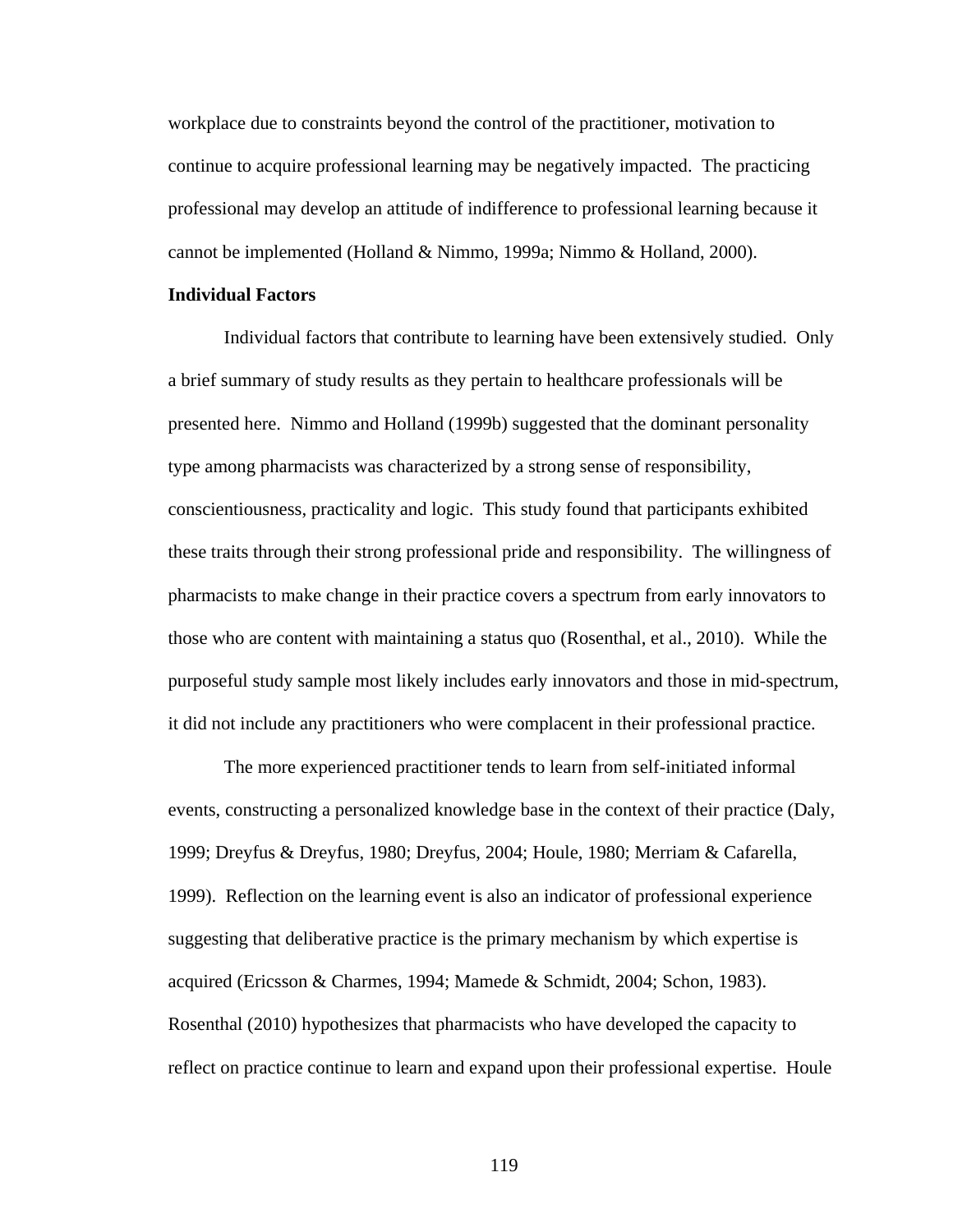(1980) suggests that reflection is necessary for lifelong learning. The study participants who cited experience as a factor in acquiring professional learning also reported reflection on learning events. The three participants who did not discuss reflection as part of learning were in the 5-10 years of practice group. These findings are supported by the learning literature (Daly, 1999; Dreyfus & Dreyfus, 1980; Dreyfus, 2004).

The description of self-direct learning reported by seven of the study participants supports Garrison's (1997) model of self-directed learning. Learners reported ability to self-identify a problem and the willingness to accept responsibility to find an answer. All participants were able to self-identify events for which additional learning was needed and appeared to be motivated to seek solutions without external direction.

### **Deterrent to Learning**

The major factor which inhibited participants from acquiring professional learning was reported as time. Constraints of time have been frequently reported as a deterrent to pharmacists professional learning (Austen, et al., 2005; Bower, et al., 2008; Garganta, 1989; Marriott, et al., 2007; Parboosingh, 2002). The findings of this study coincide with previous research.

Overall, the study findings compare well to those in existent literature. The lack of support of environmental influences suggests that this area needs to be explored in more detail; perhaps a study focused only on the workplace and the organizational climate is in order. The issue of time is more likely to be a factor that would be better placed under environmental issues. The contribution that teaching, particularly working with pre-graduate students, may represent a unique contribution to pharmacists professional learning and additional investigation is recommended.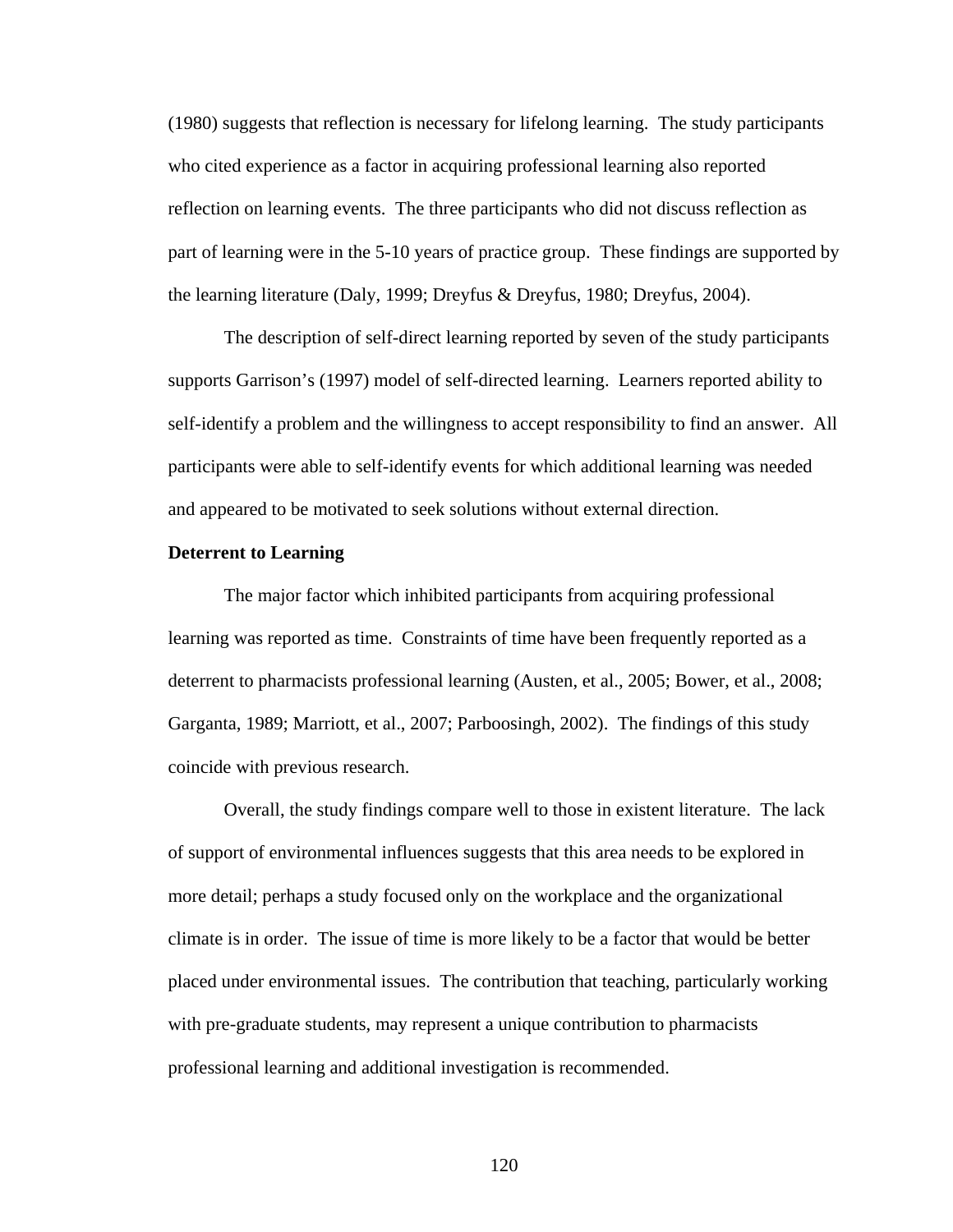### **Limitations of the Study**

The exploratory study was intentionally limited by using a stratified, purposeful sample to explore self-reported information on pharmacist professional learning. The findings represent a small group of pharmacists within the state of New Mexico and are not sufficient to be generalized to all pharmacists. While the small sample size was suitable to explore the constructs and to test the theoretical model, a larger study using a random selection process is needed to better represent all practicing pharmacists.

This study was an exploratory multi-case study seeking to define how pharmacists acquire professional learning and to identify factors that contribute to professional learning. The study sample was a purposeful selection—participants were selected on the premise that each would provide a suitable example of the learning acquisition process and the factors that promote professional learning. As such, the findings contained in this report cannot be generalized to all practicing pharmacists.

The ideal model of pharmacist professional learning is not defined in this work nor is any attempt made to characterize such a model. Nimmo and Holland (1999b) contend that professional practice covers a gamut ranging from best practices to static dispensing. There are those who endeavor to stay current in practice, seek opportunities to improve their practice and maintain active professional membership. Opposite to best practices are those who regard continuing education as a requirement for relicensure, maintain no professional affiliation, and believe that any change in practice is the sole responsibility of the employer. The purposeful sample sought to select participants who were more likely to demonstrate positive approaches to professional learning to provide examples of how pharmacists acquire professional learning...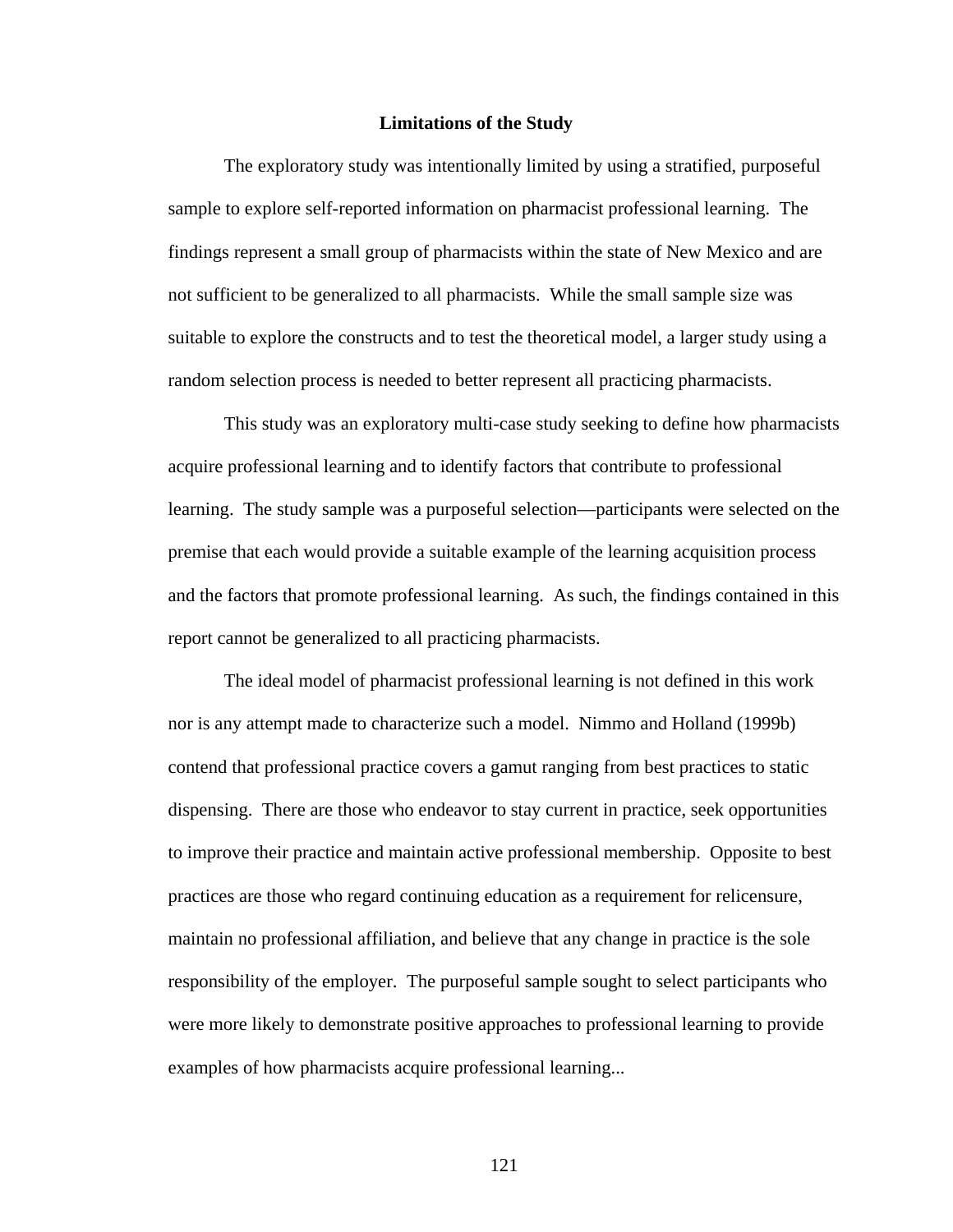The sampling process did not attempt to limit participation to those practitioners who demonstrated only the best of professional practices, but rather to exclude those whose practice was one of static dispensing. While the study findings cannot be assumed to exclusively represent the best of professional practice, it is safe to say that the study findings do not include those indifferent to professional learning and satisfied with static dispensing jobs. The study participants most likely represent practitioners somewhere between the two extremes of professionalism.

# **Recommendations for Future Research**

The largest challenge to future research will be the development of an ideal model of professional learning. Professional learning is an active, situated, social process constructed by unique individuals in context of a specific practice setting. The constructs implicit in the development of individual professional learning are complex and consist of multiple intertwined factors that are difficult to measure. It will be very difficult, if not impossible, to create a standardized approach to an individual process. A logical approach that maintains the individuality of professional learning is to quantify the factors that promote or hinder the acquisition of professional learning. Identification of such factors could then be used to strengthen opportunities for professional learning.

Classic quantitative research methods employ random sampling of a particular population. Future research will be challenged to select a sample that adequately represents all of the individual factors that promote or hinder professional learning. The development of an ideal model must not only define the best approaches to learning, but also identify factors that contribute to indifference. Those with indifferent attitudes towards professional learning are less likely to voluntarily respond to investigative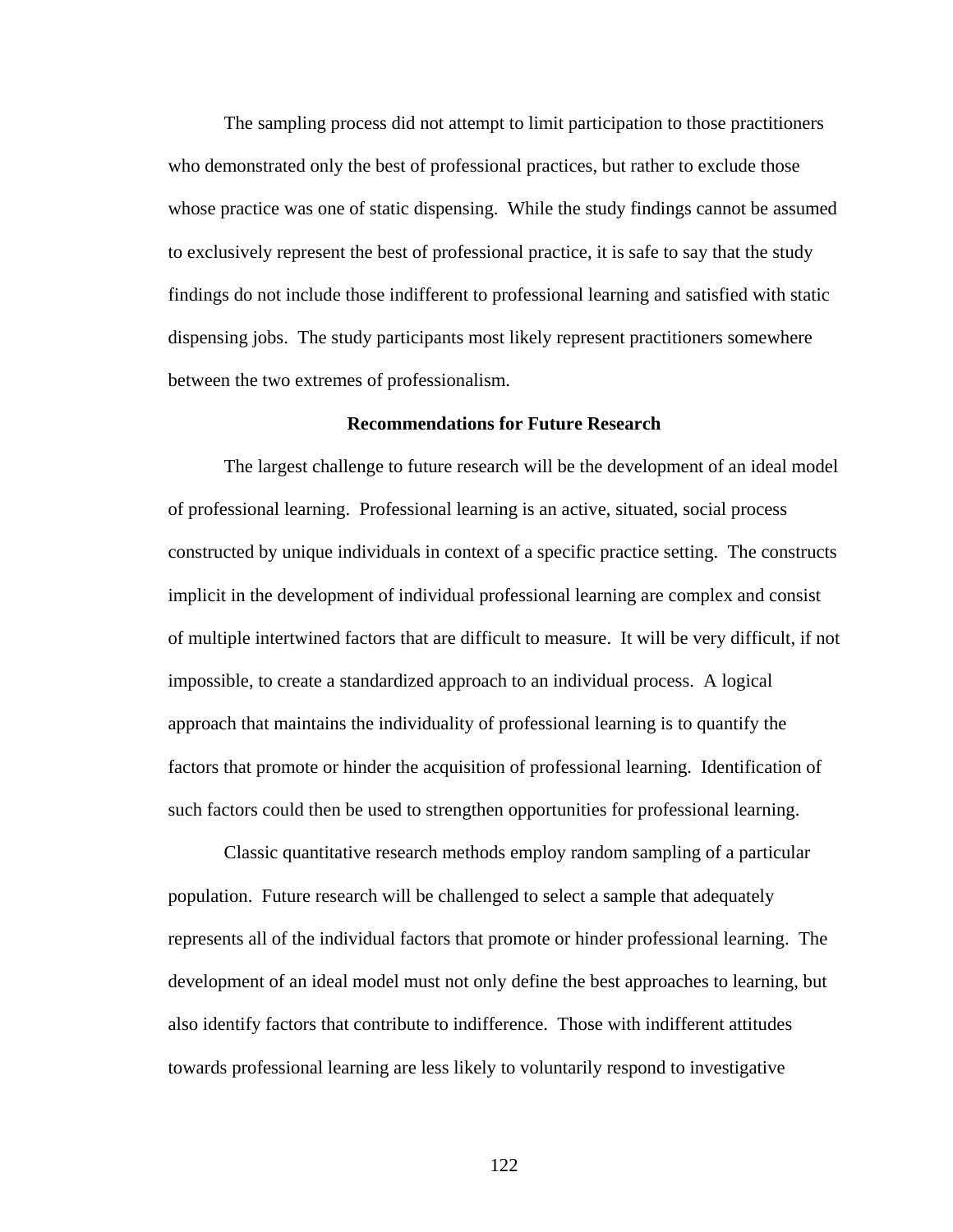queries about professional learning. Sampling error from lack of response could be improved with a substantial financial incentive (\$50 to \$100), assuming funding is not restricted.

An alternative approach is to limit the study sample to a specific population and target the total population. I would suggest targeting those pharmacists who are employed by chain, mass merchandiser or supermarkets first. This group represents about 40% of all practitioners (Midwest Pharmacy Workforce Research Consortium, 2009), has been found to have the lowest job satisfaction (Maio, et al., 2004), and has the poorest attitude towards work life (Mott, Doucett, Gaither, Pedersen, Schommer, 2004). It is anticipated that this group will contain a significant percentage of those with the poorest of professional learning skills.

Future research could partner with at least one large chain pharmacy for assistance in data collection. An electronic survey could be delivered by company intranet with management support to encourage participation. This would justify using work time to respond. The survey would include an active opt-out response with a selection of reasons to provide a better understanding of why pharmacists chose to not respond. Participation with anonymity of responses could be easily tracked using existent company training compliance software. A near total population response rate should cover the full range of professional learning abilities and attributes.

A comprehensive survey instrument integrating the three elements identified in the theoretical model and the study propositions would be constructed. It is recommended that validated tools used in the human resource development arena be incorporated where possible. Suggested survey sections are discussed.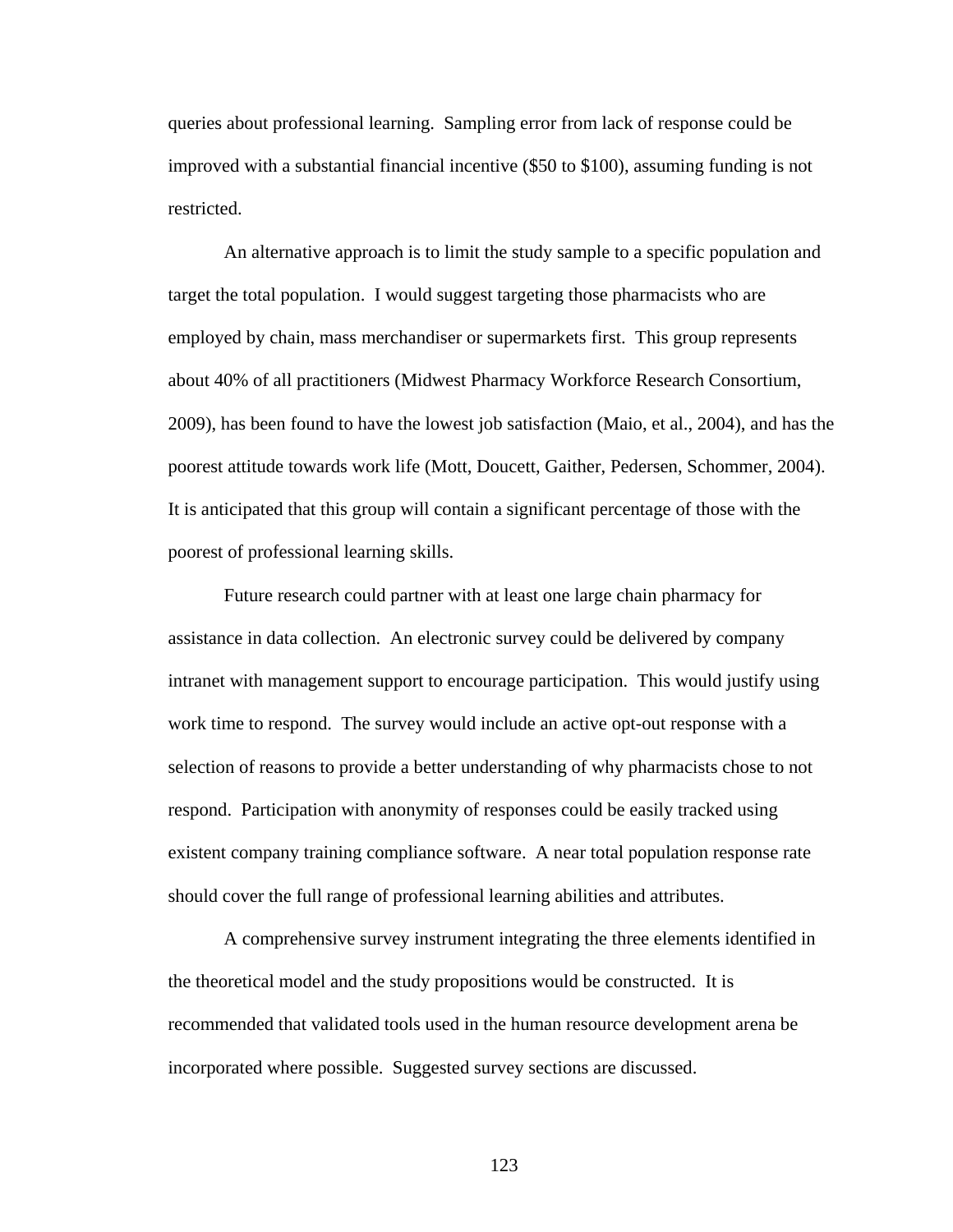- 1. Demographic considerations are always important. This would include age, years of practice, years at this job, position, primary work days and hours, hours worked per week, membership in professional association(s), and other appropriate factors.
- 2. Reports on physician use of learning resources estimates that learning varies with individual expertise in informatics and database familiarity. More research is needed to determine information-seeking skills. Identification of the specific resources used and the frequency of use would provide insight into developmental needs. Workplace learning resources should be distinguishable from resources used outside of the workplace.
- 3. Environmental factors impact opportunities to learn in the workplace and need better definition. Information specific to the practice setting should include the number of prescriptions filled, shift time and length, presence of other pharmacists, technicians or clerks, drive through windows, and patient counseling. More scrutiny of organizational climate including work performance expectations and job performance evaluation is needed. The values of the organization should be examined to determine the importance of professional learning to the organization; the perceived role of the pharmacists (revenue generating or patient care); and the support offered by the organization to acquire professional learning. The established Approaches to Learning at Work Questionnaire and Workplace Climate Questionnaire (Kirby, Knapper, Evans, Carty, & Gadula, 2003) are available tools for this area of research.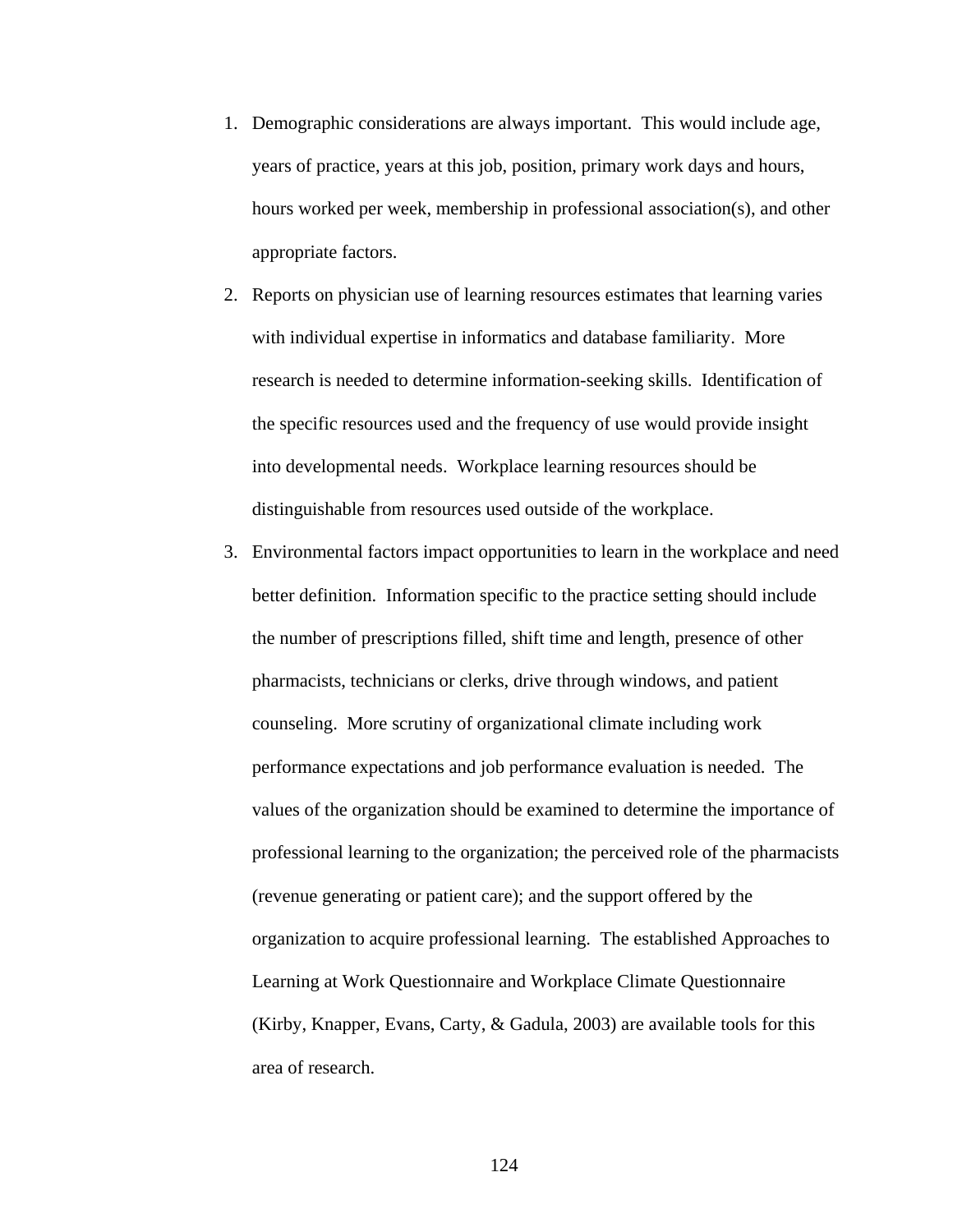- 4. Individual factors can be best assessed using existing diagnostic instruments. The Learning Transfer System Inventory (Holton, 2003, 2005) is a valid and reliable instrument that measures individual learning constructs such as learner readiness, motivation to change, perceived value of learning, ability to apply learning, opportunity to practice, and supervisor sanctions and support. Self-regulation of professional behavior can be assessed using available diagnostic tools such as the Self-Direction in Learning Scale (Stockdale & Brockett, 2011).
- 5. Individual professional learning efforts should be measured over the last few years. Suggestions for items include the types and source of continuing education programs completed, solicitation of non-continuing education learning experiences, probes to recent problems solved through professional learning, and discussions or collaborations with other healthcare professionals to address an event. The question 'When do you know when you have learned enough?' should be asked for possible relevance to a lifelong learning philosophy.

Analysis of data collected from a comprehensive survey would require a careful analysis to determine if the range of professional learning skills could be more clearly delineated. These results would then be useful in constructing a shorter, more concise survey to be used in multiple practice settings.

An alternative approach, also widely seen in physician learning research, is to investigate each element of the theoretical model separately sampling a broad population. Studies could be linked with a few common questions pertaining to professional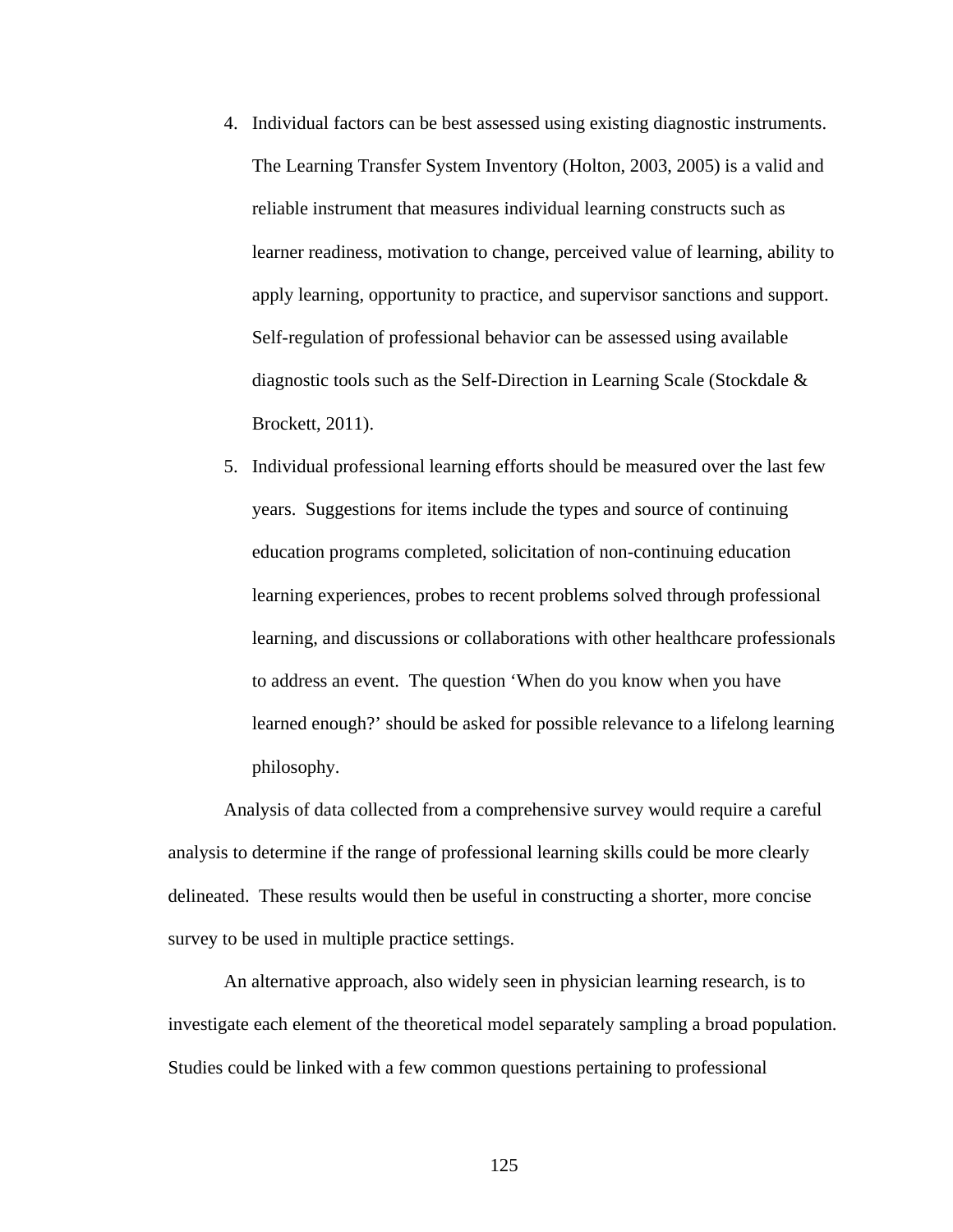development while seeking more in-depth understanding of particular constructs. The element of resources lends itself well to this targeted approach. A broad survey of resources routinely used in the workplace or elsewhere and their frequency of use would be a unique addition to pharmacist learning literature. The influence of organizational climate would be better understood with a survey focused only on the work environment. In addition to the details outlined in the environmental section above, queries about the participant's relationship with the employer could be examined for possible deterrents to professional learning.

Quantitative studies of a single construct across a representative population would contribute to a deeper understanding of how a specific factor(s) contributes to professional learning. Each construct must be considered a predictive factor, one that increases the likelihood of professional learning, but does not guarantee it. For example, while professional association membership may be a predictor of innovative professional learning, this does not mean that membership confers has sound professional learning skills, nor that a non-member lacks professional learning skills. Each factor must be considered as part of holistic professional learning.

The theoretical model and the propositions provide a foundation for a variety of research possibilities. The literature on physician learning can be used to develop study designs of scope and complexity suitable to the individual investigator. Opportunities range from small, efficient studies to those complex with multiple variables with each building the pool of information specific to how pharmacists acquire professional learning.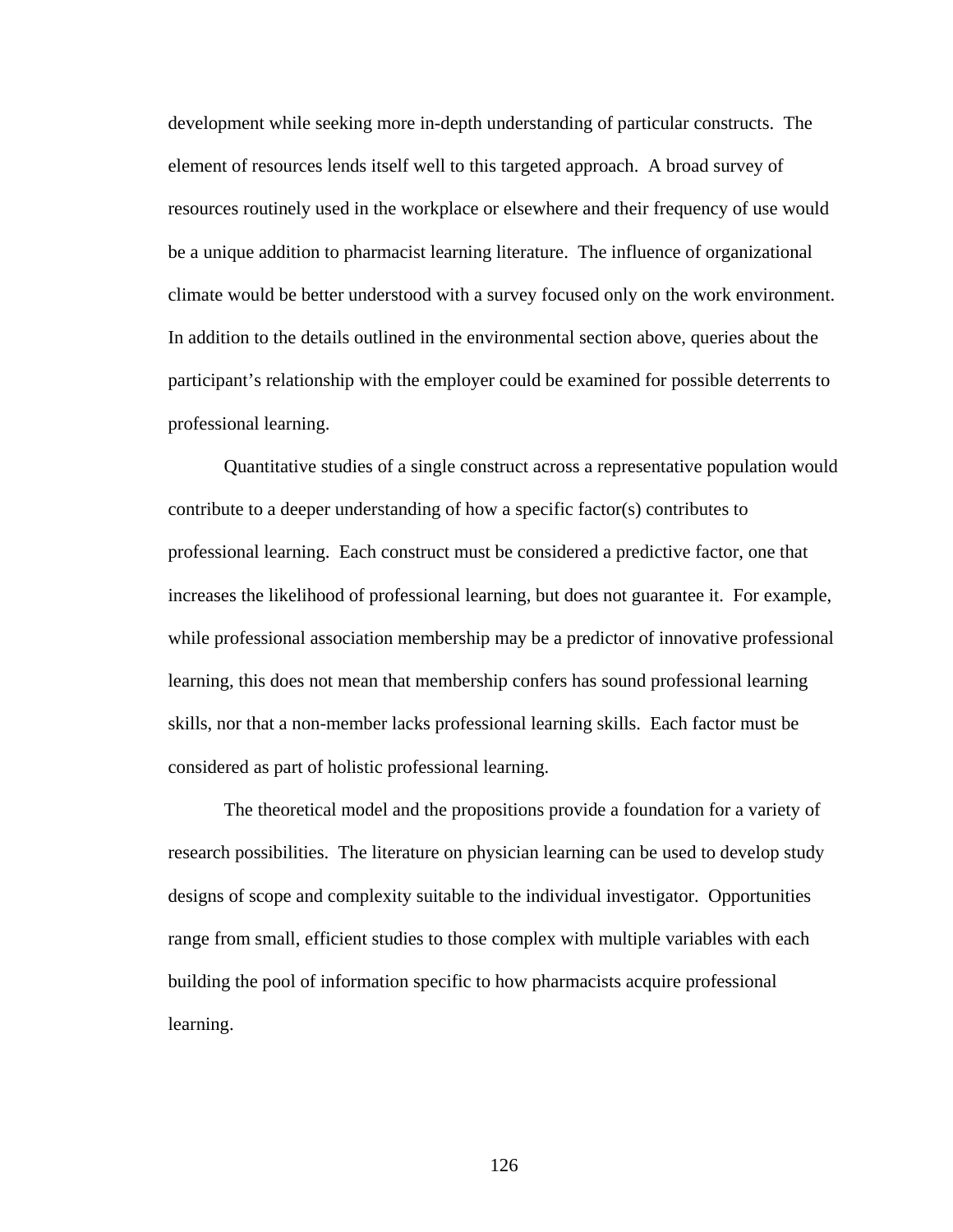### **Reflections on the Research Experience**

The study addresses the broad question—how do pharmacists acquire professional learning? While published research from the Human Resource Development area provided theories on the development of learning, there was limited research on professional learning and the many factors that contribute to it. Case study method was selected to explore this contemporary phenomenon in depth and in its real-life content (Yin, 2009). A theoretical model with specific constructs was developed from the literature and then tested using multiple case analyses as described by Eisenhardt (1989). Multiple cases provide a stronger base for theory testing by enabling case comparison to determine if an emergent finding is idiosyncratic to a single case or is replicated by several cases. Propositions are more easily tested using replication logic with multiple cases. The results are more accurate than individual instances allowing broader exploration of the research question and support of the theory (Eisenhardt & Graebner, 2007).

The study design was based on replication logic. This design considers each case a single unit of analysis with the findings compared to findings from all other cases. Cases are selected by purposeful sampling of theoretically useful cases predicted to give similar results. Replication logic can be compared to confirmation of experimental results. For example, a scientific experiment with significant results is repeated several times to confirm, replicate, the results. Findings from a similar case are compared to the finding of other cases for replication of constructs that extend to the theory (Eisenhardt, 1989; Yin, 1993, 2009).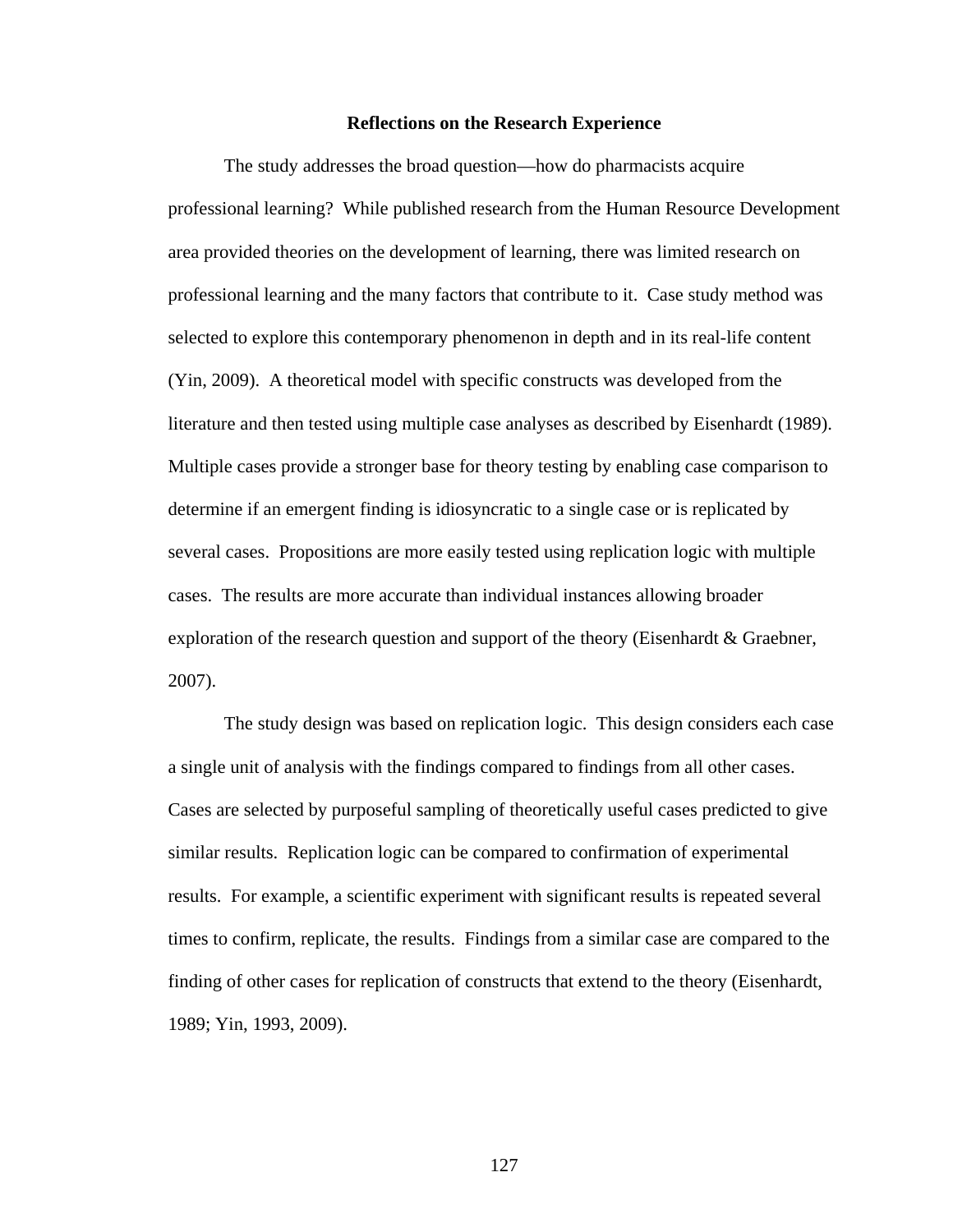The analyses of cases were done in two steps. First, each case was carefully reviewed for unique constructs that were tabulated and reviewed for emergent patterns. A cross-case search for patterns was then conducted. Cases were paired and then grouped for review of similarities and differences. An example from this study (see Appendix A) is that only one participant listed Epocrates as a resource (no replication) while seven mentioned Facts and Comparisons (replication). The patterns were then grouped into categories for additional analysis. In the example of resources, both Epocrates and Facts and Comparison were grouped into the category of electronic drug information databases. Replication logic is applied to cases to confirm emergent constructs which enhances confidence in the accuracy of the results.

The iterative process of case comparisons provided well-defined constructs useful in supporting the propositions underlying the theoretical model. The theoretical model can now be tested to provide stronger empirical information on how practicing pharmacists acquire professional learning.

### **Significance of the Study**

This study proposed and tested a theoretical model on the professional learning of practicing pharmacists. The use of replication logic provides empirical evidence to support propositions underlying the model and provides a foundation to support future research. The significance of the three elements—resources, environment, and individual factors— found to contribute to professional learning are discussed below.

The types of resources used by pharmacists in self-directed learning are similar to those used by physicians. Extensive electronic resources have made learning opportunities readily accessible and available. Portable devices provide unrestricted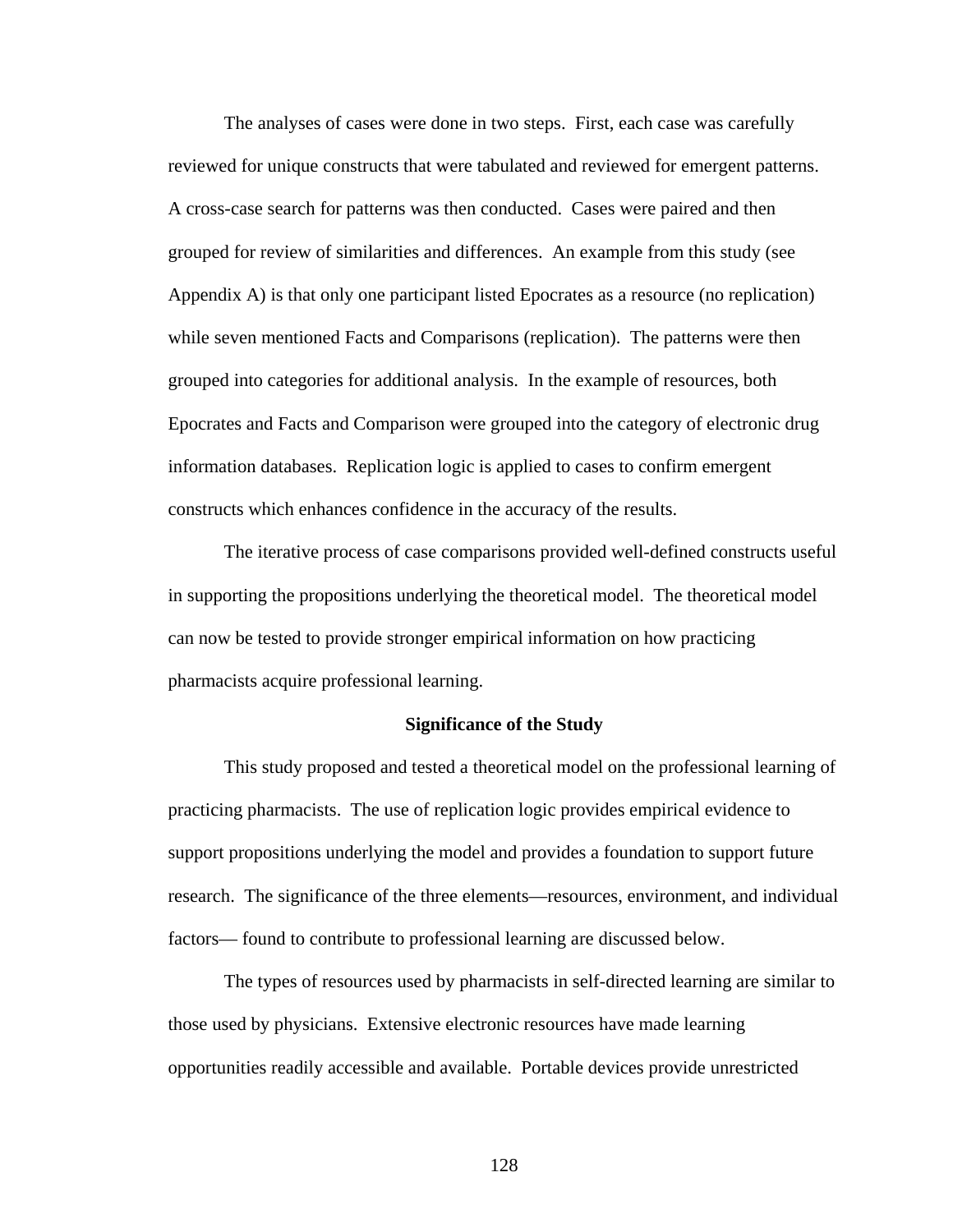access to the Internet, removing issues of time and place. The many available studies on physician learning resources can be used to minimize additional research in the types of resources that pharmacists use to acquire professional learning.

While no distinct differences in how pharmacists acquire professional learning were found as a result of environment, practice setting, or location, this area needs additional attention in future research. The impact of organizational climate was not addressed in this study and may be a significant factor to a different population of pharmacists.

Study participants consider professional learning to be a valued part of professional responsibility. The value that the participants placed on professional learning is evident from two observations. The first is the willingness to participate in an interview about how pharmacists acquire professional learning. Only a small percentage of invited pharmacists were willing to participate in the study suggesting that not all pharmacists are comfortable with discussing their learning processes, or do not perceive value in research on the topic. The second indication is the collective response that a practicing pharmacist is a lifelong learner. The similarities in participant reports are expected from a purposeful sample, but without additional research cannot be generalized to the pharmacist population.

The participants in this study offer evidence of professional learning. The interviews provide examples of stages of learning similar to those used by physicians and support the hypothesis of Moore (2007). Pharmacists approach professional learning first by identifying a problem that requires learning something new. The skill or knowledge is learned and then is used in practice. After some practice, the new skills become second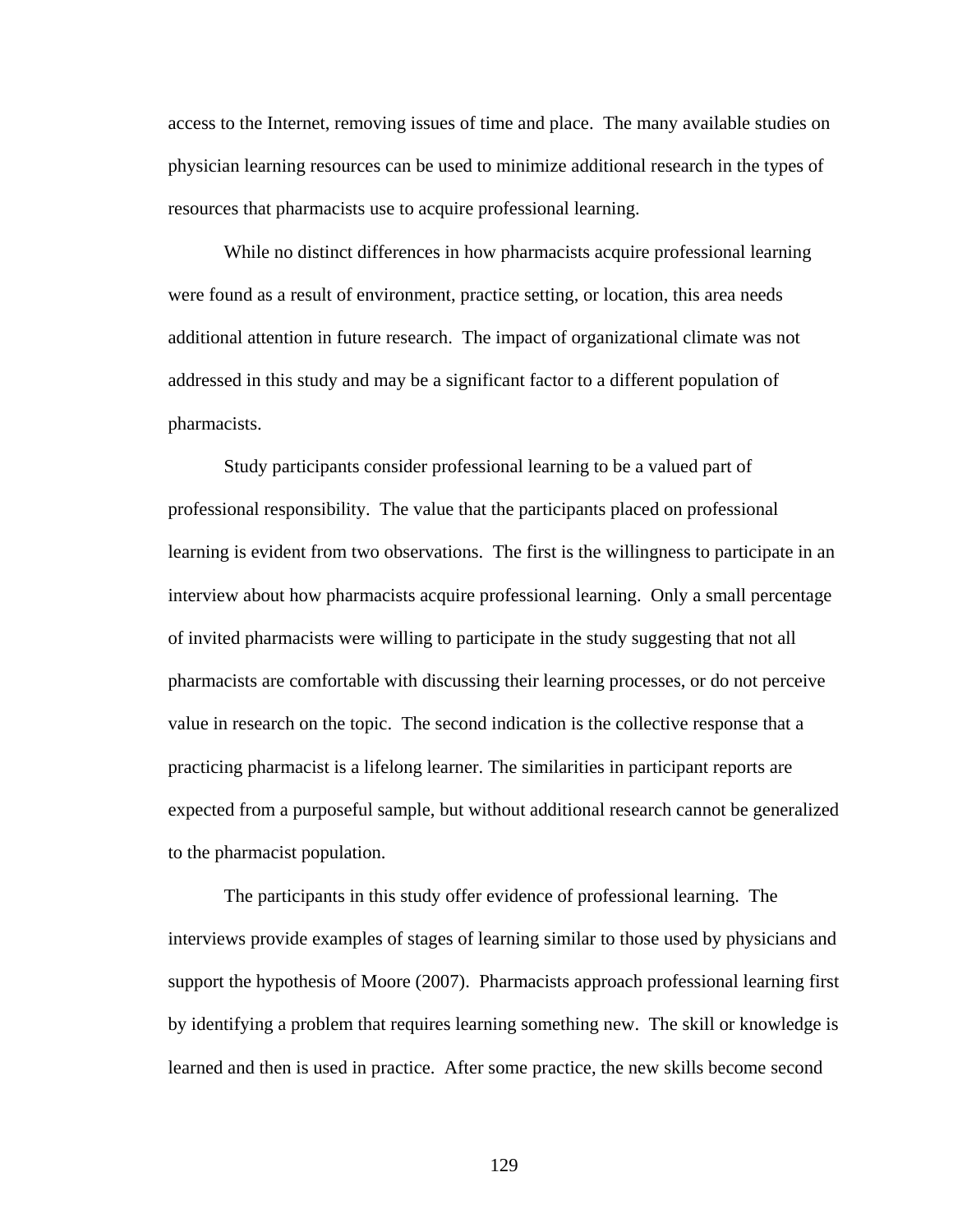nature and are incorporated into routine practice. Additional research in the stages of professional learning, specific to pharmacists, would contribute to the understanding of this process.

The study provides insight into how pharmacists acquire professional learning and identifies factors that support or hinder professional learning. The use of a purposeful sample identified constructs common to practicing pharmacists who value professional learning. The empirical assessment of professional learning constructs supports propositions underlying the theoretical model. The research contributes to the understanding of pharmacist professional learning by providing a theoretical model useful as a foundation for developing future research.

## **Implication for Change**

The AACP/APhA Task Force on Continuing Competency in Pharmacy (1975) published their final report recommending that standards of competency for professional practice and that a system of measure be developed. What was intended to guide pharmacists in ongoing professional development and maintenance of competence has evolved into a mandatory requirement to collect a specified number of hours for relicensure. Requirements focused on credit hours do not promote the professional learning needed to maintain the competencies that optimize patient outcomes through quality care (IOM, 2010).

The failure of the continuing education system does not mean that all pharmacists lack competence. If this were true, the situation would be much worse. There are many pharmacists who maintain competence, in spite of the continuing education system. They seek cutting-edge information specific to their practice setting, undertake self-directed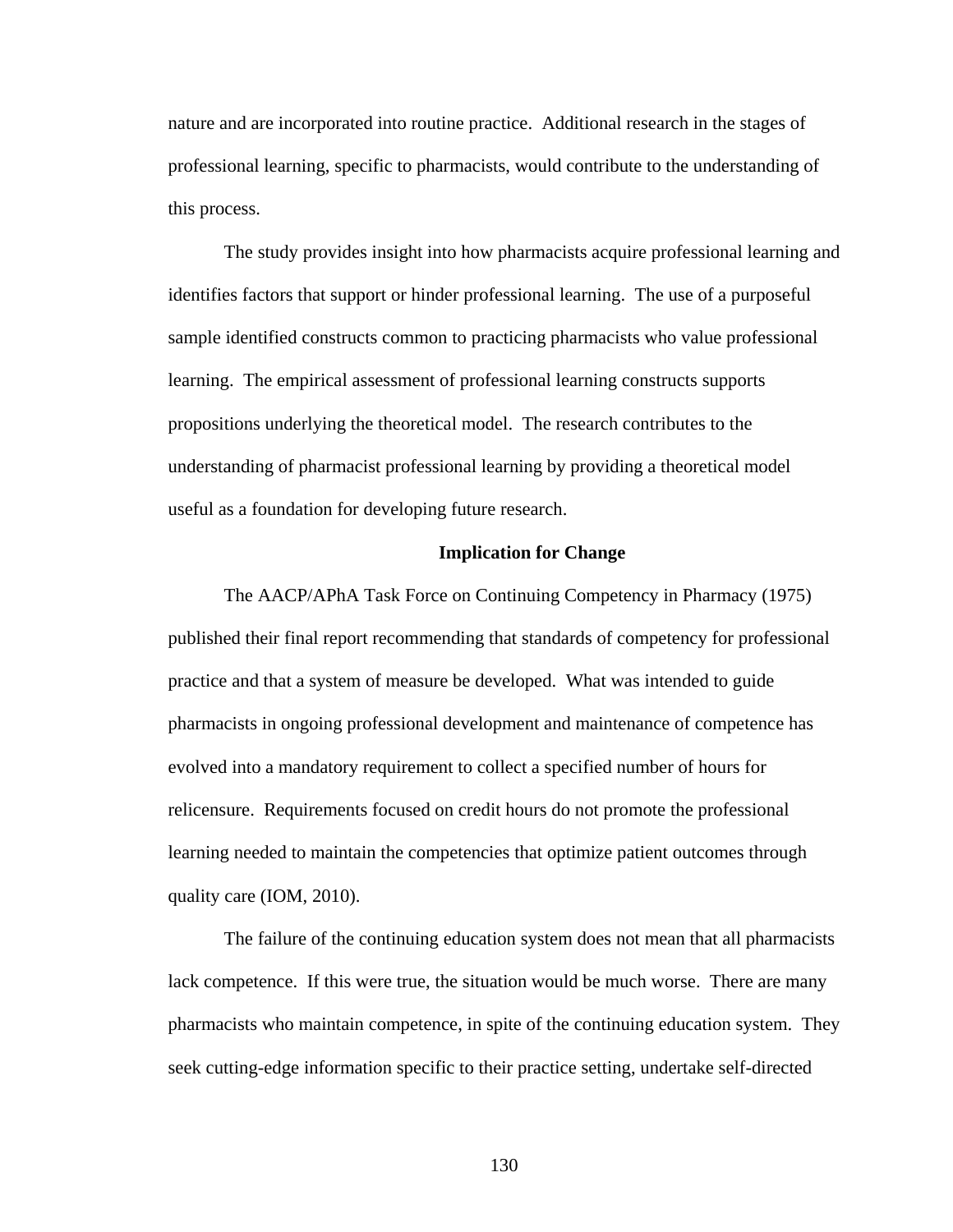learning to develop innovative practice sites, and are highly motivated to provide the best quality healthcare possible. They must also comply with the mandatory collection of continuing education hours.

The concept of continuous professional development offers an alternative to the current continuing education system. Rouse (2004) initiated discussions of an alternative to continuing education, one in which individual learning is recognized as a method to maintain competency. The continuous professional development model is wellestablished in Canada and works well to document maintenance of competency. U.S. boards of pharmacy are skeptical about change, nervous about ways to adequately document individual professional development program, and lack the resources needed to implement a radical change from easily documented continuing education events. A review of the literature found only a single research study (Dopp, Moulton, Rouse,  $\&$ Trewett, 2010) specific to continuous professional development for practicing pharmacists in the United States. Without documentation of self-directed, effective professional learning, it will be difficult to promote change. This study was conducted to begin documentation of professional learning and facilitate changing the current system.

The first step was to attempt to define professional learning for practicing pharmacists. The purposeful sample solicited successful approaches to professional learning and begins to define a model of professional learning. Standards of good practice are the intended outcome. Clear standards are necessary to measure acceptable professional learning and differentiate between strong and poor performers.

The second step is to look at factors that contribute to professional learning. Documentation is needed to quantify the aspects of competency in order to compare them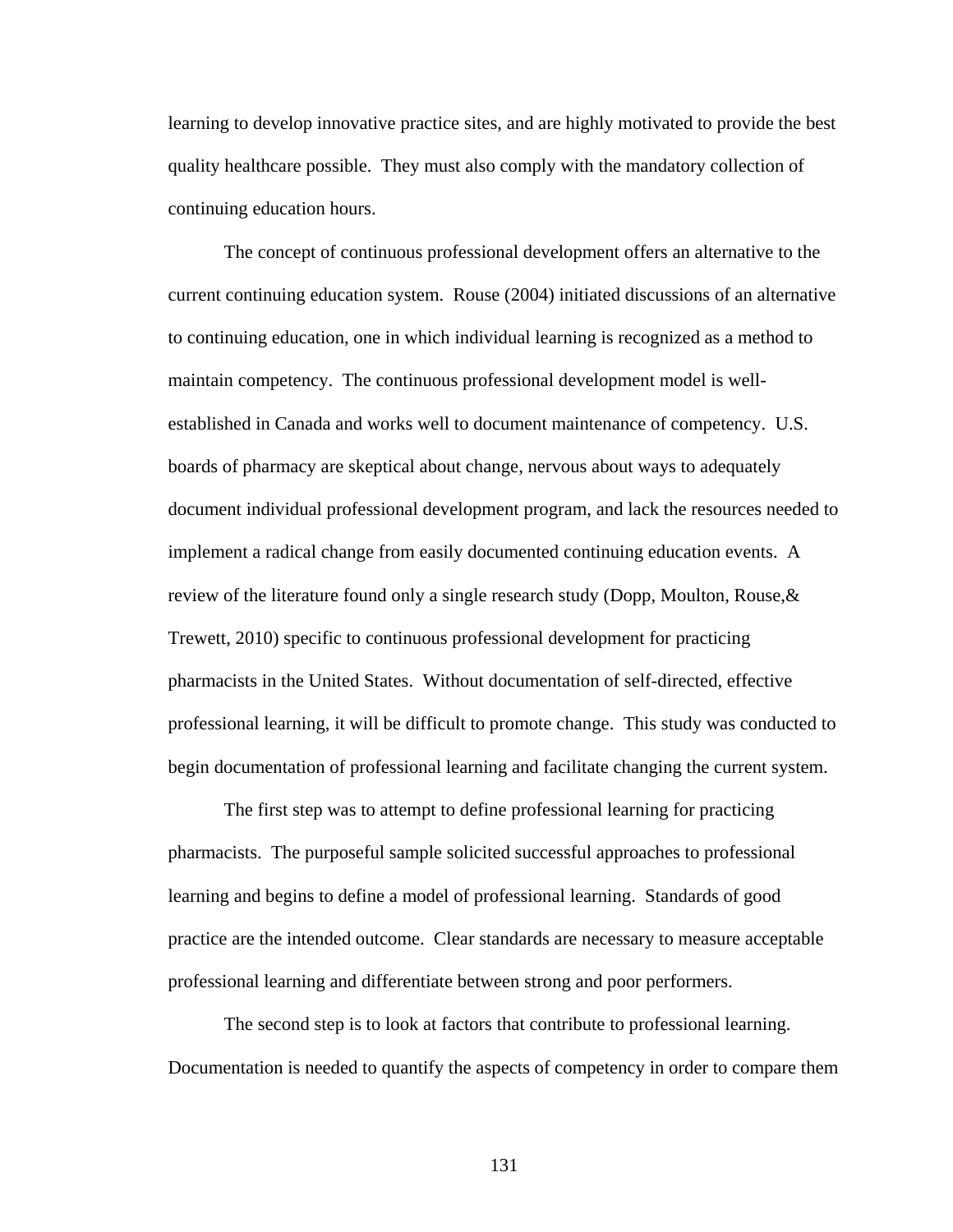to actual practice. Public media suggests that consumers want low prices, expedited and efficient service AND a high level of professional competency. These may be mutually exclusive expectations, but such has yet to be thoroughly documented. Quality care requires a competent professional who is motivated to acquire professional learning and has the opportunities to acquire necessary learning over the life of professional practice. This study sought to identify factors found to promote professional learning for use in more extensive studies.

The study findings are not sufficient to promote change, but can serve as guides in developing a deeper understanding of professional learning and its contribution to professional competency. If a significant percentage of practicing pharmacists can be documented as acceptable professional learners who effectively maintain competence in their practice setting, boards of pharmacy might be more receptive to entertaining change to a continuous professional development model.

Continuing education has a limited role in professional learning. Topics such as law updates or refresher courses in basic concepts of therapeutics may be appropriate for *en masse* delivery. Because the stimulus of professional learning is spontaneous, unpredictable, and uniquely individual, structured continuing education events do not make effective contributions to professional learning. Additional investigation in factors that promote professional learning may shift continuing education topics to more just-intime training that strengthen skills in acquiring professional learning—topics like information management, self-assessment and reflection, or other lifelong learning skills.

Pharmacists, as health professionals, are expected to provide quality care—care that is safe, effective, patient-centered, efficient, timely and equitable (IOM, 2001).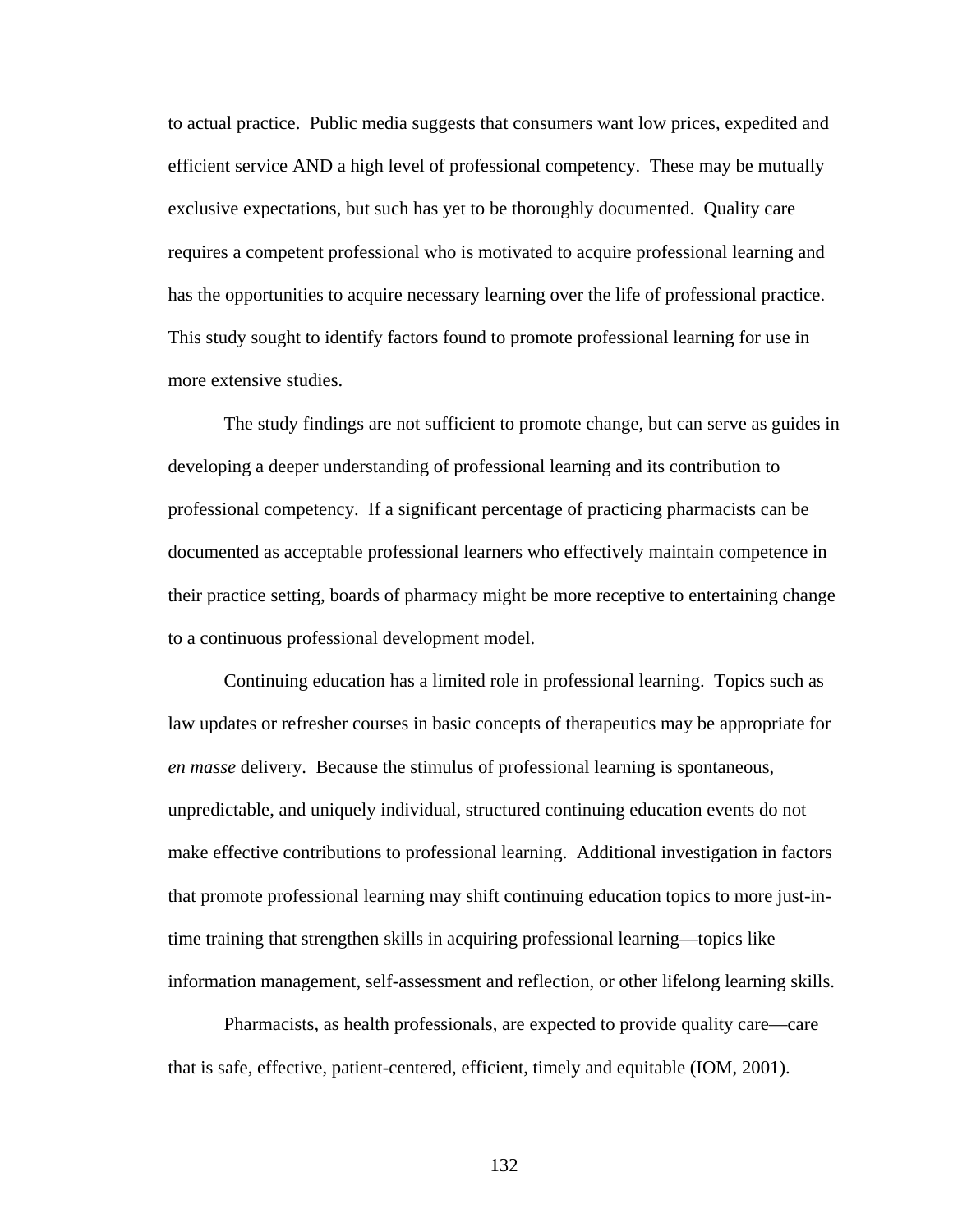Professional core competencies include the ability to provide patient-centered care, work in interprofessional teams, employ evidence-based practice, apply quality improvement, and utilize informatics. These must be developed and maintained to provide quality patient care for optimal health outcomes (IOM, 2010). Competent practitioners must adopt new technologies, use evidence-based approached, and actively pursue quality improvement in individual practice settings to initiate improvement in patient outcomes. Successful, meaningful change in practice is preceded by dynamic, self-directed changes in behavior, attitudes or practice—professional learning

Professional learning is individual, contextual and embedded in practice. The change generated by professional learning occurs with practice experience and reflective action within practice context. There is a need to understand the constructs of professional learning within the complexity and diversity of learning experiences in order to develop better ways to support professionals. Identifying factors that develop professional learning skills would facilitate the prerequisite changes in behavior, attitude and practice. These are required to facilitate meaningful change in practice which in turn promotes quality care and optimal patient outcomes.

This study provides an impetus to increased investigation specific to pharmacist professional learning. The findings are a foundational beginning in documenting the process by which pharmacists acquire the professional learning needed to maintain competency in practice and provide the best inpatient care.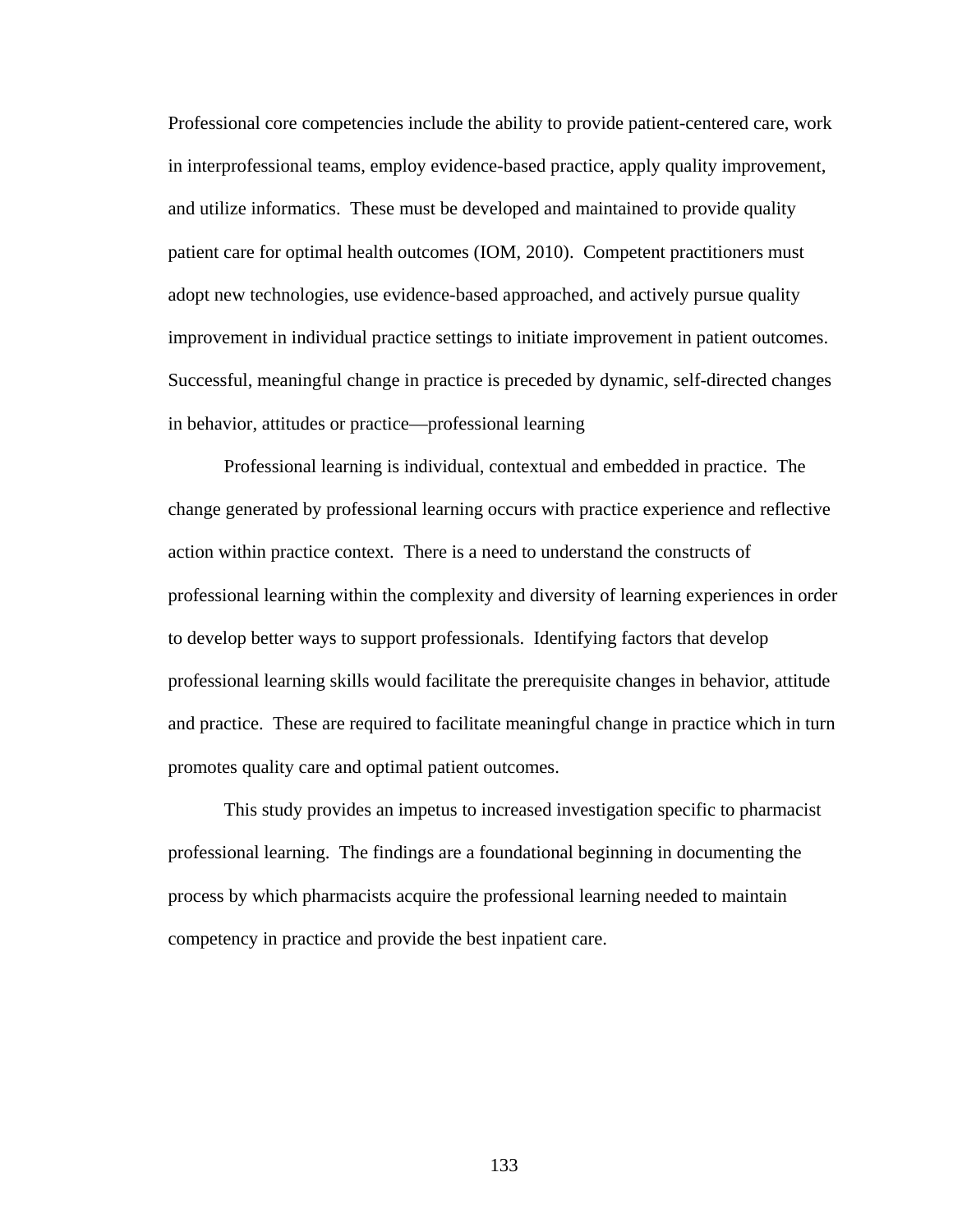## **REFERENCES**

- Abel, C., & Ruddy, D. (2008). Learning about how pharmacists learn. *Pharmacy Today, 13*(12), 33.
- AACP/APhA Task Force on Continuing Competence in Pharmacy. (1975). The continuing competence of pharmacists. *Journal of American Pharmaceutical Association, 15*(8), 432-437, 457.
- Accreditation Council for Pharmacy Education. (2011). *Accreditation Standards and Guidelines for the Professional Program in Pharmacy Leading to the Doctor of Pharmacy Degree, Adopted January 15, 2006. Guidelines 2.0: January23, 2011. Effective February14, 2011.* p. 20. Retrieved March 20, 2011 from: http://www.acpe-accredit.org/pdf/FinalS2007Guidelines2.0.pdf
- Amaratunga, D. & Baldry, D. (2001). Case study methodology as a means of theory building: performance measurement in facilities management organizations. *Work Study*, *50*(3), 95-104.
- Arthur, W. A., Bennett, W., Edens, P. S., & Bell, S. T. (2003). Effectiveness of training in organizations: A meta-analysis of design and evaluation features. *Journal of Applied Psychology, 88*(2), 234-245.
- Austin, Z., Marini, A., Glover, N. M., & Croteau, D. (2005). Continuous professional development: a qualitative study of pharmacists' attitudes, behaviors and preferences in Ontario, Canada. *American Journal of Pharmaceutical Education, 69*(1), Article 4.
- Baldwin, T. T., & Ford, J. K. (1988). Transfer of training: A review and directions for future research. *Personnel Psychology, 41*, 63-105.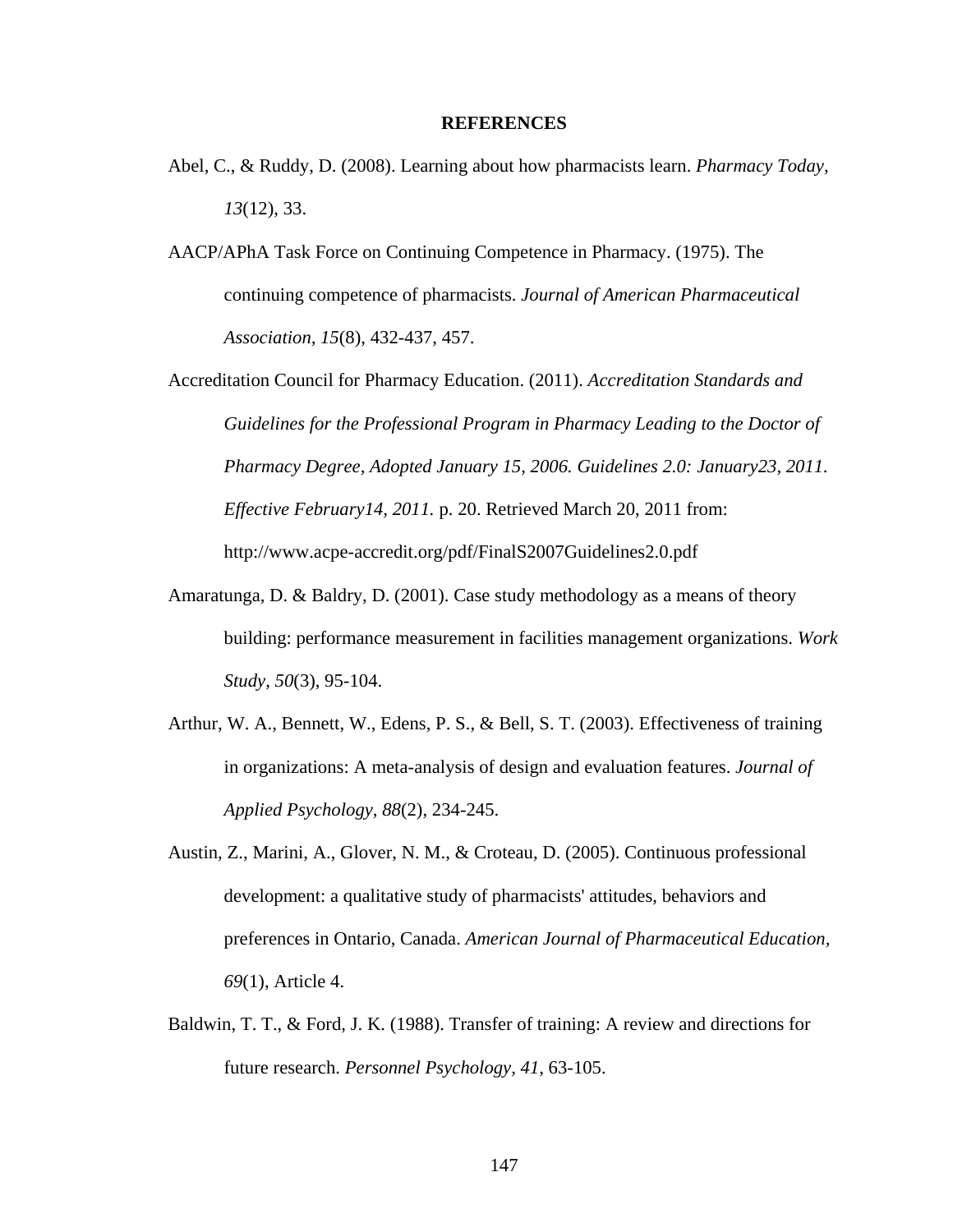- Balen, R. M., & Jewesson, P. J. (2004). Pharmacist computer skills and needs assessment survey. *Journal of Medical Internet Research, 6*(1), 311.
- Baxter, P. & Jack, S. (2008). Qualitative case study methodology: Study design and implementation for novice researchers. *The Qualitative Report, 13*(4), 544-559. [On-line serial]. Available at http://www.nova.edu/sss/QR/QR13-4/baxter.pdf.
- Bennett, N. L., Casebeer, L. L., Kristofco, R. E., & Strasser, S. M. (2004). Physicians' Internet information-seeking behaviors. *The Journal of Continuing Education in the Health Professions, 24*(1), 31-38.
- Bennett, N. L., Casebeer, L. L., Zheng, S., & Kristofco, R. (2006). Information seeking behaviors and reflective practice. *The Journal of Continuing Education in the Health Professions, 26*(2), 120-127.
- Bergen, A. & While, A. (2000). A case for case studies: exploring the use of case study design in community nursing research. *Journal of Advanced Nursing*, *31*(4), 926- 934.
- Bero, L. A., Grilli, R., Grimshaw, J. M., Harvey, E., Oxman, A. D., Thomas, M. A., et al. (1998). Closing the gap between research and practice: An overview of systematic reviews of interventions to promote implementation of research findings by health care professionals. *British Medical Journal, 317*, 465-468.
- Bower, E. A., Girard, D. E., Wessel, K., Becker, T. M., & Choi, D. (2008). Barriers to innovation in continuing medical education. *Journal of Continuing Education in the Health Professions, 28*(3), 148-156.
- Brockett, R. G., & Hiemstra, R. (1991). *Self-direction in adult learning: perspectives on theory, research and practice*. New York, NY: Routledge.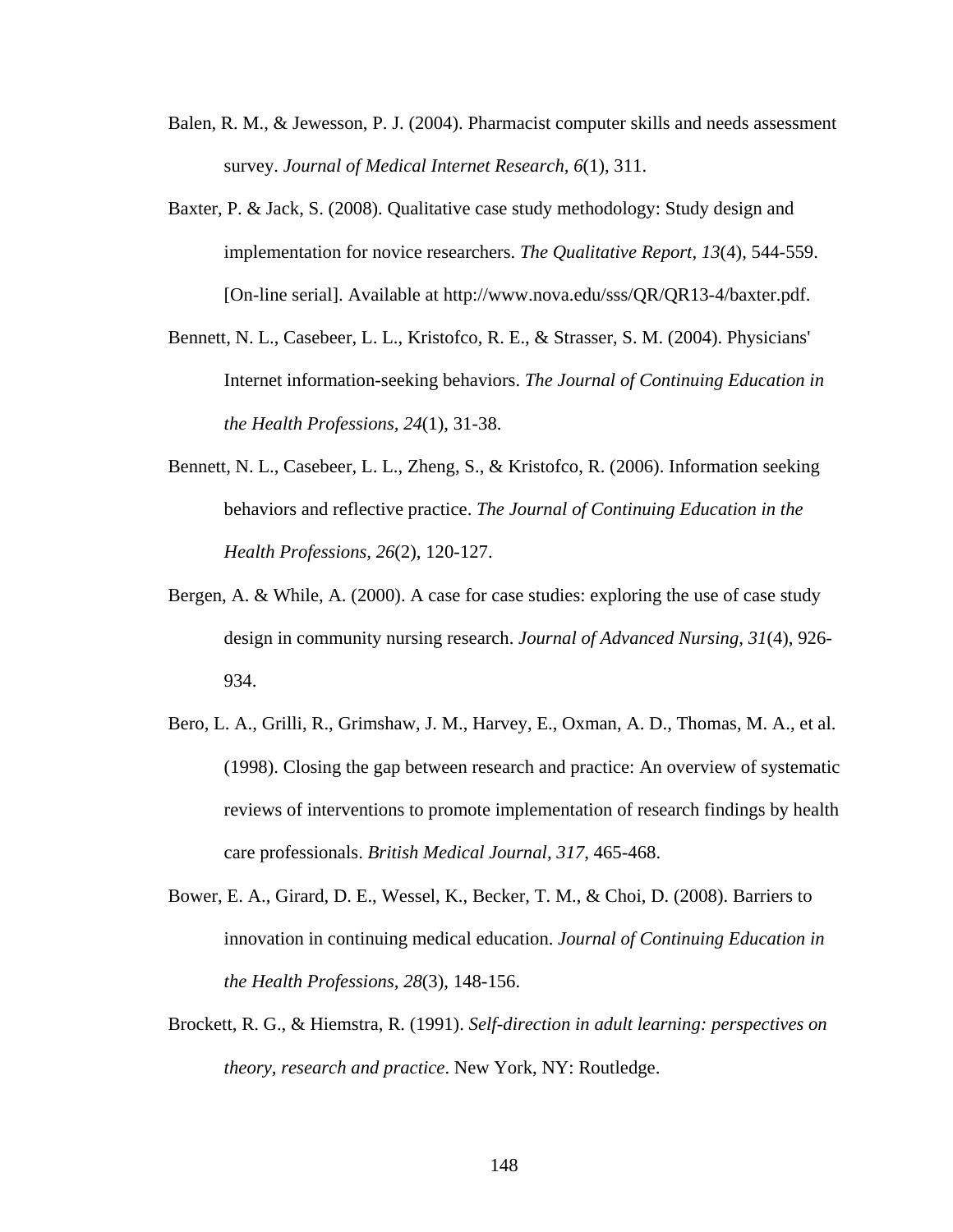- Burke, L. A., & Hutchins, H. M. (2007). Training transfer: an integrative literature review. *Human Resource Development Review, 6*(3), 263-296.
- Burnard, P. (1991). A method of analyzing interview transcripts in qualitative research. *Nurse Education Today, 11*(6), 461-466.
- Caffarella, R. S. (1988). *Qualitative research on self-directed learning*. Paper presented at the American Association for Adult and Continuing Education, Tulsa, OK.
- Campbell, C. M., Parboosingh, J., & Slotnick, H. B. (1999). Outcomes related to physicians' practice-based learning. *The Journal of Continuing Education in the Health Professions, 19*(4), 234-241.
- Campagna, K. D., & Newlin, M. H. (1997). Key factors influencing pharmacists' drug therapy decisions. *American Journal of Health-System Pharmacists, 54*(11), 1307-1313.
- Candy, P. (1991). *Self-Direction for Lifelong Learning. A Comprehensive Guide to Theory and Practice*. San Francisco, CA: Jossey-Bass.
- Cervero, R. M. (2000). Trends and issues in continuing professional education. *New Directions for Adult and Continuing Education, 2000*(86), 3-12.
- Creswell, J. W. (2007). *Qualitative inquiry & research design, 2nd Edition.* Thousand Oaks, CA: Sage Publications.
- Creswell, J. W. (2009). *Research design: Qualitative, quantitative, and mixed methods approaches*. Thousand Oaks, CA: Sage Publications.
- Daley, B. J. (1999). Novice to expert: An exploration of how professionals learn. *Adult Education Quarterly*, *49*(4), 133-147.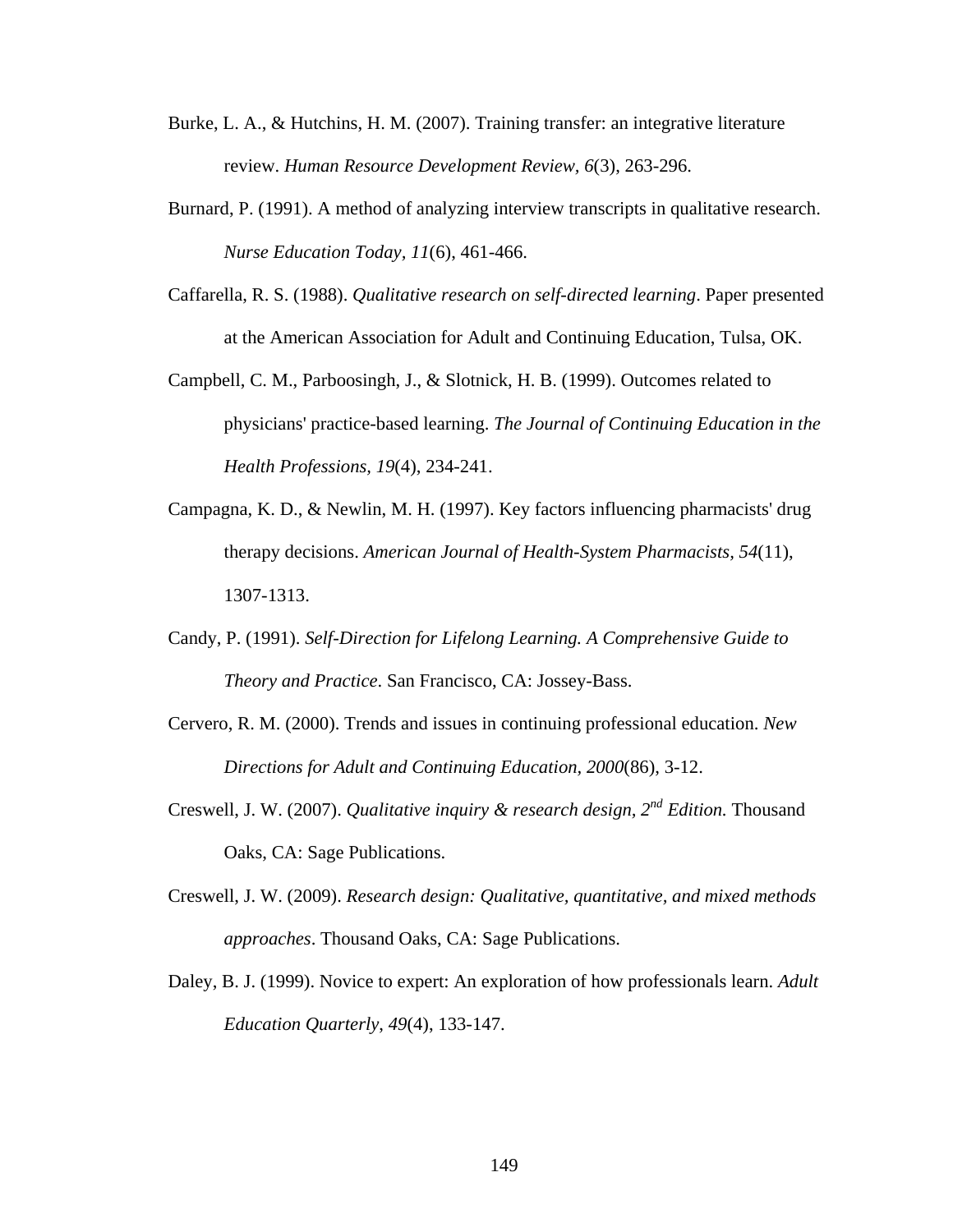- Davis, D. A., O'Brien, M. T., Freemantle, N., Wolf, F. M., Mazmanian, P., & Taylor-Vaisey, A. (1999). Impact of formal continuing medical education: Do conferences, workshops, rounds, and other traditional continuing education activities change physician behavior or health care outcomes? *Journal of American Medical Association, 282*(9), 867-874.
- Davis, D. A., Thomas, M. A., Oxman, A. S., & Haynes, B. (1992). Evidence for the effectiveness of CME: A review of 50 randomized controlled trials. *Journal of American Medical Association, 268*(9), 1111-1117.
- Davis, D. A., Thompson, M. A., Oxman, A. D., & Haynes, B. (1995). Changing physician performance: A systematic review of the effect of continuing medical education strategies. *Journal of American Medical Association, 274*(9), 700-705.
- Dopp, A. L., Moulton, J. R., Rouse, M. J., & Trewet, C. B. (2010). A five-state continuing professional development pilot program for practicing pharmacists. *American Journal of Pharmaceutical Education, 74*(2), Article 28.
- Dreyfus, S. E. & Dreyfus, J. L. (1980). A five-stage model of the mental activities involved in directed skill acquisition. (Unpublished report supported by the Air Force Office of Scientific Research No. Contract F49620-79-C-0063). Berkeley, CA: University of California at Berkeley. Retrieved August 5, 2011 from: http://www.dtic.mil/cgi-bin/GetTRDoc?AD=ADA084551
- Dreyfus, S. E. (2004). The five-stage model of adult skill acquisition. *Bulletin of Science, Technology & Society, 24*(3), 177-181.
- Driesen, A., Simoens, S., & Laekeman, G. (2008). Continuing education programs for pharmacists: No one size fits all. *Pharmacy Education, 8*(1), 37-43.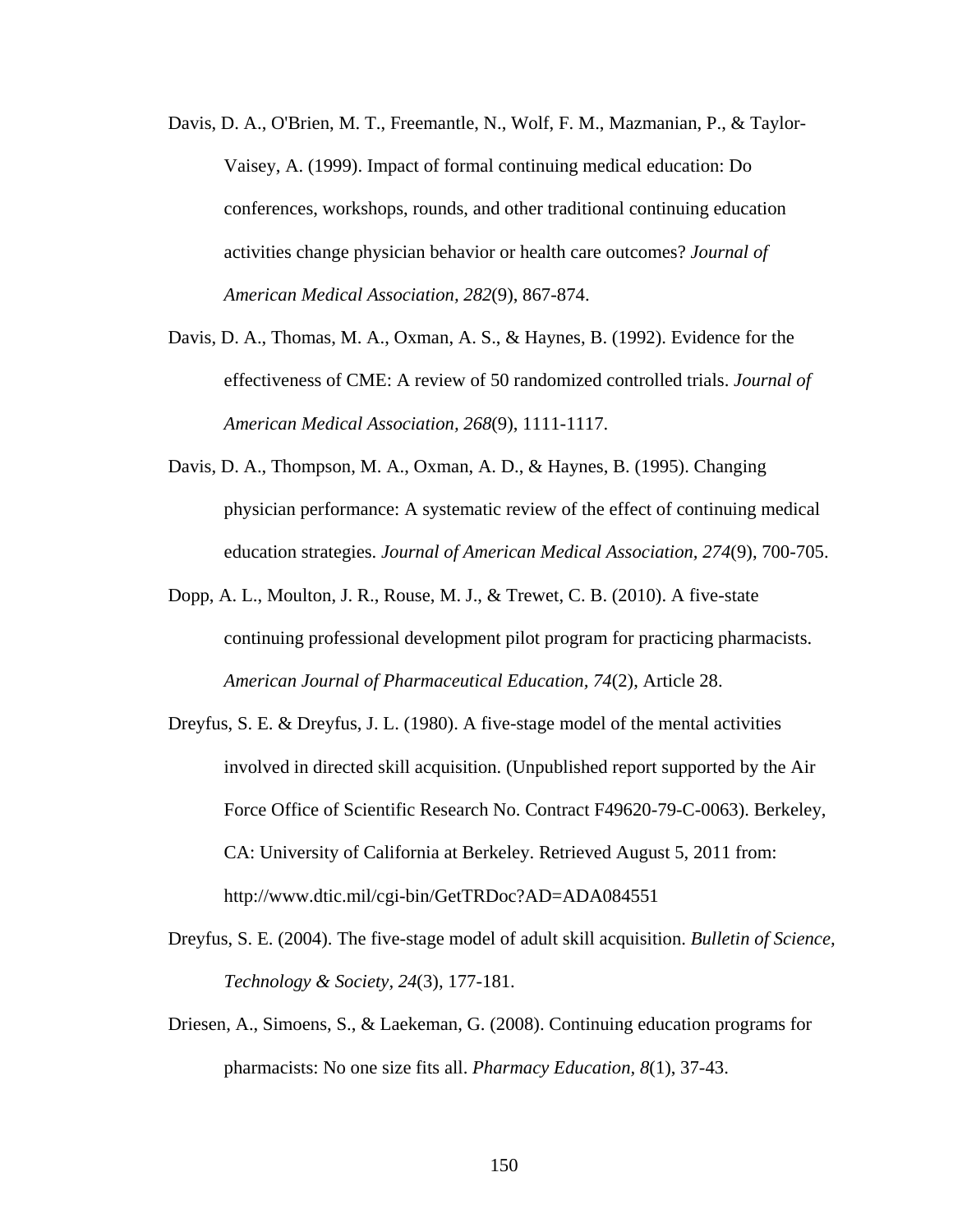- Eisenhardt, K. M. (1989). Building theory from case study research. *The Academy of Management Review, 14*(4), 532-550.
- Eisenhardt, K. M. & Graebner, M. E. (2007). Theory building from cases: Opportunities and challenges. *Academy of Management Journal, 50*(1), 25-32.
- Eraut, M. (2000). Non-formal learning and tacit knowledge in professional work. *British Journal of Educational Psychology, 70*(1), 113-136.
- Ericsson, K. A., & Charnes, N. (1994). Expert performance, its structure and acquisition. *American Psychologist, 49*(8), 725-747.
- Fjortoft, N. F. (2006). Learning outcomes and behavioral changes with a pharmacy continuing professional education program. *American Journal of Pharmaceutical Education, 70*(2), Article 24.
- Fletcher, S. W., Hager, M., & Russell, S. (2007). *Continuing education in the health professions: Improving healthcare through lifelong learning*. New York, NY: Josiah Macy, Jr. Foundation.
- Flyvbjerg, B. (2006). Five misunderstandings about case-study research. *Qualitative Inquiry*, *12*(2), 219-245.
- Gagliardi, A. R., Wright, F. C., Victor, C., Brouwers, M. C., & Silver, I. L. (2009). Selfdirected learning needs, patterns, and outcomes among general surgeons. *The Journal of Continuing Education in the Health Professions, 29*(4), 269-275.
- Garganta, K. J. (1989). *The question of mandatory continuing education for professionals.* Boston, MA: Harvard University.
- Garrison, D. R. (1997). Self-directed learning: Toward a comprehensive model. *Adult Education Quarterly, 48*(1), 18-33.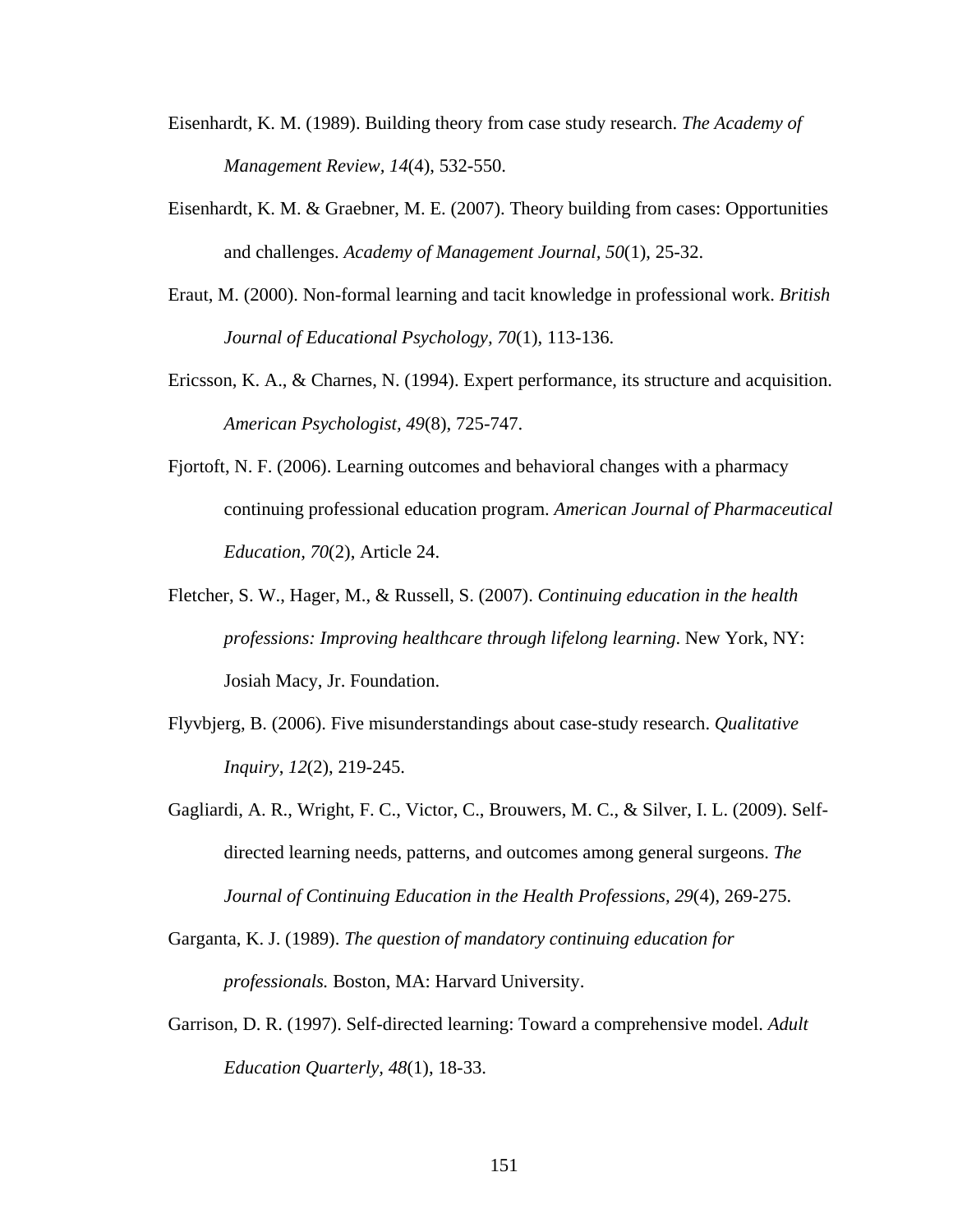- Gerring, J. (2004). What is a case study and what is it good for? *The American Political Science Review, 98*(2), 341-364.
- Gibbons, M., & Phillips, G. (1982). Self-education: The process of life-long learning. *Canadian Journal of Education*, *7*(4), 67-86.
- Golafshani, N. (2003). Understanding reliability and validity in qualitative research. *The Qualitative Report 8*(4), 597-607. [On-line serial] Available at http://www.nova.edu/sss/QR/QR8-4/golafshani.pdf.
- Grol, R. (2002). Changing physicians' competence and performance: finding the balance between the individual and the organization. *The Journal of Continuing Education in the Health Professions, 22*(4), 244-251.
- Grol, R., & Grimshaw, J. (2003). From best evidence to best practice: effective implementation of change in patients' care. *The Lancet, 362*, 1225-1230.
- Hagmemier, N. E. & Mason, H.I. (2011). Student pharmacists' perception of testing and study strategies. *American Journal of Pharmaceutical Education, 75*(2), Article 35.
- Hancock, D. R. & Algozzine, B. (2006). *Doing case study research: A practical guide for beginning researchers.* New York, NY: Teachers College Press.
- Hanson, A. L., Bruskiewitz, R. H., & DeMuth, J. E. (2007). Pharmacists' perceptions of facilitators and barriers to lifelong learning. *American Journal of Pharmaceutical Education, 71*(4), Article 67.
- Haug, J. D. (1997). Physicians' preferences for information sources: a meta-analytic study. *Bulletin of the Medical Library Association, 85*(3), 223-232.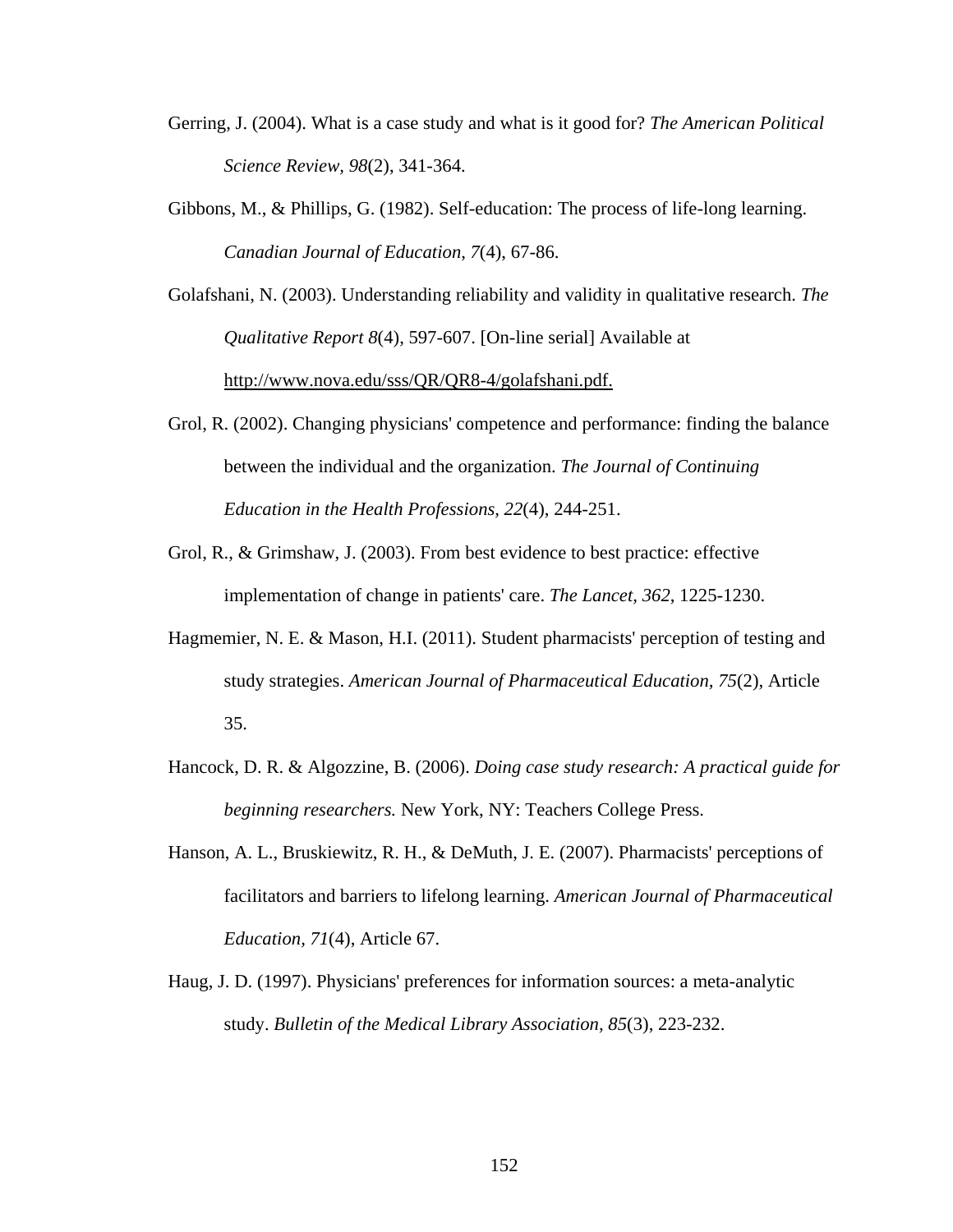- Holland, R. W., & Nimmo, C. M. (1999a). Transitions in pharmacy practice, part 3: Effecting change-the three-ring circus. *American Journal of Health-System Pharmacists, 56*(21), 2235-2241.
- Holland, R. W., & Nimmo, C. M. (1999b). Transitions, part 1: Beyond pharmaceutical care. *American Journal of Health-System Pharmacists, 56*(17), 1758-1764.
- Holton, E. F. (1996). The flawed four-level evaluation model. *Human Resources Development Quarterly, 7*(1), 5-21.
- Holton, E. F. (2003). What's really wrong: diagnosis for learning transfer system change. In E. F. Holton & T. T. Baldwin (Eds.), *Improving learning transfer in organizations* (pp. 59-79). San Francisco, CA: Jossey-Bass.
- Holton, E. F. (2005). Holton's evaluation model: New evidence and construct elaborations. *Advances in Developing Human Resources, 7*(1), 37-54.
- Horsley, T., O'Neill, J., & Campbell, C. (2009). The quality of questions and use of resources in self-directed learning: personal learning projects in the maintenance of certification. *The Journal of Continuing Education in the Health Professions, 29*(2), 91-97.
- Houle, C. O. (1980). *Continuing learning in the professions*. San Francisco, CA: Jossey-Bass.
- Institute of Medicine. (2001). *Crossing the quality chasm*. Washington, DC: The National Academies Press.
- Institute of Medicine. (2010). *Redesigning continuing education in the health professions*. Washington, DC: The National Academies Press.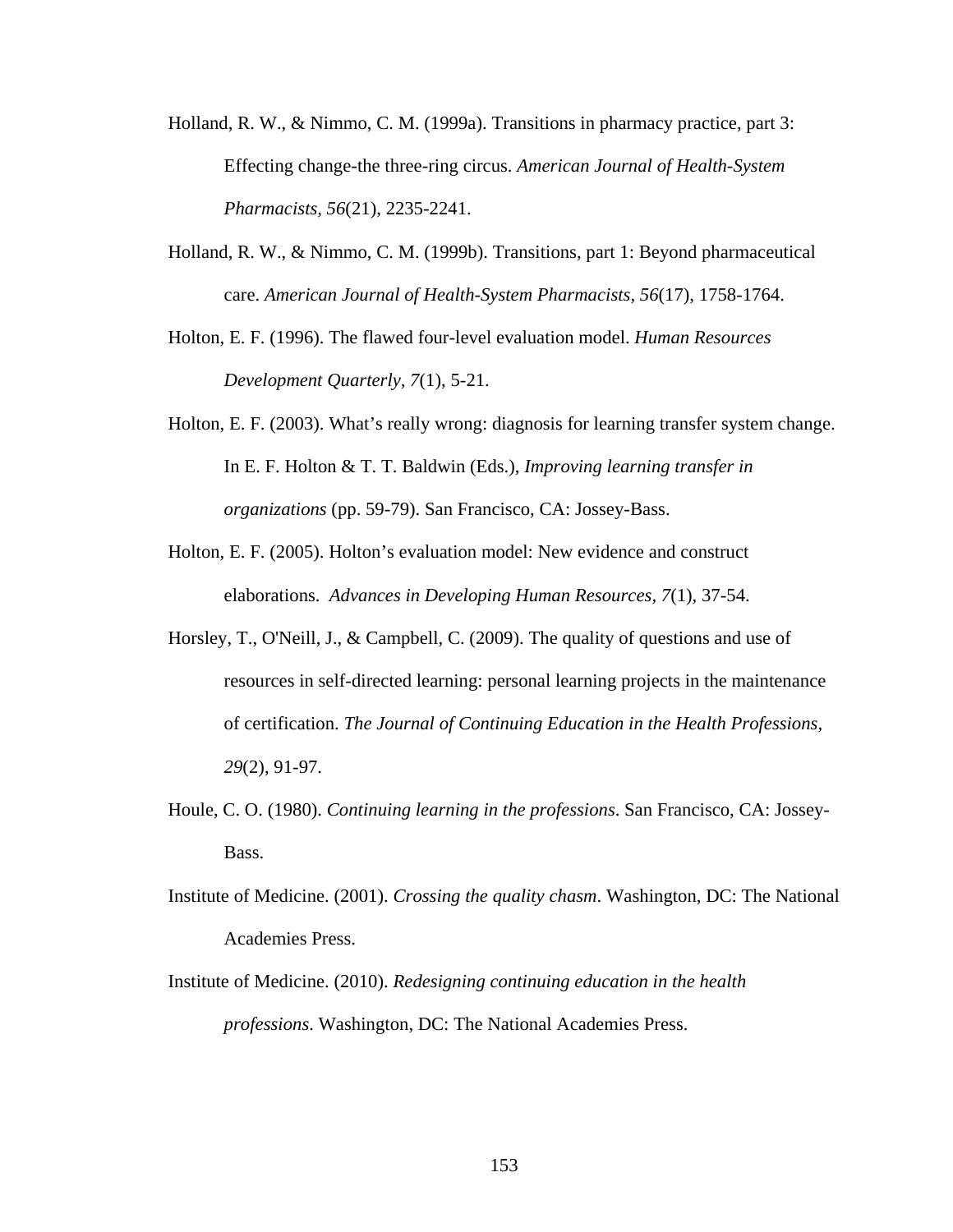- Jennett, P., Jones, D., & Mast, T. (1994). Characteristics of self-directed learners. In D. Davis & R. Fox (Eds.), *Physicians as Learners* (pp. 47-65). Chicago, IL: American Medical Association.
- Jennings, S. F. (2006). Personal development plans and self-directed learning for healthcare professionals: are they evidence based? *Postgraduate Medical Journal, 83*, 518-524.
- Kansanaho, H., Pietla, K., & Airaksinen, M. (2003). Can a long-term continuing education course in patient counseling promote a change in the practice of Finnish community pharmacists? *International Journal of Pharmacy Practice, 11(*3), 153- 160.
- Kirby, J. R., Knapper, C. K., Evans, C. J., Carty, A. E., & Gadula, C. (2003). Approaches to learning at work and workplace climate. *International Journal of Training and Development, 7*(1), 31-52.
- Kirwan, C., & Birchall, D. (2006). Transfer of learning from management development programmes: testing the Holton model. *International Journal of Training and Development, 10*(4), 252-268.
- Knowles, M. S. (1975). *Self-directed learning: A guide for learners and teachers*. New York, NY: Associated Press.
- Koda-Kimble, M. A., & Batz, F. R. (1994). Diabetes care as an active learning model of postgraduate education and training for pharmaceutical care. *American Journal of Pharmaceutical Education, 58*(4), 382-385.
- Kohn, L. T. (1997). *Methods in case study analysis.* Technical Publication No 2. Washington, D.C.: Center for Studying Health System Change.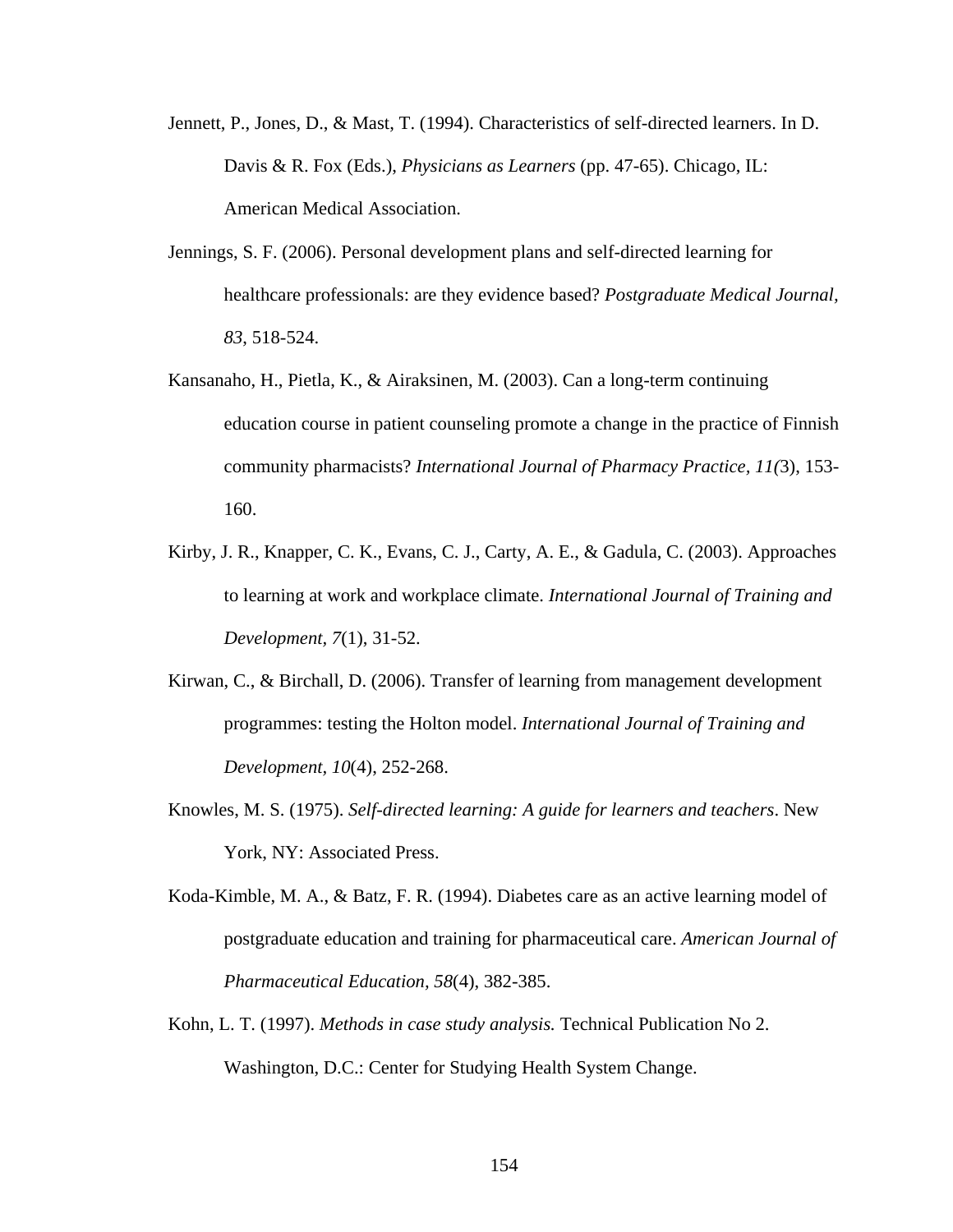- Liebermann, S., & Hoffmann, S. (2008). The impact of practical relevance on training transfer: evidence from a service quality training program for German bank clerks. *International Journal of Training and Development, 12*(2), 74-86.
- Lim, D. H., & Johnson, S. D. (2002). Trainee perceptions of factors that influence learning transfer. *International Journal of Training and Development, 6*(1), 36- 48.
- Maio, V., Belazi, D., Goldfarb, N. I., Phillips, A. L., & Crawford, A. G. (2003). Use and effectiveness of pharmacy continuing-education materials. *American Journal of Health-System Pharmacists, 60*(16), 1644-1649.
- Mamede, S., & Schmidt, H. G. (2004). The structure of reflective practice in medicine. *Medical Education, 38*(12), 1302-1308.
- Marinopoulos, S. S., Dorman, T., Ratanawongsa, N., Wilson, L. M., Ashar, B. H., Magaziner, J. L., et al. (2007). *Effectiveness of continuing medical education: Evidence report/technology assessment number 149*. Rockville, MD: Agency for Healthcare Research and Quality. AHRQ publication No 07-E006.
- Marriott, J. L., Duncan, G. J., & McNamara, K. P. (2007). Barriers to pharmacist participation in continuing education in Australia. *Pharmacy Education, 7*(1), 11- 17.
- Martin, B. A., Bruskiewitz, R. H., & Chewning, B. A. (2010). Effect of a tobacco cessation continuing professional education program on pharmacists' confidence, skills, and practice-change behavior. *Journal of American Pharmacists Association, 50*(1), 9-16.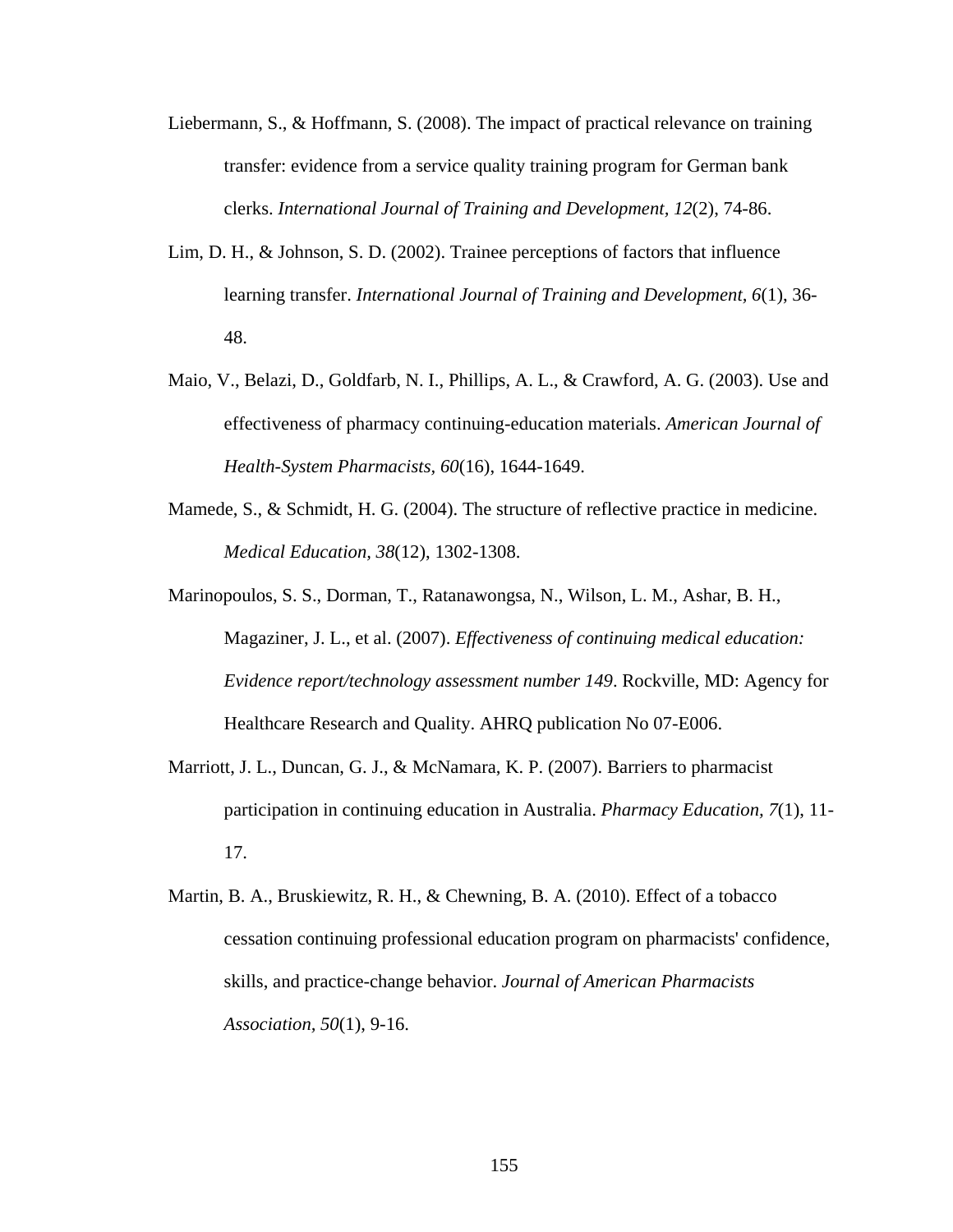- McCaw, B., McGlade, K., & McElnay, J. (2007). The impact of the internet on the practice of general practitioners and community pharmacists in Northern Ireland. *Informatics in Primary Care, 15*(4), 231-237.
- McNamara, K. P., Duncan, G. J., McDowell, J., & Marriott, J. L. (2009). Community pharmacists' preference for continuing education delivery in Australia. *The Journal of Continuing Education in the Health Professions, 29*(1), 52-57.
- Merriam, S. B. (2001). Andragogy and self-directed learning: pillars of adult learning theory. *New Directions for Adult and Continuing Education*, *2001*(89), 3-13.
- Merriam, S. B., & Caffarella, R. S. (1999). *Learning in adulthood: A comprehensive guide, 2nd Edition.* San Francisco, CA: Jossey-Bass.
- Merriam, S. B., & Leahy, B. (2005). Learning transfer: A review of the research in adult education and training. *PAACE Journal of Lifelong Learning, 14*, 1-24.
- Midwest Pharmacy Workforce Research Consortium. (2009). *Final report of the 2009 national sample survey of the pharmacist workforce to determine contemporary demographic and practice characteristics*. Alexander, VA: Pharmacy Manpower Project, Inc.
- Miles, M. B. & Huberman, A. M. (1992). *Qualitative Data Analysis* (2<sup>nd</sup> ed.). Thousand Oaks, CA: Sage Publications.
- Mocker, D. W. & Spear, G. E. (1982). Lifelong learning: Formal, nonformal, informal and self-directed. Information Series No. 241. Columbus, OH: National Center for Research in Vocational Education. Retrieved from ERIC database. (ED220723)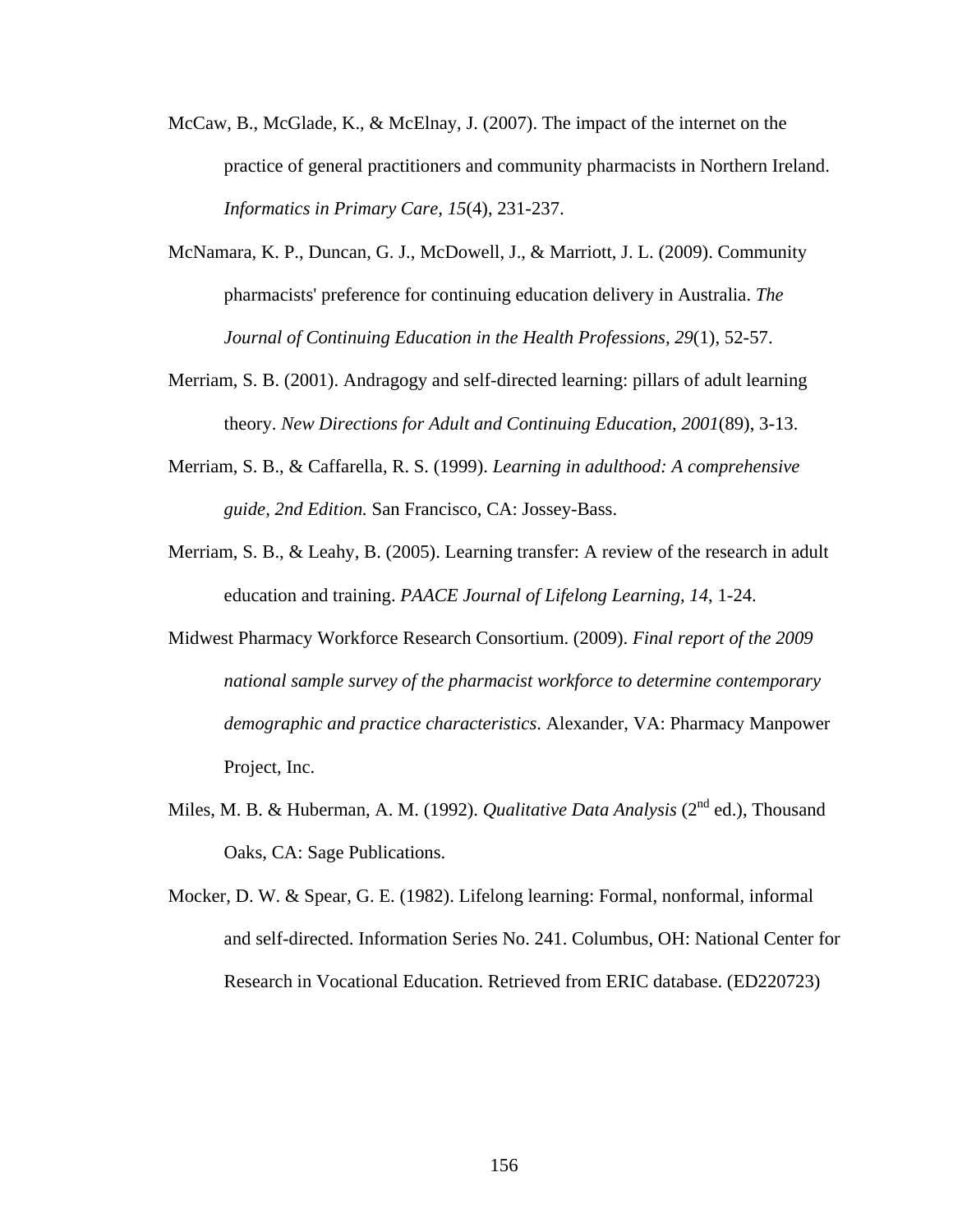- Moore, D. E. (2007). *How physicians learn and how to design learning experiences for them: An approach based on an interpretive review of evidence*. New York, NY: Josiah Macy, Jr. Foundation.
- Mott, V. W. (2000). The development of professional expertise in the workplace. *New Directions for Continuing Education, 2000*(86), 23-31.
- [Mott, D. A.](http://www.ncbi.nlm.nih.gov/pubmed?term=%22Mott%20DA%22%5BAuthor%5D), [Doucette, W. R.,](http://www.ncbi.nlm.nih.gov/pubmed?term=%22Doucette%20WR%22%5BAuthor%5D) [Gaither, C. A.](http://www.ncbi.nlm.nih.gov/pubmed?term=%22Gaither%20CA%22%5BAuthor%5D), [Pedersen, C. A.](http://www.ncbi.nlm.nih.gov/pubmed?term=%22Pedersen%20CA%22%5BAuthor%5D), &, [Schommer, J. C.](http://www.ncbi.nlm.nih.gov/pubmed?term=%22Schommer%20JC%22%5BAuthor%5D) (2004). Pharmacists' attitudes toward worklife: results from a national survey of pharmacists. *Journal of American Pharmacists Association. 44*(3), 326-336.
- Murad, J. H. & Viarkey, P. (2008). Self-directed learning in health professions education. *Annals, Academy of Medicine, Singapore*. *37*(7), 580-590.
- Nimmo, C. M., & Holland, R. W. (1999a). Transitions in pharmacy practice, Part 2: Who does what and why. *American Journal of Health-System Pharmacists, 56*(19), 1981-1987.
- Nimmo, C. M., & Holland, R. W. (1999b). Transitions in pharmacy practice, part 4: Can a leopard change its spots? *American Journal of Health System Pharmacists, 56*(23), 2458-2462.
- Nimmo, C. M., & Holland, R. W. (2000). Transitions in pharmacy practice, part 5: walking the tightrope of change. *American Journal of Health System Pharmacists, 57*(1), 64-72.
- Oxman, A. D., Thompson, M. A., Davis, D. A., & Haynes, B. (1995). No magic bullets: A systematic review of 102 trials of interventions to improve professional practice. *Canadian Medical Association Journal, 153*(10), 1423-1431.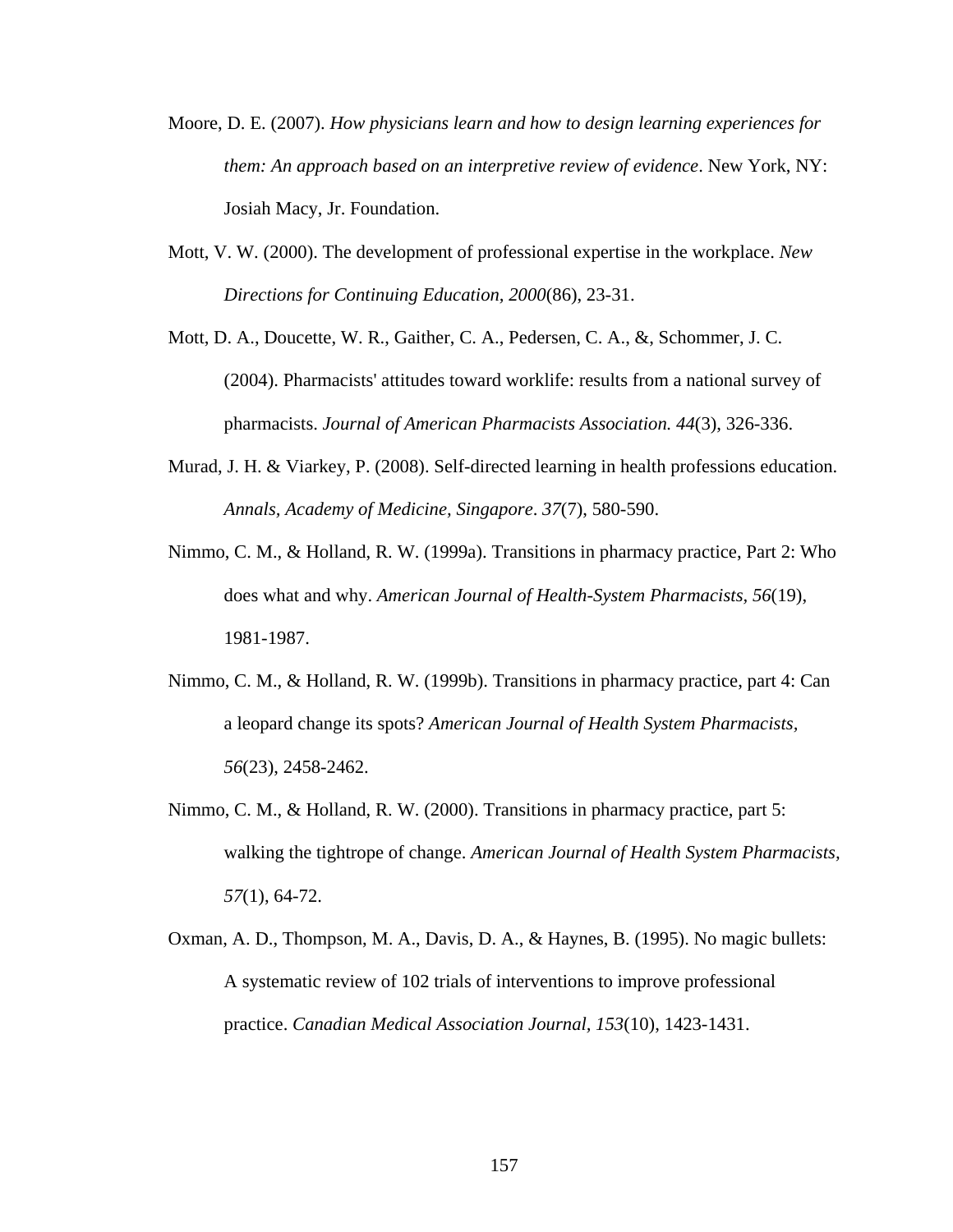- Parboosingh, J. T. (2002). Physician communities of practice: Where learning and practice are inseparable. *The Journal of Continuing Education in the Health Professions, 22*(4), 2320-2236.
- Patterson, B. D. (1999). Distance education in a rural state: Assessing change in pharmacy practice as a result of a pharmaceutical care certificate program. *American Journal of Pharmaceutical Education, 63*(1), 56-63.
- Patton, M. Q. (1999). Enhancing the quality and credibility of qualitative analysis. *Health Sciences Research*, 34(5), Part II, 1189-1208.
- Patton, M. Q. (2002). *Qualitative Research and Evaluation Methods*, (3<sup>rd</sup> ed.). Thousand Oaks, CA: Sage Publications.
- Price, D. W., Miller, E. K., Rahm, A. K., Brace, N. E., & Larson, R. S. (2010). Assessment of barriers to changing practice as CME outcomes. *The Journal of Continuing Education in the Health Professions, 30*(4), 237-245.
- Riedl, R. (2007). On the replication of positivist case study research. *ECIS 2007 Proceedings.* Paper 70. Retrieved January 2011 from http://aisel.aisnet.org/ecis2007/70.
- Robertson, M. K., Umble, K. E., & Cervero, R. M. (2003). Impact studies in continuing education for health professions: Update. *Journal of Continuing Education in the Health Professions, 23*(3), 146-156.
- Rosenthal, M., Austen, Z., & Tsuyuki, R. T. (2010). Are pharmacists the ultimate barrier to pharmacy practice change? *Canadian Pharmacists Journal, 143*(1), 37-42.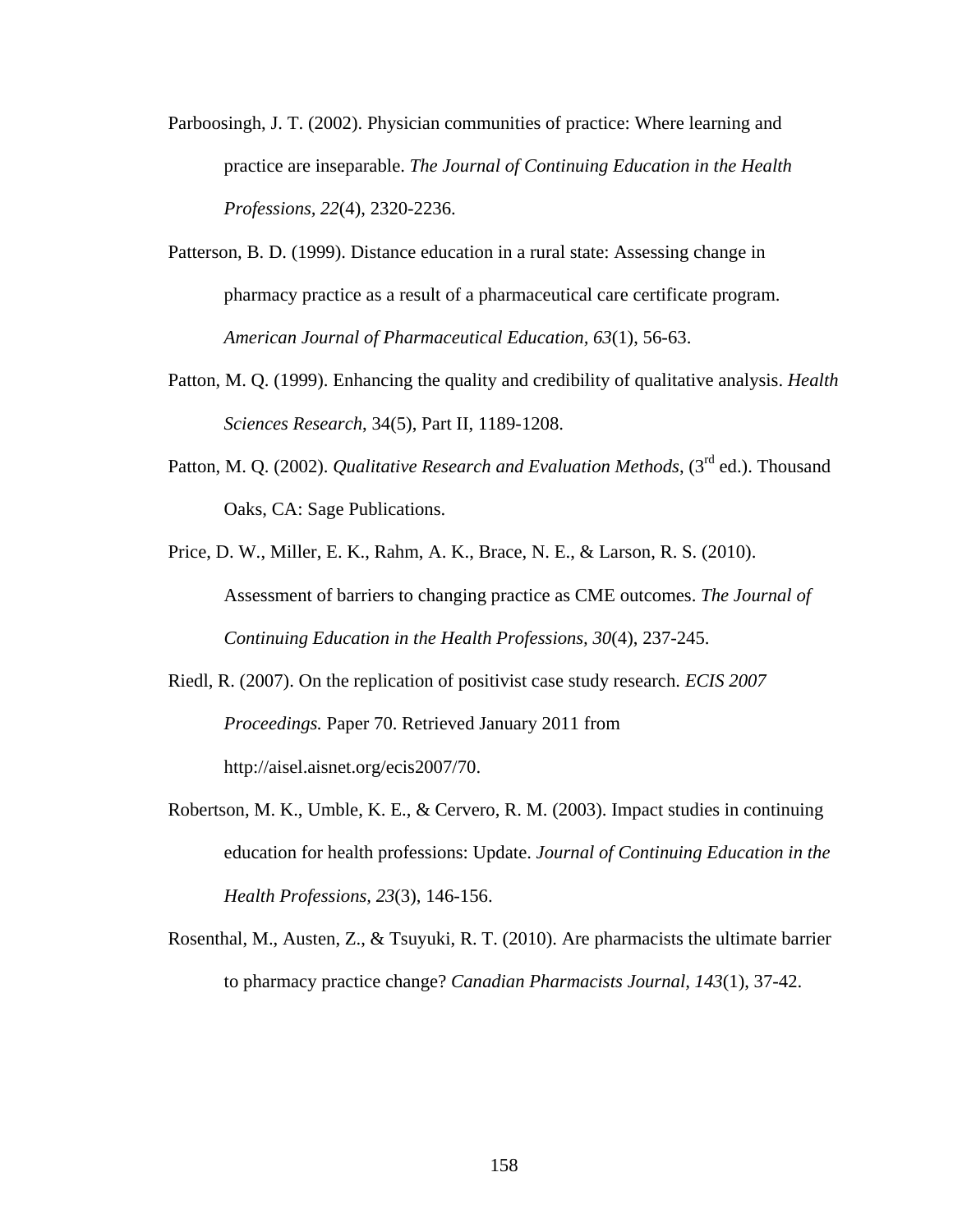- Rouleau, R., Beauchesne, M.F., & Laurier, C. (2007). Impact of continuing education program on community pharmacists' interventions and asthma mediation use: a pilot study. *The Annals of Pharmacotherapy, 41*(4), 574-580.
- Rouse, M. J. (2004). Continuing professional development in pharmacy. *American Journal of Health-System Pharmacists, 61*(19), 2069-2076.
- Rowley, J. (2002). Using case studies in research. *Management Research News, 25*(1), 16-26.
- Saini, B., Smith, L., Armour, C., & Krass, I. (2006). An educational intervention to train community pharmacists in providing specialized asthma care. *American Journal of Pharmaceutical Education, 70*(5), Article 118.

Schon, D. A. (1983). *The reflective practitioner*. New York, NY: Basic Books, Inc.

- Shershneva, M. B., Carnes, M., & Bakken, L. L. (2006). A model of teaching-learning transactions in generalist-specialist consultations. *The Journal of Continuing Education in the Health Professions, 26*(3), 222-229.
- Slotnick, H. B. (1999). How doctors learn: physicians' self-directed learning episodes. *Academic Medicine, 74*(10), 1106-1117.
- Slotnick, H. B. (2000). Physicians' learning strategies. *Chest, 118*(2 suppl), 18S-23S.
- Slotnick, H. B. (2001). How doctors learn: Education and learning across the medicalschool-to-practice trajectory. *Academic Medicine, 76*(10), 1013-1026.
- Slotnick, H. B., Mejicano, G., Passin, S., & Bailey, A. (2002). The epidemiology of physician learning. *Medical Teacher, 24*(3), 304-312.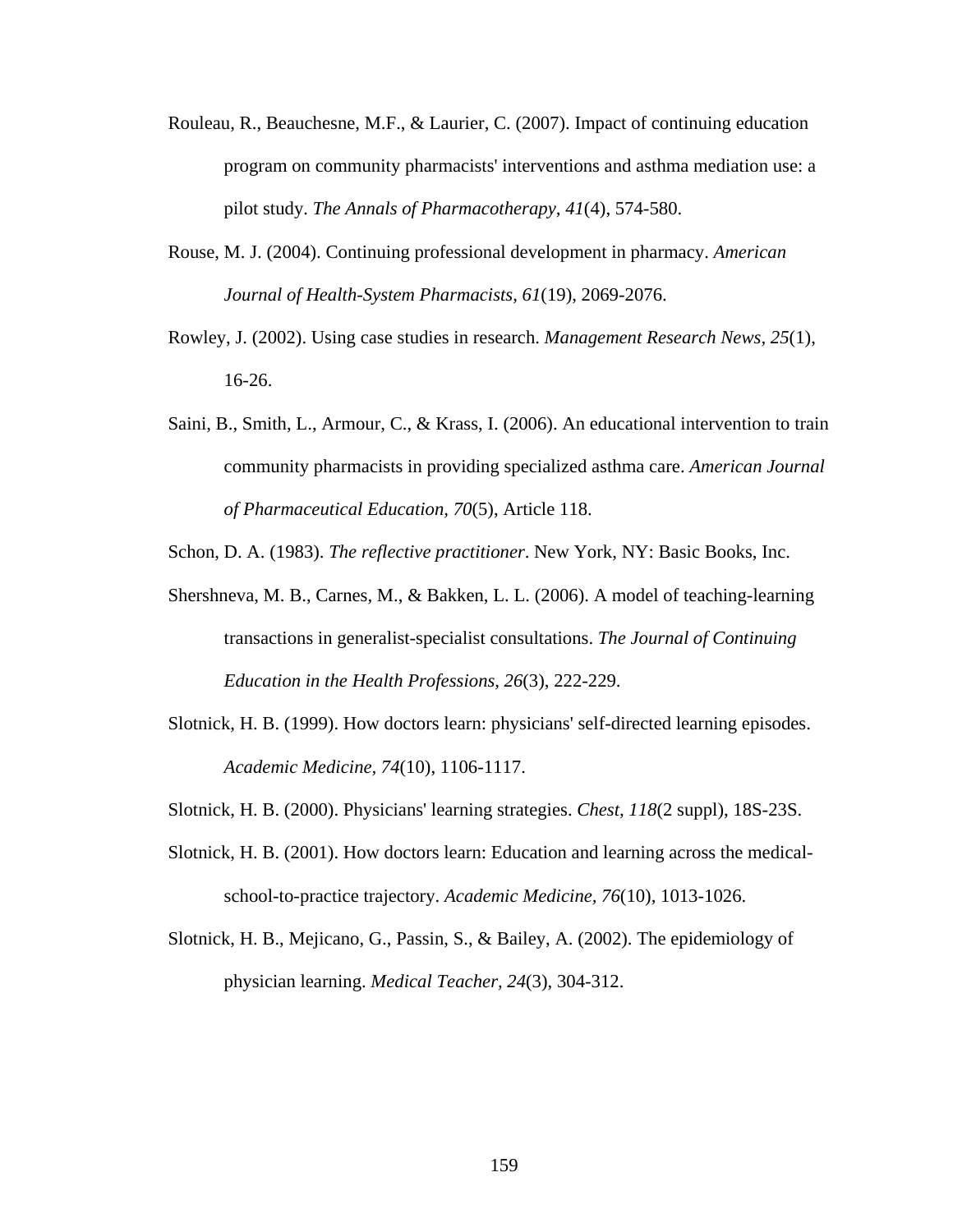- Slotnick, H. B., & Shershneva, M. B. (2002). Use of theory to interpret elements of change. *The Journal of Continuing Education in the Health Professions, 22*(4), 197-204.
- Stake, R. E. (1995). *The art of case study research.* Thousand Oaks, CA: Sage Publications.
- Stake, R. E. (2005). Qualitative Case Studies. In N. K. Denzin & Y. S. Lincoln (Eds.), *The Handbook of Qualitative Research Third Edition* (pp. 443-466). Thousand Oaks, CA: Sage Publications.
- Stasyk, R., Schnindel, T., & Wiens, A. (2005). *Expanding opportunities for professional development*. Edmonton, AB: Alberta College of Pharmacists.
- Stockdale, S. L., & Brockett, R. G. (2011). Development of the PRO-SDLS: A measure of self-direction in learning based on the personal responsibility orientation model. *Adult Education Quarterly, 61*(2), 161-180.
- Subedi, B. S. (2004). Emerging trends of research on transfer of learning. *International Education Journal 5*(4), 591-599.
- Swankin, D., LeBuhn, R. A., & Morrison, R. (2006). *Implementing continuing competency requirements for health care practitioners*. Washington, DC: AARP.
- Tellis, W. (1997a). Introduction to case study. *The Qualitative Report 3*(2). [On-line serial], Available at http://www.nova.edu/sss/QR/QR3-2/tellis1.html.
- Tellis, W. (1997b). Application of a case study methodology. *The Qualitative Report 3*(3). [On-line serial], Available at http://www.nova.edu/sss/QR/QR3- 3/tellis2.html.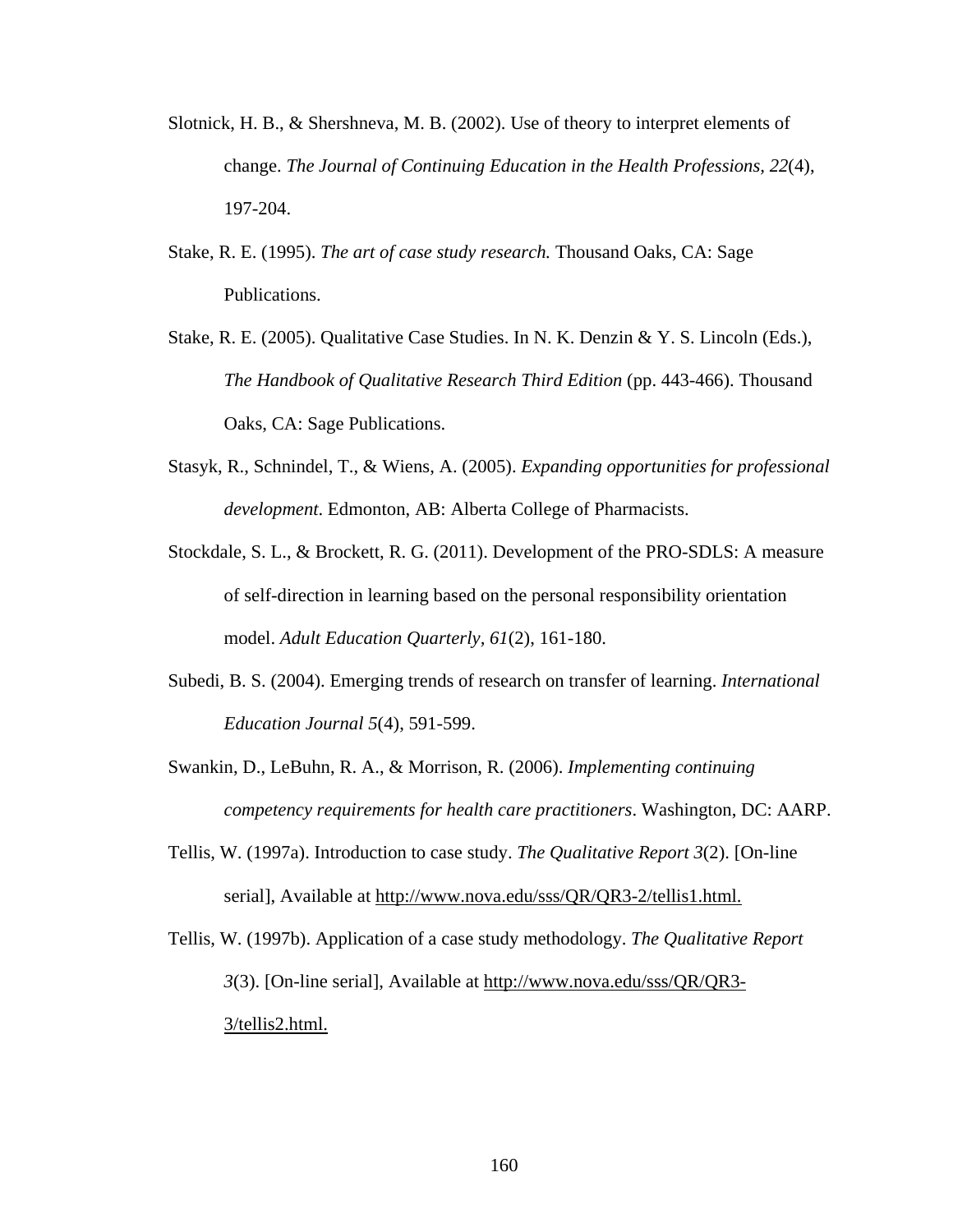- Velada, R., Caetano, A., Michel, J. W., Lyons, B. W., & Kavanagh, M. J. (2007). The effects of training design, individual characteristics and work environment on transfer of training. *International Journal of Training and Development 11*(4), 282-294.
- Verhoeven, A. A. H., Boerma, E. J., & Jong, B. M.-d. (1995). Use of information sources by family physicians: a literature survey. *Bulletin of the Medical Library Association, 83*(1), 85-90.
- Vlasses, P. H. (2006). Pharmacy continuing education: 40 years ago to now. *The Annals of Pharmacotherapy, 40*(10), 1854-1856.
- Watson, M., Bond, C., Grimshaw, J., Mollison, J., Ludbrook, A., & Walker, A. (2002). Educational strategies to promote evidence-based community pharmacy practice: a cluster randomized controlled trial (RCT). *Family Practice, 19*(5), 529-643.
- Webster-Wright, A. (2009). Reframing professional development through understanding authentic professional learning. *Review of Educational Research, 79*(2), 702-739.
- Wittstrom, K. (2009). New Mexico Pharmacist Continuing Professional Development Survey. Unpublished Survey.
- Yamnill, S., & McLean, G. N. (2001). Theories supporting transfer of training. *Human Resource Development Quarterly,* 12(2), 195-208.
- Yin, R. K. (1993). *Applications of case study research.* Newbury Park, CA: Sage Publications.
- Yin, R. K. (1999). Enhancing the quality of case studies in health services research. *Health Sciences Research*, *34*(5) Part II, 1209-1224.